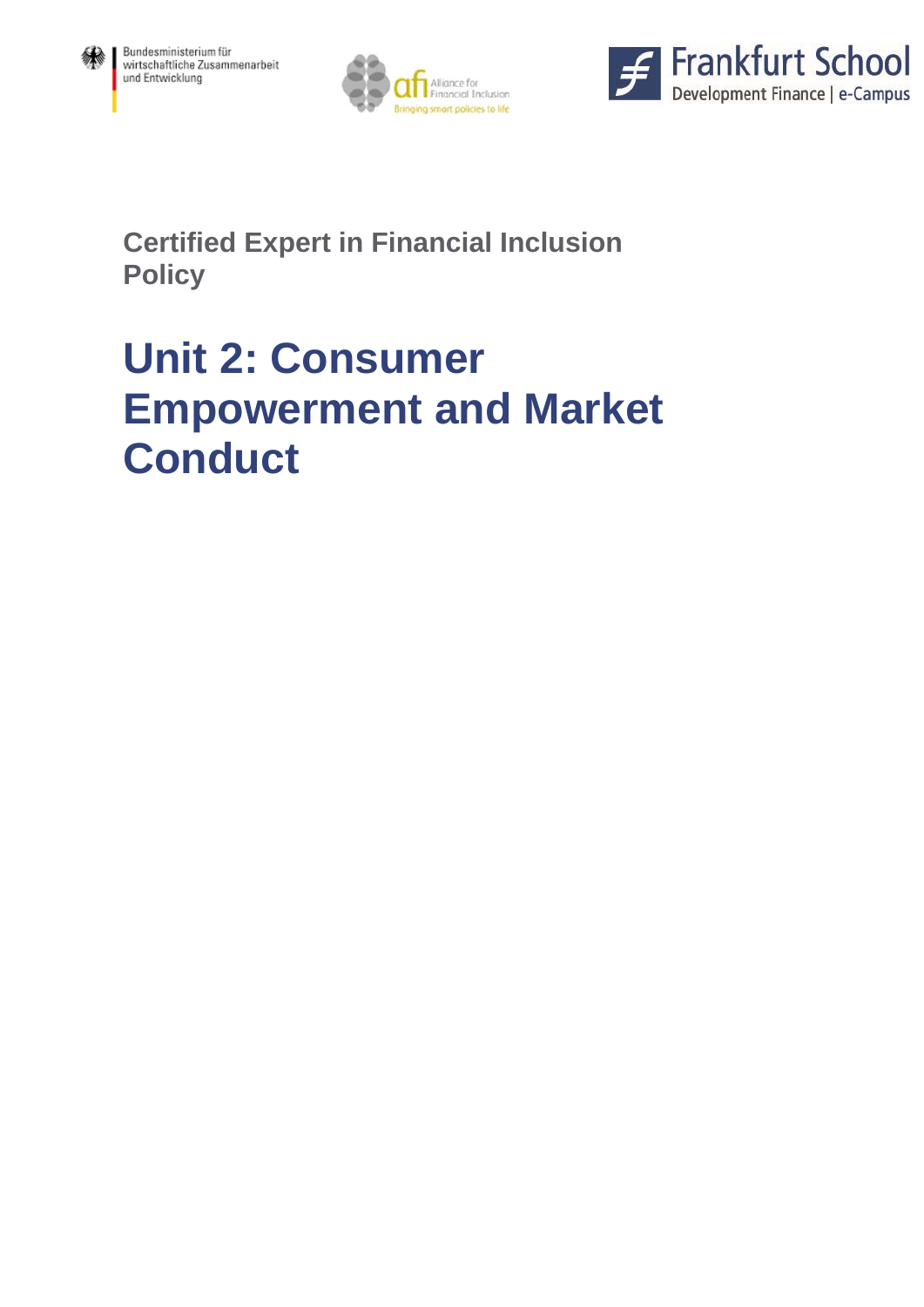





## **Symbols**

| $\Box$         | <b>Definition</b>      |
|----------------|------------------------|
|                | <b>Further Reading</b> |
| ļ              | <b>Key Message</b>     |
|                | <b>Example</b>         |
| <b>Comment</b> | <b>Exercise</b>        |
|                | <b>Video</b>           |

3. edition 09/2018

© 2018 Frankfurt School of Finance & Management gGmbH, Adickesallee 32-34, 60322 Frankfurt am Main, Germany

All rights reserved. The user acknowledges that the copyright and all other intellectual property rights in the material contained in this publication belong to Frankfurt School of Finance & Management gGmbH. No part of this publication may be reproduced, stored in a retrieval system or transmitted in any form or by any means, electronic, mechanical, photocopying, recording or otherwise, without the prior written permission of the publisher. Violations can lead to civil and criminal prosecution.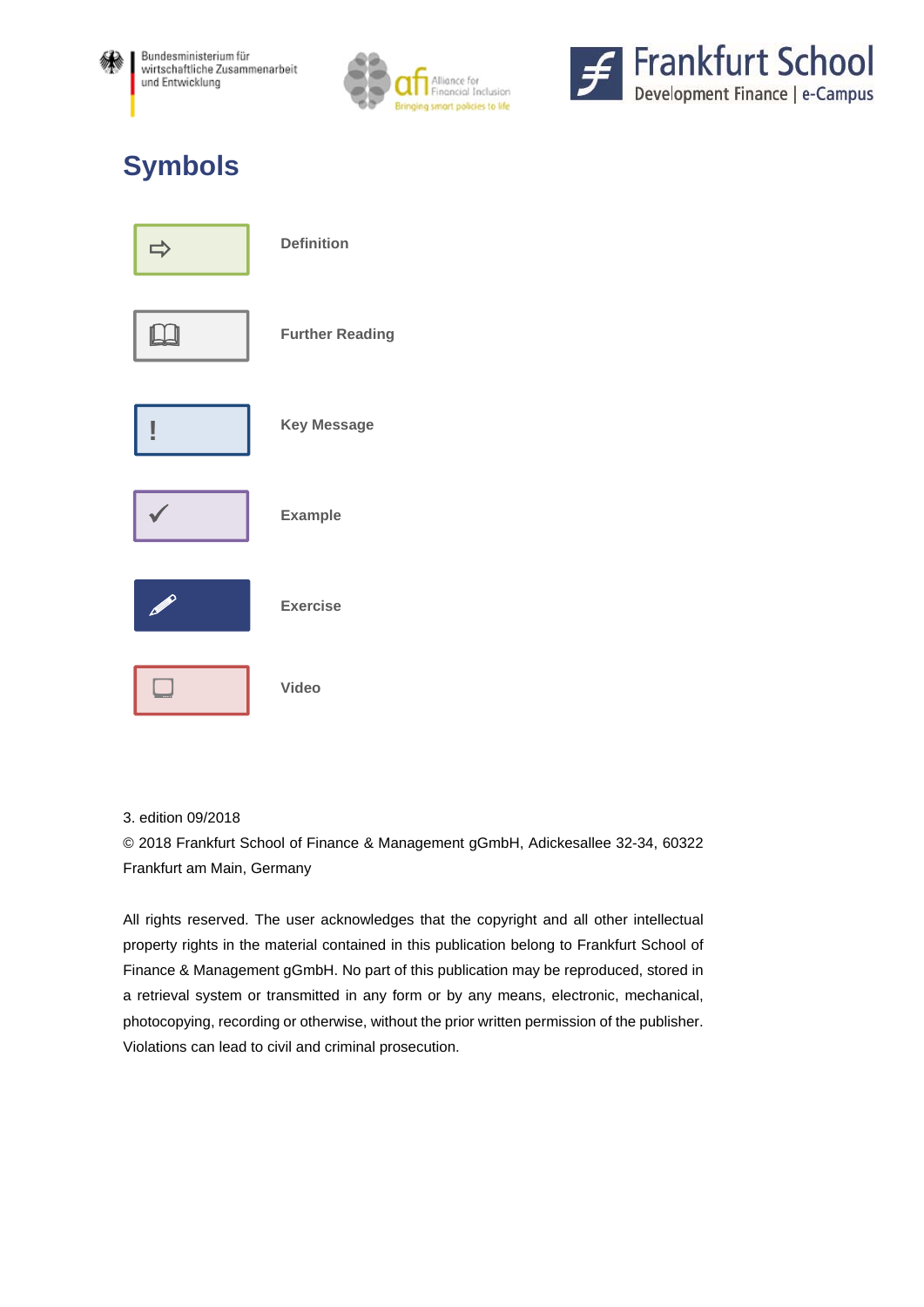





## **Content**

| 1.   | Introduction to consumer empowerment and market conduct  |
|------|----------------------------------------------------------|
| 1.1. |                                                          |
| 1.2. | Why are consumer empowerment and market conduct policies |
| 1.3. |                                                          |
| 2.   |                                                          |
| 2.1. |                                                          |
| 2.2. |                                                          |
| 3.   |                                                          |
| 3.1. |                                                          |
| 3.2. | An empowering transparency and disclosure regime 37      |
| 3.3. |                                                          |
| 4.   |                                                          |
| 4.1. |                                                          |
| 4.2. | Key features of a responsible lending regime 53          |
| 4.3. |                                                          |
| 5.   |                                                          |
| 5.1. |                                                          |
| 5.2. |                                                          |
| 5.3. |                                                          |
| 5.4. |                                                          |
| 5.5. |                                                          |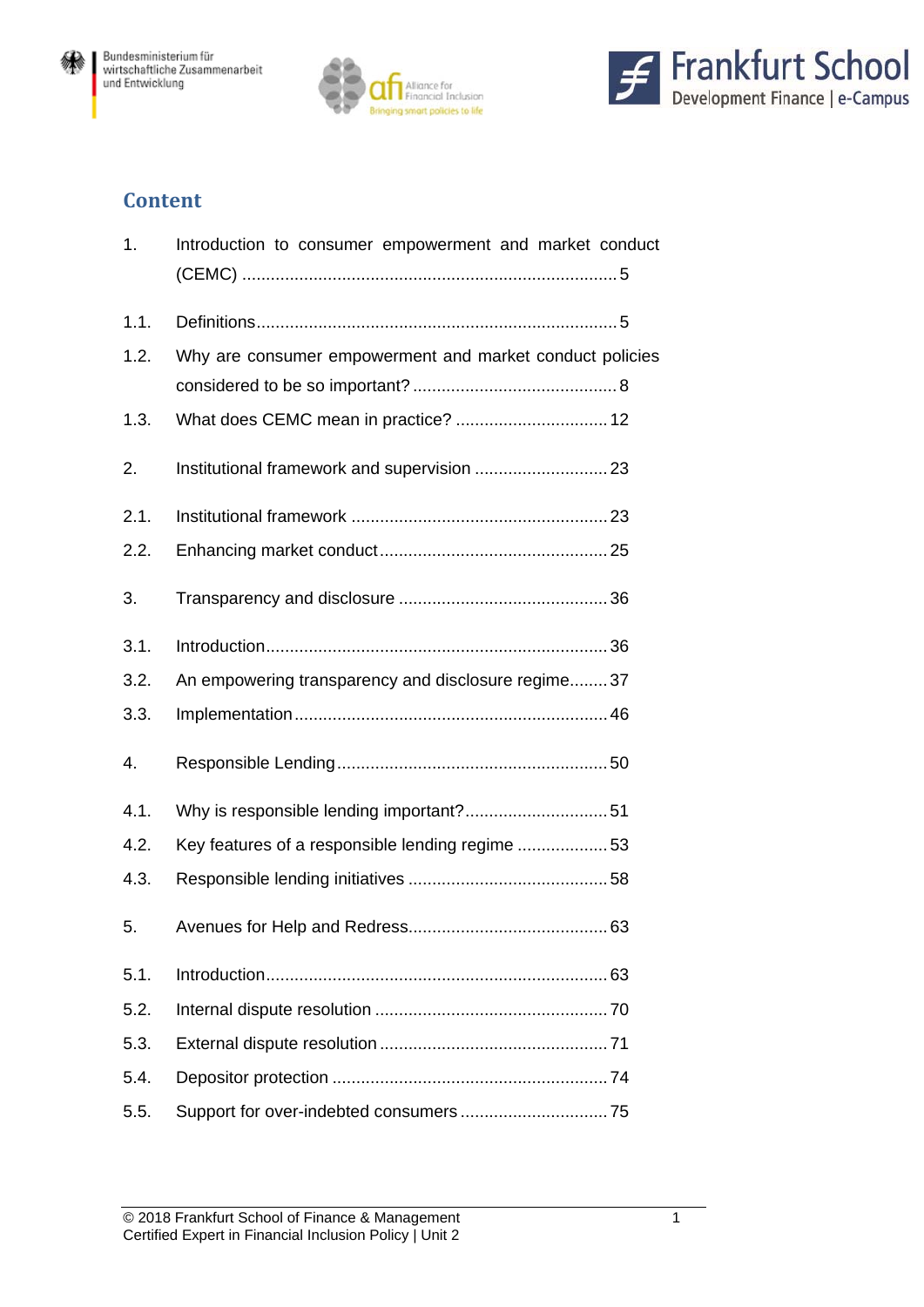





| 6.   | Financial Literacy, Capability and Education 78                    |
|------|--------------------------------------------------------------------|
| 6.1. |                                                                    |
|      | 6.2. Understanding financial literacy, capability and education 79 |
|      |                                                                    |
| 6.4. | Who should develop and promote financial literacy, capability      |
| 6.5. | Key elements of a successful financial education strategy 87       |
|      |                                                                    |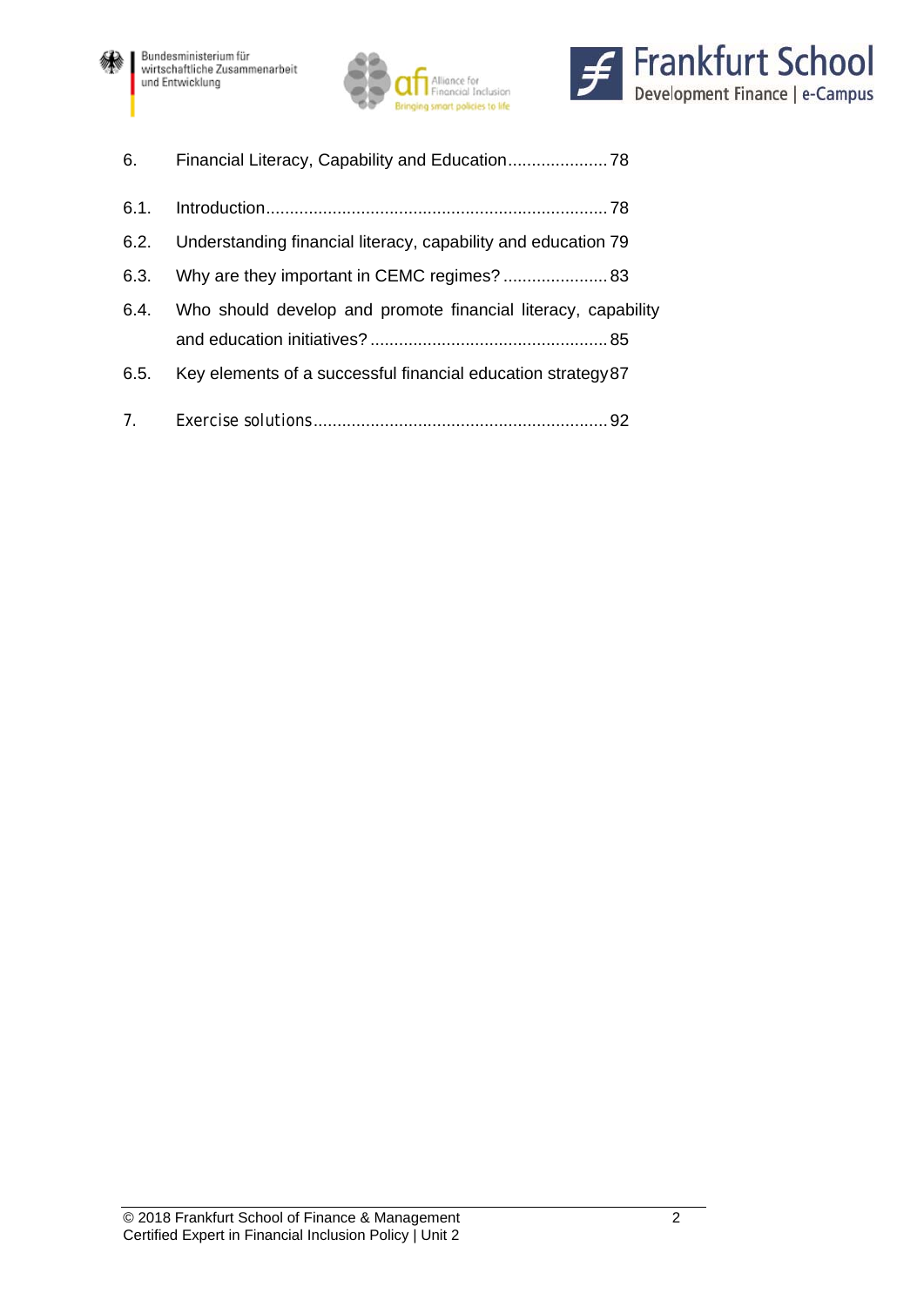纝





## **Abbreviations**

| <b>ADR</b>    | Alternative Dispute Resolution                            |
|---------------|-----------------------------------------------------------|
| AFI           | Alliance for Financial Inclusion                          |
| <b>BNM</b>    | Bank Negara Malaysia                                      |
| <b>CBA</b>    | Central Bank of Armenia                                   |
| <b>CBL</b>    | Central Bank of Liberia                                   |
| <b>CEMC</b>   | <b>Consumer Empowerment and Market Conduct</b>            |
| <b>CEMCWG</b> | AFI Consumer Empowerment and Market Conduct Working Group |
| <b>FCA</b>    | Financial Conduct Authority (UK)                          |
| <b>FCB</b>    | <b>Financial Capability Barometer</b>                     |
| <b>FPC</b>    | Financial Policy Committee (UK)                           |
| <b>FSA</b>    | <b>Financial Supervisory Authority</b>                    |
| <b>FSCP</b>   | Financial Services Consumer Panel (UK)                    |
| <b>FSMP</b>   | Financial Sector Masterplan (Malaysia)                    |
| <b>FSP</b>    | <b>Financial Services Provider</b>                        |
| MAS           | Money Advice Service (UK)                                 |
| MC-RBS        | Market Conduct Risk-Based Supervision                     |
| <b>MFO</b>    | Microfinance Opportunities                                |
| <b>OECD</b>   | Organization for Economic Co-operation and Development    |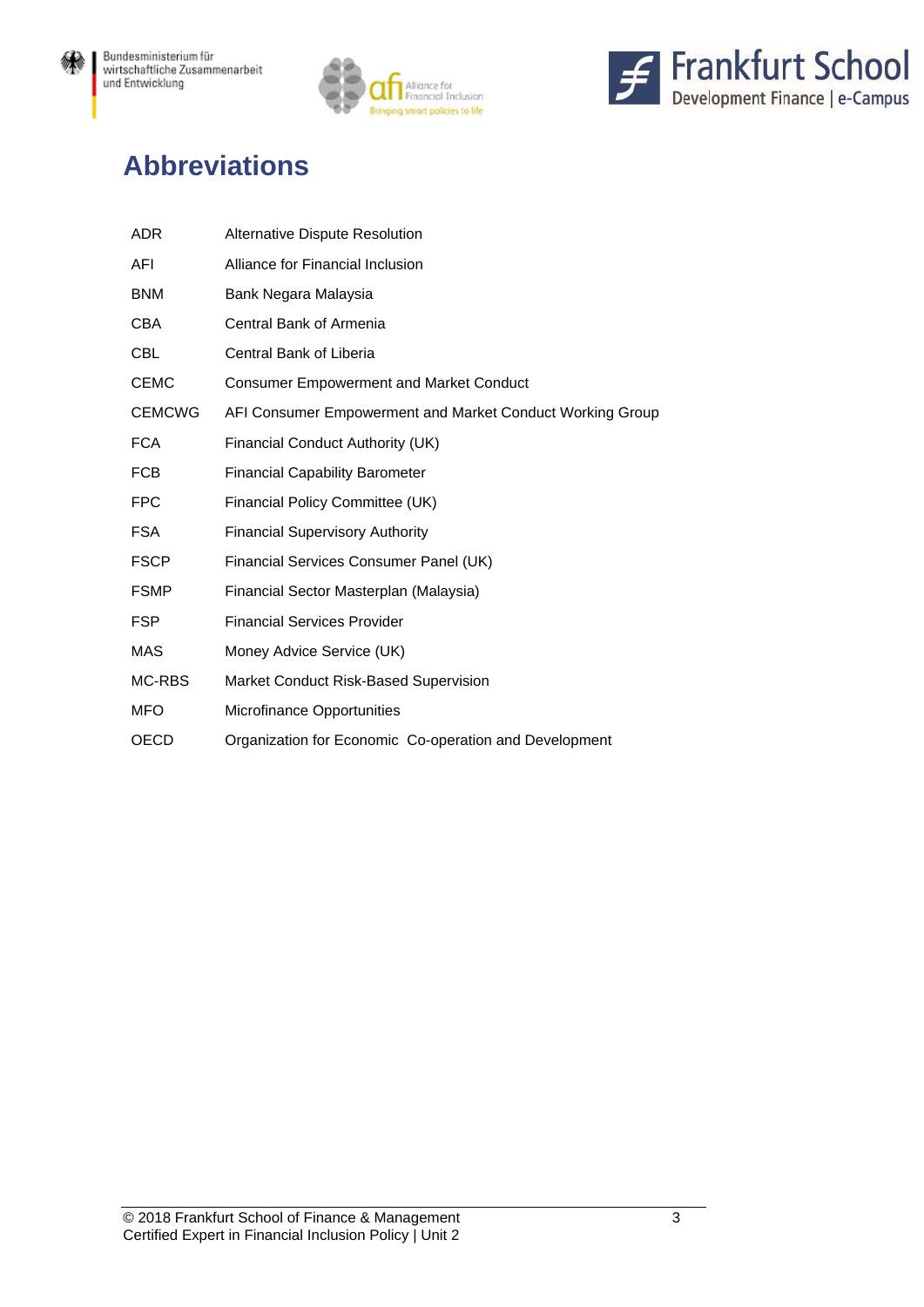





## **Learning Outcomes**

Unit 2 of the e-learning course "Certified Expert of Financial Inclusion" complements Unit 1 by focusing on the consumer perspective of Financial Inclusion.

This Unit will help you to develop a clear understanding of issues and good practices in consumer empowerment and to be able to design, improve, and review regulatory and/or institutional policies related to market conduct and supervision practices.

Section 1 introduces the concept of consumer empowerment and market conduct (CEMC) and the issues it raises for financial services regulation in practice. Section 2 describes the institutional and supervisory framework required to support CEMC policies. Section 3 outlines the transparency and disclosure requirements necessary to empower and protect consumers. Section 4 deals with responsible lending practices for credit products within a CEMC framework. Section 5 explains the avenues for help and redress for consumers. Section 6 covers the importance of financial literacy, financial capability and financial education.

After working through this Unit you will have obtained the knowledge and skills listed below:

- **Development of a broad understanding of the consumer empowerment and** market conduct issues;
- **Familiarization with the terminologies used in relation to CEMC;**
- Understanding of the various policies, models and supervision structures that assist in ensuring responsible market conduct and empowering consumers;
- Ability to identify the key components to be considered by a financial services provider (FSP) and the processes to be followed by financial service providers to ensure transparency and disclosure amongst consumers;
- Ability to articulate the essential features of a responsible lending product/ service/ delivery channel;
- Ability to assess suitability of financial products and services to specific markets;
- Ability to differentiate among the various help and redress avenues that are available to consumers;
- **■** Understanding the differences among financial literacy, capability and education and their importance; and
- Ability to list the essential components of a strategy on financial education.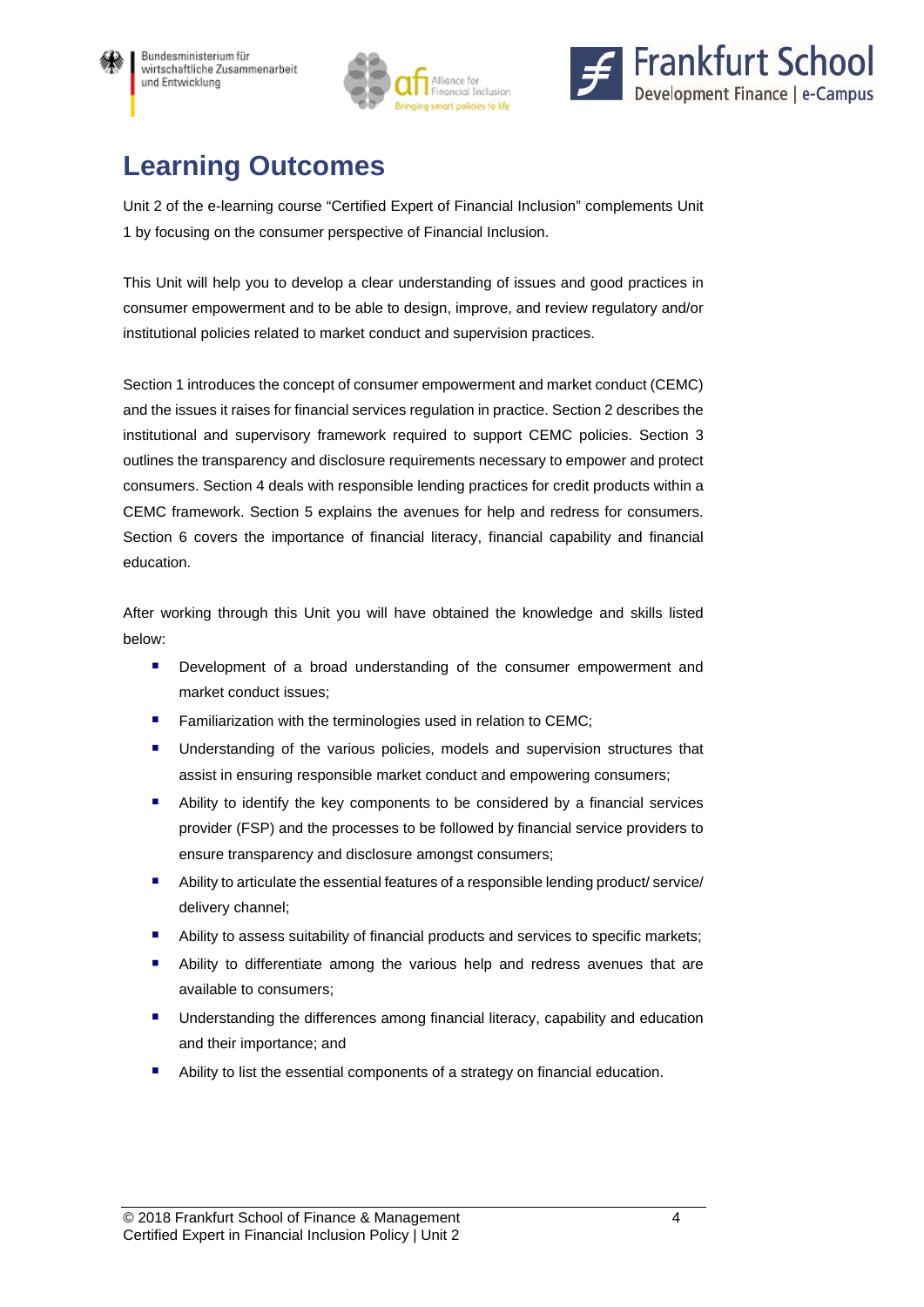



## **1. Introduction to consumer empowerment and market conduct (CEMC)**

#### *Initial scenario*

*You work in the policy-making division of a Central Bank responsible for regulating financial products and services. The bank has been asked to develop a draft policy framework to support and facilitate financial inclusion, which also promotes sustainable growth and competition within the financial services industry and the fair, responsible treatment of consumers. Increasingly, economies – developed and developing – around the world are utilizing approaches based on 'consumer empowerment and market conduct (CEMC)' to shape financial services markets. But not everyone at the Bank is clear about what the terminology means; how it differs from other recognized concepts, such as consumer protection; and what it means for regulators. Your division head has asked you to prepare a briefing to define CEMC, identifying the key principles of this approach to financial services regulation and the factors you need to take into account in considering how such a policy would apply in your country's financial services market.* 

### **1.1. Definitions**

Since the global financial crisis that started in 2007, many countries have – out of necessity - revisited their approach to regulating financial markets. What went so wrong? How did the crisis take so many governments, regulators and consumers by surprise? How can regulators keep track of what financial services providers (FSPs) are doing without overburdening them with regulations that may stifle innovation and growth? More importantly, how can regulators encourage FSPs to curb their risk appetite without triggering a 'flight to quality' that exacerbates financial exclusion, leaving some groups excluded from financial products and services?

These are the questions that governments and regulators have been tackling. Increasingly, policies focusing on CEMC are being viewed as the solution to these difficult policy questions.

#### **Consumer empowerment**

Consumer empowerment and market conduct (CEMC) refers to policies and practices designed to promote stable and inclusive financial services via two interconnected pillars:

 **Empowering** consumers to make more informed financial decisions via the provision of information, education and effective avenues for redress; and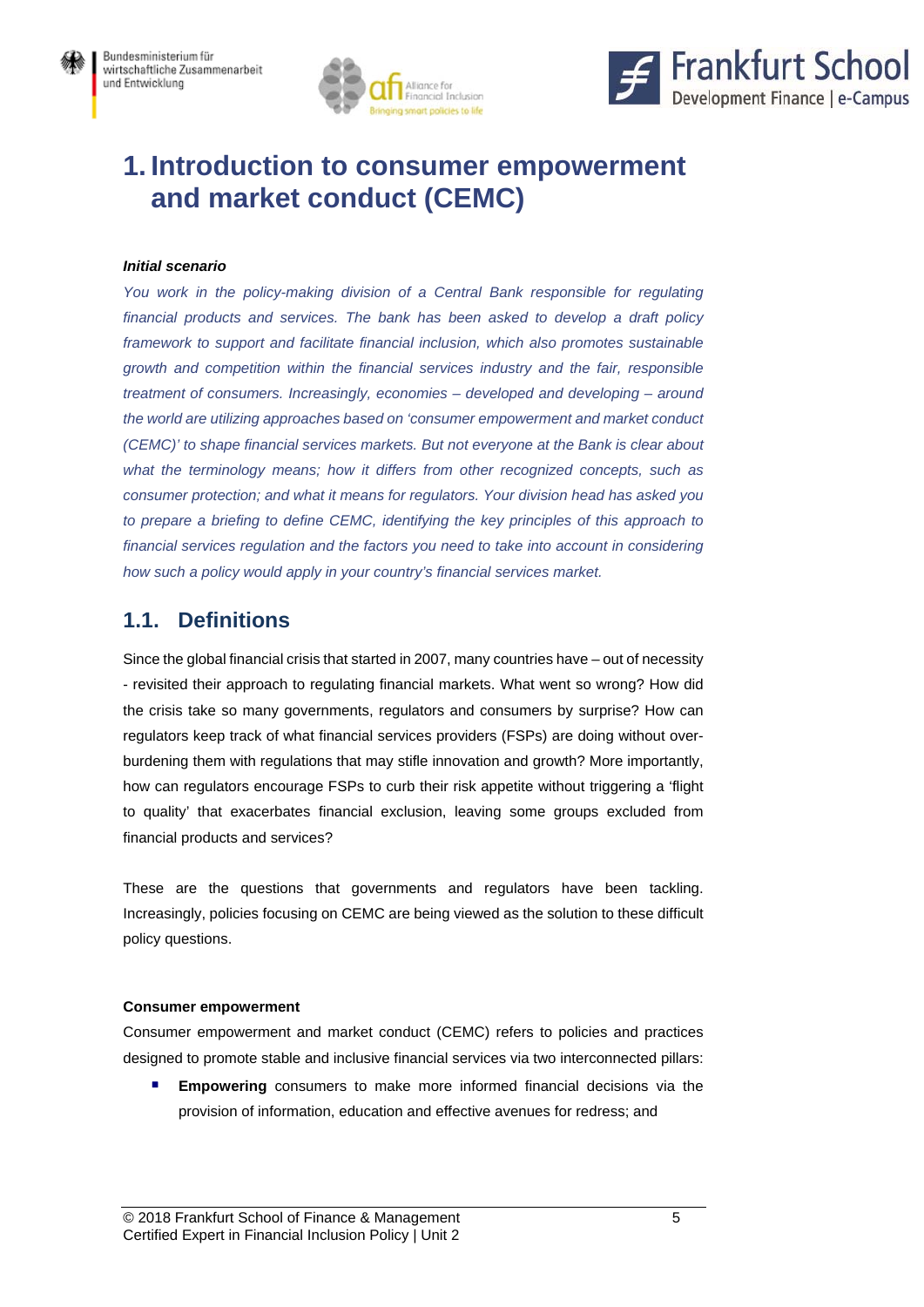

l





**Protecting** consumers via effective regulation, supervision and enforcement of market conduct by FSPs.

It is widely agreed by proponents of CEMC policies that the twin elements of empowerment and protection are critical for their success. Moreover, CEMC policies are viewed not only as a means of increasing protection for consumers but also for promoting healthy competition and contributing to financial and economic stability.



 *Consumer protection - Consumer protection focuses on the relationship between financial services providers and their customers.*

Consumer empowerment consists of two broad elements, which interact to create the conditions for consumers to thrive. Firstly, the resources consumers have at their disposal to make better choices. This includes a certain state of mind (confidence and willingness to play an active role), decision-making tools such as good information, and the skills to use these tools to make effective decisions that secure positive outcomes. Secondly, the institutions – for example, the competition regime, consumer protections, and regulatory organisations – that support consumers to shape markets<sup>11</sup>.

**!** *Consumer empowerment places responsibility on regulators and financial services providers to make use of financial services easier, safer and of greater benefit to consumers.* 

Consumer empowerment differs from financial education and consumer protection in terms of the role various actors play and the nature and intensity of engagement between the customer and provider. But whether the goal of the intervention is to empower, educate

*<sup>1</sup> Legal Services Consumer Panel, Empowering consumers Background paper 1: possibilities and limitations (2013).*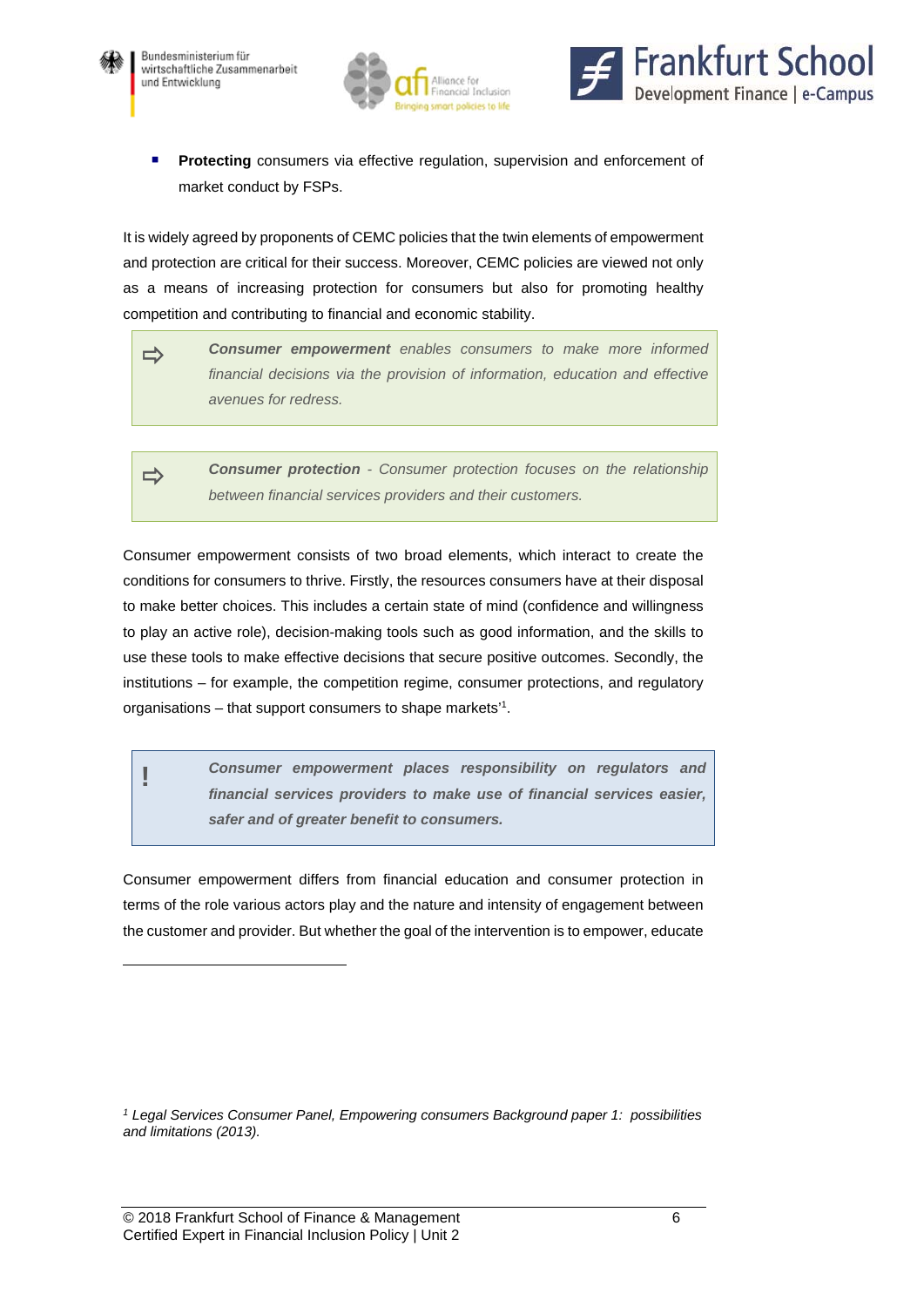



or protect, all reinforce each other to build customers' trust and confidence so that they can better choose and use financial services they value.

#### **Market conduct**

*Market conduct – the market conduct of a financial services provider (FSP) is defined as the manner in which it designs its products and services and*  manages its relationship with clients and the public, including the use of *intermediaries (representatives or agents).*

#### Market conduct is influenced by 3 factors:

- The institutional framework in which the market operates including legislation, regulations, infrastructure and institutions;
- Supply-side factors factors that impact on the conduct of a FSP including established organizational culture, internal governance, understanding of best practice, and incentive/reward structures; and
- Demand-side factors including consumers' trust in financial firms; their expectations of how FSPs will treat them and what financial products and services will deliver; their understanding of financial products; and their confidence in and ability to make sound choices and decisions about the use or non-use of financial products and services.
	- **!** *Market conduct policies are used by regulators to shape, enhance and balance three factors, i.e., the institutional framework, as well as supplyside and demand-side factors, to create a more sustainable, fair and sound financial ecosystem for consumers.*

#### **Consumer protection**

Consumer protection is a central and essential component of consumer empowerment policies. In a regulatory regime focused on CEMC a regulator's responsibility does not stop with assuring that financial products and services are available to consumers. It must also ensure the quality of those goods and services so that consumers can trust and have confidence in FSPs.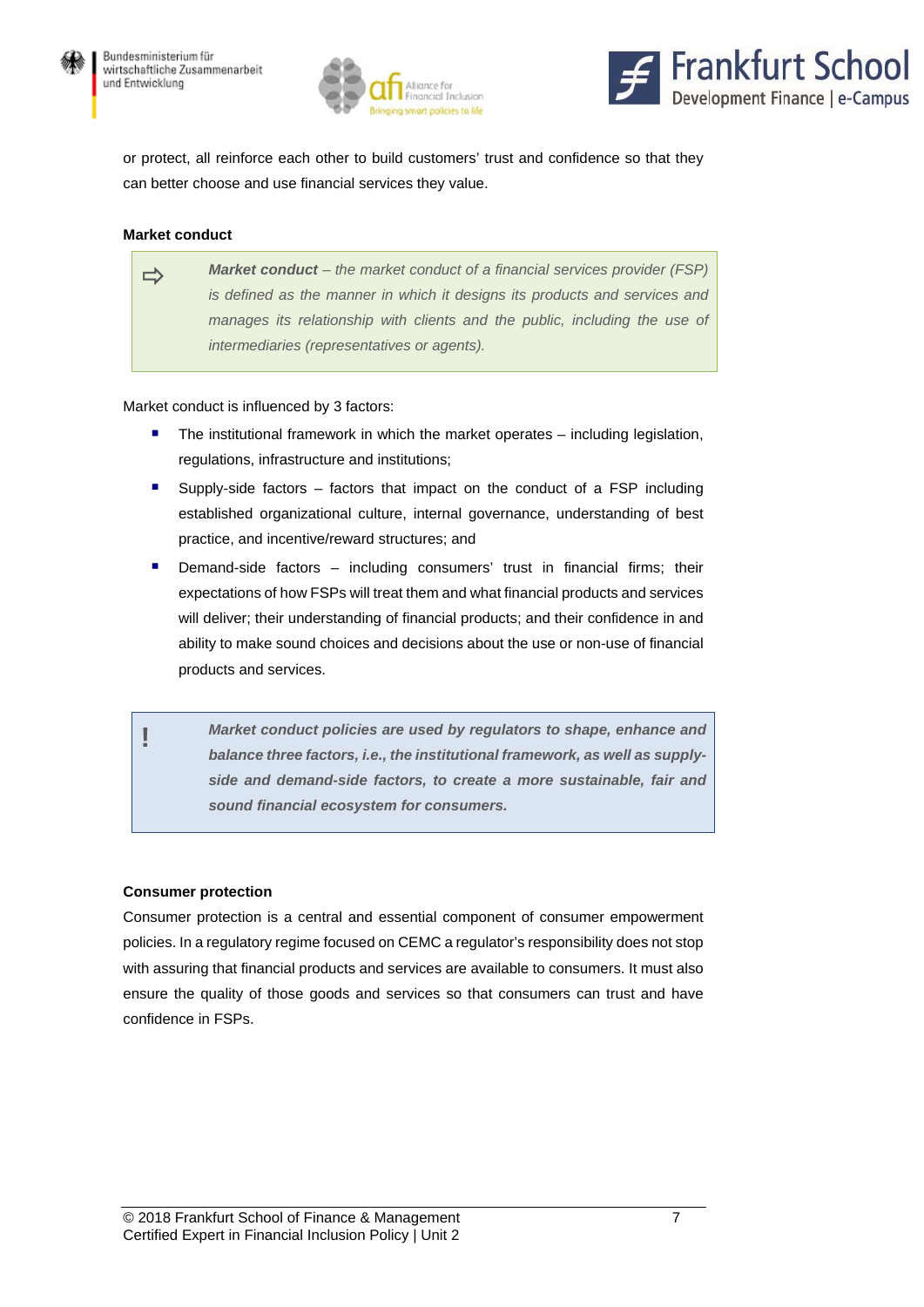





Indeed, the OECD notes that: "Consumer confidence and trust in a well-functioning market for financial services promotes financial stability, growth, efficiency and innovation over the long term."2

Likewise, financial literacy, financial education and financial capability policies are also essential to achieve consumer empowerment. If consumers are to engage confidently and successfully they must feel able to make informed choices and sound decisions about their use, or non-use, of financial products and services. Confident consumers are better able to engage in markets in a way that influences the conduct of FSPs and incentivizes fair, responsible behaviour.

> **!** *In practice, consumer empowerment policies do not, by any means, replace policies aimed at protecting, informing and educating consumers. Rather, it draws them together into a single agenda, maximizing the potential for these different strands of policymaking and practice to work together and add value to each other*

### **1.2. Why are consumer empowerment and market conduct policies considered to be so important?**

Consumer empowerment and market conduct (CEMC) policies are considered to be important in at least two areas: for financial services markets, and for financial inclusion.

#### **Importance for financial services markets**

 $\overline{a}$ 

CEMC regulation is viewed by policymakers and regulators – across the world and in relation to a range of different markets – as offering potential to improve outcomes for individuals, in general, and, in particular, those who are vulnerable, but also as a route to supporting economic growth by promoting and stimulating healthy competition while, at the same time, reducing the cost and burden of regulation.

*These efforts support the ability of consumers to assume greater individual responsibility for sound financial planning and to make financial decisions with* 

*2 OECD, G20 High-Level Principles on Financial Consumer Protection (2011)*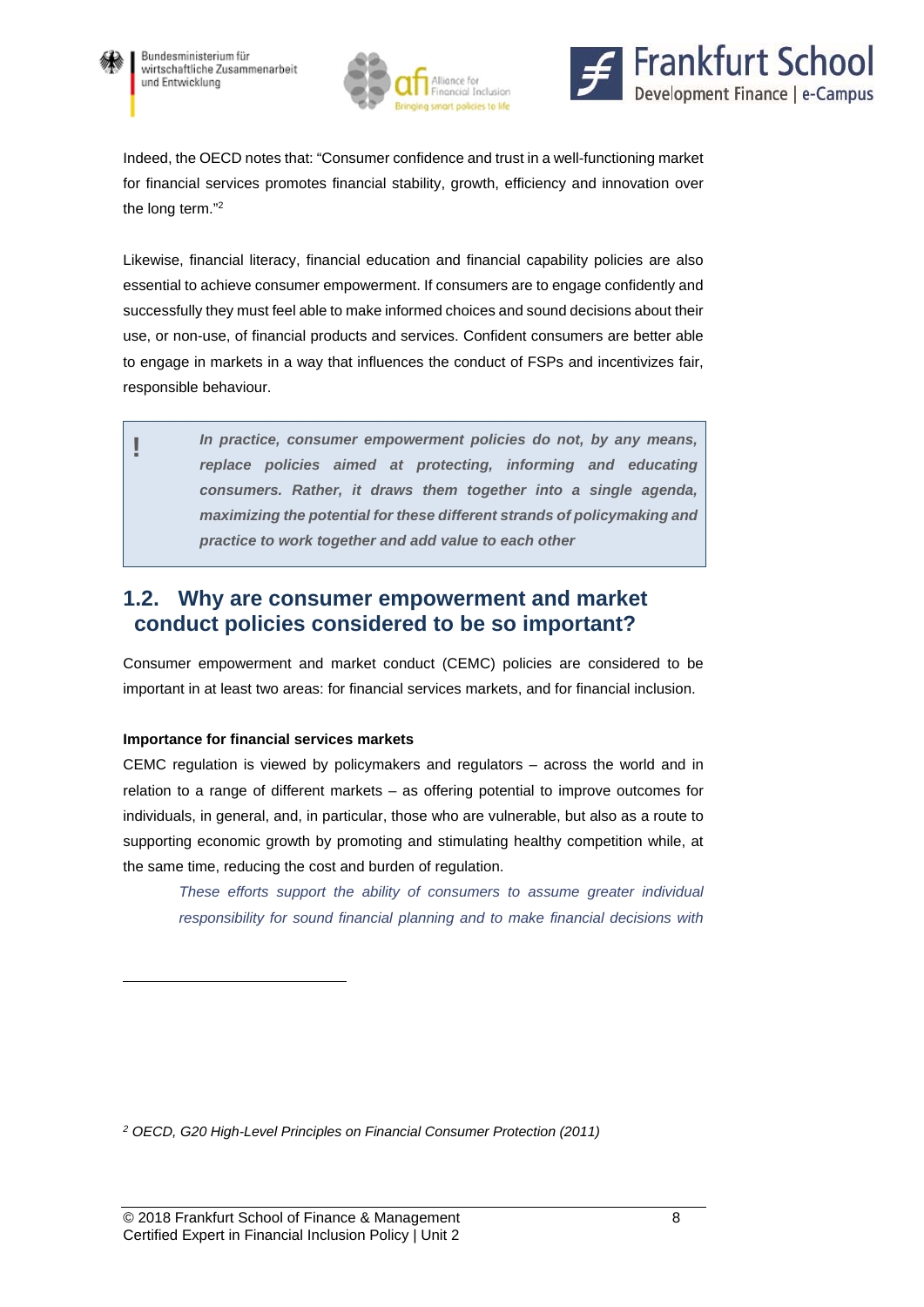



#### *confidence... [this] in turn contributes to financial stability by facilitating more efficient allocation of resources and risk in and through the financial system3*

This emphasis on both empowering and protecting consumers has grown, at least in part, as a result of the recent global financial crisis. While consumer protection has often been a priority for regulators, alongside financial stability, the developments in financial services - which ultimately created the conditions for the financial crash – have highlighted the need for *'strengthened, dedicated proportionate policy action to enhance financial consumer protection'.*<sup>4</sup> The OECD highlights the rationale for this renewed emphasis on consumer protection as the increasing transfer of responsibility for opportunities and risks to individuals and households in relation to financial services, increasing complexity and rapid technological change, combined with low levels of financial literacy and access to basic financial services in many countries.

At the launch of the AFI CEMC Working Group (CEMCWG), in April 2011, it was acknowledged that expansion and innovation in products, services and technology have, undoubtedly, delivered many economic benefits –globally expanding the reach of financial services and bringing more consumers, including some who have historically struggled to access the market, into financial services. Nevertheless, the CEMCWG also recognized that the causes and effects of the recent global financial crisis clearly demonstrated the risk that innovation can disregard legitimate consumer needs and expectations of fair and responsible treatment by financial services firms. As a result, some consumers remain excluded from the market altogether, while others have access only to poor quality financial products or FSPs that do not treat them fairly.

As a result, renewed emphasis on consumer empowerment is often referred to as an attempt to re-balance the focus of financial services regulation towards 'demand-side' factors – i.e. consumer needs, behaviours and outcomes. This is viewed as both essential and timely.

<sup>3</sup> *Bank Negara Malaysia, Financial Stability and Payment Systems Report 2006 (Governor's Statement) (2007).* 

*4 OECD, G20 High-Level Principles on Financial Consumer Protection (2011).* 

 $\overline{a}$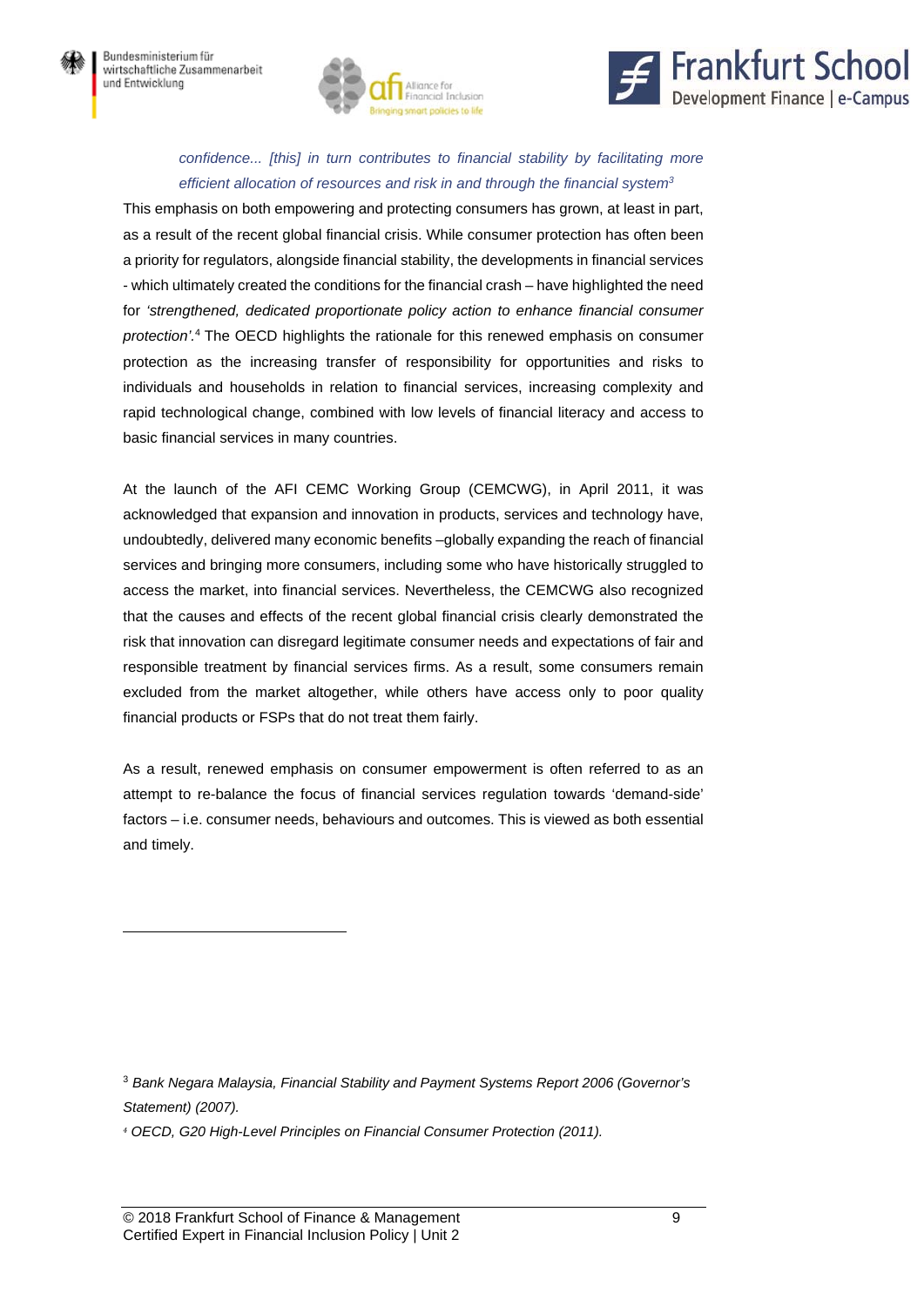

l





Attention to the consumer demand-side is timely because informed consumers who are prepared to exert an ability to choose between competing suppliers are necessary to stimulate FSPs to innovate, improve quality and compete in terms of price. In making wellinformed choices between suppliers, consumers not only benefit from competition, but they initiate and sustain it. For consumers to engage effectively in the market and use their ability to vote with their wallet, they need to be able to move quickly and with the minimum constraint between service providers.5

In addition, if FSPs are able to exploit consumers, this will not only inflict reputational damage to the providers themselves but, potentially, will also result in a lack of consumer trust in the market, including the regulatory framework.

In Southeast Asia, Bank Negara Malaysia (BNM), the Central Bank of Malaysia, adopted a strategic, long-term approach to CEMC in the wake of the Asian financial crisis. The example described further down clearly demonstrates the importance of this approach in re-establishing stability, resilience, competition and specially trust in financial services by 'leveling the playing field' between FSPs and their customers.<sup>6</sup> While CEMC policies suggest greater scrutiny of FSPs activities and, perhaps, more intrusive monitoring and supervision, at the launch of the CEMCWG it was emphasized that the purpose is not to stifle innovation, but to ensure that it is consistent with and responsive to real consumer needs while still delivering enhanced access, choice and benefits. CEMC refers, then, to an emphasis on re-aligning and re-balancing market conduct with consumer needs, rather than replacing one with the other.

The CEMCWG notes that while efforts were made following the global financial crisis to create greater consistency in prudential regulation between different countries, approaches to and standards for market conduct regulation still vary widely among different jurisdictions. This creates difficulties for consumers who are active in financial markets in different countries and poses a particular threat in the context of increasing

*5 OECD, Enhancing Competition in telecommunications: protecting and empowering consumers Ministerial Background Report (2008). 6Alliance for Financial Inclusion, Empowering and protecting financial consumersBank Negara Malaysia's consumer and market conduct framework (2011).*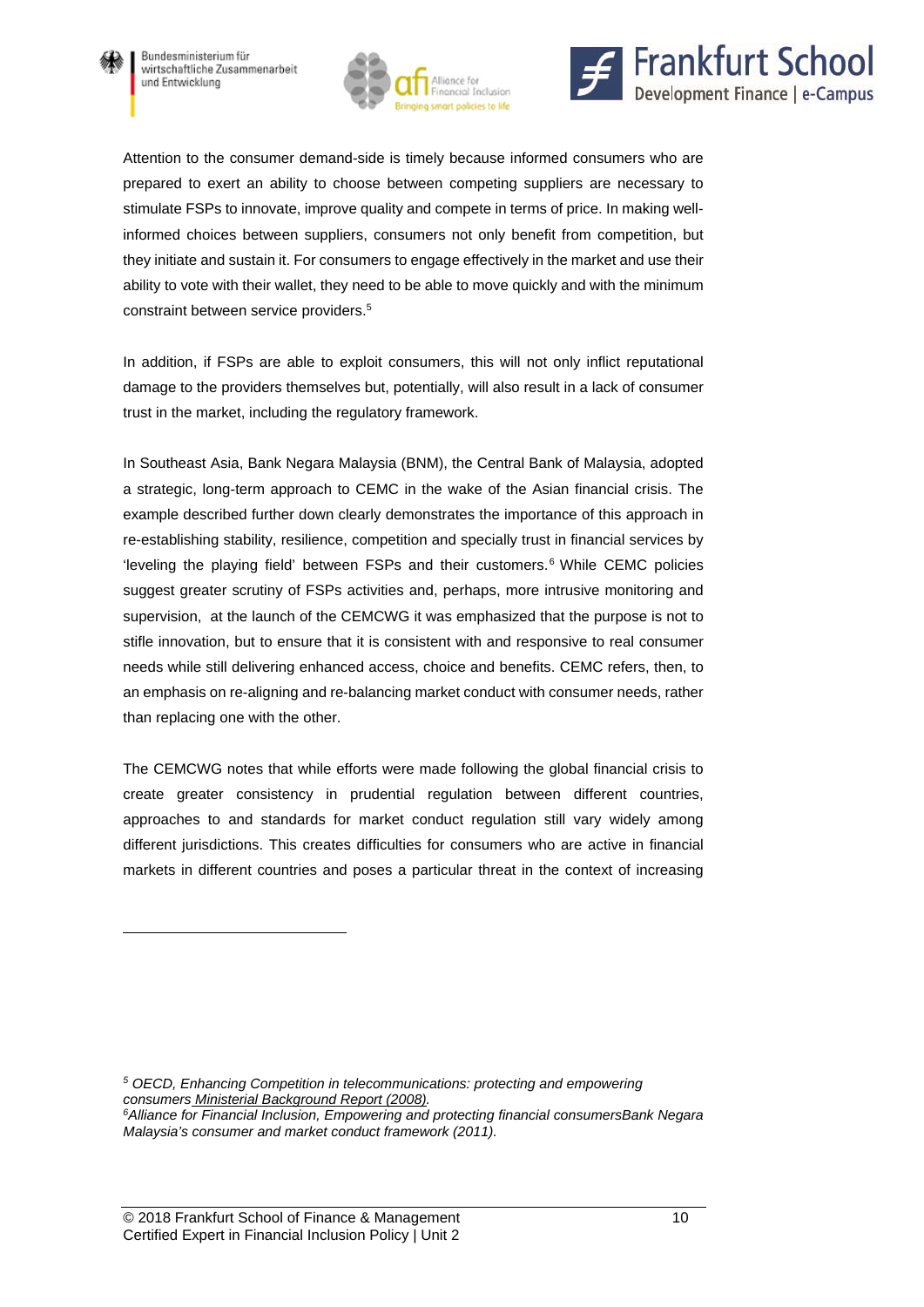



cross-border shopping. It also reduces opportunities for knowledge-sharing and capacitybuilding among countries at different stages of implementing the CEMC agenda.

#### **Importance for financial inclusion**

At the launch of the CEMCWG, BNM noted that the solutions to financial inclusion require policymakers and financial services regulators to pursue both of the twin pillars of CEMC: *"The solutions that we are looking for will lie both in empowering consumers to make more informed financial decisions, and in strengthening the market conduct practices of financial institutions through effective regulation and enforcement… one without the other is wholly inadequate."* 

CEMC policies deliver two important linked outcomes in relation to financial inclusion. First, they increase the potential for FSPs to extend access and choice to groups that are currently underserved or unserved via, for example, new products and services, alternative delivery channels or innovative technologies. Second, they have the potential to improve the quality of products available in the market to ensure that financial inclusion delivers meaningful benefit to consumers. Without this approach, consumers engaging with financial services for the first time are at significant risk of falling prey to poor quality or unsuitable products, resulting in erosion of income due to unexpected costs and charges, punitive terms and conditions, over-indebtedness, loss of savings, damage to their credit history, and repossession of goods and assets.

In 2015, while addressing the International Forum for Financial Inclusion, Christine Lagarde, Managing Director of the International Monetary Fund, argued that integrating financial inclusion policy and practice into wider consumer empowerment policies enables regulators to balance *"opportunity and innovation in financial markets with safeguards to prevent excesses on both the supply and the demand side."* In the same speech, Christine Lagarde emphasized that financial inclusion – and the empowerment that access to financial services provides for vulnerable citizens – is also a key requirement for wider financial stability and consequently economic growth, noting that *'countries with higher levels of inequality tend to have lower and less durable growth*.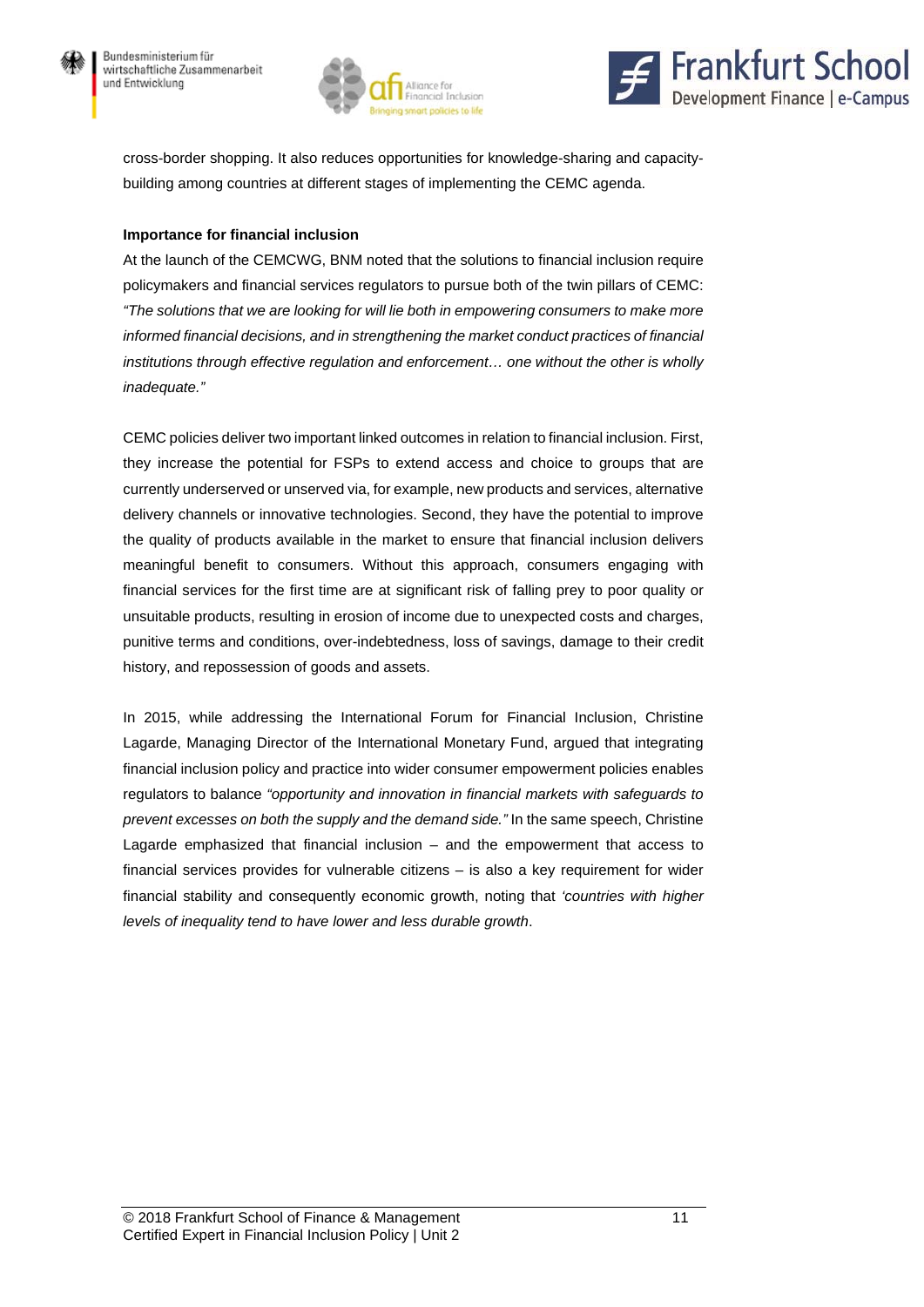





**!** *Consumer empowerment and market conduct (CEMC) policies are considered to be important in at least two areas. On one hand, for financial services markets because CEMC policies can improve outcomes for individuals, support economic growth by stimulating healthy competition and reduce the cost and burden of regulation. On the other, for financial inclusion because CEMC policies increase access to financial services and their quality.* 

## **1.3. What does CEMC mean in practice?**

Governments, regulators, FSPs and consumers, all have an important role to play in the successful implementation of the CEMC agenda.

#### **The role of governments**

Governments are, to a large extent, the architects of a successful CEMC framework. It is their role to create the right legislative and institutional framework for regulators, FSPs and consumers to operate within. For example, in Liberia, Malaysia, United Kingdom and Bangladesh the governments embarked on significant legislative reforms in response to the global financial crisis in order to influence the character and culture of financial services regulation as well as protect and promote financial stability.

 In May of 2014, the Central Bank of Liberia (CBL) committed to implementing an effective CEMC regulatory framework. In 2017, a comprehensive CEMC regulation for commercial banks was developed and issued to the market. The regulation, among others, defines the standards for all key areas of consumer protection including redress mechanisms, marketing, disclosure and transparency and financial literacy and education. The regulation also requires a Code of Ethical Standards for the banking industry. The Central Bank of Liberia also developed a Code of Ethics for banks to support the existing consumer protection regulation. The framework is currently being reviewed with relevant stakeholders and the revised version is expected to be finalized and published before the end of the year. The CEMC regulation was also recently amended to reflect effective disclosure and transparency standards relating to truth in lending. Moreover, steps have also been taken to strengthen redress mechanisms. With regards to national CEMC efforts, the CBL has drafted two frameworks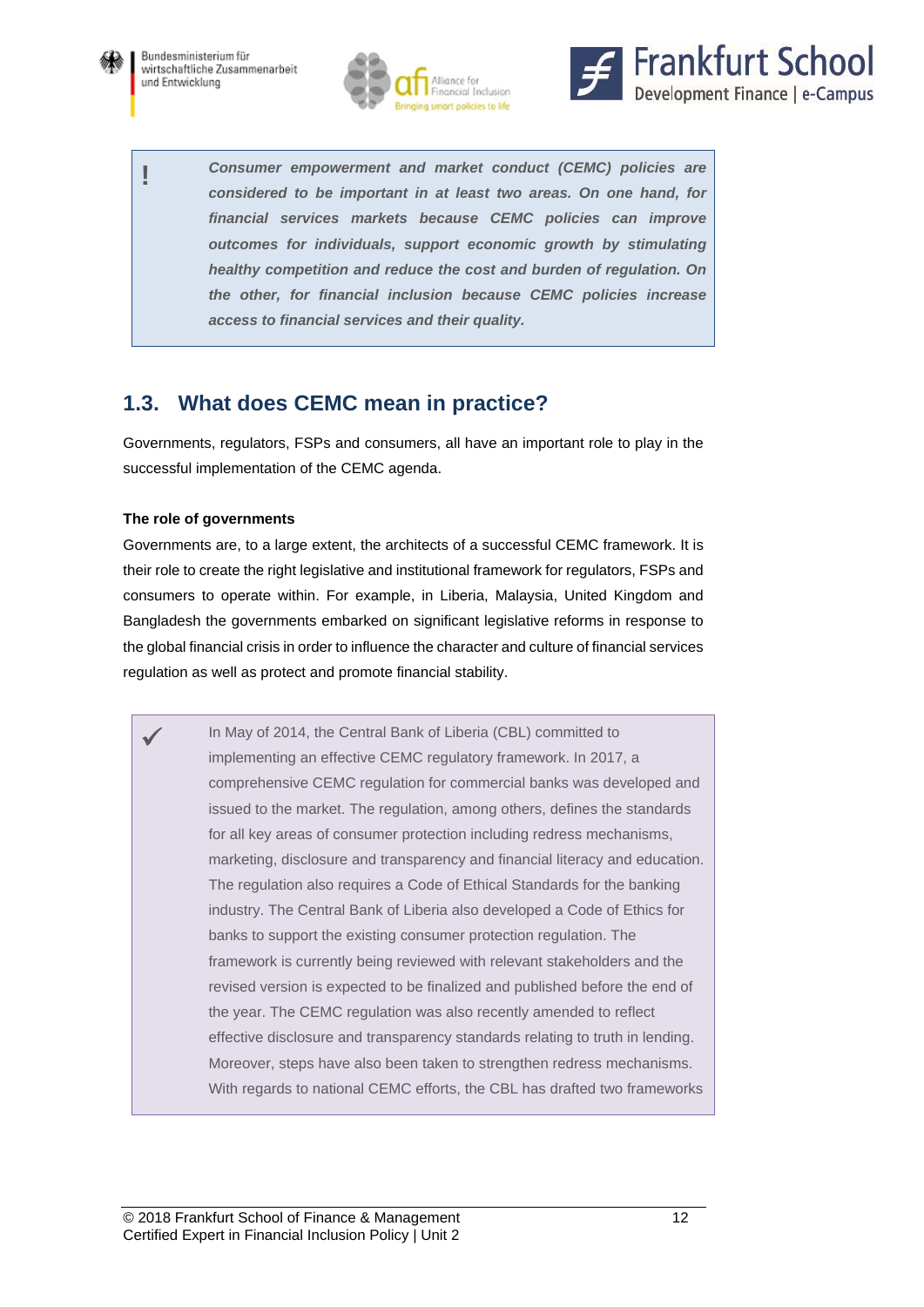l





geared towards the overall implementation of the reforms: 1. National Financial Education Strategy for Liberia; and 2. Financial Consumer Protection Framework<sup>7</sup>.

 In Malaysia, the Government committed to a decade-long programme of financial reform following the Asian financial crisis, designed to improve financial stability and market resilience through CEMC initiatives. To achieve this, the Financial Sector Masterplan (FSMP) 2001-2010 was launched in 2001. Bank Negara Malaysia (BNM), in charge of implementing the plan as the main financial system regulator, attributes this radical approach to financial sector reform to:

> *'the foresight of the Malaysian government in recognising that consumer empowerment and protection would require reforms and regulations that went beyond Malaysia's already comprehensive consumer protection law (1999) and consumer welfare policy (2002)'*<sup>8</sup>

The rationale behind the FSMP was that protecting and empowering financial services consumers in Malaysia required sound regulatory standards for market conduct, a dyna*mic consumer education programme, and a robust infrastructure.* 

Currently, Malaysia is implementing a new strategic plan known as the Financial Sector Blueprint 2011-2020, aimed at making the financial system the support that the country needs in order to become a high value-added, high-income economy.

<sup>7</sup> *AFI Data Portal/ Maya Declaration Central Bank of Liberia Maya*

*8 Alliance for Financial Inclusion, Empowering and protecting financial consumers Bank Negara Malaysia's consumer and market conduct framework (2011).*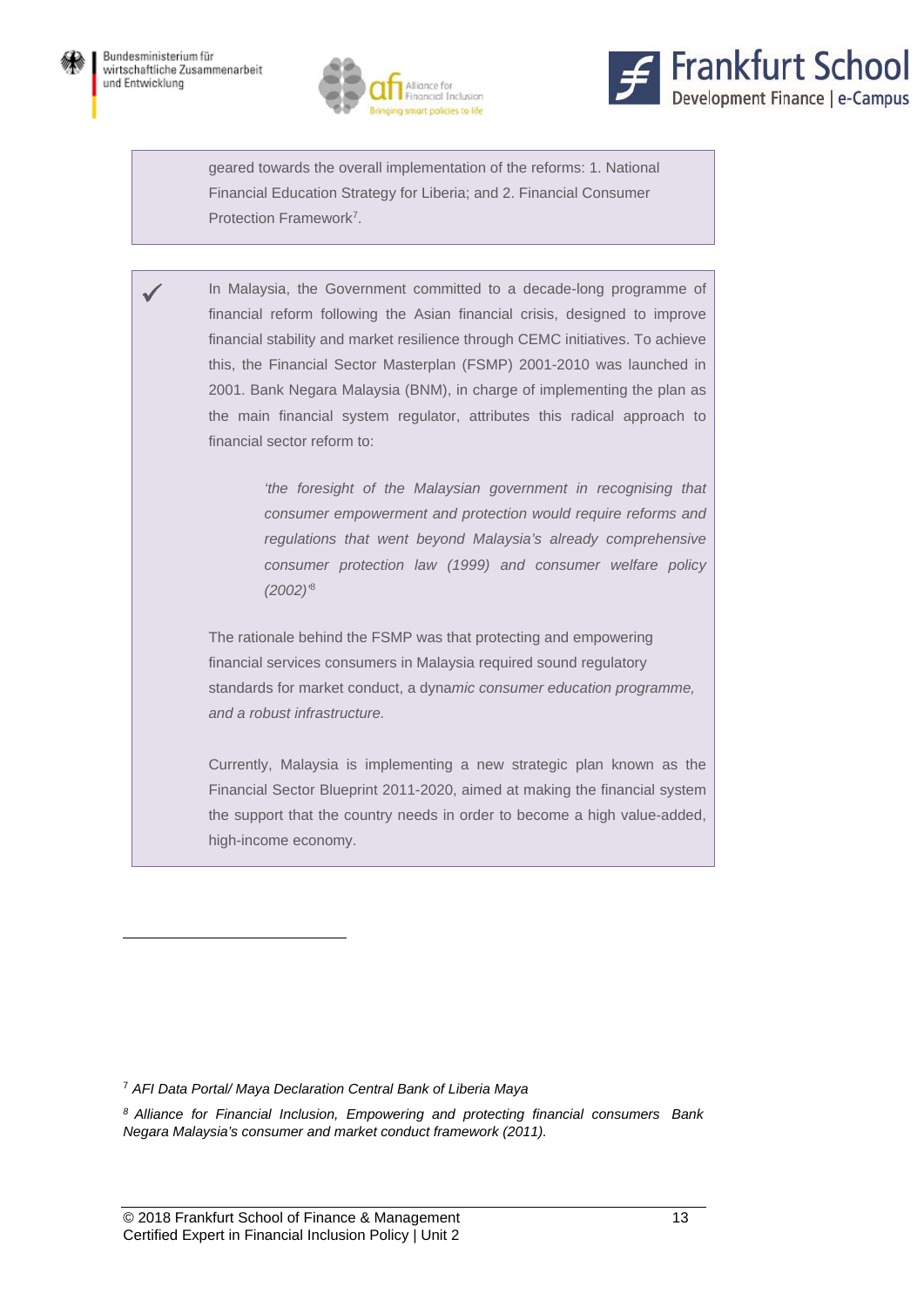





 In response to the global financial crisis, which hit United Kingdom banks and consumers hard, the UK government initiated radical reforms of the legal and institutional framework for financial stability and market conduct. The rationale for this was a belief that the crisis resulted from:

> *…the failure of financial institutions to manage themselves prudently and of regulators to spot the risks that were building up across the*  system as a whole.<sup>9</sup>

The new framework was designed specifically to ensure that market conduct received the same emphasis as prudential regulation and financial stability. The Financial Services Act 2012 created three separate bodies to oversee the financial system:

- **Financial Policy Committee (FPC), located within the Bank of** England, providing macro-prudential regulation pursuing the stability and resilience of the financial system as a whole;
- **Prudential Regulation Authority, an operationally independent** subsidiary of the Bank of England, tasked with providing microprudential or firm-specific regulation; and
- Financial Conduct Authority (FCA) a specialist regulator responsible for market conduct regulation for the financial system. In the previous - tripartite – system, whereby a single institution was responsible for financial stability, prudential regulation and conduct regulation, the UK government believed that market conduct had not always received the emphasis necessary to protect consumers and ensure effective

*9 HM Treasury, A new approach to financial regulation: building a stronger system (2011).*

markets.

 $\overline{a}$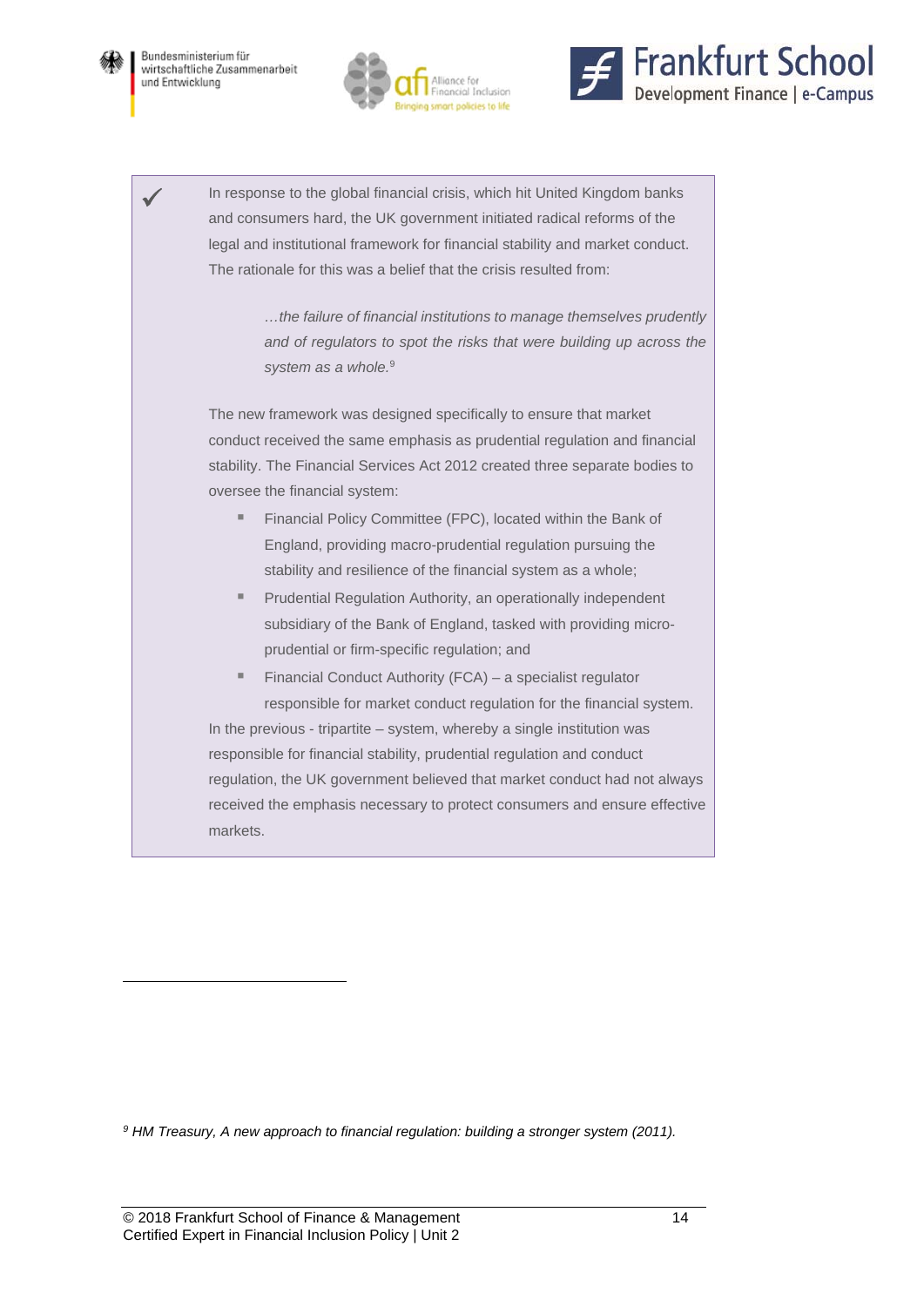



 Bangladesh Bank, the Central Bank of Bangladesh, jointly with Microcredit Regulatory Authority of Bangladesh, committed under the Maya Declaration to formulate a comprehensive consumer protection guideline by 2015. In June of 2014, Bangladesh Bank updated its progress noting that the "Guideline on customer services and complaint management" was issued and had been circulated in 2014; hence banks were required to implement that guideline accordingly and meet all CEMC provisions. The implementation status of the guideline is being monitored regularly by the regulator<sup>10</sup>.

In addition to establishing an effective institutional framework for CEMC regulation, national governments also have a key influence on both the demand-side and supply-side factors that impact on the function and operation of financial services markets. As a result, they must:

- Offer leadership and establish clear expectations of what financial services are expected to deliver both to consumers and the wider economy, setting appropriate objectives for financial markets and for financial regulators;
- Ensure financial regulators have sufficient skills, capacity and resources to implement the CEMC agenda effectively;
- Provide sufficient scrutiny powers to financial regulators while still maintaining the political independence and institutional integrity; and.
- **Promote and support initiatives aimed at achieving financial capability among** consumers.

**!** *Market conduct public policy goals create an enabling environment in which consumers (particularly disadvantaged and low-income segments of society) are confident they will benefit from the outcomes of the collective actions of all financial markets participants* 

#### **The role of regulators**

 $\overline{a}$ 

<sup>10</sup> *AFI Data Portal/ Bangladesh Bank and Microcredit Regulatory Authority of Bangladesh Maya Declarations*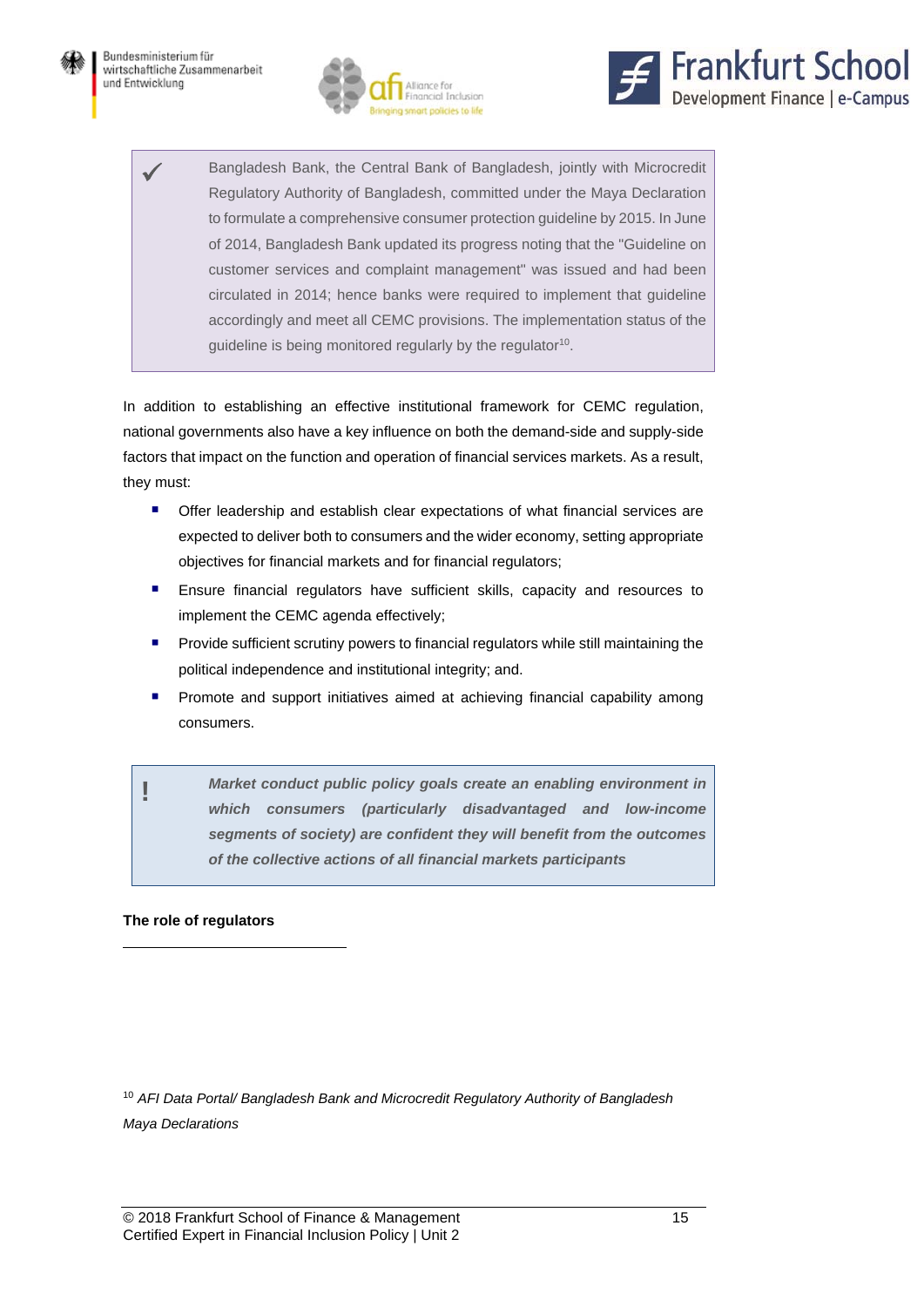





While one of the desirable outcomes of a CEMC approach to financial services regulation is to reduce regulatory cost and burden this does not, by any means, indicate that regulators have less of a role to play in markets where consumers are empowered. In fact, the opposite is true:

**!** *The role of regulators in providing leadership by setting standards and expectations, monitoring activity and establishing an effective deterrent to poor conduct is a critical aspect of empowering consumers. Regulators who are aiming to promote consumer empowerment must also ensure that the environment exists for consumers to make sound and confident choices about financial products and that they have effective avenues of help and redress should things go wrong.* 

The role of regulators within a CEMC regime includes:

- Providing leadership and 'set the tone' for FSPs to follow, including influencing FSPs organizational culture and ensuring that incentives and rewards are aligned with fair and responsible conduct;
- Creating an environment in which consumer empowerment can thrive and deliver meaningful benefits to consumers, especially those entering the financial services system for the first time;
- Establishing an effective balance between competition and consumer protection to ensure that innovation is not stifled;
- Recognizing the limitations to consumer empowerment, particularly for some groups of consumers and in relation to certain product categories and develop a risk-based approach to conduct regulation, able to take account of risks associated with particular FSPs, products and consumer groups;
- Establishing an organizational culture in which regulatory staff have a clear, shared understanding of their organization's vision, mission and values, and are equipped with the skills, capacity and resources necessary to make them a reality;
- Keeping up-to-date with the changing external environment, including new and approaching risks, and with technological developments, especially digital financial services, that create new risks for consumers as well as opportunities for greater digital financial inclusion;
- Ensuring that consumers are aware of their rights, responsibilities and avenues for redress;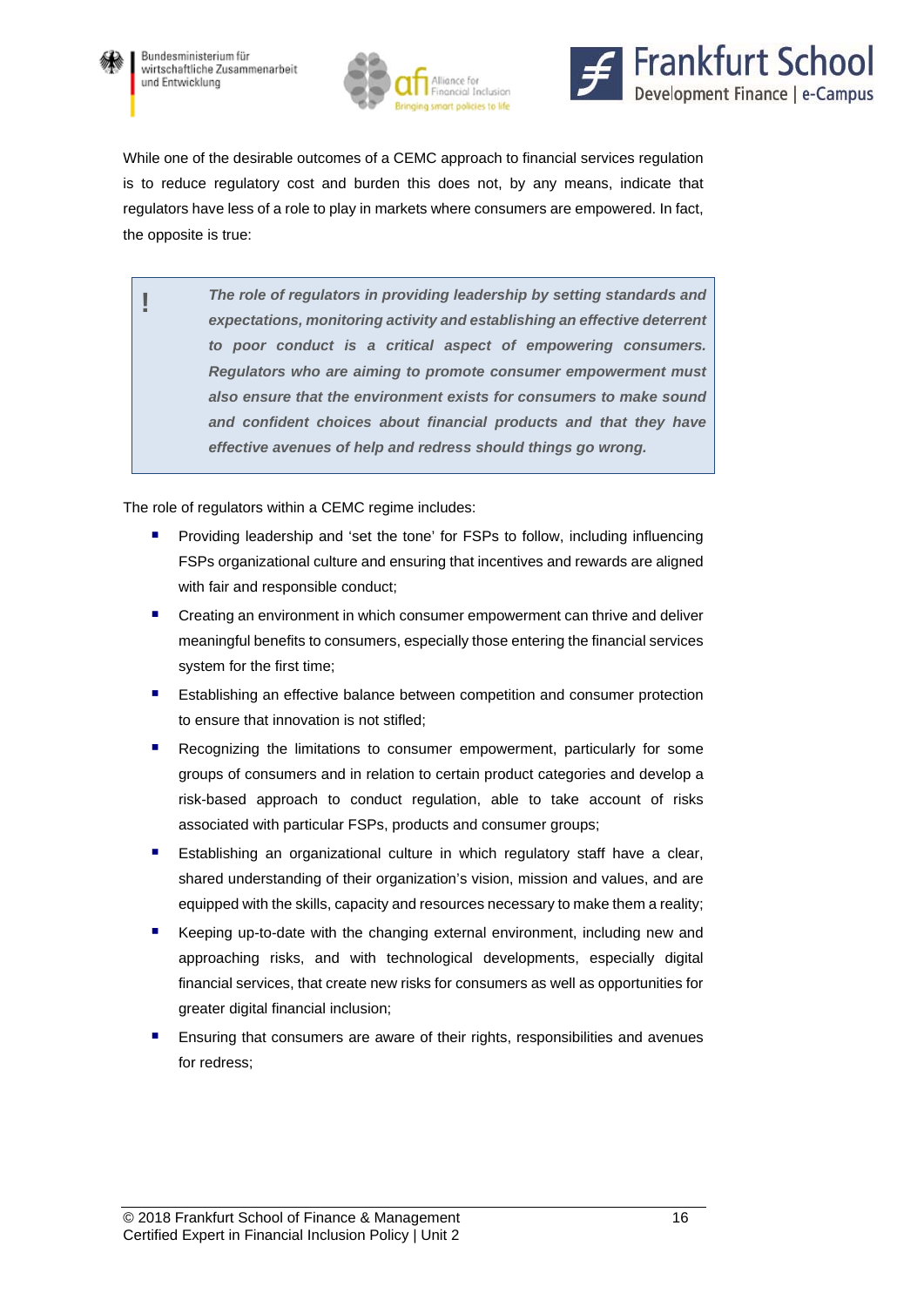



- Addressing consumers' needs for information and financial education, and taking their current knowledge, capabilities and experience into account in its approach to regulation;
- **E** Creating a transparency and disclosure regime that promotes consumer trust and confidence in FSPs, their products and the financial markets, and helps consumers to shop-around and make informed decisions;
- **Establishing a supervision and enforcement regime that offers 'credible** deterrence' to poor conduct;
- **Engaging and collaborating with other relevant stakeholders, nationally and** internationally, to share best practice and insight; and
- Generating and sharing an understanding of consumer needs and experience, and insights into their behaviour.

**I**n 2016, the CEMCWG issued the "Market Conduct Supervision Of Financial Services Providers - A Risk-Based Supervision Framework", Guideline Note # 21, to elaborate a supervision framework for financial supervisory authorities (FSAs), in developing and emerging countries, with a particular policy focus on the financial inclusion of low-income populations. The framework presented the Market Conduct Risk-Based Supervision (MC-RBS) Framework, which is based on an approach traditionally used by prudential supervisors. The MC-RBS framework describes the principles, concepts and core processes that FSAs may use to supervise the market conduct of FSPs, including any type of regulated financial institution that provides financial services to retail customers such as deposits, credit and money transfers. This guideline note is helpful for policymakers and regulators who design their own market conduct supervision frameworks, guidelines and standards for financial consumer protection.

 *The CEMCWG "Market Conduct Supervision of Financial Services Providers – A Risk Base Supervision Framework", Guideline Note # 21, presents principles, concepts and core processes that may be used for market conduct supervision. In particular, the framework identifies the following components: 1. Seven categories of policy outcomes and corresponding inherent risks: Inclusiveness and Competitiveness, Suitability, Transparency and Marketing Risk, Professional Ethics and Standards, Due Care, Safety and Security, and Compliance.* 

*2. The concept of significant activities within a FSP.*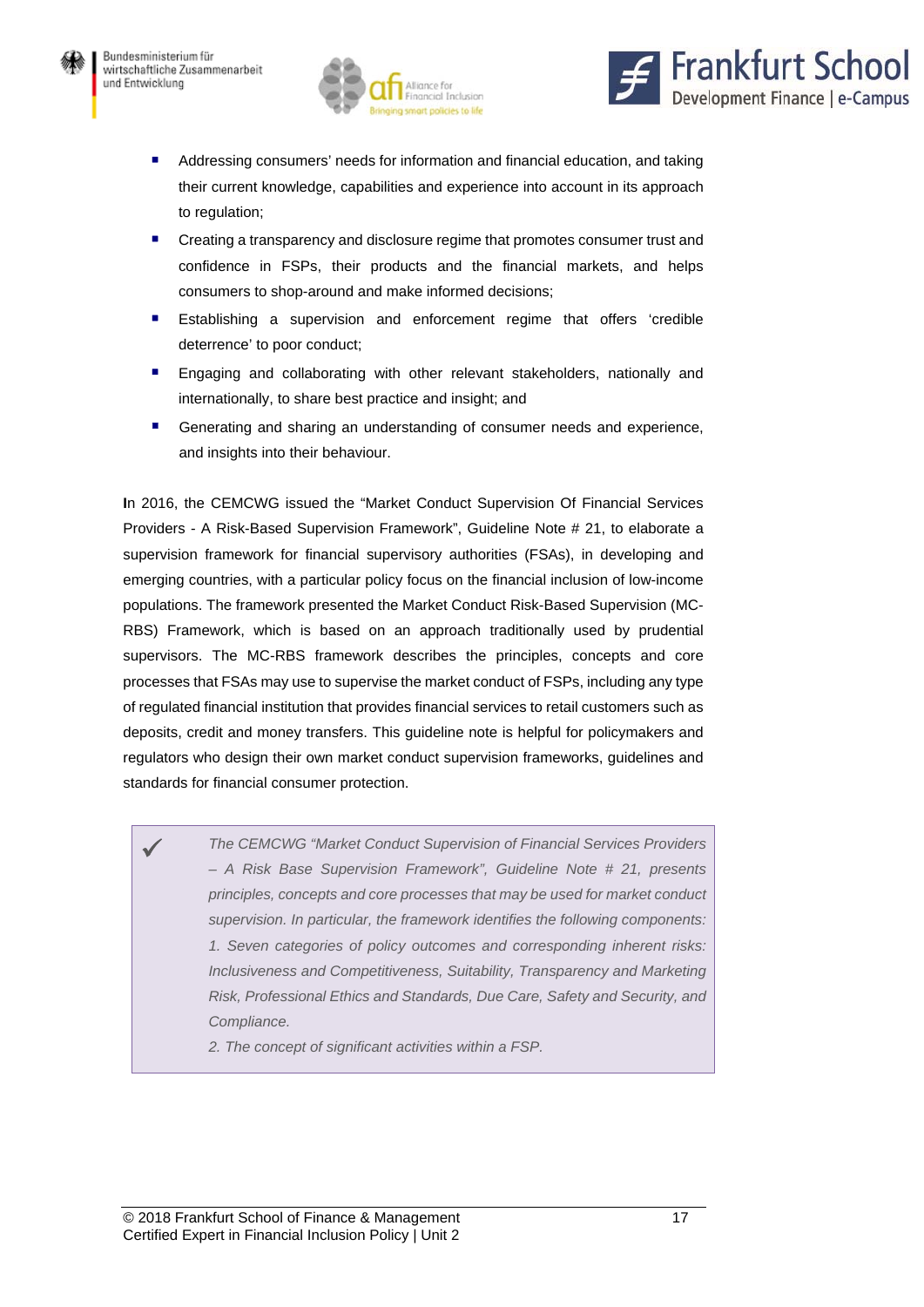





*3. Four internal controls to mitigate the risks of significant activities: risk measurement, policy development, policy implementation and information management.* 

*4. Four internal controls to mitigate market conduct risk at the institutional level: dispute resolution, corporate governance, internal audit and responsible crisis management.* 

*5. A scoring system for calculating the overall market conduct risk of an FSP.* 

- *6. An impact assessment of FSPs.*
- *7. A supervisory strategy for FSPs.*

#### **The role of financial services providers (FSPs)**

In many respects, a CEMC regime requires FSPs to be more proactive in considering the way their business operates and its impacts on consumers.

> **!** *Rather than just following established rules, there is a greater expectation that FSPs will use their judgment to determine what constitutes good market conduct*

The responsibilities of FSPs in a CEMC regime include:

- Establishing an organizational culture that supports good market conduct, incentivizing and rewarding the fair and responsible treatment of customers and ensuring they have appropriate resources, skills and capacity to deliver positive outcomes for consumers;
- Keeping the consumer at the heart of all aspects of their business, including their product offering, sales process and delivery channels, transparency and disclosure regimes, data security and complaints process;
- Taking responsibility for the actions of third parties that engage with consumers on their behalf, including advisors, sales representatives, debt collectors and agents;
- Establishing strong mechanisms for gaining insight into customer experience via, for example, consumer research, stakeholder engagement and internal and external customer feedback mechanisms;
- Considering how to engage with consumers as part of a process of 'co-creation', whereby consumer feedback is used to inform product development and business processes, and products are 'tested' with consumers as part of the development process;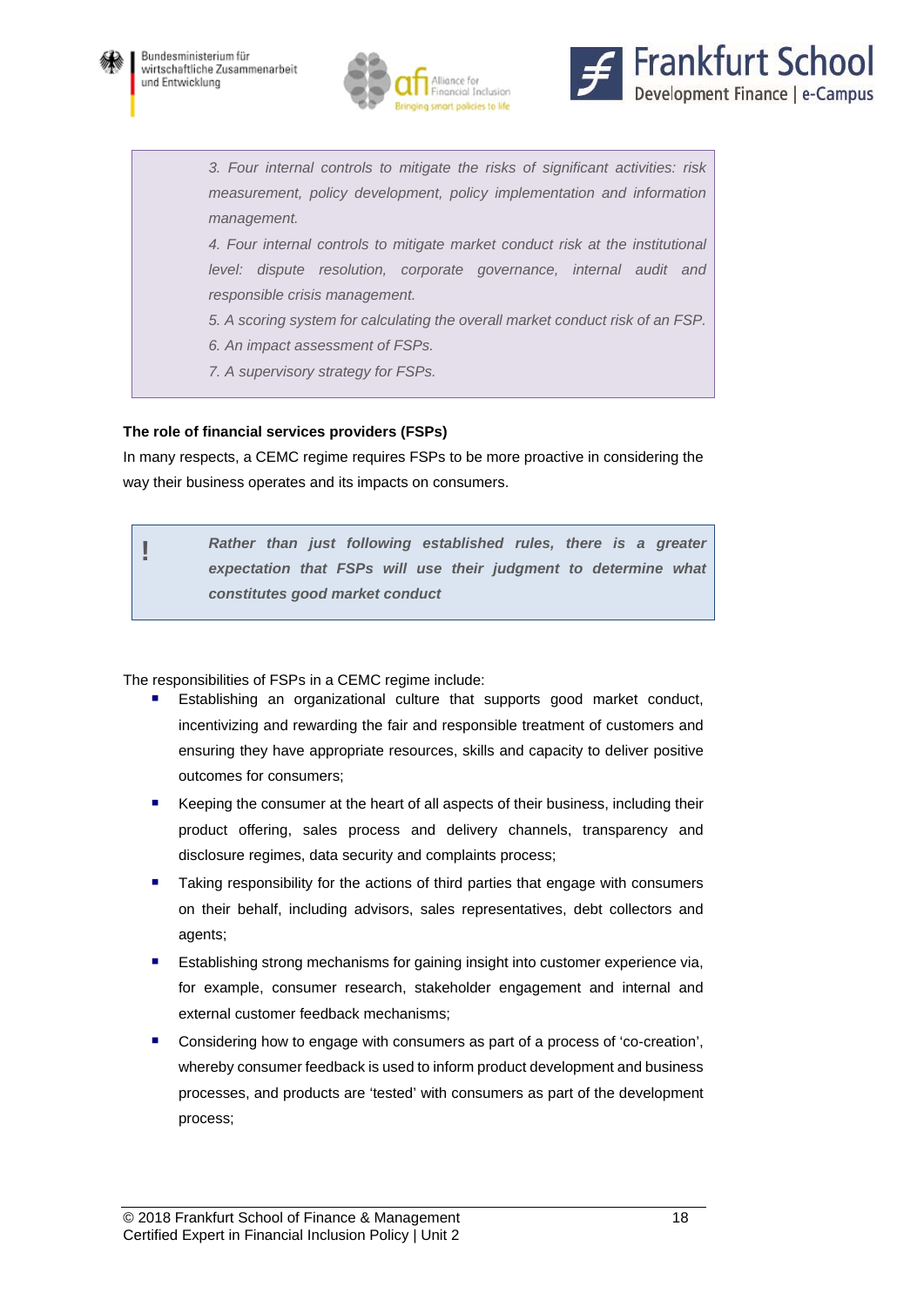



- Harnessing technological innovation to enable them to extend their reach and range, reduce the cost of information provision and interaction with customers, enable better understanding of and responsiveness to customers and make products more accessible and affordable;
- Particularly in the context of financial inclusion, FSPs are encouraged to develop products or delivery models tailored to the needs of specific groups of consumers; and
- **Engaging in self-regulation offering opportunities to share and establish best** practice standards and promote consumer trust and confidence in the sector.
- In India, the Reserve Bank of India introduced a regulation in 2006 allowing *banks to use the services of third-party, non-bank agents to extend their services right to people's doorsteps, to address the needs of 650 million 'under-banked' people. By 2013, over 220,000 banking correspondents were visiting consumers 'at the bottom of the income pyramid', especially those living in remote locations.*

#### **The role of consumers**

A central tenet of a CEMC approach to regulation is that consumers should be able – and willing – to make informed choices about financial products and services. As a result, they have a key role in driving effective competition and influencing market conduct. Consumers' expectations of and trust in FSPs and their financial capability, therefore, have a key impact on the success of CEMC policies and initiatives.

 *To foster competition and liberalization in the financial services industry, Malaysia's FSMP called for building a strong foundation: a marketplace in which consumers make informed financial decisions, have confidence in the market, understand and exercise their rights, and have legal recourse to address problems. Building on the FSMP success, Malaysia is currently moving forward with the CEMC agenda with the implementation of the Financial Sector Blueprint 2011-2020.* 

There are, however, limitations to the extent of what consumers can achieve on their own. Constraints include the absence of an enabling legislative regime or institutional framework, low levels of financial confidence and capability and lack of trust in financial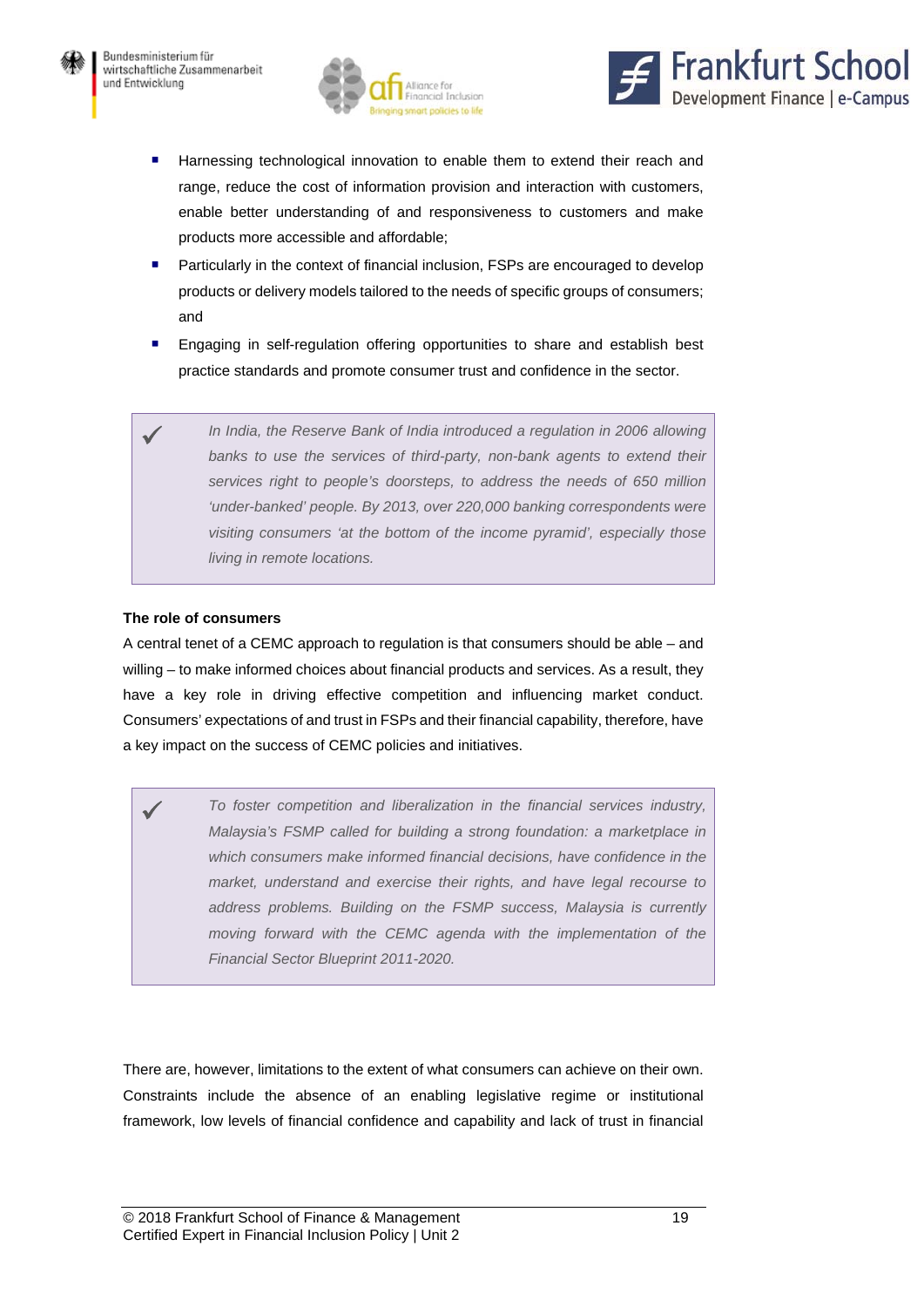

l





services. In addition, it is widely recognized that consumers display innate behavioral traits that mean they will not always act in an economically rational way.Indeed, research evidence indicates that vulnerable groups are least likely to be able to exercise their consumer rights and market influence to drive healthy competition.11 CEMC policies and initiatives need to address all of the dimensions of consumer empowerment, including:

- Confidence in the market:
- **Trust in the regulator;**
- Ability to understand and identify financial needs;
- Ability to choose, compare product offerings and shop around;
- Ability to use financial products and services effectively and appropriately; and
- **Willingness and ability to complain about poor service and, when needed seek** redress.

**!** *Consumers should be able – and willing – to make informed choices about financial products and services. However, vulnerable groups are least likely to be able to exercise their consumer rights. Therefore, CEMC policies and initiatives need to address all of the dimensions of consumer empowerment.* 

**Empowerment Through Financial Inclusion, Address to the International** *Forum for Financial Inclusion by Christine Lagarde, Managing Director, International Monetary Fund (2014).* 

*Bank Negara Malaysia, The Financial Sector Masterplan 2001-2010 (2001).* 

*UK Government,* Financial Services Act 2012 (2012)*.* 

*11 Legal Services Consumer Panel, Empowering consumers Background paper 1: possibilities and limitations (2013).*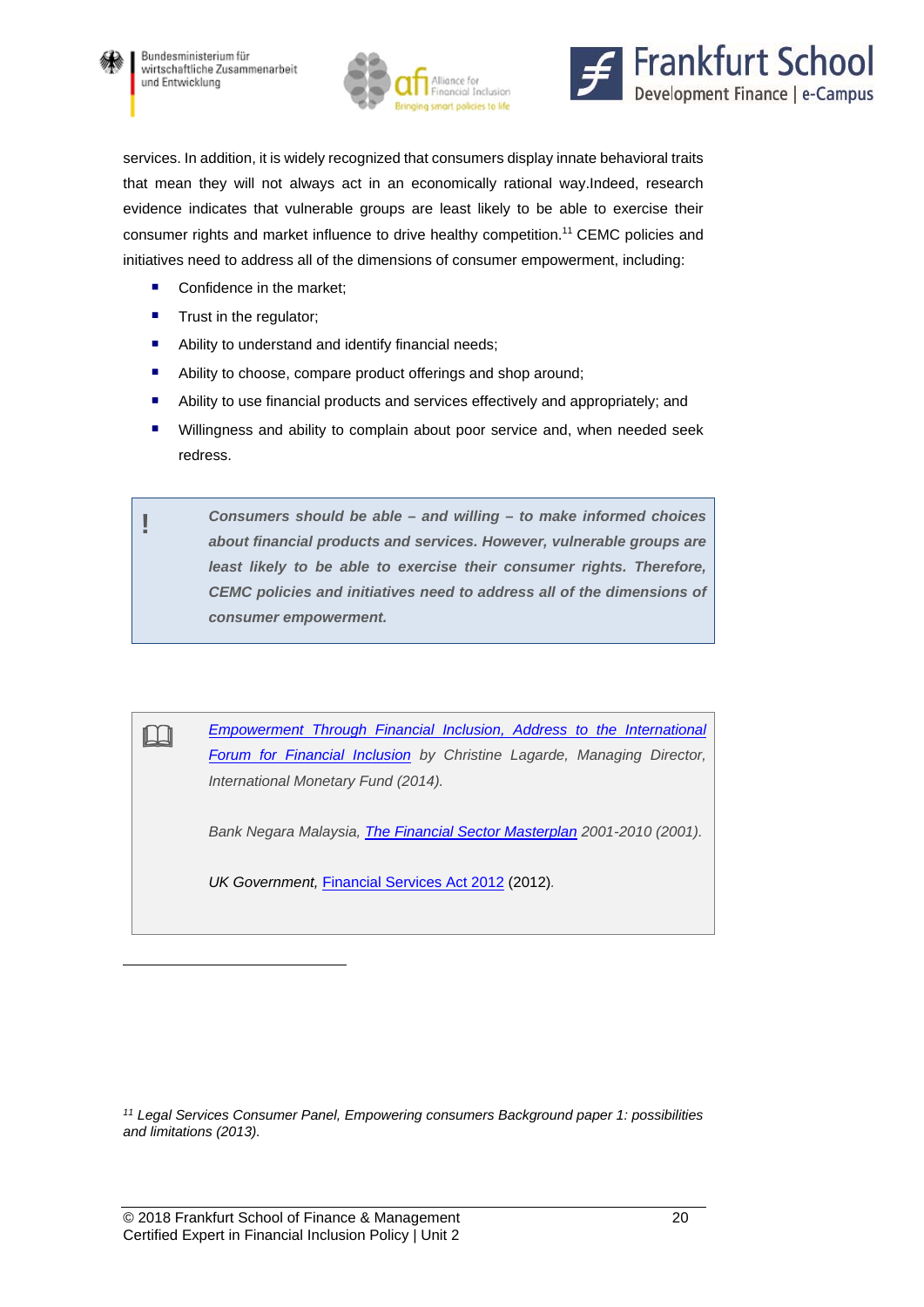





*CGAP, Financial Inclusion 2.0: India's Business Correspondents (2013).* 

*World Bank Group, Good Practices for Financial Consumer Protection 2017 Edition (2017).* 

*OECD, G20 High-Level Principles on Financial Consumer Protection (2011).*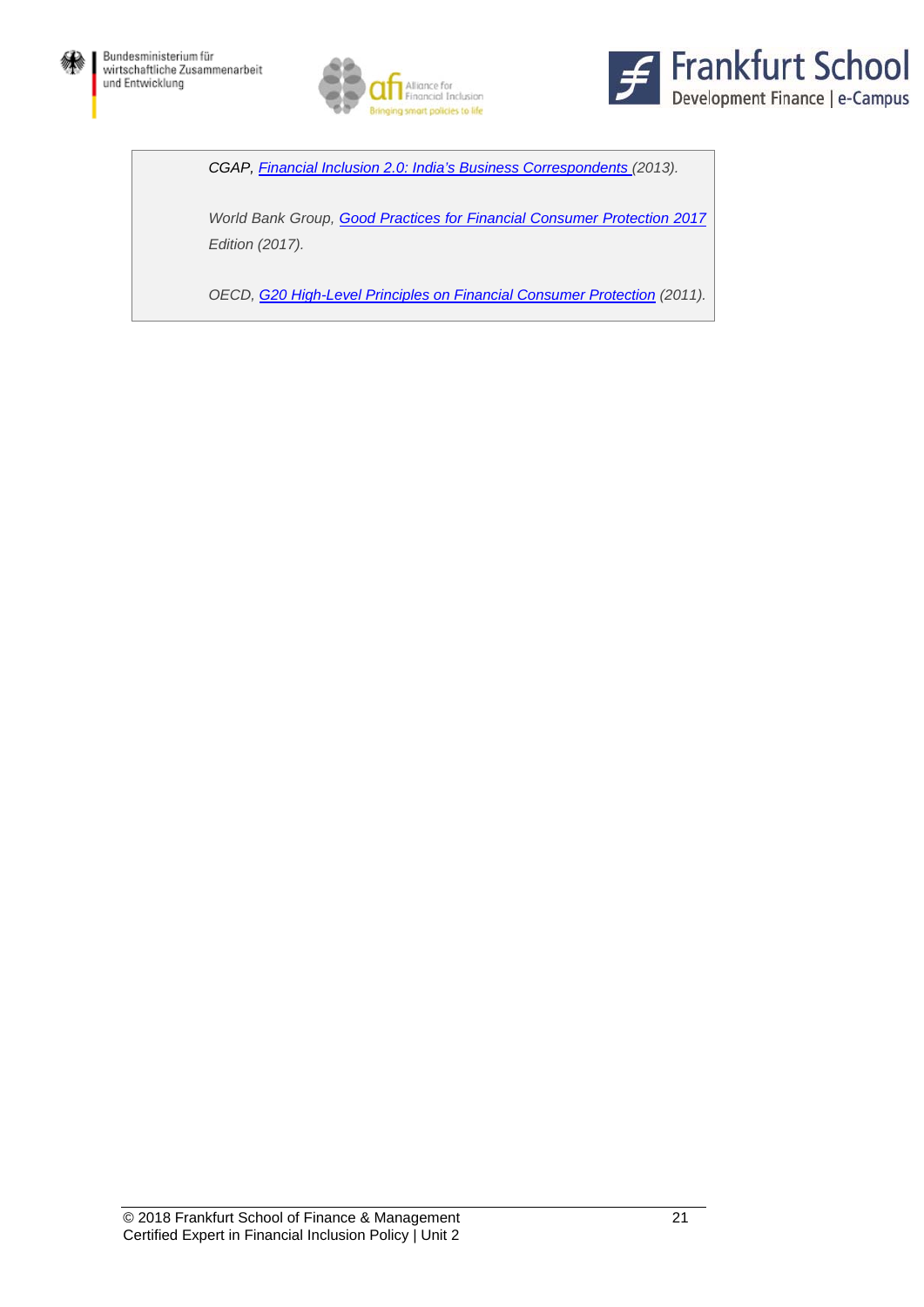





#### *Chapter 1: Exercise 1*

*Complete the following sentences:* 

*1. Consumer empowerment places responsibility on \_\_\_\_\_\_\_\_\_ and \_\_\_\_\_\_\_\_\_\_\_\_\_ to make use of financial services easier, safer and of greater benefit to consumers.* 

*2. \_\_\_\_\_\_\_\_\_\_\_\_\_\_ are used by regulators to shape, enhance and balance three factors , i.e., the institutional framework, as well as supply-side and demand-side factors, to create a more sustainable, fair and sound financial ecosystem for consumers.* 

*3. Consumer empowerment and market conduct (CEMC) policies are considered to be important in at least two areas: for financial services markets and for \_\_\_\_\_\_\_\_\_\_\_.* 

*4. Regulators who are aiming to promote \_\_\_\_\_\_\_\_\_\_\_\_\_\_\_ must also ensure that the environment exists for consumers to make sound and confident choices about financial products and that they have effective avenues of help and redress should things go wrong.* 

*5. Rather than just following established rules, there is a greater expectation that \_\_\_\_\_\_\_\_\_\_\_\_\_\_\_will use their judgment to determine what constitutes good market conduct.* 

*6. \_\_\_\_\_\_\_\_\_\_\_\_ groups are least likely to be able to exercise their consumer*  rights. Therefore, CEMC policies and initiatives need to address all of the dimensions of *consumer empowerment.*

*Solutions: Please refer to the last chapter.*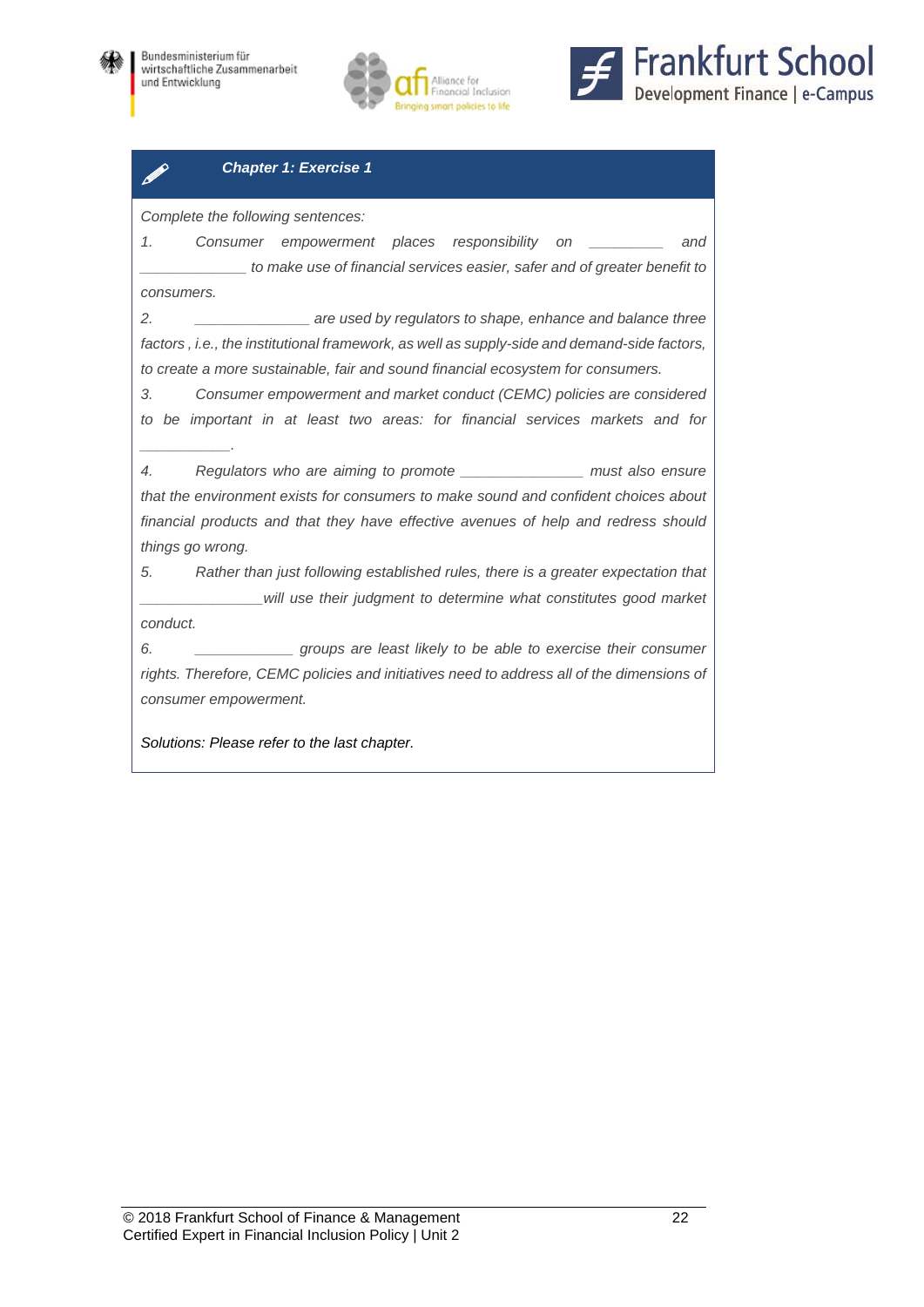



## **2. Institutional framework and supervision**

#### *Initial scenario*

 $\overline{a}$ 

*Your Division Head is interested in finding out more about how a CEMC framework could be introduced in your country. You have been tasked with preparing a paper that identifies the key organizations, legislation and regulatory policies required to implement a CEMC approach to regulation. You will need to think through the model of CEMC that would work best in your financial services market and map this model against existing organizational, regulatory and policy frameworks to identify both gaps and areas of synergy.* 

### **2.1. Institutional framework**

The magnitude and complexity of the task associated with implementing CEMC policies is indicated in the OECD's early thinking on the conditions required to reinforce and integrate consumer protection within other regulatory and financial capability policies:

*This calls for legal recognition of financial consumer protection, oversight bodies with necessary authority and resources to carry out their mission, fair treatment, proper disclosure, improved financial education, responsible business conduct by financial services providers and authorized agents, objective and adequate advice, protection of assets and data including from fraud and abuse, competitive frameworks, adequate complaints handling and redress mechanisms and policies which address, when*  relevant, sectoral and international specificities, technological developments and *special needs of vulnerable groups.12*

**!** *The implementation of a CEMC policy requires an institutional framework able to deliver two key outcomes:* 

- *Responsible behaviour and sound business practices among financial services providers (enhancing market conduct), and*
- *Broad access to affordable, high quality financial services for all segments of society (empowering consumers).*

*12 OECD, G20 High-Level Principles on Financial Consumer Protection (2011).*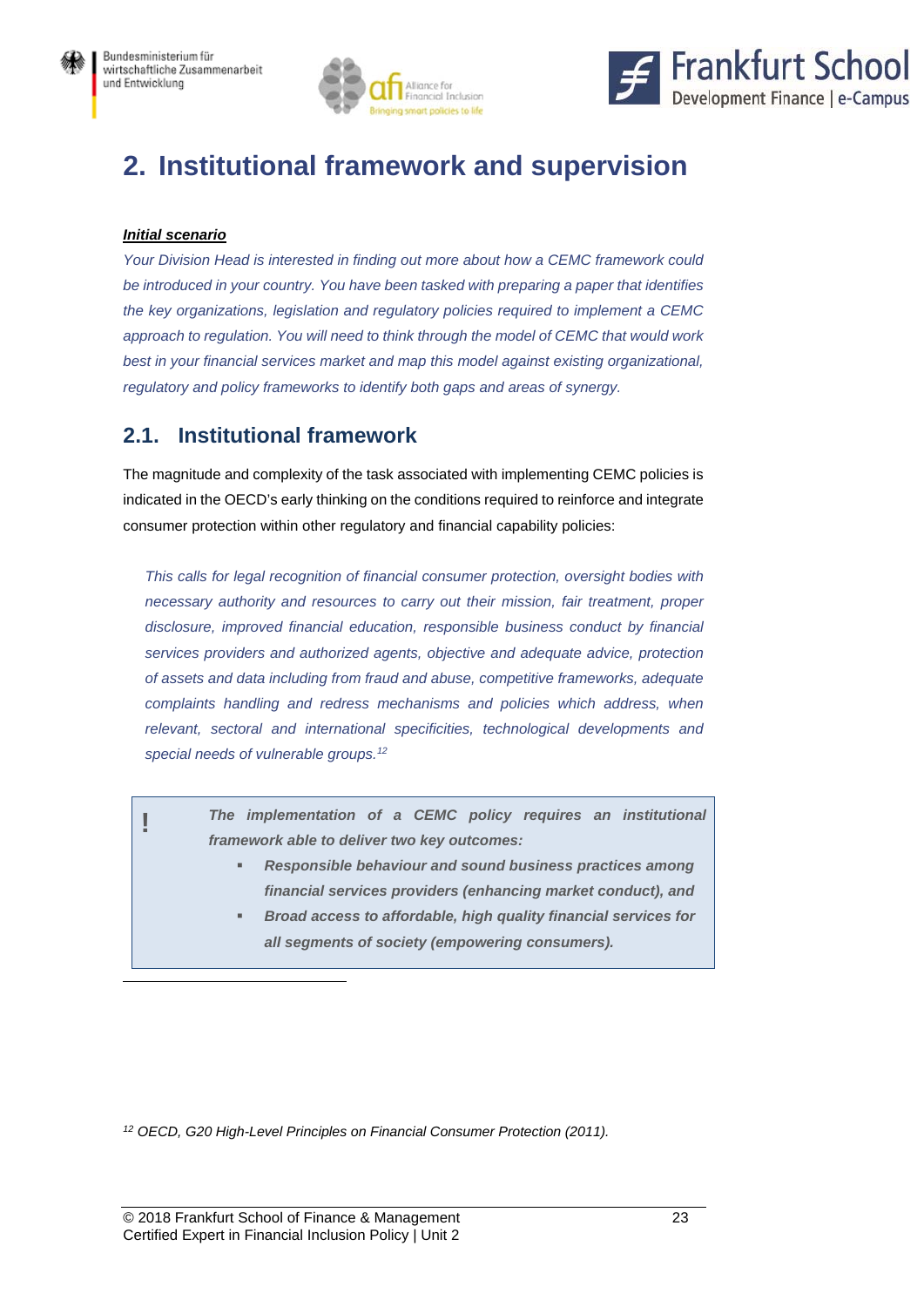

 $\overline{a}$ 





It is important that the development of this institutional framework is informed by:

- A clear vision of the outcomes the framework is aiming to achieve, the process required to get there and where CEMC policies are located within wider economic policy objectives;
- A sound and consistent legal framework that applies across the financial sector;
- A consultative approach involving a range of stakeholders, including government ministries and agencies, business associations and chambers of commerce, industry trade associations, consumer associations, consumer activists, financial institutions and other key stakeholders; and
- **Sound market intelligence, gained through market and consumer research,** government and industry data, print and social media commentary, and complaints data.
- *Malaysia Financial Sector Masterplan (FSMP)13 The Malaysian Financial Sector Masterplan, has been described as 'the cornerstone' of Malaysia's CEMC framework. Its goal was to make Malaysia's financial system more resilient and competitive. The Masterplan was organized into three phases: Strengthening the skills and capacity of domestic financial institutions and creating a foundation for consumer protection;* 
	- *Promoting greater competition by improving the efficiency of the financial system, including opening new bank branches, expanding the ATM network and offering a wider range of financial products; and*
	- *Integrating Malaysia's financial system with the global economy.*
	- *The plan included a number of recommendations to support consumer empowerment and protection in an increasingly marketoriented financial system:*

<sup>13</sup> *Alliance for Financial Inclusion, Case study Empowering and protecting financial consumers Bank Negara Malaysia's consumer and market conduct framework (2011).*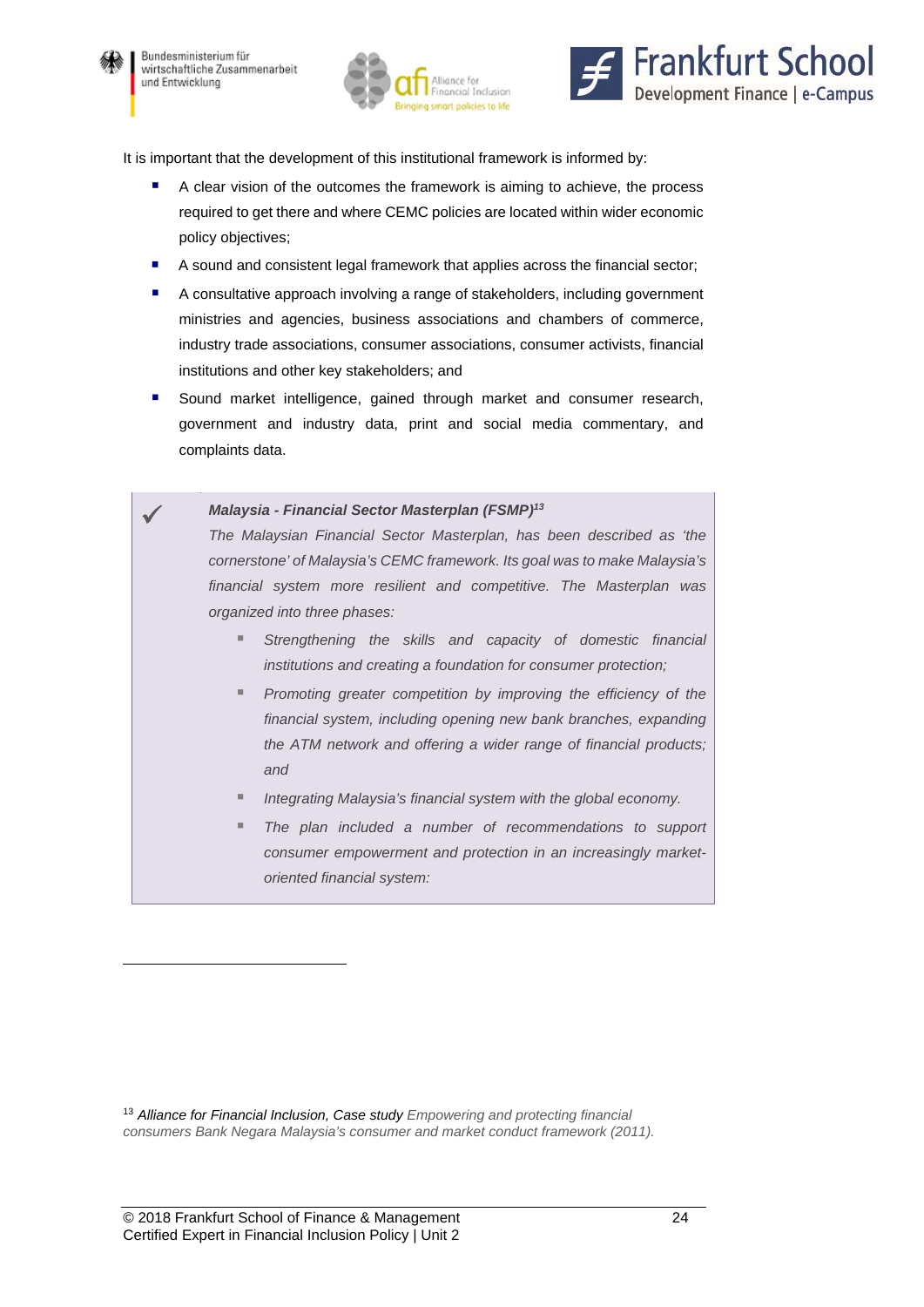





- *I. To initiate an active and structured consumer education programme to educate consumers about retail products and services and their rights and responsibilities as consumers.*
- *II. To make the performance of banking and insurance institutions and the profile of new products more transparent.*
- *III. To establish legal redress for consumers.*
- *IV. To expand the operations of the Banking Mediation Bureau and the Insurance Mediation Bureau.*
- *V. To introduce anti-trust regulation.*
- *VI. To establish a deposit insurance fund.*

There are various models and approaches to delivering a CEMC institutional framework, which can involve multiple organizations or be driven by a single key player. Regardless of the model or approach that is pursued, clear leadership and accountability is essential, alongside a clear and agreed division of responsibility between and/or within organizations to avoid policy gaps or duplication of effort.

### **2.2. Enhancing market conduct**

**!** *Regulatory authorities can enhance market conduct in a number of ways:* 

- *They can set standards of conduct, using a principle or rules based approach to regulation;*
- *They can regulate products, firms and people;*
- *They can ensure compliance with CEMC regimes through market oversight; and*

*They take remedial and enforcement action to present a credible deterrent to poor conduct among FSPs.* 

#### **Setting standards**

A CEMC approach to financial services regulation requires regulators to set and communicate standards of conduct that FSPs are expected to follow. In some countries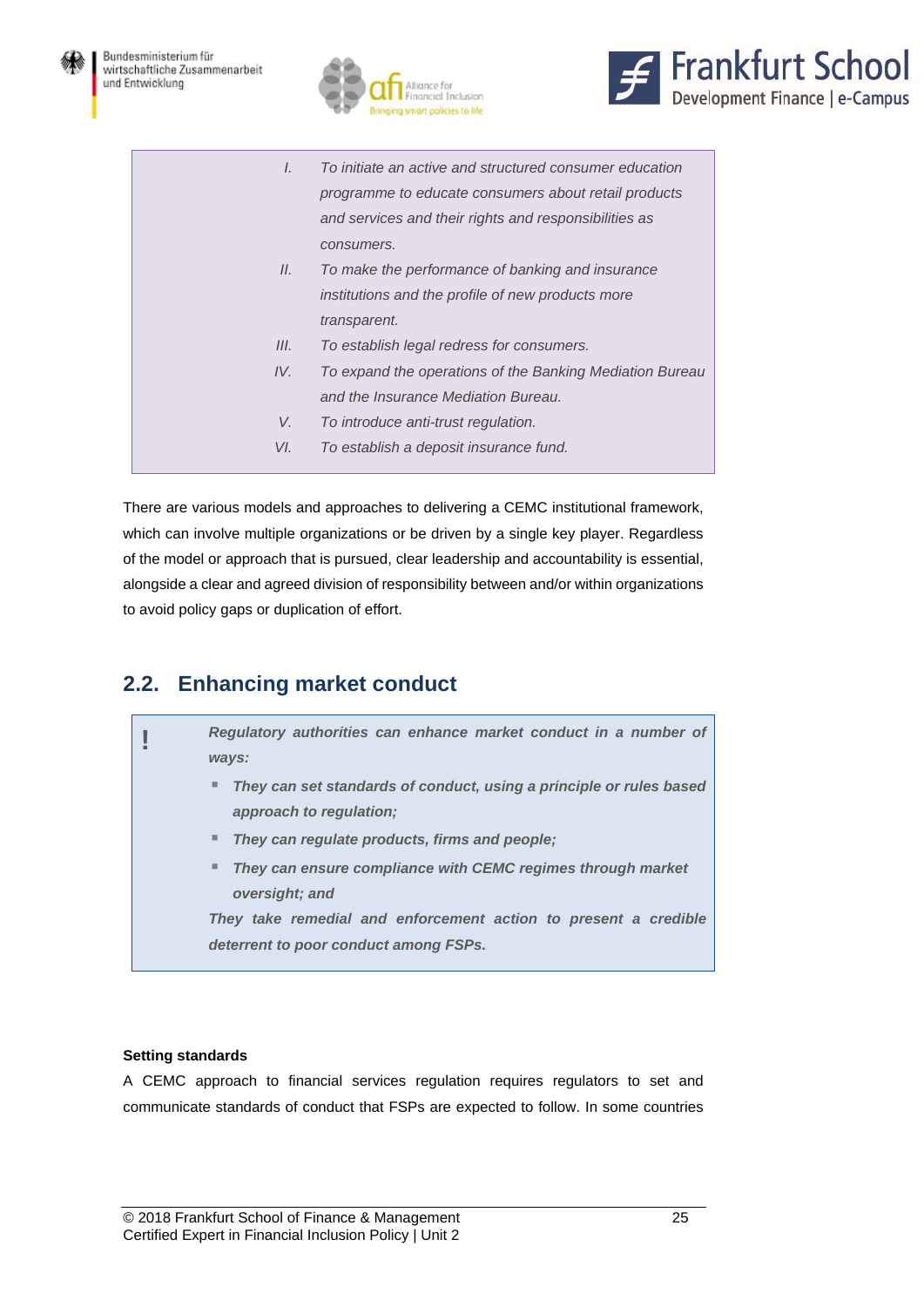





this role is undertaken by a central supervisory authority (e.g., Bank Negara Malaysia or the Reserve Bank of India, as central banks of their respective countries), which is responsible for wider monetary policy, and financial stability including prudential regulation. This is particularly likely to be the case in developing economies where financial inclusion is a key government objective.

By contrast, in the UK, following the global financial crisis, the Financial Services Act 2012 dismantled the previous 'tripartite' system of regulation, whereby financial stability, prudential regulation and conduct regulation were the responsibility of a single body – the Financial Services Authority – and created three separate entities, one of which has sole responsibility for market conduct in financial services. The Financial Conduct Authority (FCA) is operationally independent of Government and the Bank of England and works co-operatively with the Bank of England under a Memorandum of Understanding.

> *United Kingdom - Financial Conduct Authority (FCA) The FCA, which became operational in 2013, has an overarching, strategic objective of 'ensuring that the relevant markets function well.' It's strapline is 'We aim to make financial markets work well so that consumers get a fair deal.' It has three operational objectives:*

- Consumer protection: to secure an appropriate degree of protection *for consumers;*
- *Market integrity: to protect and enhance the integrity of the UK financial system; and*
- Competition: to promote effective competition in the interests of *consumers in the markets for regulated financial services or series carried out by regulated investment exchanges.*

*A key intention of creating an organisation focusing solely on market conduct is to ensure that it receives sufficient regulatory attention and resources,*  rather than become a 'poor relation' to market stability and prudential *regulation. It is also intended that this body is to develop sufficient oversight*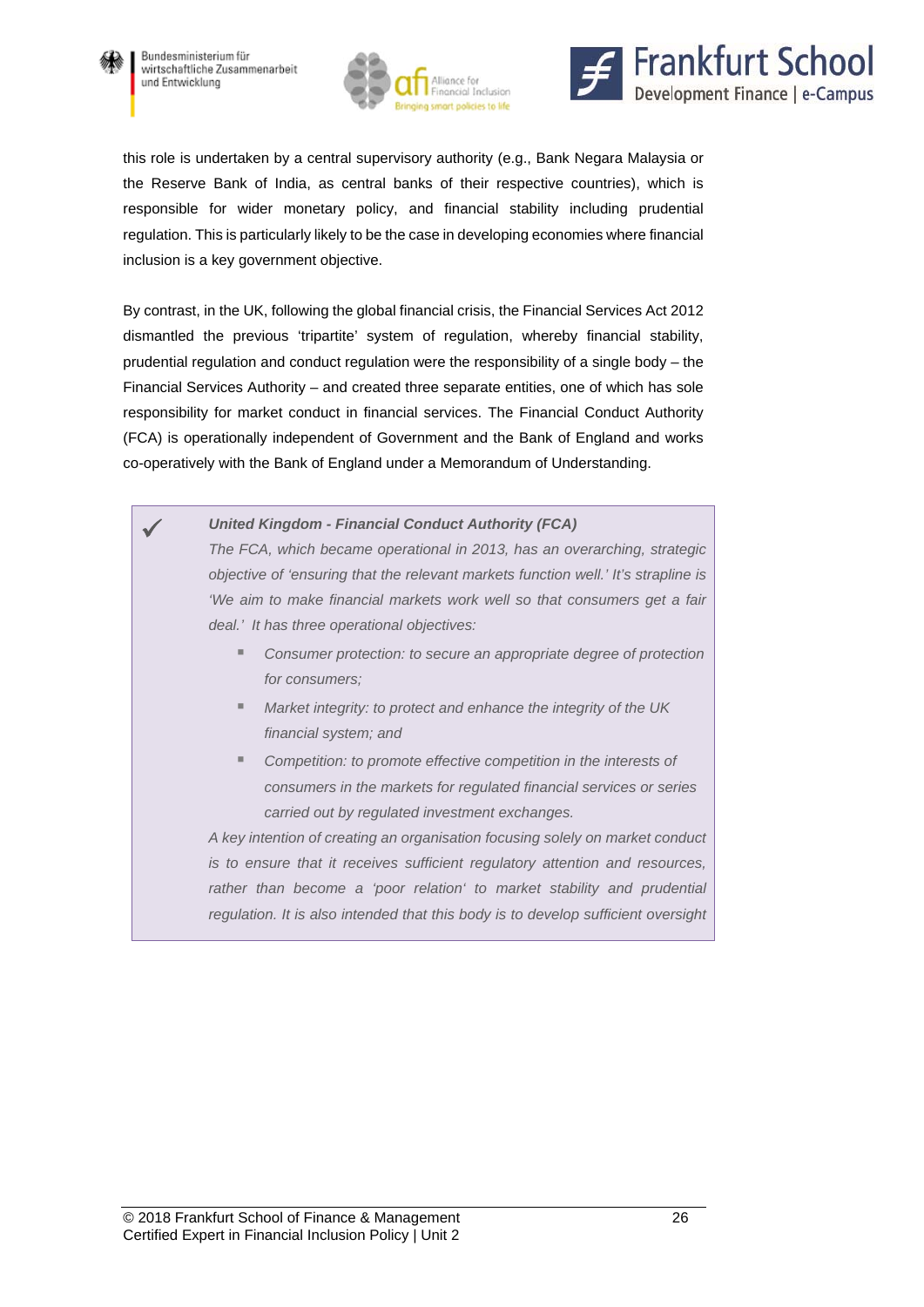





with legal faculties to be enabled to be proactive at identifying risks and acting *swiftly before consumer detriment arises.14*

CEMC regulatory approaches generally tend to fall across a spectrum ranging from specific rules to general principles. Each approach has associated pros and cons.<sup>15</sup>

| <b>Rules-based approach</b> |                      | <b>Principles-based approach</b> |                      |  |
|-----------------------------|----------------------|----------------------------------|----------------------|--|
| <b>Advantages</b>           | <b>Disadvantages</b> | <b>Advantages</b>                | <b>Disadvantages</b> |  |
| • Clarity and               | • Requires           | • Lighter touch,                 | • More difficult for |  |
| uniformity across           | resources for off-   | less resource                    | FSPs to be sure      |  |
| providers;                  | site supervision     | intensive;                       | they are             |  |
| • Easier for FSPs           | and compliance       | • More market                    | compliant;           |  |
| and consumers               | monitoring;          | sensitive; and                   | • Requires flexible  |  |
| to understand;              | • Rules can be       | • Encourages                     | supervision and      |  |
| and                         | inflexible;          | thoughtful                       | greater              |  |
| • Requires less             | • Rules don't        | solutions rather                 | supervisory          |  |
| high-level                  | anticipate every     | than box-ticking.                | capacity;            |  |
| supervision.                | situation; and       |                                  | • Requires a         |  |
|                             | • Tends to stifle    |                                  | 'mature' industry;   |  |
|                             | innovation.          |                                  | and                  |  |
|                             |                      |                                  | • Lack of uniformity |  |
|                             |                      |                                  | in FSPs response     |  |
|                             |                      |                                  | may confuse          |  |
|                             |                      |                                  | consumers.           |  |

As AFI notes, however, *'In practice, it is rare to find a principles-based model without rules, or a rules-based model that is not grounded on principles.'* Two of the countries with quite advanced approaches to CEMC regulation – Malaysia and the UK – have implemented a

<sup>14</sup> *Financial Conduct Authority, The FCA's approach to advancing its objectives 2015 (2015).*

*15 Alliance for Financial Inclusion, Policy Note Consumer protection Leveling the playing field in financial inclusion (2010).* 

 $\overline{a}$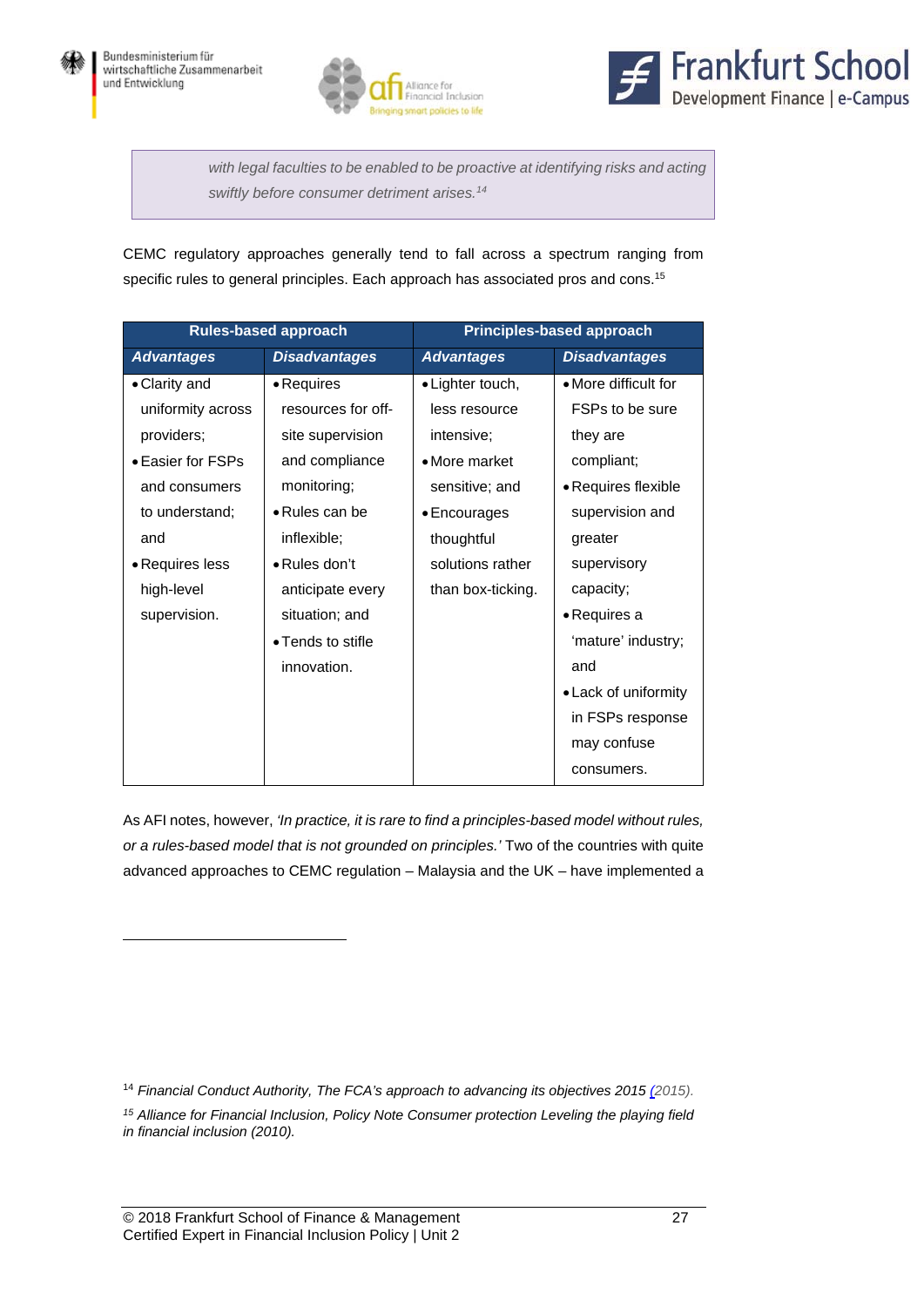





principles-based approach, but use guidelines to communicate more detailed requirements and expectations to FSPs.

BNM communicates market conduct requirements to FSPs in the form of guidelines which regulate both the provision of financial products and some aspects of the way that financial products and services are provided. Conduct guidelines relate to product transparency and disclosure, fees and charges, credit card marketing, complaint management and debt collection practices.

In the UK, the FCA expects FSPs to follow 11 principles of good conduct; for example, firms must conduct business with integrity, due skill, care and diligence, they must observe proper standards of market conduct, and they must deal with regulators in an open and cooperative way. To help FSPs interpret and apply these principles to their business, the FCA also produces a Handbook, which sets out all of the legal instruments and rules, and provides guidance for firms.

Arguably, a principles-based approach is more likely to result in culture change within FSPs because it requires them to use judgment and innovation to determine whether their market conduct will be acceptable to the regulator, rather than follow rules. A principlesbased approach also facilitates a more flexible, less resource intensive, risk-based approach to supervision, rather than devote resource to monitoring compliance with rules.

While determining the right approach and level of regulation is key to achieve the balance of protecting consumers without stifling innovation through over-regulation. This balance will be unique to each jurisdiction, based on the type, nature and maturity of the financial services industry; the needs, expectations, and financial capability of its consumers; and the degree of information asymmetry between firms and customers. In an over-regulated market, the size of the market will contract and consumers will be pushed into the informal sector, where they have no formal protection at all. Achieving this balance requires regulators to have a detailed and sophisticated understanding of the market and the ability to respond to the needs of all participants.

Uniformity and consistency across financial markets is also important in ensuring that consumers understand what to expect and feel able to trust providers. Consistency can best be assured via a single market conduct regulator for all financial products. Where this is not possible, similar products offered by different FSPs should be subject to the same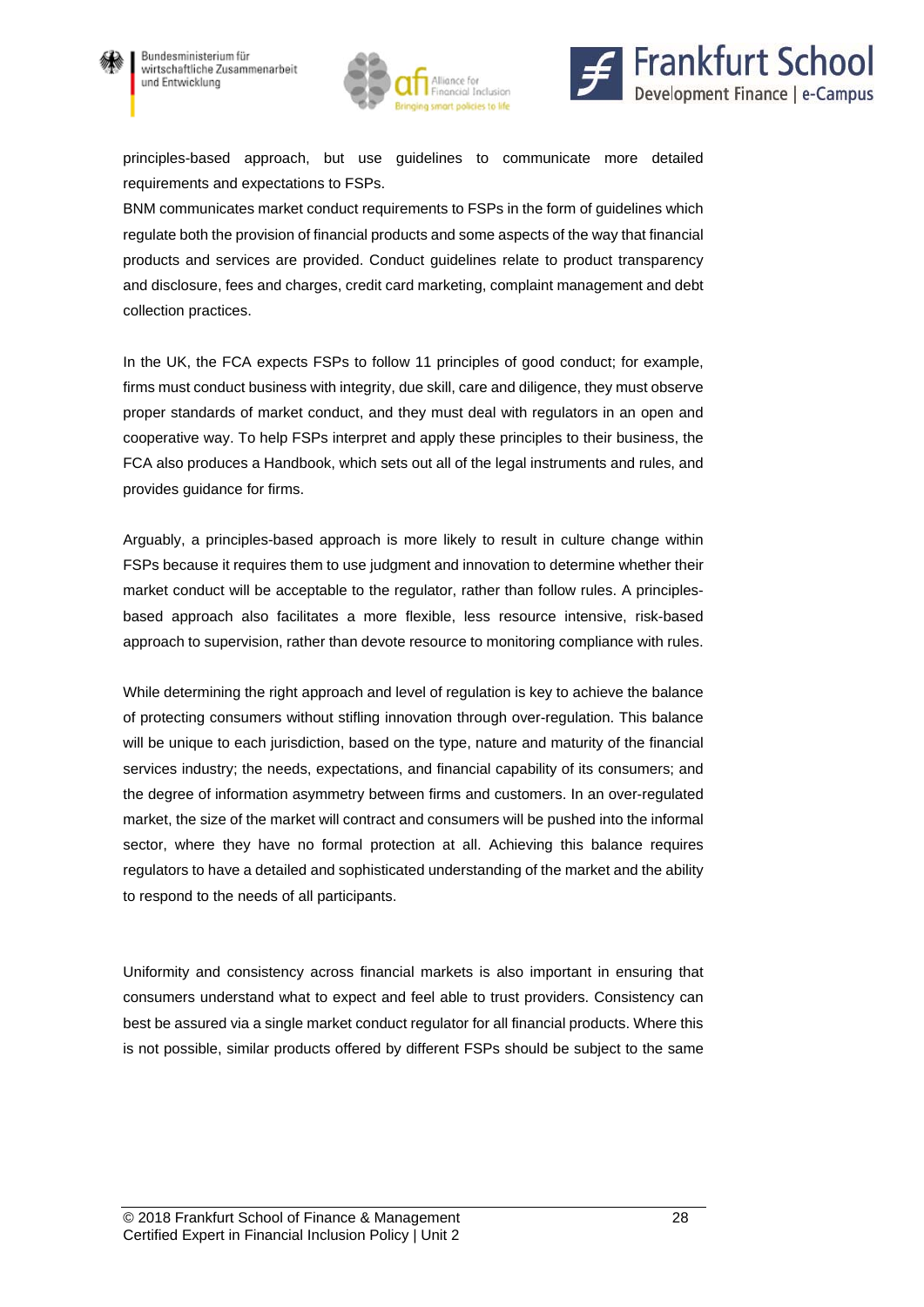$\overline{a}$ 





conduct regulation and where regulatory responsibility is split among a number of regulators close co-ordination and collaboration is required to avoid regulatory arbitrage.16

#### **Regulating products, firms and people**

Regulatory authorities can also ensure high standards, or at least a guaranteed minimum standard, of conduct within a CEMC regime by acting as 'gatekeepers' for products, firms and people operating within the market.

Product approval – while an onerous task for regulating authorities – ensures that products do not enter the market unless they meet certain pre-determined standards.

Light-touch approaches to product approval – if preceded by a clear communication of expectations for FSPs to develop strong internal oversight and control systems – can help strike a balance between preserving quality without stifling innovation, and are less resource intensive.

 **Malaysia – Product notification process**  Under its CEMC regime, BNM moved away from a product approvals regime as part of a broad regulatory philosophy that 'what is not prohibited is allowed'. The old regime has been replaced with a product notification process which ensures that the Bank is aware of every product that is developed and launched. BNM has authority to intervene and take corrective action should they feel that products do not reach appropriate standards, and to recall products that are resulting in consumer detriment or that present a risk to financial stability.<sup>17</sup>

It is also possible to assure quality standards for financial services consumers by setting minimum standards for firms – and individuals – seeking to enter the market.

<sup>17</sup> *Alliance for Financial Inclusion, Case study Empowering and protecting financial consumers Bank Negara Malaysia's consumer and market conduct framework (2011).*

*<sup>16</sup> Alliance for Financial Inclusion, Policy Note Consumer protection Leveling the playing field in financial inclusion (2010).*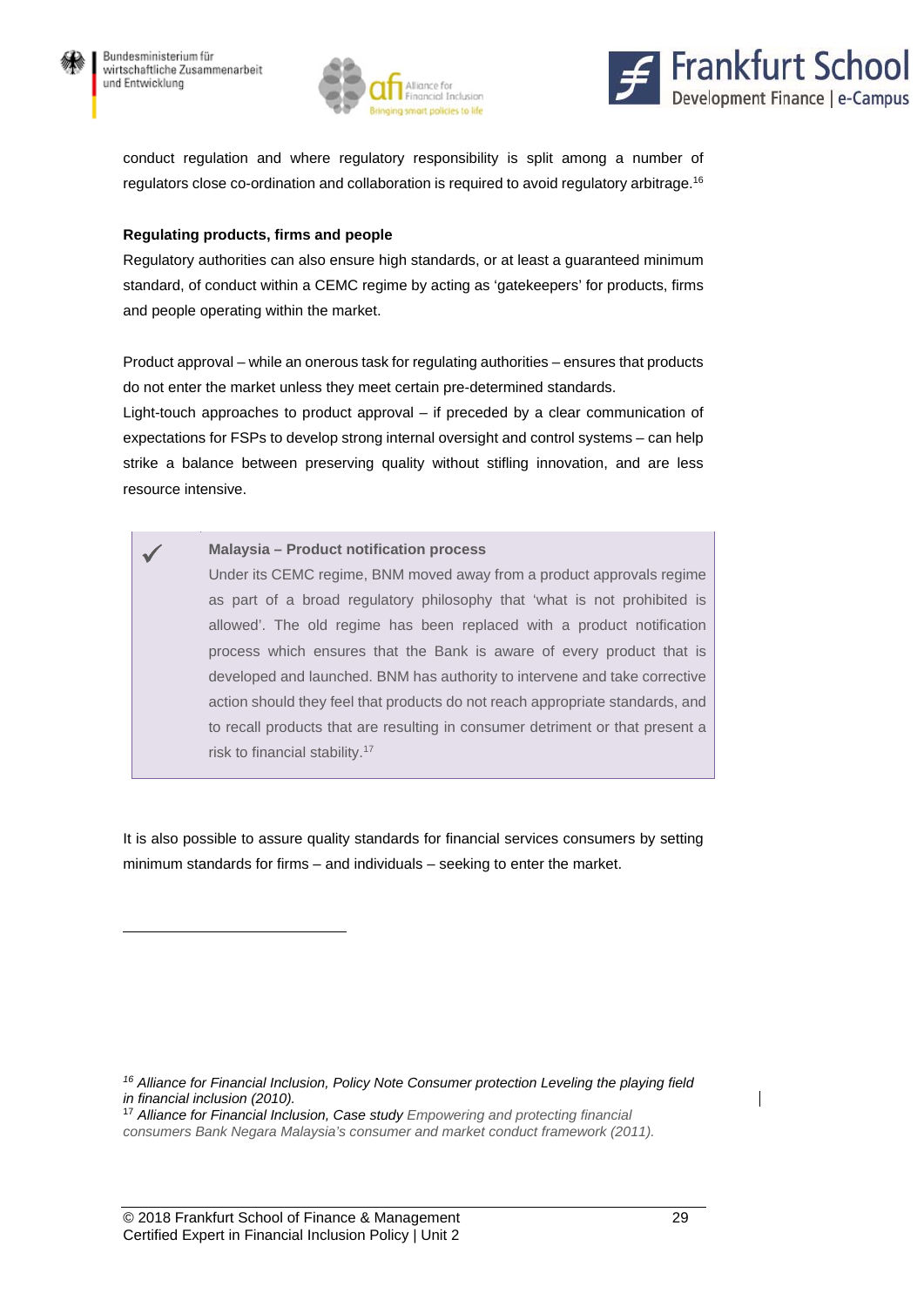



### **United Kingdom – Authorization and registration of firms and individuals**

All financial services firms offering 'regulated activities' in the UK, with a few exemptions, must be authorized or registered by the Financial Conduct Authority, FCA. Firms applying for authorization have to meet a range of requirements before they are allowed to operate in the market. The review process includes scrutiny of the firm's business plans, risks, budgets, resources, systems, controls and whether key staff have the necessary qualifications, experience and ability to carry out their roles effectively. Unless they meet these requirements they will not be authorized.

The FCA also expects key individuals responsible for specified 'controlled functions' within firms to fulfil certain requirements. These 'approved persons' must:

- Meet the requirements of the FCA's 'fit and proper' test and follow its principles;
- Comply with the Statements of Principles and Code of Practice. which explain the behaviour expected of Approved Persons; and
- Report anything that could affect their ongoing suitability to fulfil their role.

Controlled functions include:

- Being a director of a regulated firm;
- **Derseeing a firm's systems and controls; and**
- Being responsible for regulatory compliance.

#### **Consumer protection in Mobile Financial Services**

Regulators also play a critical role in consumer protection when it comes to the provision of financial services through mobile devices, i.e. mobile financial services (MFS), which has proven to be highly effective in truly advancing financial inclusion. By defining policy and appropriate regulations for the MFS industry regulators must ensure they are properly equipped to support improved client protection practices by providing appropriate regulations and ensuring these policies are properly enforced.

Regulators must also strike an appropriate balance between protecting consumers and creating an enabling environment for MFS to be viable. They must also ensure they are not "over regulating," as this may prevent vulnerable and underserved consumers from accessing services from well-regulated providers.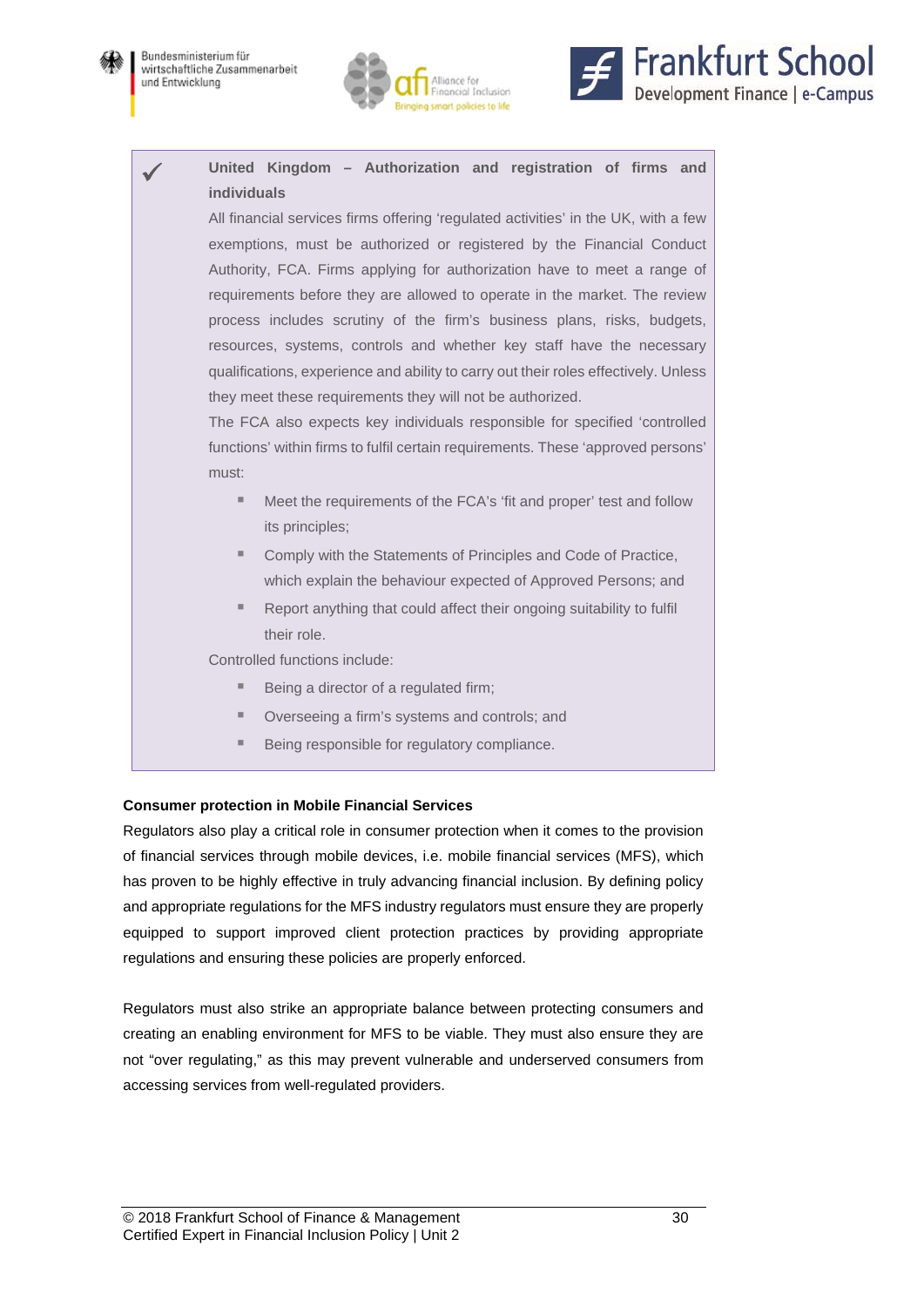



When designing the regulatory framework, regulators should take into account that MFS provide multiple benefits to consumers, including greater access, convenience, reduced costs and security. However, due to their technical nature, these services can pose new threats. Regulation should therefore ensure both minimum proportionate risk standards while at the same time allowing for innovation. In addition, regulators should ensure that mandated rules are enforceable and that the financial authority has the capacity to provide appropriate supervision and oversight.18

#### **Market oversight**

 $\overline{a}$ 

Ensuring compliance with CEMC regimes requires a high degree of market oversight. Monitoring and supervision are key elements of this, but regulators should not overlook other important sources of market oversight to ensure they have a comprehensive perspective on how well the market is working across product categories and for different groups of consumers.

Compliance-based supervision, generally associated with a rules-based approach to regulation, requires regulated firms to comply with a specified set of rules and the role of the regulatory authority is to monitor compliance. Under this supervisory model, all firms are supervised in the same way, according to the same set of rules. The model necessitates a relatively high degree of supervisory capacity, especially to facilitate offsite visits to FSPs to check compliance.

Capacity for supervision is limited; however, regulatory authorities must ensure that they are using this resource to best effect. AFI argues for the application of a risk-based supervision regime as part of a CEMC approach to regulation. This is based on a model traditionally seen in prudential supervision, whereby resource is targeted towards firms and activities that present the greatest risk to financial stability. Risk-based supervision models used in prudential regulation cannot be directly transferred to conduct supervision, because issues that present the most risk to consumers' well-being are not necessarily those that pose a threat to financial stability. Risk-based supervision, in the context of a

*<sup>18</sup> AFI Mobile Financial Services Working Group (MFSWG) -currently Digital Financial Services Working Group (DFSWG)-, Consumer Protection in Mobile Financial Services Guideline Note No 13 (2014).*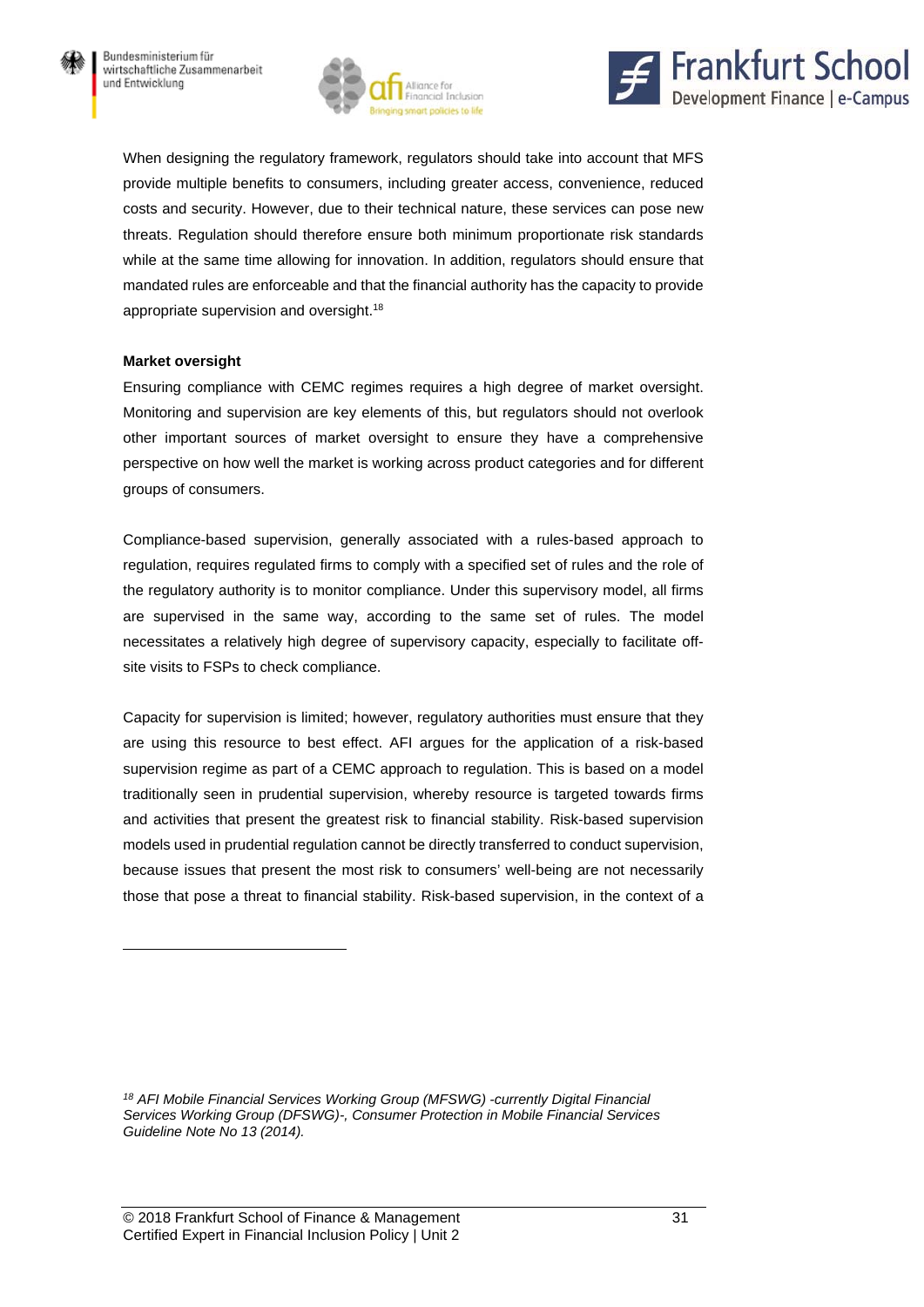





CEMC regulatory regime, focuses on the social impact of the relationship between FSPs and their customers, and requires a specific framework.

**South Africa – Exemption to customer identification regulation** 

The South African government decided to introduce an exemption to the Financial Intelligence Centre Act, which requires that FSPs confirm the identity of their client before allowing them to open an account. This was acting as a barrier to financial inclusion because many of the poorest people in South Africa did not possess the documents required to prove their identity. The exemption allows providers to open accounts without requiring such verification but, instead, set strict limits on transactions based on a risk analysis to reduce potential exposure to fraud and the risk of money laundering.

The key elements of a risk-based supervision model for market conduct are that it:

- **I** Is forward looking;
- **F** Focusses on evaluating both present and future risks;
- **If** Identifies emerging problems; and
- **Facilitates early intervention and prompt action.**

#### **Goals and Objectives of MC-RBS19**

 $\overline{a}$ 

MC-RBS is derived from, and intends to serve, overall market conduct policy. Market conduct policy goals, meanwhile, are broader and seek to achieve a sound financial system for the larger society. Important working definitions of overarching market conduct policy goals and market conduct public policy goals before setting up an MC-RBS framework:

**P** Overarching market conduct policy goals include ensuring the fair treatment of customers and building confidence and trust in financial markets, which in turn

<sup>19</sup> *AFI Consumer Empowerment and Market Conduct Working Group (CEMCWG), Market conduct supervision of financial services providers A Risk-Based Supervision Framework Guideline Note No 21(2016).*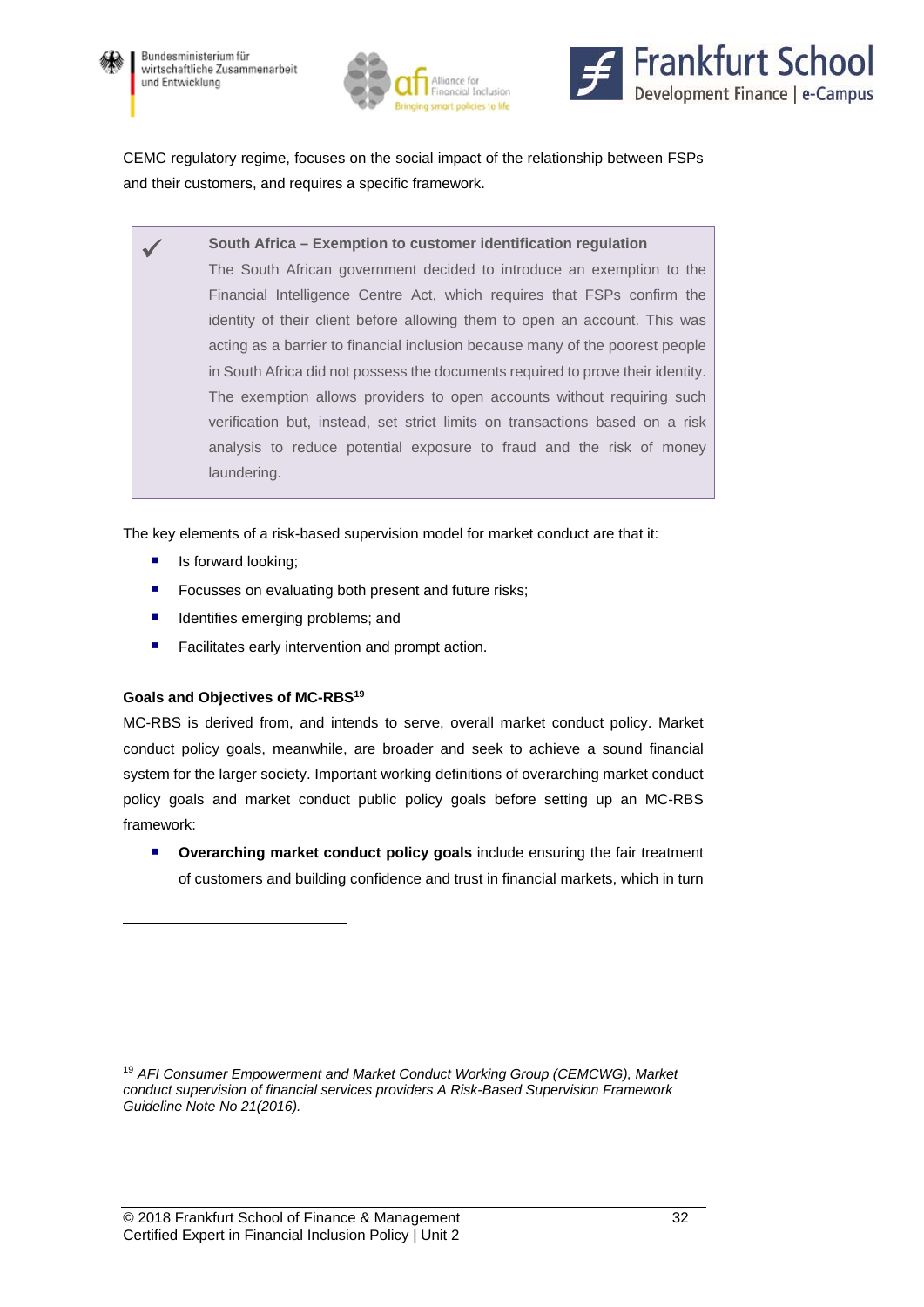



can lead to financial inclusion, sustainable and financially inclusive economic growth and financial stability.

 **Market conduct public policy goals** create an enabling environment in which consumers (particularly disadvantaged and low-income segments of society) are confident they will benefit from the outcomes of the collective actions of all market participants. These outcomes include an inclusive and competitive marketplace, suitable products, proper transparency and marketing, proper ethics and professional standards, due care, safety and security and an enabling legal environment.

#### The central aim of a market conduct risk-based supervisory framework (MC-RBS) is to:

*'… assess the significant risks to an FSP fulfilling its market conduct outcomes, to prioritize supervisory actions that prevent risk for escalating and take early corrective actions. If market conduct policy goals represent a set of outcomes that can be achieved through the collective actions of all market participants, MC-RBS goals are outcomes that are within the control of an individual FSP.'* 

In addition to supervision, regulatory authorities should also seek market oversight through other channels, including:

- **Market and consumer research:**
- **Thematic reviews relating to particular product categories or consumer groups;**
- **Mystery shopping;**
- **Print and social media monitoring:**
- Complaints data;
- Stakeholder engagement, including industry bodies and trade associations, and liaison with consumer groups and, where possible, consumer advocates and activists;

#### **United Kingdom - Financial Services Consumer Panel (FSCP)**

Under the 2012 Financial Services Act the FCA is required to set up a Panel to represent the interests of consumers. The Financial Services Consumer Panel (FSCP) is an independent statutory panel set up to advise and challenge the FCA, representing the consumer interest at all stages of the regulatory process. The FSCP also takes an interest in wider issues relating to consumers where it believes it can achieve beneficial change on behalf of consumers. A key role of the Panel is to ensure that the FCA does not gain its market oversight solely from regulated firms.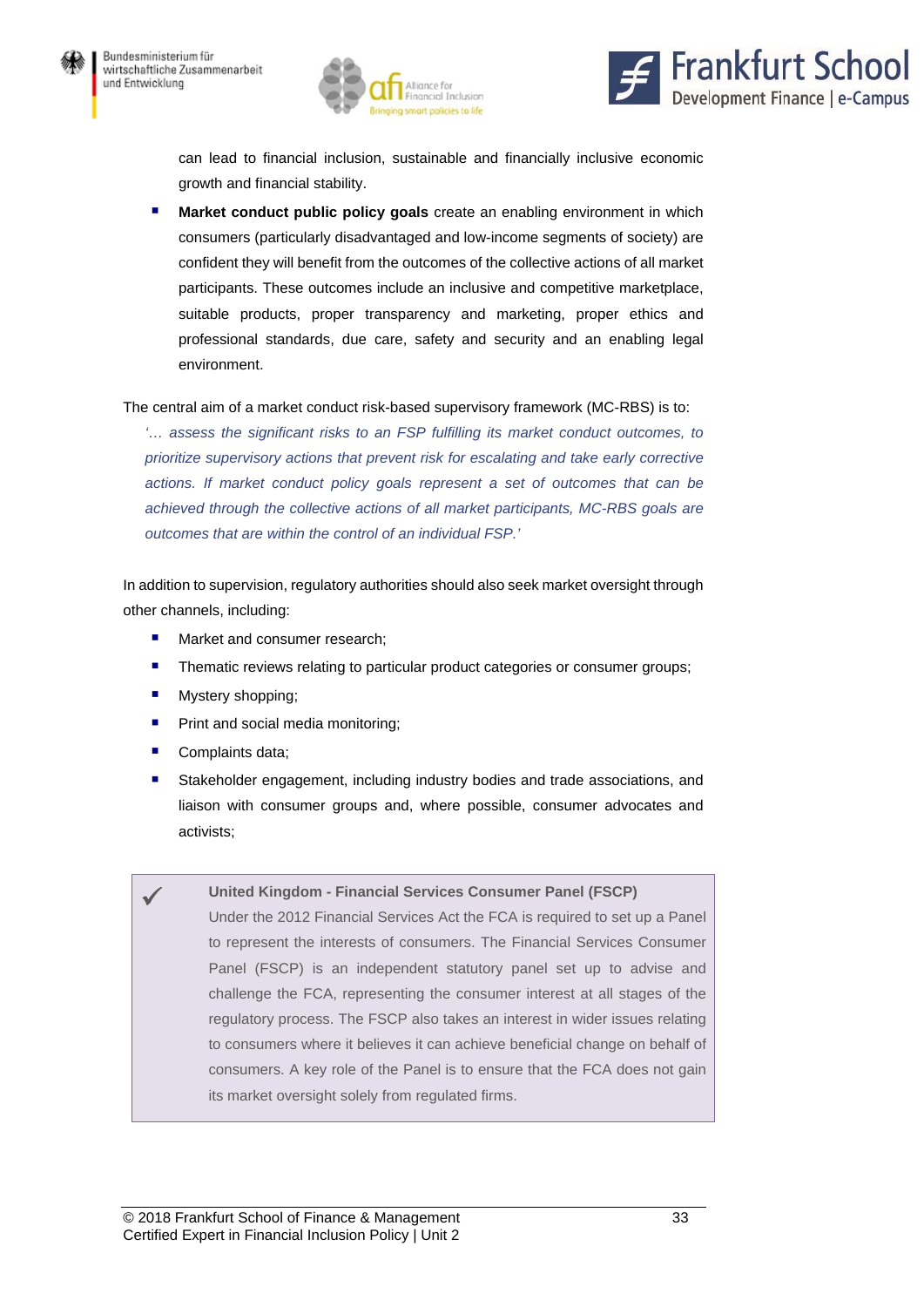





#### **Remedial action and enforcement**

In order to present a credible deterrent to poor conduct among FSPs, regulatory authorities need sufficient power to take remedial action and enforcement. For example, in Malaysia, BNM can direct FSPs to moderate, withdraw, and refund prohibited fees and charges.<sup>20</sup> Enforcement actions available to the UK's Financial Conduct Authority include withdrawing a firm's authorization, prohibiting individuals from carrying on regulated activities, or issuing fines against firms and individuals.<sup>21</sup>

*Financial Conduct Authority, The Enforcement Guide (2014).* 

*Alliance for Financial Inclusion, Case study Empowering and protecting financial consumers Bank Negara Malaysia's consumer and market conduct framework (2011).* 

*Financial Conduct Authority, The FCA's approach to advancing its objectives (2015).* 

*AFI Consumer Empowerment and Market Conduct Working Group (CEMCWG), Market conduct supervision of financial services providers A Risk Based Supervision Framework Guideline Note No 21 (2016).* 

*Bank Negara Malaysia, Financial Sector Blueprint 2011-2020 (2011).* 

#### *Chapter 2: Exercise 1*

 $\overline{a}$ 

- *1. What are the two key outcomes that an institutional framework for the implementation of a CEMC policy requires?*
- *2. How can regulatory authorities enhance market conduct?*

*20 Alliance for Financial Inclusion, Case study Empowering and protecting financial consumers Bank Negara Malaysia's consumer and market conduct framework (2011) 21 Financial Conduct Authority, The Enforcement Guide (2014).*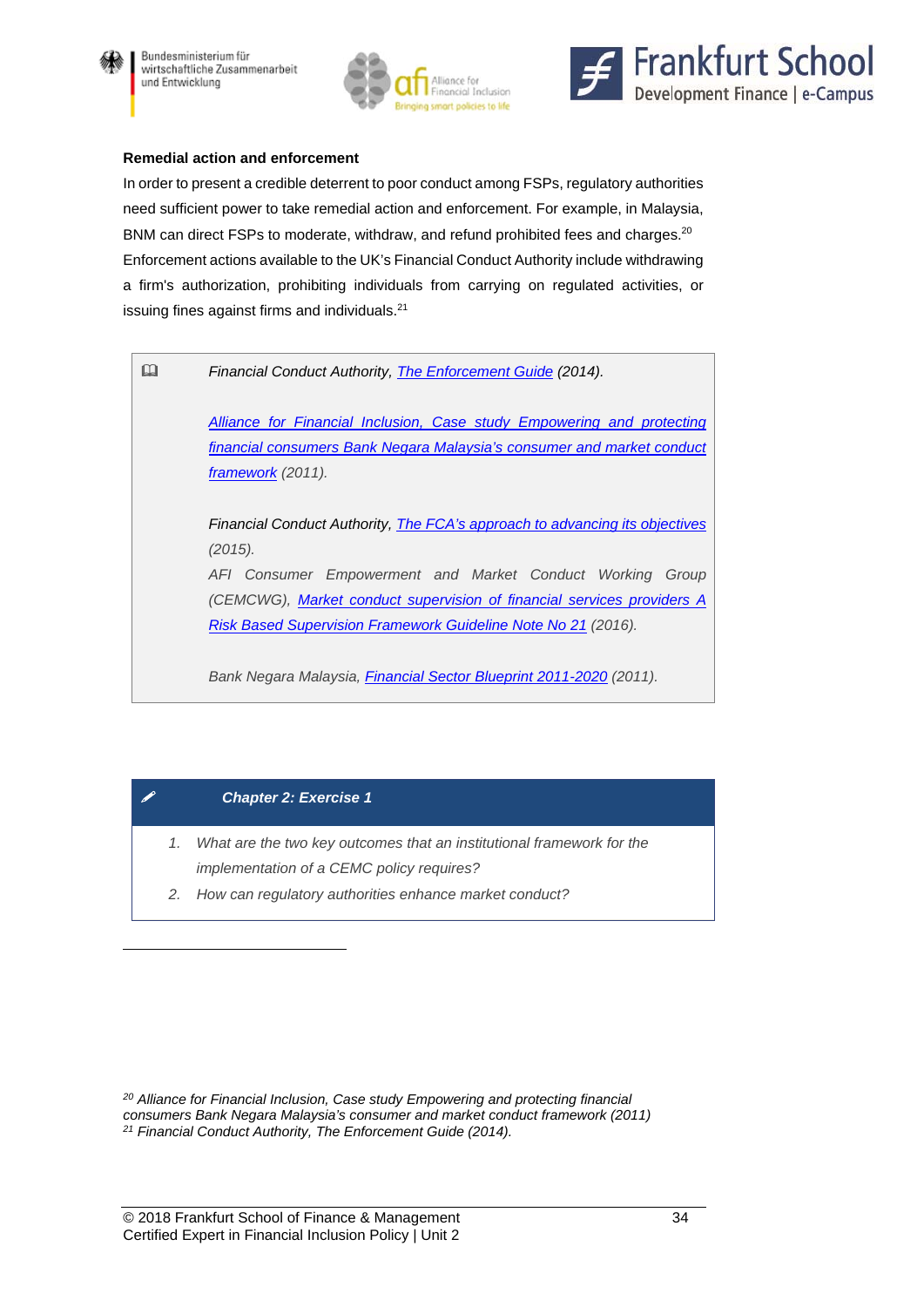





- *3. What kind of market conduct enhancement approach does the 'Financial Services Consumer Panel' (FSCP) in the UK pursue?*
- *4. Give two examples how regulatory authorities can enforce compliance with principles and rules set down in a CEMC policy?*

*Solutions: Please refer to the last chapter.*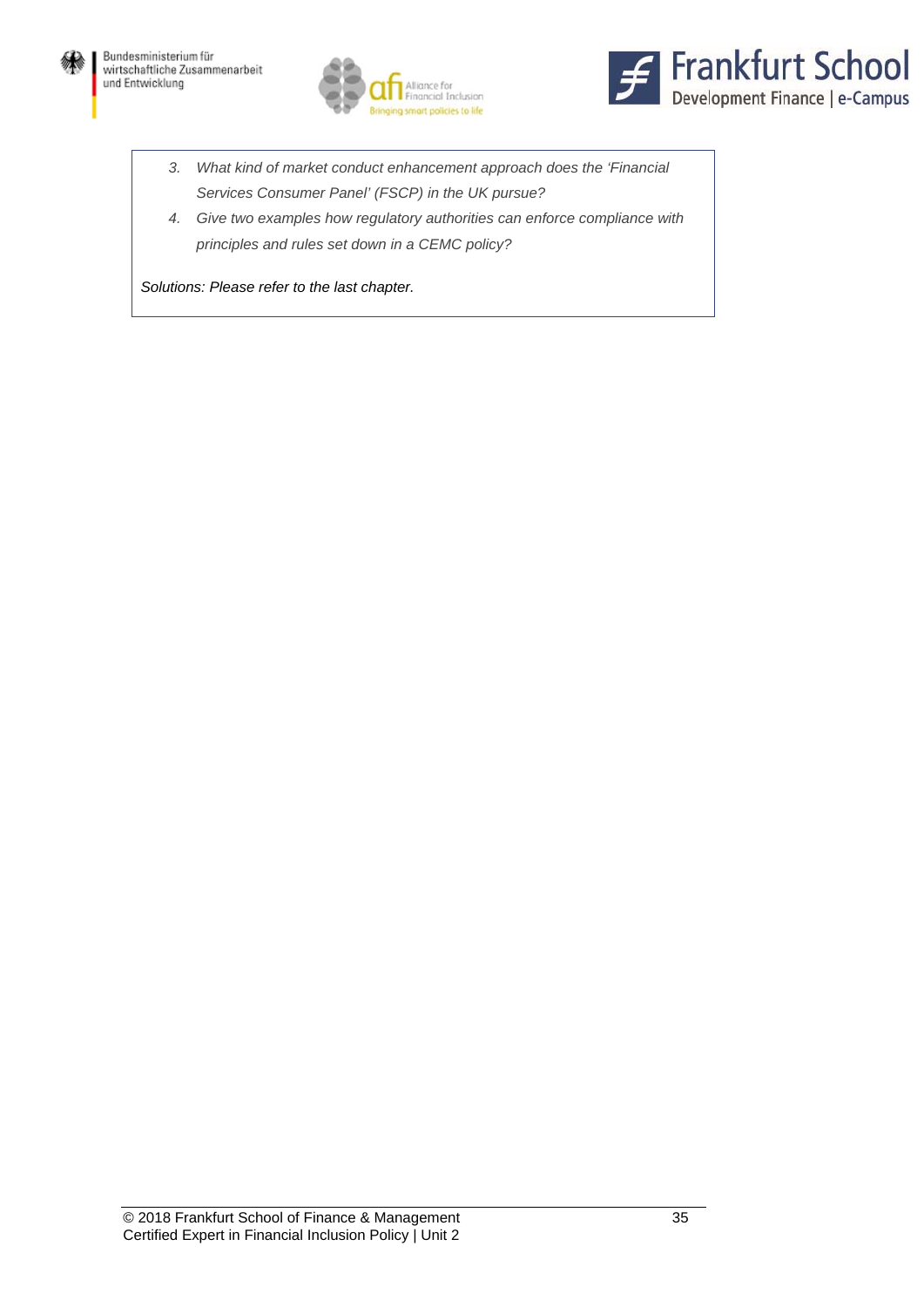



# **3. Transparency and disclosure**

### **Initial scenario**

The Central Bank where you work has accepted that a CEMC approach to financial *services regulation would promote the interests of consumers, FSPs and financial stability. However, it is a big step for both regulatory authorities and FSPs to understand the requirements that would be placed upon them within such a regime. It is now your task to explain the important role of transparency and disclosure within a CEMC regime, the key elements that are necessary to maximize consumer empowerment and the implementation factors to be considered.* 

## **3.1. Introduction**

 $\overline{a}$ 

When buyers and sellers come together in a transaction, information is power. Consumers of financial services, especially new customers, lack information about the financial system and financial transactions. Increasingly, on the other hand, the financial providers servicing these customers try to access a great deal of information about the customer and the market. As financial products and services are offered by more sophisticated providers, the information gap between financial institutions and their customers grows even wider.<sup>22</sup>

Appropriate sales and marketing conduct drives consumer confidence in markets where trust is king. There are various ways of ensuring that the market behaves ethically and for the greater good. These may include market-led actions through self-regulation or even consumer organizations. In most developing and emerging countries, governments play a significant role in promoting good sales and marketing practices. However, to ensure consumer confidence and a stable market, responsibility must be assigned to specific market conduct regulatory agencies.<sup>23</sup>

*<sup>22</sup> Alliance for Financial Inclusion, Policy Note Consumer protection Leveling the playing field in financial inclusion (2010).* 

<sup>23</sup> *AFI Consumer Empowerment and Market Conduct Working Group (CEMCWG), Consumer Empowerment and Market Conduct Sales and Marketing Practices Guideline Note No 7 (2013).*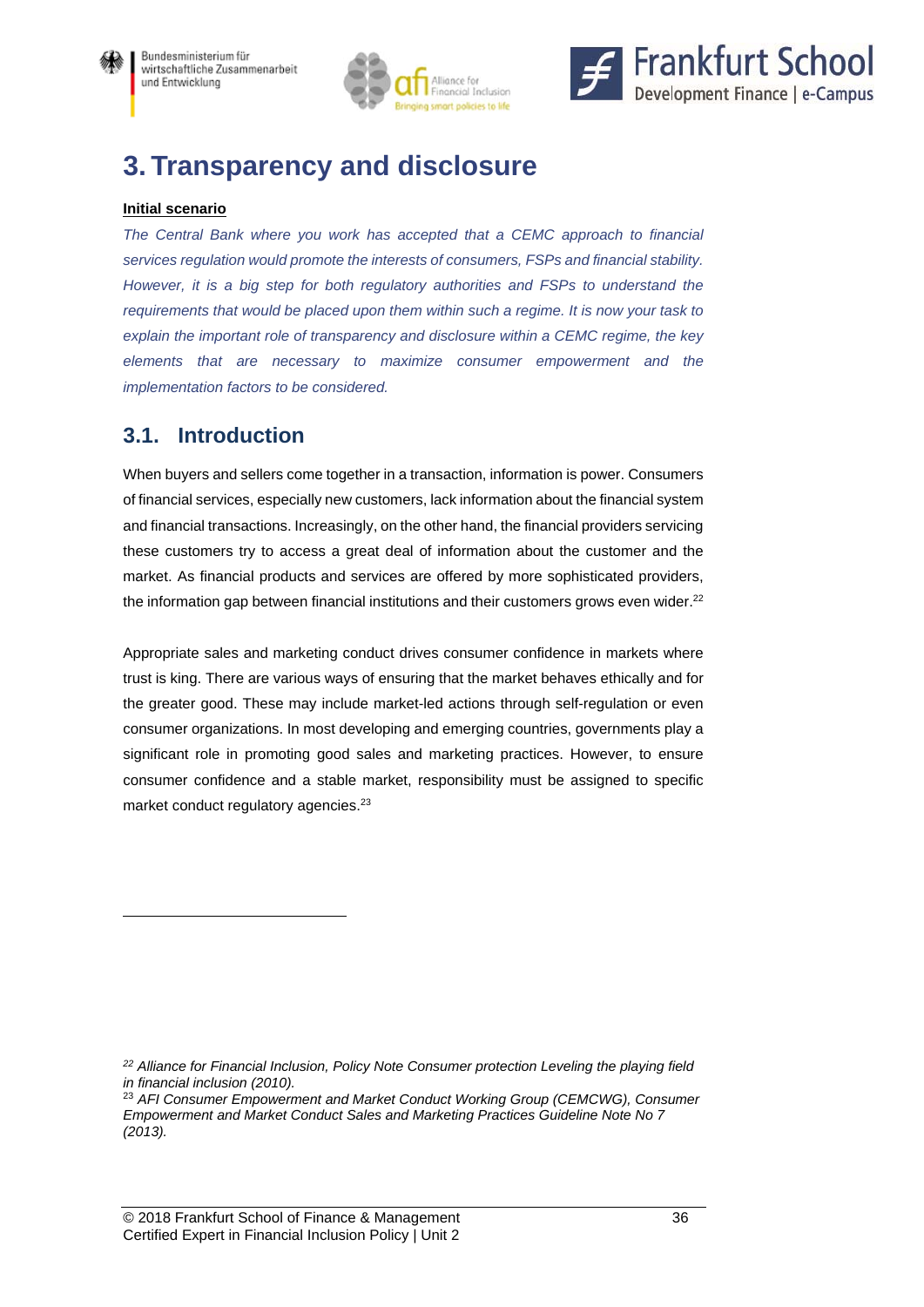



**!** *CEMC policies have a vital role to play in addressing the information imbalance between FSPs and their customers. This can be achieved, in part, by healthy competition between FSPs, assuming the market is disciplined and provides sufficient information to customers to help them make choices. Limitations on the scope for the market to meet customers' information needs leaves a gap to be filled by consumer protection policies, including setting standards for FSPs to achieve in terms of transparency and disclosure and initiatives aimed at promoting financial education, capability and confidence.* 

This chapter looks at the role of transparency and disclosure policies in a CEMC regime.

**Transparency** - in a business or governance context- means honesty, *openness and accountability.*

**Disclosure** - *refers to the act of making a fact or facts known. In relation to* financial services regulation it refers to making available all material *information that is relevant to the consumers in making a decision about whether and how to use a financial product or service.*

## **3.2. An empowering transparency and disclosure regime**

Transparency and disclosure regulations are essential to support sound decision-making by financial services consumers. A regulatory system that drives best practice in consumer-focused transparency and disclosure also promotes trust and confidence in FSPs and the wider market. These are not only essential components of consumer empowerment and financial inclusion but also contribute to competition and innovation.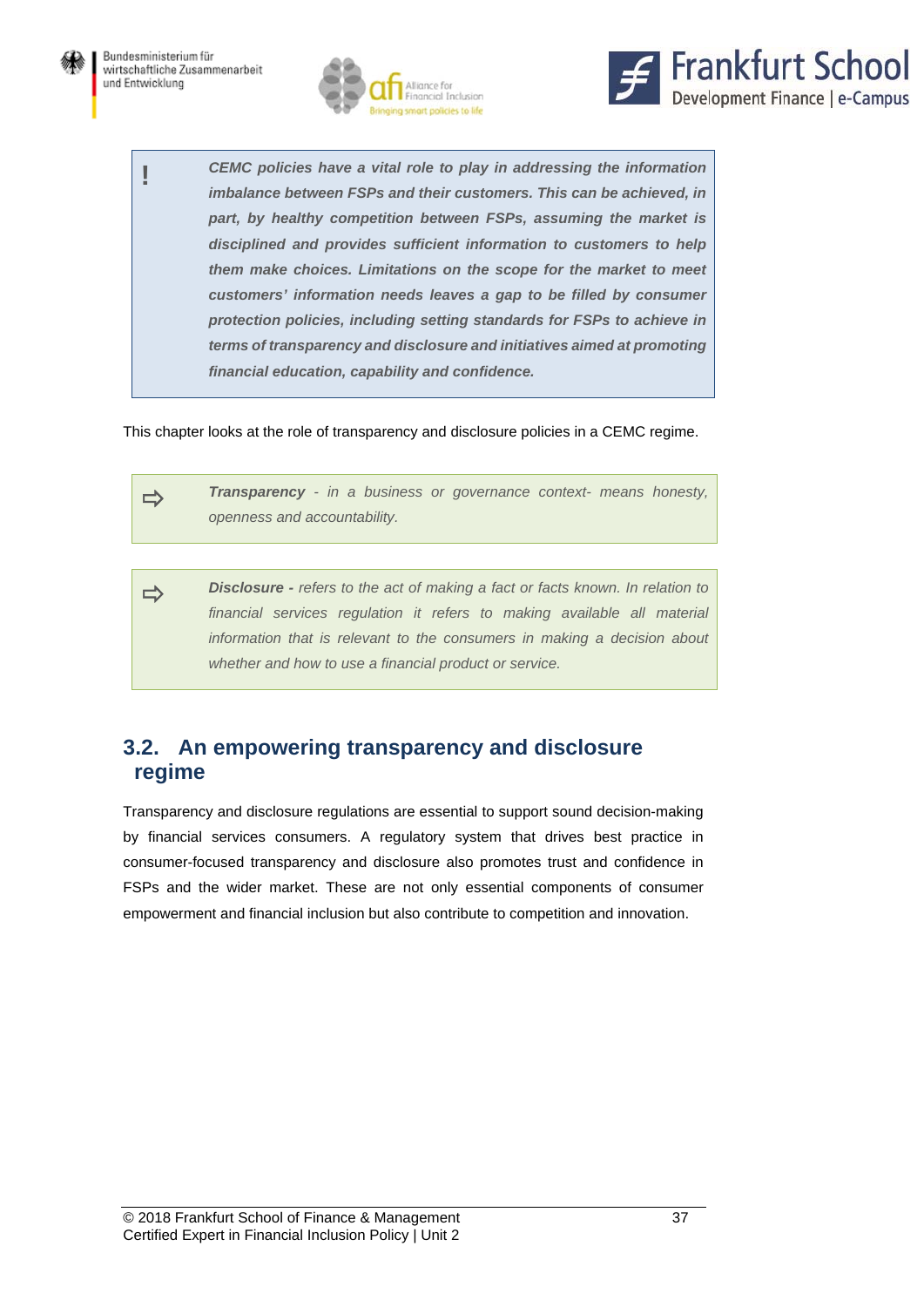

 $\overline{a}$ 





Consumers who demand information play an important role in ensuring transparency among financial institutions. Transparency in the market encourages institutions to compete on the basis of better products and services and lower costs.<sup>24</sup>

The goal of transparency and disclosure regulations in a regime aimed at empowering consumers and promoting fair, responsible market conduct is that all consumers are afforded equal protection when they are making decisions about financial products and services. Transparency and disclosure regulations typically cover:

- **Pre-agreement quotes and disclosure in advertisements and brochures;**
- Standards for contractual disclosure;
- Standards for post-contractual disclosure.<sup>25</sup>

 *Pre-contractual disclosure - refers to making available adequate information about financial products and services to place potential customers in a position to assess whether a product or service is suited to their needs and circumstances.*

 *Contractual disclosure – refers to making available adequate information for customers who are taking out a financial product or service to fully understand the nature and terms of the contract they are entering in to. Such features may include the customer's rights and obligations under the contract, the circumstances in which the terms of the contract can change, when the customer would be considered to be in breach of the agreement, and when the contract would be terminated or considered void.*

*<sup>24</sup> Alliance for Financial Inclusion, Policy Note Consumer protection Leveling the playing field in financial inclusion (2010).* 

<sup>25</sup> *AFI Consumer Empowerment and Market Conduct Working Group (CEMCWG), Consumer Empowerment and Market Conduct Transparency and Disclosure Guideline Note No. 6 (2013).*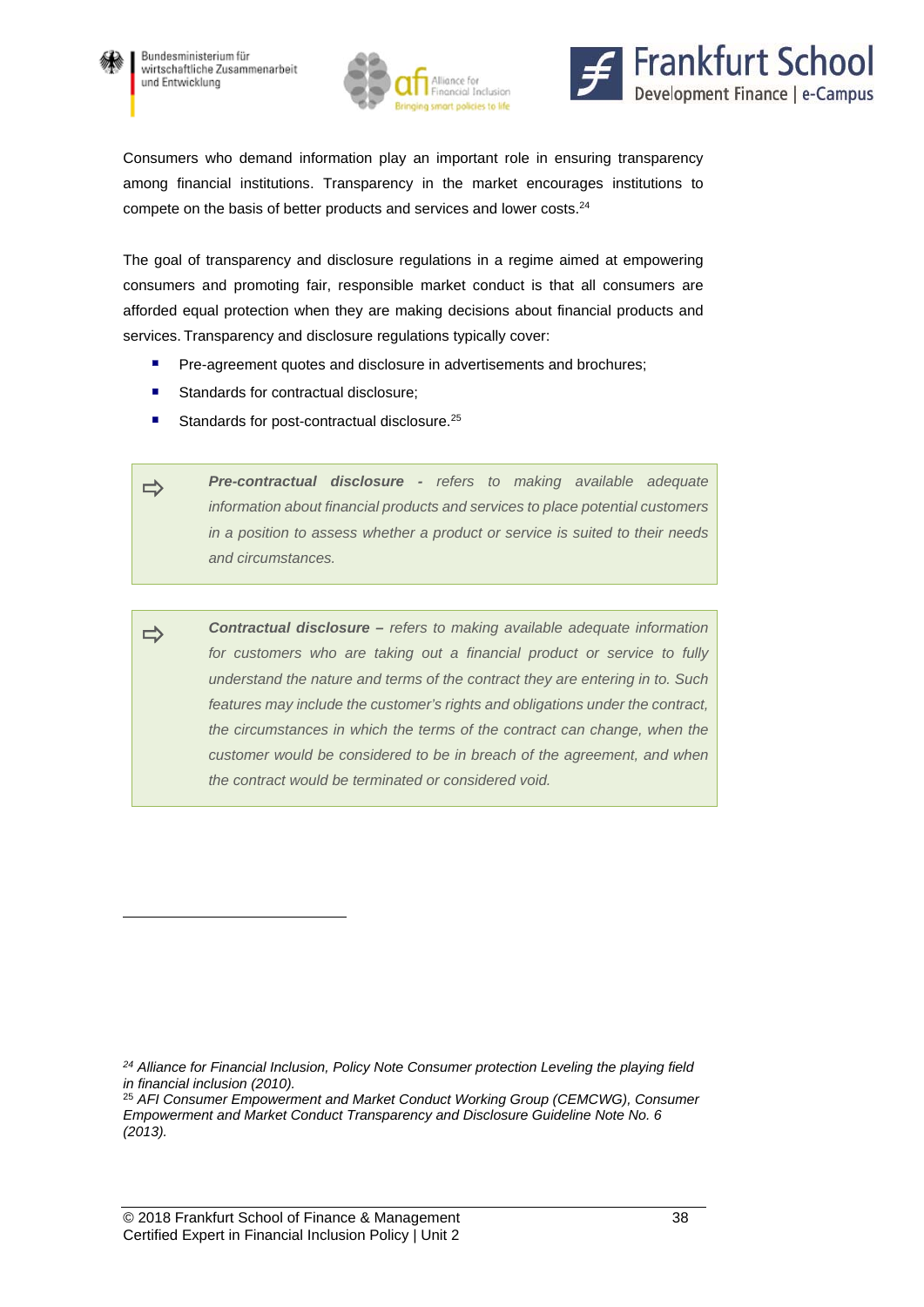





 *Post-contractual disclosure – refers to making available adequate information to customers who have entered into a contract with an FSP to ensure that they are fully informed regarding the status and performance of the product, interests, fees or charges that have been applied, and any changes to the product's terms and conditions.*

Adequate disclosure practices ensure that consumers may be able to begin their decisionmaking process with clear and accurate information about the nature, purpose and key risks of the product. Consumers need to be given all of the details they need to understand the terms and conditions of the product or service they are purchasing in an appropriate and accessible format, with regular and timely information on the status of the product or service throughout its lifetime, including any changes in terms, conditions or performance.

To fully support consumer empowerment and maximize the potential for financial inclusion to be a positive, empowering experience, regulators should require FSPs' transparency and disclosure practices to meet certain minimum criteria.

| Criteria for transparency and disclosure practices of FSPs: |                                                  |  |
|-------------------------------------------------------------|--------------------------------------------------|--|
|                                                             | <b>Comprehensive</b>                             |  |
| $\bullet$                                                   | Apply to all stages of the contractual process   |  |
|                                                             | Apply to all financial products in the market    |  |
| $\bullet$                                                   | Apply to written and verbal disclosures          |  |
|                                                             | <b>Accessible</b>                                |  |
| $\bullet$                                                   | Language                                         |  |
|                                                             | <b>Channels</b>                                  |  |
| <b>Relevant</b>                                             |                                                  |  |
|                                                             | <b>Product-specific</b>                          |  |
|                                                             | <b>Covering all the key terms and conditions</b> |  |
|                                                             | <b>Consistent</b>                                |  |
| $\bullet$                                                   | <b>Presented in a common format</b>              |  |
|                                                             | <b>Empowering</b>                                |  |
|                                                             | Providing tools to help consumers shop around    |  |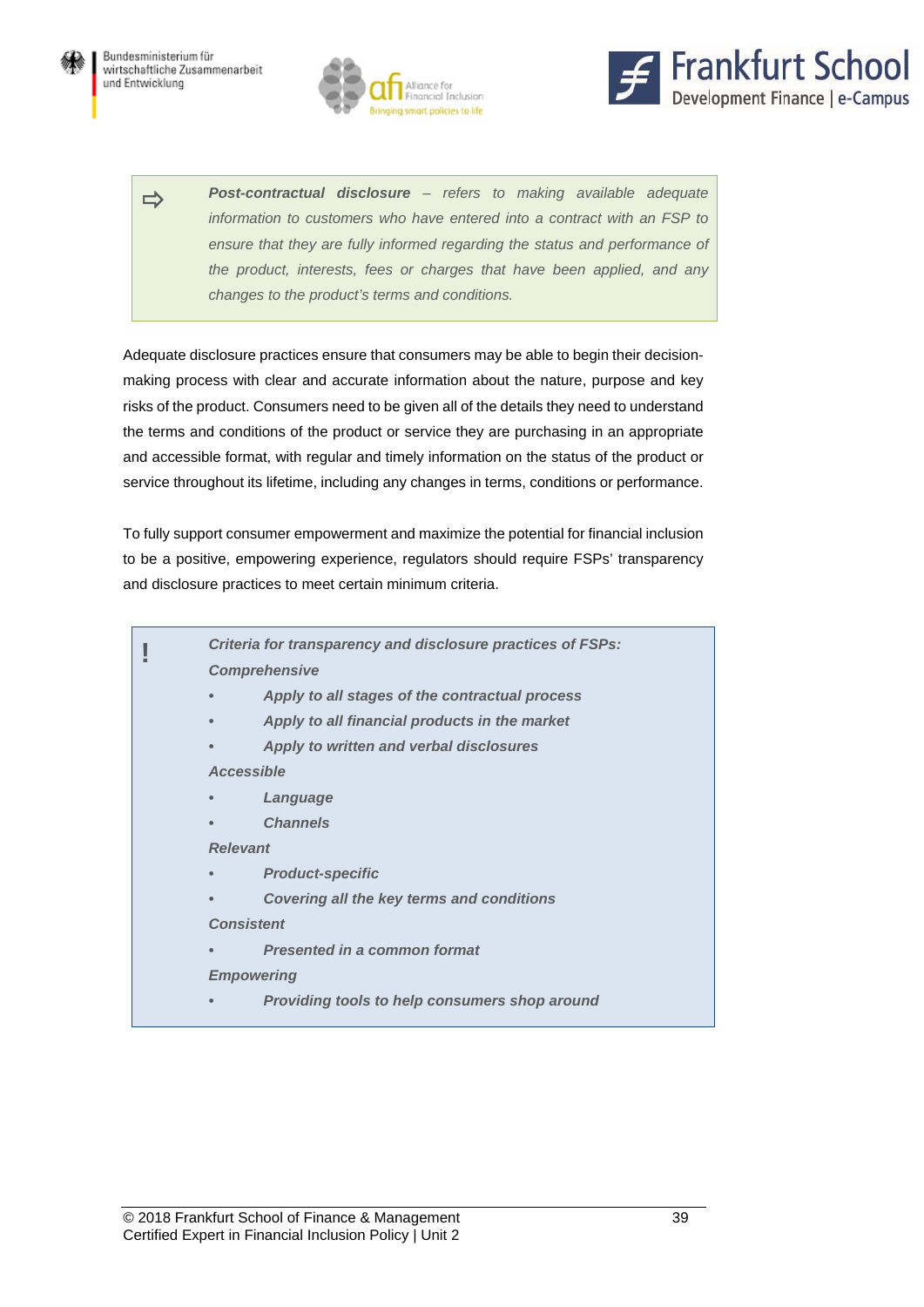

l





#### **Comprehensive**

The contractual process consists of three stages. Accordingly, disclosure practices should refer to all three contractual stages $26$ , as shown below:

| <b>Pre-contract disclosure</b> | <b>Contractual disclosure</b>  | <b>Disclosure</b><br>the<br>over<br>term of the agreement |
|--------------------------------|--------------------------------|-----------------------------------------------------------|
| Advertisements,<br>٠           | The contract must<br>$\bullet$ | The outstanding balance                                   |
| brochures and pre-             | disclose all important         | disclosed<br>be<br>must                                   |
| agreement disclosure           | features of a financial        | periodically, including any                               |
| must include                   | product or service,            | interest, fees or charges                                 |
| information to assist          | including consumer             | paid by the client.                                       |
| consumers in                   | rights, obligations and        |                                                           |
| assessing the true             | risks.                         |                                                           |
| costs and risks relating       |                                |                                                           |
| to a financial product or      |                                |                                                           |
| service, including any         |                                |                                                           |
| related fees and               |                                |                                                           |
| charges (based on              |                                |                                                           |
| current contracts).            |                                |                                                           |

The sales and marketing information that consumers receive prior to taking out a financial product plays a huge role in shaping their understanding and expectations of the product. Within a CEMC regime, FSPs are required to ensure that sales and marketing processes are in the public interest. Unfair, deceptive and aggressive sales practices should be banned and sales staff should be highly trained to ensure that they are able to provide clear and accurate information to customers. Feedback from consumers and other stakeholders is a key source of information for FSPs as to the information needs of customers, the conduct of sales staff and the quality of sales materials and contractual information.

<sup>26</sup> AFI Consumer Empowerment and Market Conduct Working Group (CEMCWG), Consumer *Empowerment and Market Conduct Transparency and Disclosure Guideline Note No. 6 (2013).*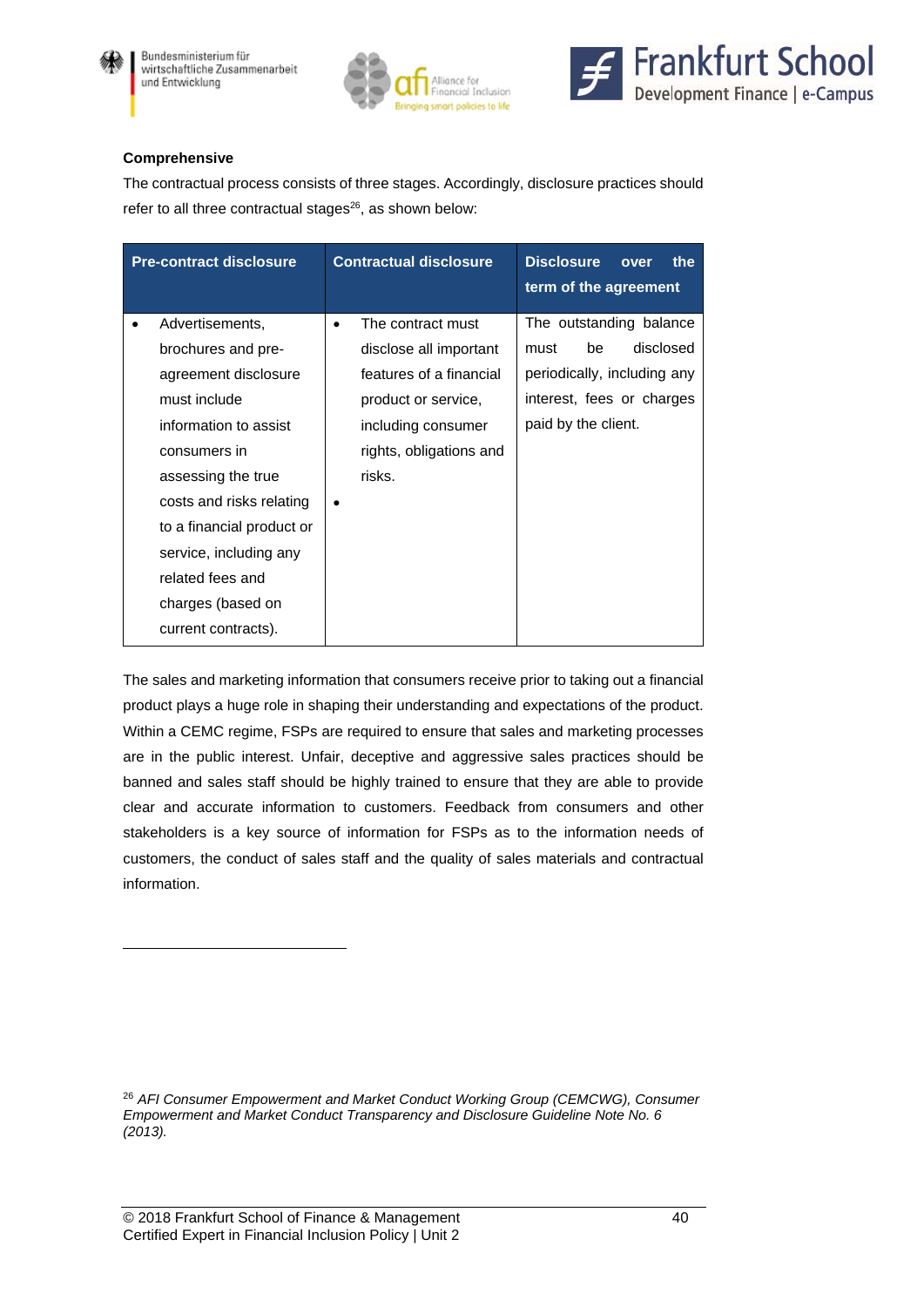



Sales and marketing information provided via advertisements must be of the same high quality as other promotional material. Clear regulatory standards must be in place to ensure that advertising for financial products is not misleading, and provides a clear, comprehensive and balanced perspective on the main features of the product.

| <b>Malaysia - Advertising standards</b>                                              |  |  |
|--------------------------------------------------------------------------------------|--|--|
| To prevent misleading advertising and promote high standards in sales and            |  |  |
| marketing information BNM has compiled a set of 'best practice' standards            |  |  |
| for the advertising of financial products and services. <sup>27</sup> These include: |  |  |
| Advertisements and promotional materials in any media should be<br>ш                 |  |  |
| written in plain language and must be clearly understood by                          |  |  |
| consumers.                                                                           |  |  |
| A product or facility shall not be described as 'free' or 'no cost' if               |  |  |
| some maintenance fees or other charges apply.                                        |  |  |
| Advertisements must disclose clear, accurate and relevant                            |  |  |
| information about the features, risks, costs, benefits and penalties                 |  |  |
| of a product.                                                                        |  |  |
| Terms and conditions, disclaimers and notes should be of sufficient                  |  |  |
| font size and prominence to be legible.                                              |  |  |
| Advertisements should highlight relevant information from a                          |  |  |
| product's terms and conditions.                                                      |  |  |
| Advertisements must not obscure important facts.                                     |  |  |
| Advertisements must not create a false impression about a financial<br>ш             |  |  |
| institution or its products and services.                                            |  |  |

It is also important that transparency and disclosure requirements apply, in a comparable form, to both bank and non-bank financial products and services. In countries where bank and non-bank financial service providers are regulated separately this can be complex and requires collaboration and coordination with other regulators and public bodies. The aim is to extend and harmonize transparency and disclosure requirements across all financial

 $\overline{a}$ 

<sup>27</sup> *Alliance for Financial Inclusion, Empowering and protecting financial consumers Bank Negara Malaysia's consumer and market conduct framework (2011).*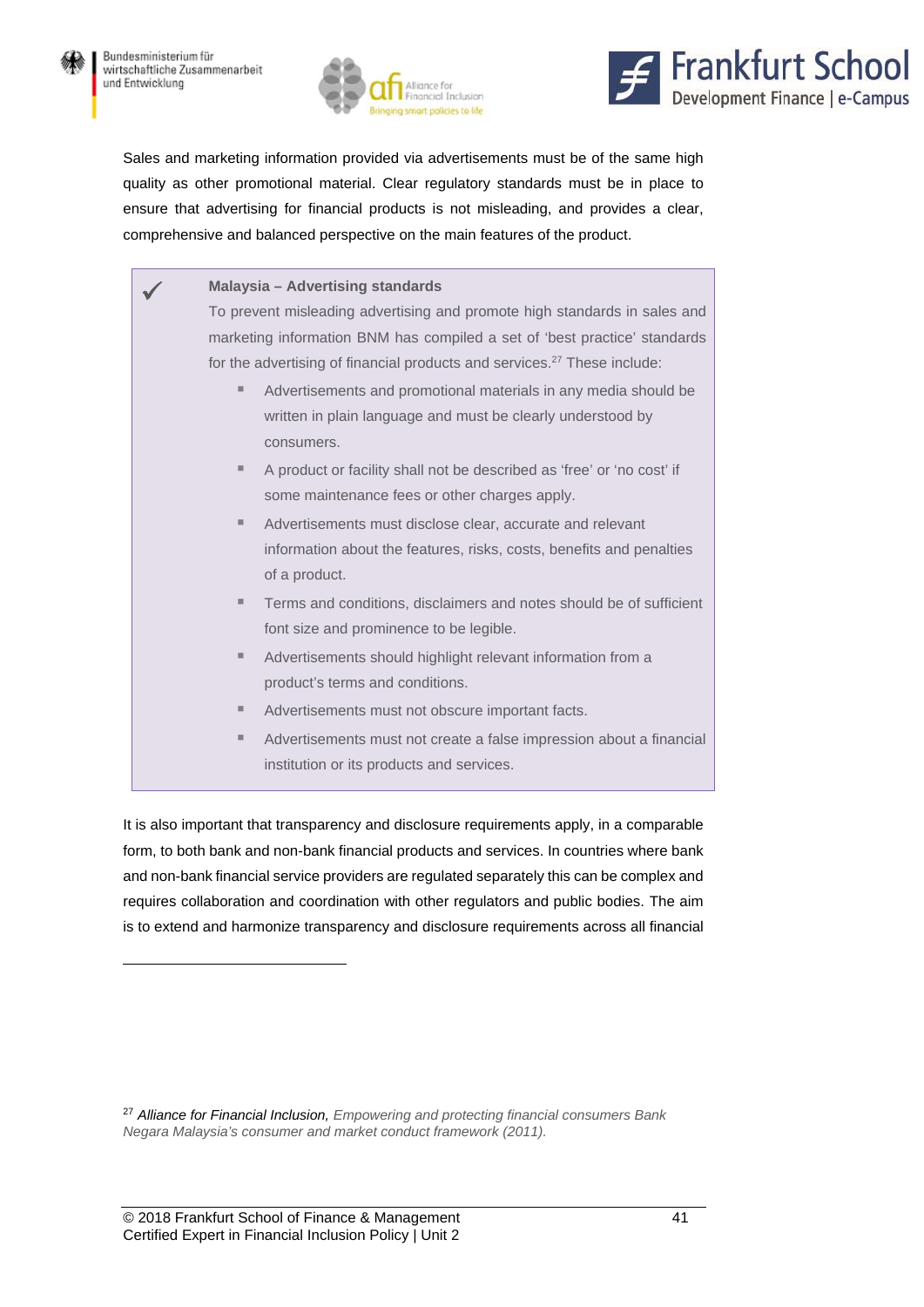





services, so that consumers can expect the same level of protection in relation to all products and providers. Several countries, including Malaysia and the UK, have – over time – brought all FSPs together within the same regulatory regime in order to maximize market influence and oversight and offer comprehensive protection to consumers.

Setting regulatory standards for verbal disclosure by retail agents is as critical in an empowering regulatory environment as written disclosure. While standards in verbal disclosure are more difficult to monitor, consumers must be able to rely on the same high standards in relation to verbal disclosure as they can with written disclosure. This requires FSPs to invest in training programmes, to ensure that all customer-facing staff have the necessary knowledge and skills to communicate honestly and accurately with consumers. Crucially, it also requires FSPs to take responsibility for the disclosures made on their behalf by third party agencies, including advisors, sales agents and debt collectors. FSPs must demand the same high standards of third party agencies that they demand from their own staff and must commit the capacity and resource required to assess third parties' training and experience, set clear contractual standards for third parties to follow and monitor performance.

#### **Accessible**

Documents – including all sales and marketing material, product disclosure information and contractual information - must be understandable and written in a language in which consumers conduct their everyday business, not just in the official national language. The terminology used must be appropriate to the target consumer group's level of financial capability. A glossary of terms should be provided to help customers understand new and complex terminology.

Information must be disclosed in writing or in an electronic format – for example, by email or text message – where appropriate. Regulation should require FSPs to make information available to consumers in a range of formats, based on consumer needs, and provide guidance on minimum standards for disclosure in all formats.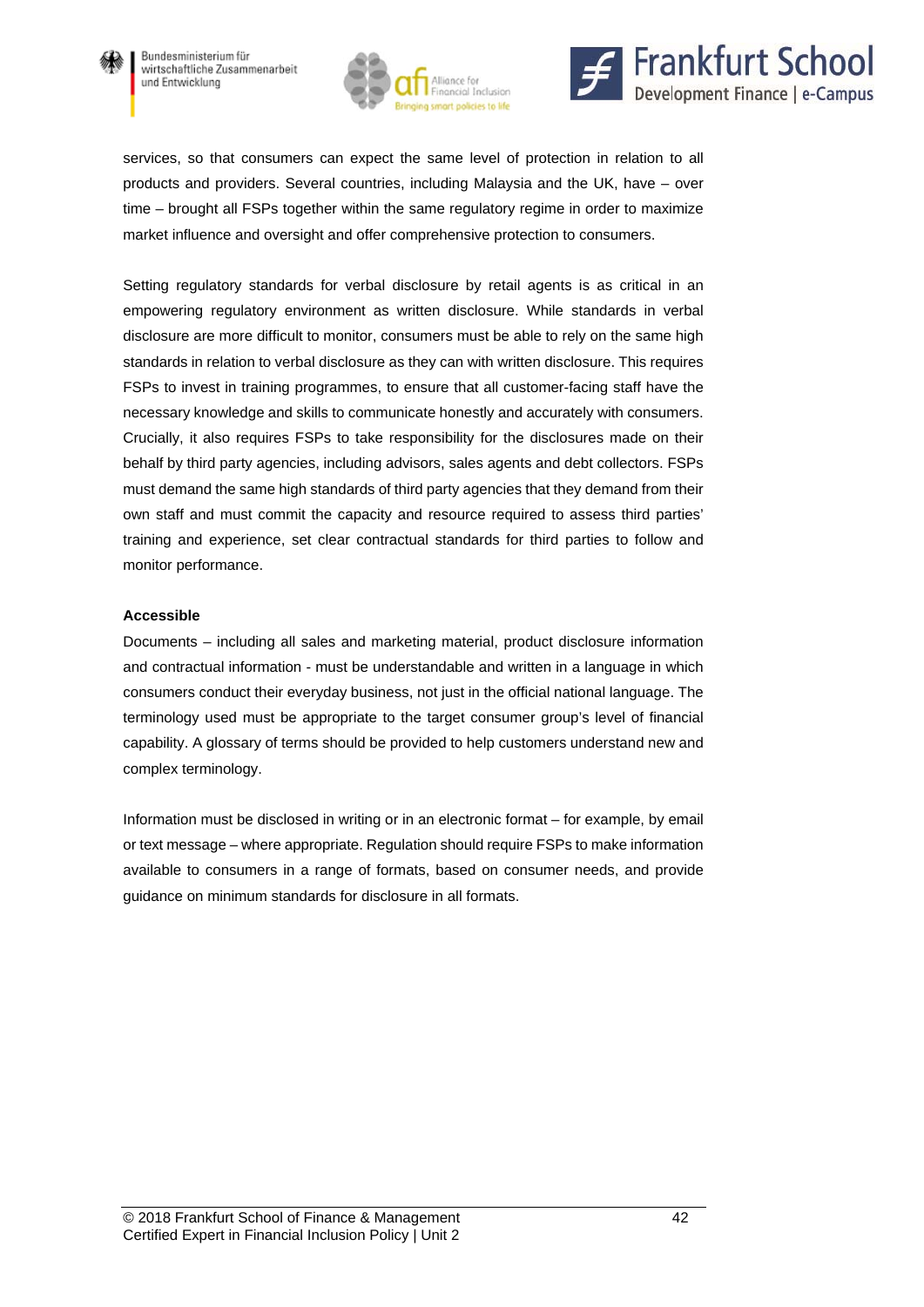





#### **Relevant**

Transparency and disclosure requirements need to cover all financial products and services offered by FSPs, including financial advice. The table below gives some disclosure examples for three common financial products:

| <b>Financial product /</b> | <b>Disclosure</b>                                                          |
|----------------------------|----------------------------------------------------------------------------|
| service                    |                                                                            |
| Credit                     | Interest rates (consistent format); total cost of credit<br>$\blacksquare$ |
|                            | Repayment rate, frequency and format<br>$\blacksquare$                     |
|                            | The impact of fluctuating interest rates on repayment<br>п                 |
|                            | levels and the total cost of credit                                        |
|                            | Other fees and charges (e.g. early settlement fees,<br>$\blacksquare$      |
|                            | cancellation fees, guarantor fees, default/penalty                         |
|                            | charges and interest                                                       |
|                            | Key consumer risks and obligations<br>ш                                    |
| Deposit and savings        | Interest rates<br>п                                                        |
| products                   | <b>Product features</b>                                                    |
|                            | Key terms and conditions<br>п                                              |
|                            | Other fees and changes<br><b>COL</b>                                       |
| Insurance                  | Key product features<br>ш                                                  |
|                            | Total premiums<br>ш                                                        |
|                            | Key terms and conditions<br>п                                              |
|                            | Consumer risks and obligations<br>■                                        |
|                            | Payment terms<br>ш                                                         |
|                            | Benefits payable<br>п                                                      |
|                            | Excess charges                                                             |
|                            | Other fees charges and exclusions related to the<br>П                      |
|                            | product.                                                                   |

#### **United Kingdom - Retail Distribution Review**

The Retail Distribution Review (RDR) was launched by the Financial Services Authority, which preceded the current conduct authority, the Financial Conduct Authority, in 2006. The aim of the review was to make the retail investment market work better for consumers. A key element of the rules introduced following the review, alongside an increase in the minimum level of professional qualification for financial advisors, was improved transparency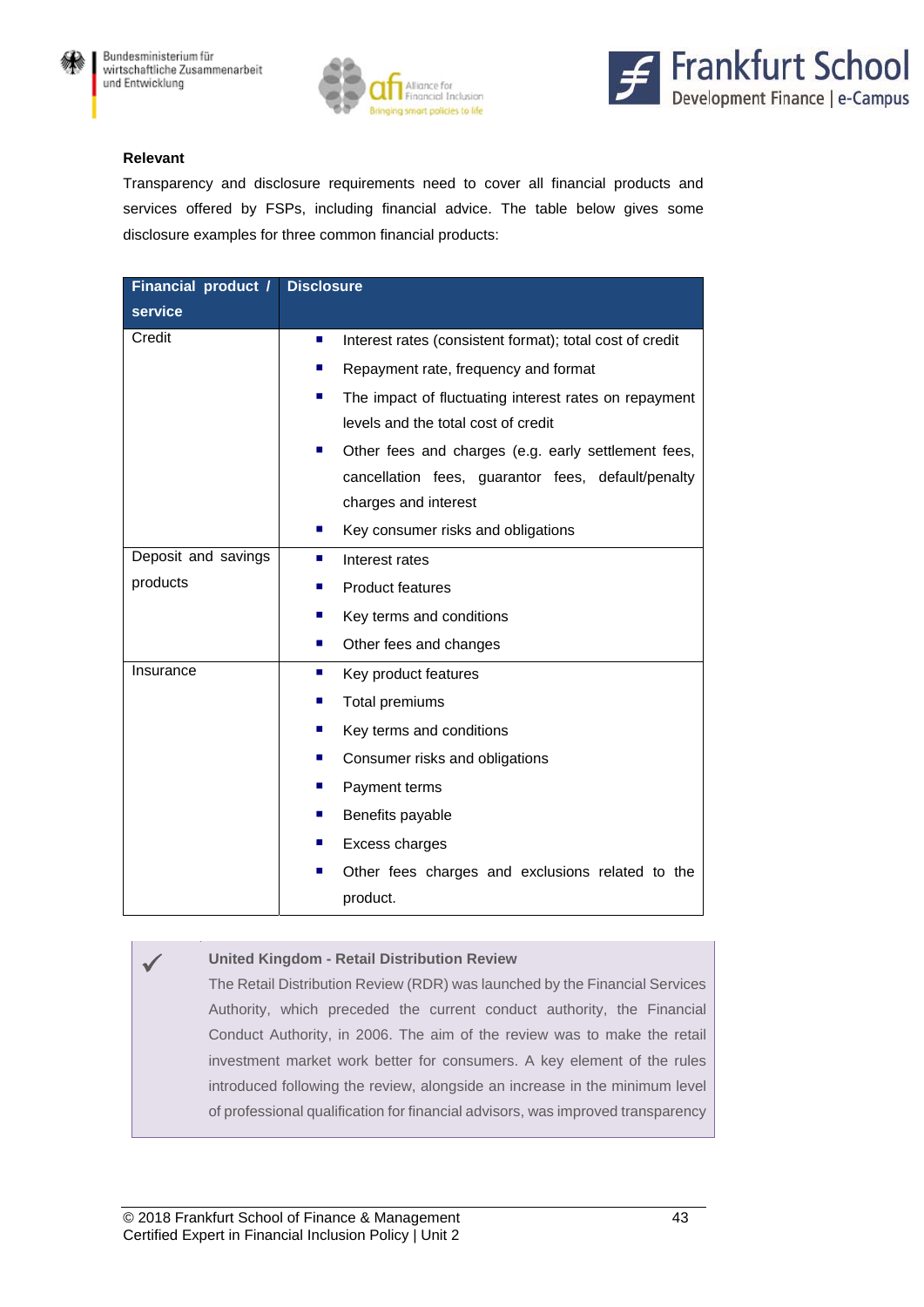





of charges and services, and the removal of commission paid to advisors and platforms by FSPs. The purpose of this was to make investment costs clearer to customers and ensure that the advice consumers received was not distorted by commission payments being made to advisors by FSPs, of which the customer may not be aware.

An initial review of the impact of these new rules, conducted two years after implementation, indicated not only a positive impact on the sales process but also a reduction in costs. Product bias was found to have reduced, with a decline in sales of products that, prior to the RDR, attracted higher commission for advisors and an increase in sales of products paying lower or no commission. In addition, product and platform costs had fallen, although the cost of financial advice had remained broadly the same. $28$ 

Product bundling – which makes it difficult both for consumers to assess the value of the product to them and for sales staff to assess whether the bundled products are suitable to meet the customers needs – should, as far as possible, be discouraged within a CEMC regime.

Disclosing information on the cost of a product is not enough to enable consumers to make effective and confident choices in the financial services market. A separate mandatory disclosure form must include disclosure of all of the key terms and conditions relating to the product or service before the consumer enters into a contract or transaction with an FSP. These terms and conditions must be clearly defined in the disclosure requirements in order to give the customer a complete picture of the total cost of a product or service and important features and risks relating to it. Consumer rights, obligations and options for redress should also be disclosed and communicated clearly.

#### **Consistent**

 $\overline{a}$ 

Regulators should prescribe a compulsory format for FSPs to use when disclosing information about financial products and services. This ensures that consumers receive

<sup>28</sup> *Financial Conduct Authority, Post-implementation review of the Retail Distribution Review – Phase 1 (2014).*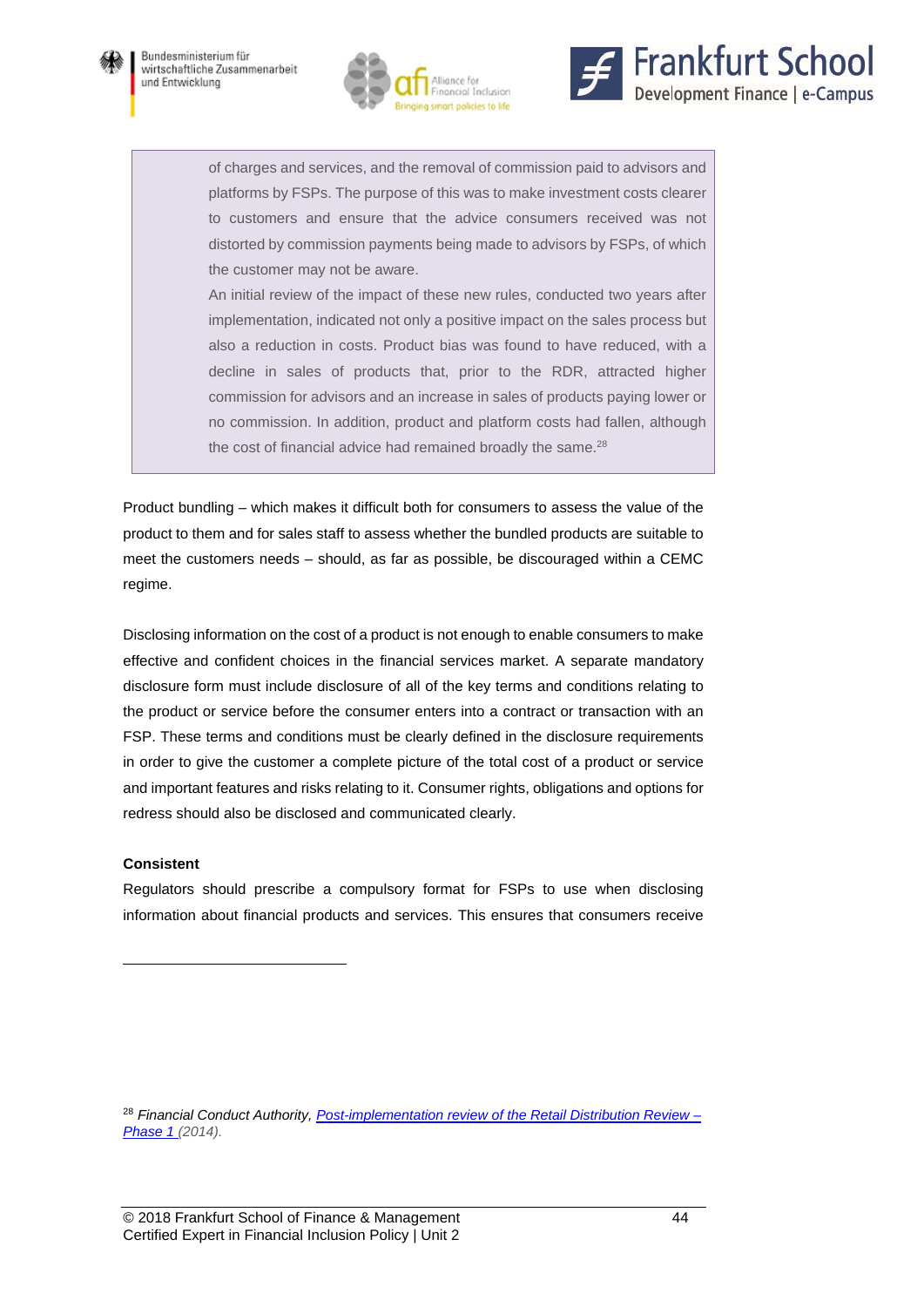



adequate and accessible information and, crucially, in relation to consumer empowerment initiatives, can compare information across different products and providers. The disclosure format should require FSPs to provide a minimum level of information that must be provided to consumers at the pre-contract, contractual and post-contractual stage.

Consumers and other stakeholders should be consulted on the content and style of the disclosure format at the design stage, and feedback sought on the relevance, comprehensiveness, accessibility and use-ability of the information.

The compulsory format should require FSPs to disclose all key information about the product including, for example, pricing, fees and charges, premiums, potential yields from deposits and investments, risks, key terms and conditions.

#### **Empowering**

 $\overline{a}$ 

If consumers are to be empowered to shop around and make effective comparisons between different products and providers, regulators must promote tools to help consumers with comparative shopping.

To maximize the comparability of the information available to consumers relating to different FSPs' products and performance, regulators should require such FSPs to report key information that can be used to construct comparison tables. Regulators should publish and update comparison tables on a regular basis.

 **Peru – Interest rates drop due to publishing**  When daily newspapers in Peru began publishing cost information about financial services, interest rates dropped by as much as  $15\%$  in six months<sup>29</sup>.

<sup>29</sup> *Alliance for Financial Inclusion, Policy Note Consumer Protection Leveling the playing field in financial inclusion (2010).*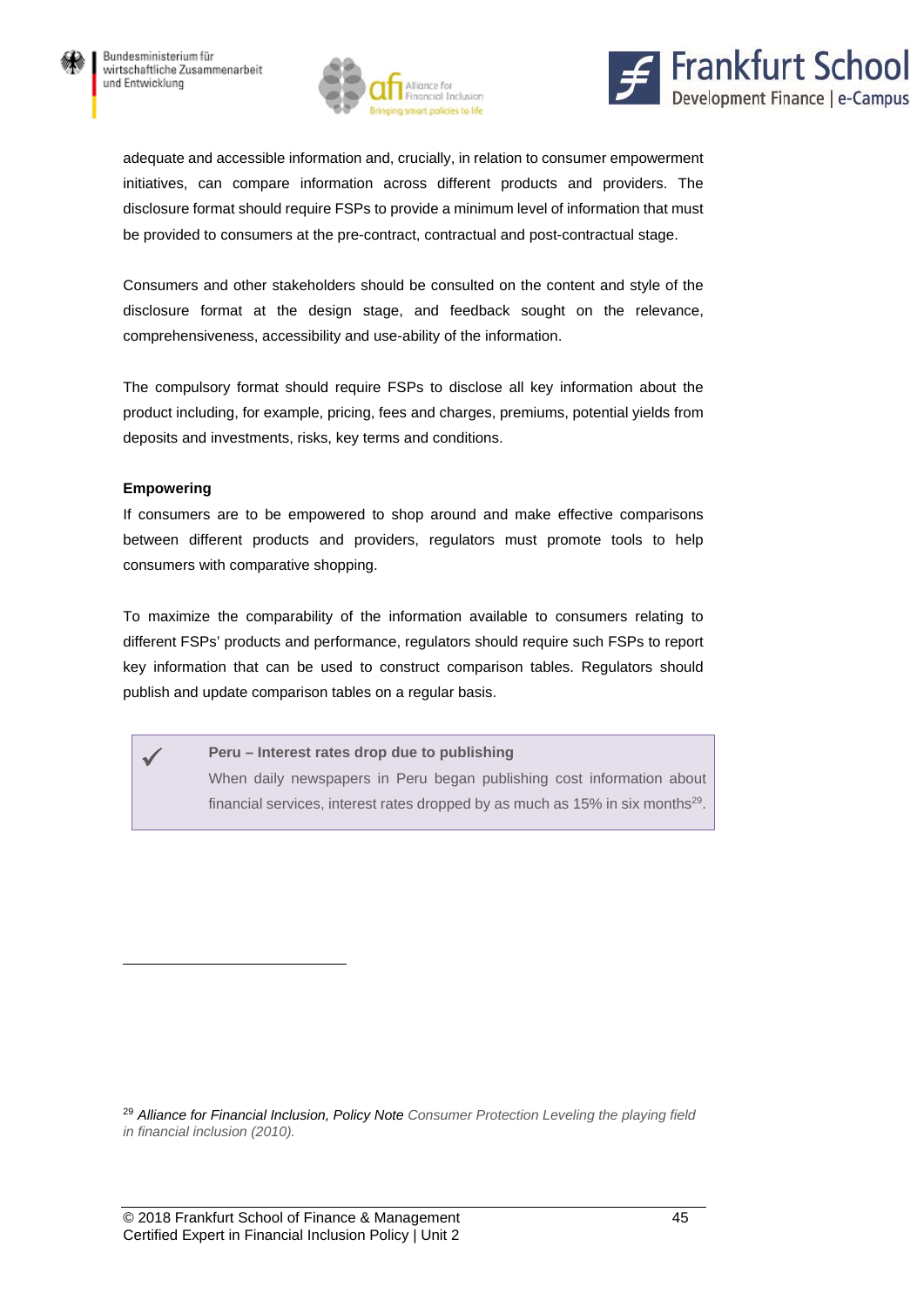





It is much more difficult for consumers to compare FSPs on the basis of service quality, despite the fact that service quality has been found to be a key driver of switching in some markets.30 The UK FSCP commissioned research to assess the potential for comparable, firm-level information relating to FSPs reputation and conduct to facilitate consumers to act as 'co-regulators' in improving the way firms treat their customers. Similar information provided in other UK markets, such as telecommunications and food standards, indicates its potential to drive up standards as firms compete on reputation as well as price. $31$  In the UK, the FCA and the Financial Ombudsman Service already publishes firm-level data relating to customer complaints and Ombudsman decisions.

Customers should also be provided with clear information about complaints processes and the avenues of help and redress available to them, including the availability of consumer help and information, debt advice and counselling and options for dispute resolution. The role of help and redress as part of a CEMC regime is explored more fully in Chapter 5.

### **3.3. Implementation**

| The successful implementation of a transparency and disclosure<br>regime depends mainly on the following four factors: |
|------------------------------------------------------------------------------------------------------------------------|
| <b>Understanding customer needs</b><br>ш                                                                               |
| <b>Consultation and engagement with stakeholders</b><br>٠                                                              |
| <b>Supervision, monitoring and enforcement</b><br>ш                                                                    |
| <b>Financial capability-</b><br>ш                                                                                      |
|                                                                                                                        |

### **Understanding customer needs**

 $\overline{a}$ 

Successful implementation of a transparency and disclosure regime relies, to a large extent, on FSPs understanding of the market and the needs of the target customers. This is especially important in the contexts of insights provided by behaviour economics, which illustrate clearly that traditional assumptions about how consumers behave in markets are

*30 OECD, Enhancing Competition in telecommunications: protecting and empowering consumers Ministerial Background Report (2008).* 

<sup>31</sup> *Financial Services Consumer Panel, Position Paper: Consumers as Co-regulators* (2015).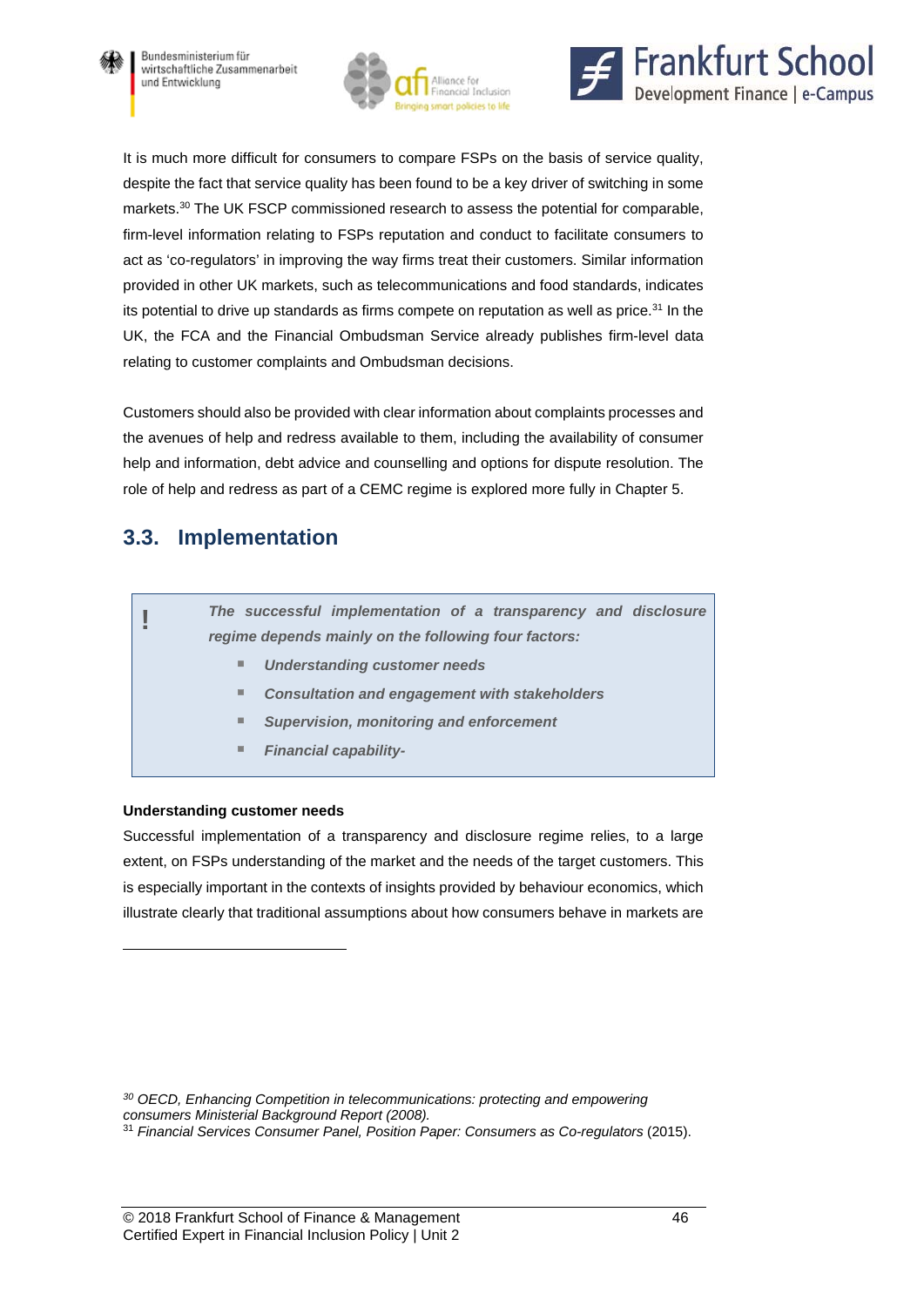



flawed and that, in reality, consumers do not always act in a predictable, rational way. Gaining a clear understanding of how consumers make choices and decisions and – critically – how these behaviours interact with sales, marketing and product information is essential for both regulators and FSPs if the transparency and disclosure rules are to maximize opportunities for consumers to make optimum decisions about financial services.

Alongside this, FSPs also have a responsibility to maintain a high degree of market insight – via market and customer research, including techniques like mystery shopping which provide a more in-depth insight into the customer experience; stakeholder engagement; media monitoring, and customer feedback. This will help them to revise and target their approach to information provision.

FSPs also need to invest in high quality training for sales staff and agents to enable them to understand customers' needs, assess the suitability of products, explain the key features of the product in a way that is clear and accessible to the customer and address questions relating to both the benefits and the risks associated with the product.

#### **Consultation and engagement**

Ongoing and inclusive consultation and engagement with stakeholders is essential to ensure that disclosure rules and arrangements for implementation are adequate and reflect the real, lived experience of consumers and consumer organizations. Regulators should also encourage complementary industry initiatives such as well-enforced codes of conduct, consumer awareness and education initiatives.  $32$  This is likely to require collaboration with professional bodies and industry trade associations, as well as consumer organizations and representatives, to communicate expectations, promote standards and identify breaches.

#### **Supervision, monitoring and enforcement**

 $\overline{a}$ 

A critical element of effective regulation is striking the right balance between design and implementation considerations. Even a gold-standard disclosure regime will not deliver the

*<sup>32</sup> AFI Consumer Empowerment and Market Conduct Working Group (CEMCWG), Consumer Empowerment and Market Conduct Transparency and Disclosure Guideline Note No. 6 (2013).*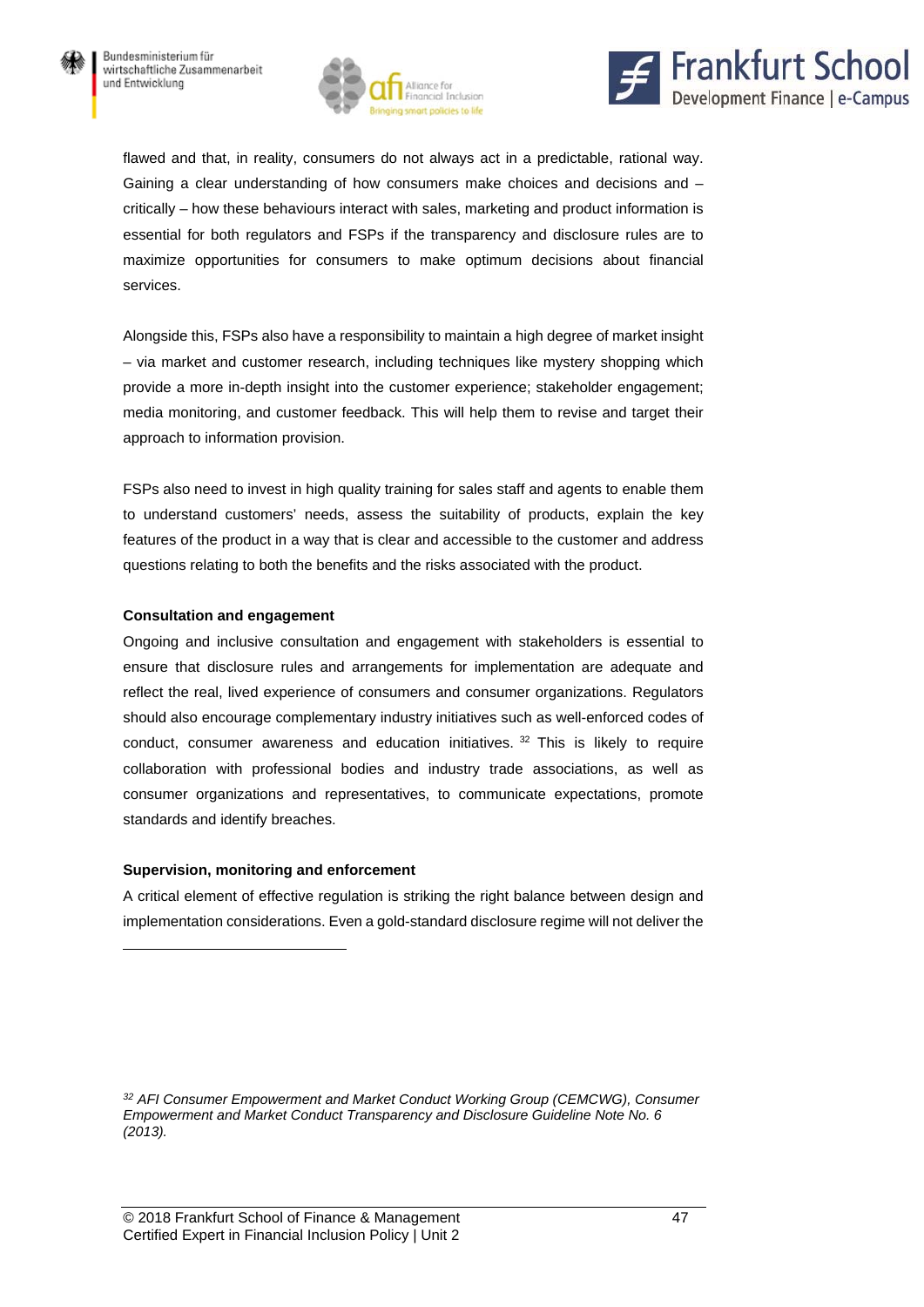





outcomes if it is designed to achieve without sufficient resources to supervise the market and monitor compliance, and without enforcement powers to tackle and disincentivize noncompliance.

#### **Financial capability**

Without effective and targeted financial capability initiatives, information disclosure cannot achieve its desired outcome of empowering consumers to choose and use financial products and services. Governments, regulators and FSPs all have responsibilities for providing and promoting financial capability programmes to help consumers understand the information they are given in relation to financial products and services. Consumer organizations, advice agencies and civil society organizations should be strongly encouraged to contribute to such initiatives to extend their reach, ensure they are targeted effectively and encourage consumers to trust and engage. See Chapter 6 for further detail on the potential for financial literacy, capability and education initiatives within a CEMC regulatory regime.

| Barrow, P., Just Enough: Empowering Fixed-Line Telecommunications            |
|------------------------------------------------------------------------------|
| <b>Consumers through a Quality of Service Information System CCP Working</b> |
| Paper 07-2 (2007).                                                           |
| OECD, Enhancing Competition in telecommunications: protecting and            |
| empowering consumers Ministerial Background Report (2008).                   |
| Johnstone, J. and Kozakova, A., Imperfect Markets (2006).                    |
| Lambrecht, A., Skiera, B., Paying Too Much and Being Happy About It:         |
| Existence, Causes and Consequences of Tariff- Choice Biases (2006).          |
| <b>Financial Services Consumer Panel, Position Paper on Consumers as Co-</b> |
| regulators (2015).                                                           |

### *Chapter 3: Exercise 1*

*1. Why should regulators get involved in addressing the information imbalance between FSPs and their customers?*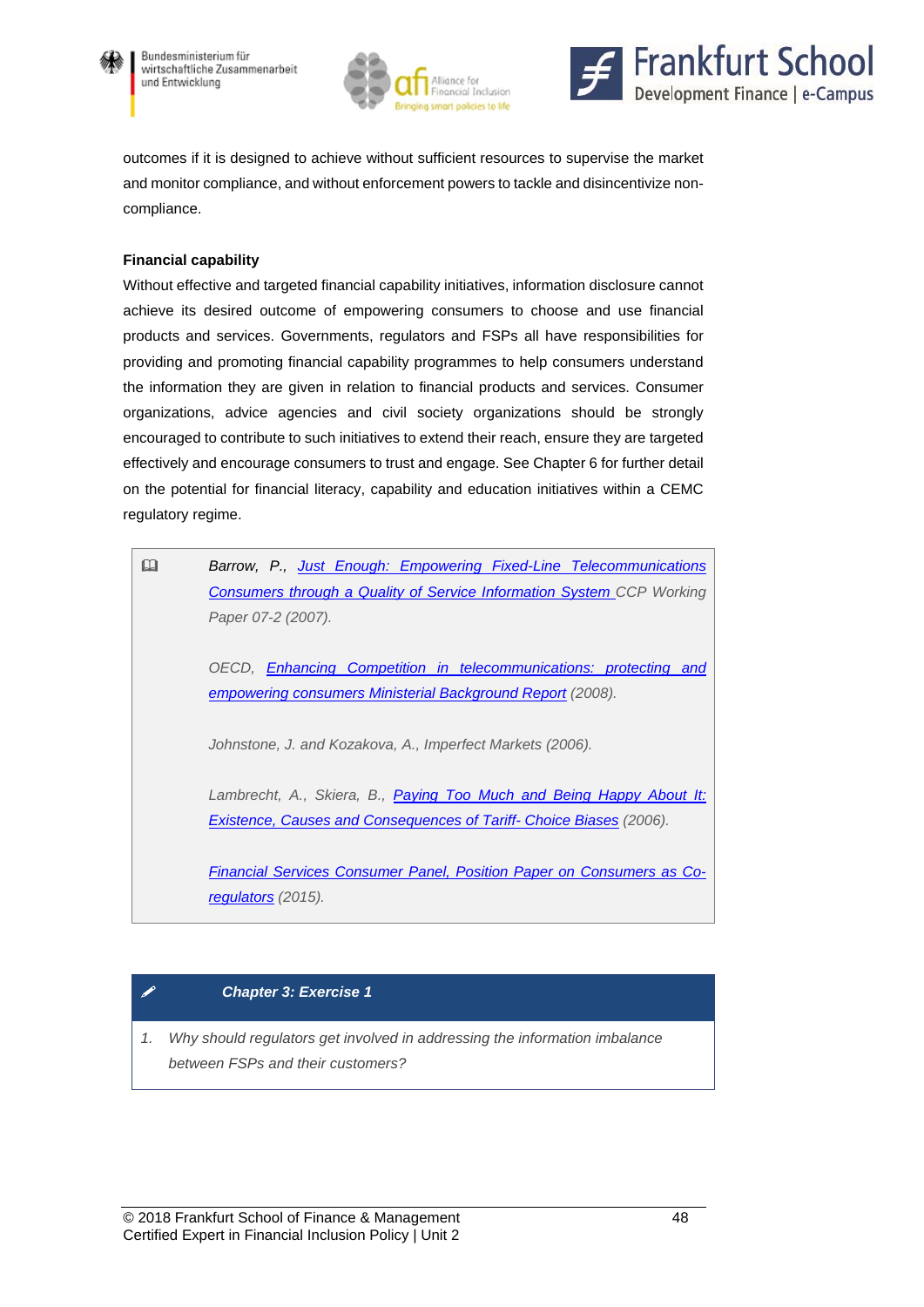



- *2. List the four implementation factors that need to be considered when designing an empowering transparency and disclosure regime.*
- *3. In the following example, which of the five disclosure criteria have been considered by the bank? - A bank has developed a new loan product for small enterprises. Based on market research and interviews with members of the target group the bank has produced a product flyer in all three of the local languages. The flyer explains the loan conditions in plain words and gives examples of interest payments for different loan amounts. The interest rate is quoted as effective annual interest rate so that clients can compare the costs to other bank loan products. Moreover, loan officers have been trained to explain the product to customers verbally. The bank also ensures that borrowers understand the loan contract and that they get updated information about the status of their loan during the repayment period. All information is available on paper and electronically.*

*Solutions: Please refer to the last chapter.*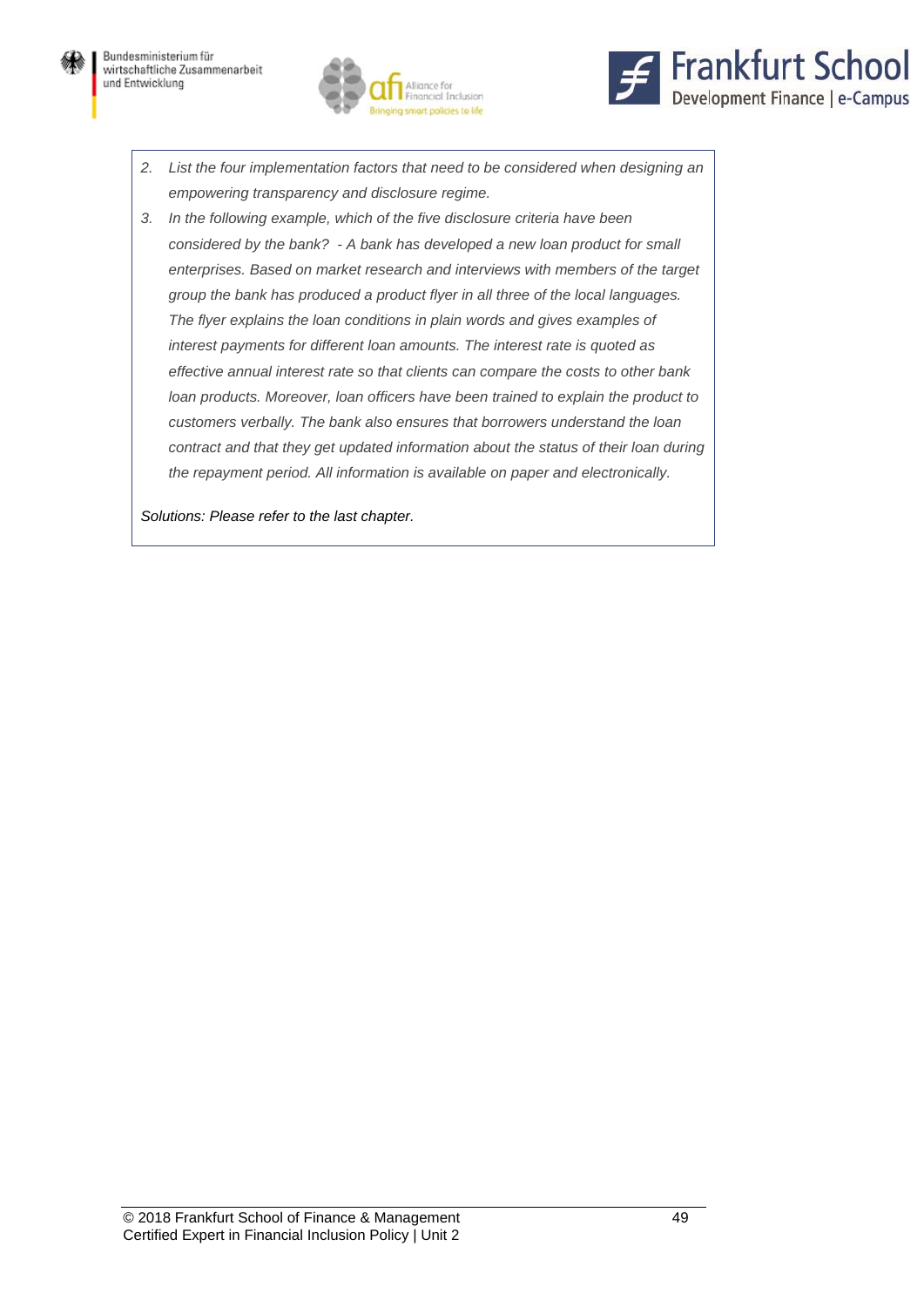



# **4. Responsible Lending**

#### *Initial scenario*

*India's micro-finance suicide epidemic By Soutik Biswas BBC News, Medak, Andhra Pradesh 16 December 2010* 

*In his grotty, two-room brick home, all that remains of Ketadi Ramchandra Moorthy is a laminated colour photograph sitting on the cold cement floor.* 

*Two months ago, the 40-year-old carpenter dropped dead after a heart attack at a bus station in Hyderabad, some 70km (43 miles) away from his rural home in the south-east Indian state of Andhra Pradesh. He had travelled to the city to beg friends for cash to pay*  loans he had taken over the course of a year from private micro-credit firms. A broken *man, he had been heading back empty-handed to Gajwel village in Medak district.* 

*A government report said Mr Moorthy had suffered a heart attack "due to pressure put by the micro-finance institutions for repayment".* 

*"He was so stressed out that he just collapsed and died," says his wife, K Karuna, 36.* 

*More than a third of the 30 million households that have taken micro-credit in India live in Andhra Pradesh. The majority of the borrowers are women.* 

#### *Borrower's revolt*

*But the small loan has turned out to be a big curse for many in the state. More than 80 people have taken their own lives in the last few months after defaulting on micro-loans, according to the government. This has triggered the worst ever crisis in India's booming micro-finance industry.* 

*Scenting votes, opposition politicians have encouraged borrowers to halt repayments micro-finance companies have given out 80bn rupees (\$2bn; £1.3bn) of loans in Andhra Pradesh. Banks, in turn, have stopped lending to micro-finance companies and fear they may not recover some \$4bn in loans.* 

*"Multiple lending, over-indebtedness, coercive recovery practices and unseemly enrichment by promoters and senior executives [of micro-credit companies] has led to this situation," says Vijay Mahajan, chairman of India's Microfinance Institutions Network.* 

*India's micro-finance crisis mirrors the 2008 subprime mortgage meltdown in the US, where finance companies threw cheap and easy loans at homebuyers until prices crashed and borrowers were unable to sell their homes or pay their debts. But the difference in India is that the borrowers are even poorer, with zero social security. (…)*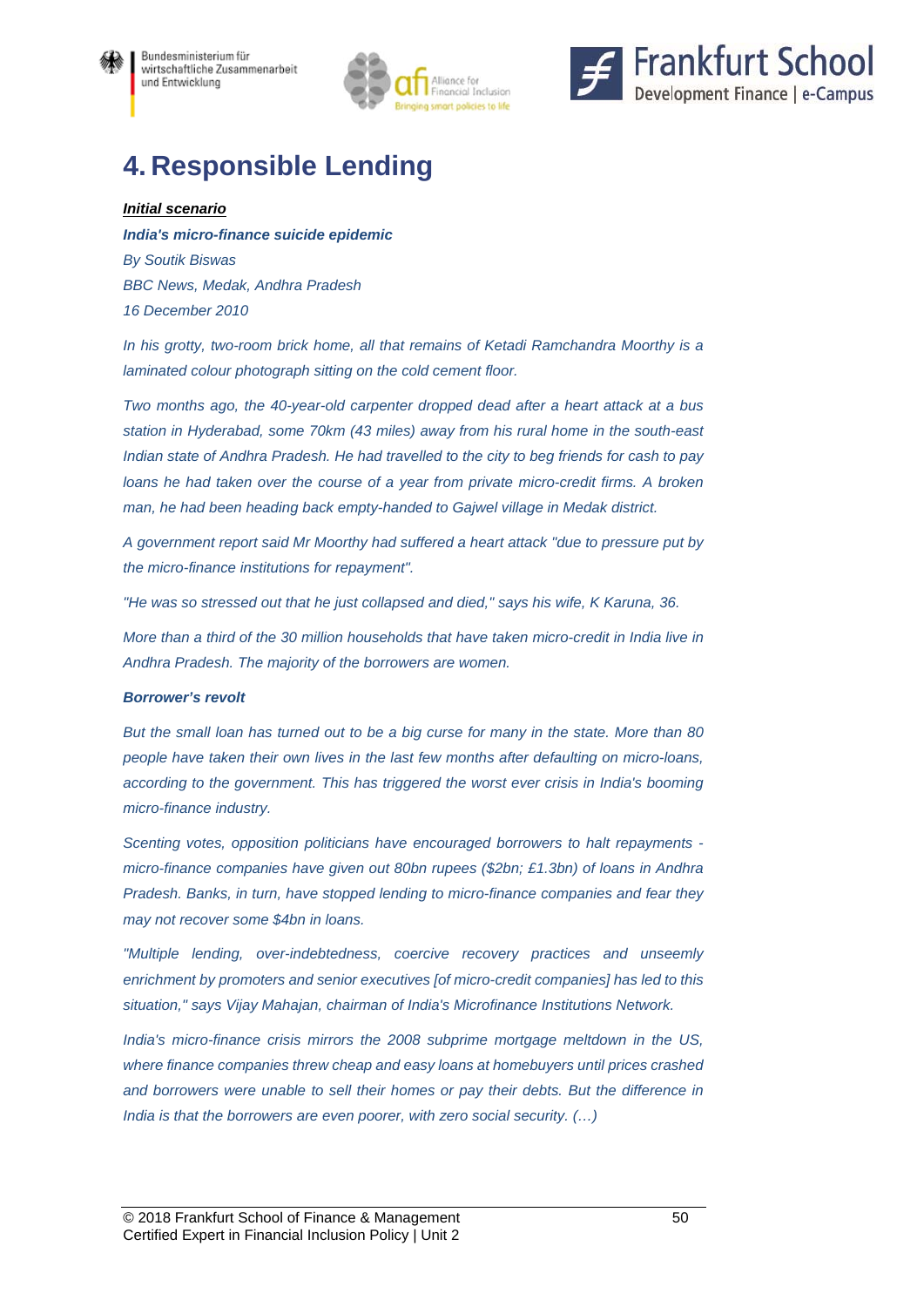



# **4.1. Why is responsible lending important?**

The international focus that responsible lending currently receives is a relatively new phenomenon. While it has been a key element of financial inclusion debates for some time, it was the recent global financial crisis that started in 2007 that shone a spotlight on significant and systemic failings in consumer protection relating to consumer credit in mainstream financial markets.

Consumer credit is a vital element of national and global economies. Levels of household debt are growing rapidly across the world, especially in transitioning and developing economies. Regulatory intervention to promote responsible lending is important for:

- **Promoting economic efficiency;**
- Consumer protection; and
- **Financial stability.**

 $\overline{a}$ 

Access to safe, affordable and fair credit products made available via responsible lending practices is also a key aspect of the financial inclusion and consumer empowerment agenda, with potential to provide vulnerable and disadvantaged people with resources to change their circumstances and invest in their future.<sup>33</sup>

**!** *Responsible lending is a central element of a healthy, well-functioning market for financial services and financial inclusion. Experience around the globe indicates that self-regulation and voluntary codes of practice tend not to provide adequate protection against irresponsible lending. It falls to regulators, therefore, to stipulate the standards of conduct required of lenders and to monitor their performance against these standards* 

From a consumer empowerment perspective, responsible lending practices can:

*33 Empowerment Through Financial Inclusion, Address to the International Forum for Financial Inclusion by Christine Lagarde, Managing Director, International Monetary Fund (2014).*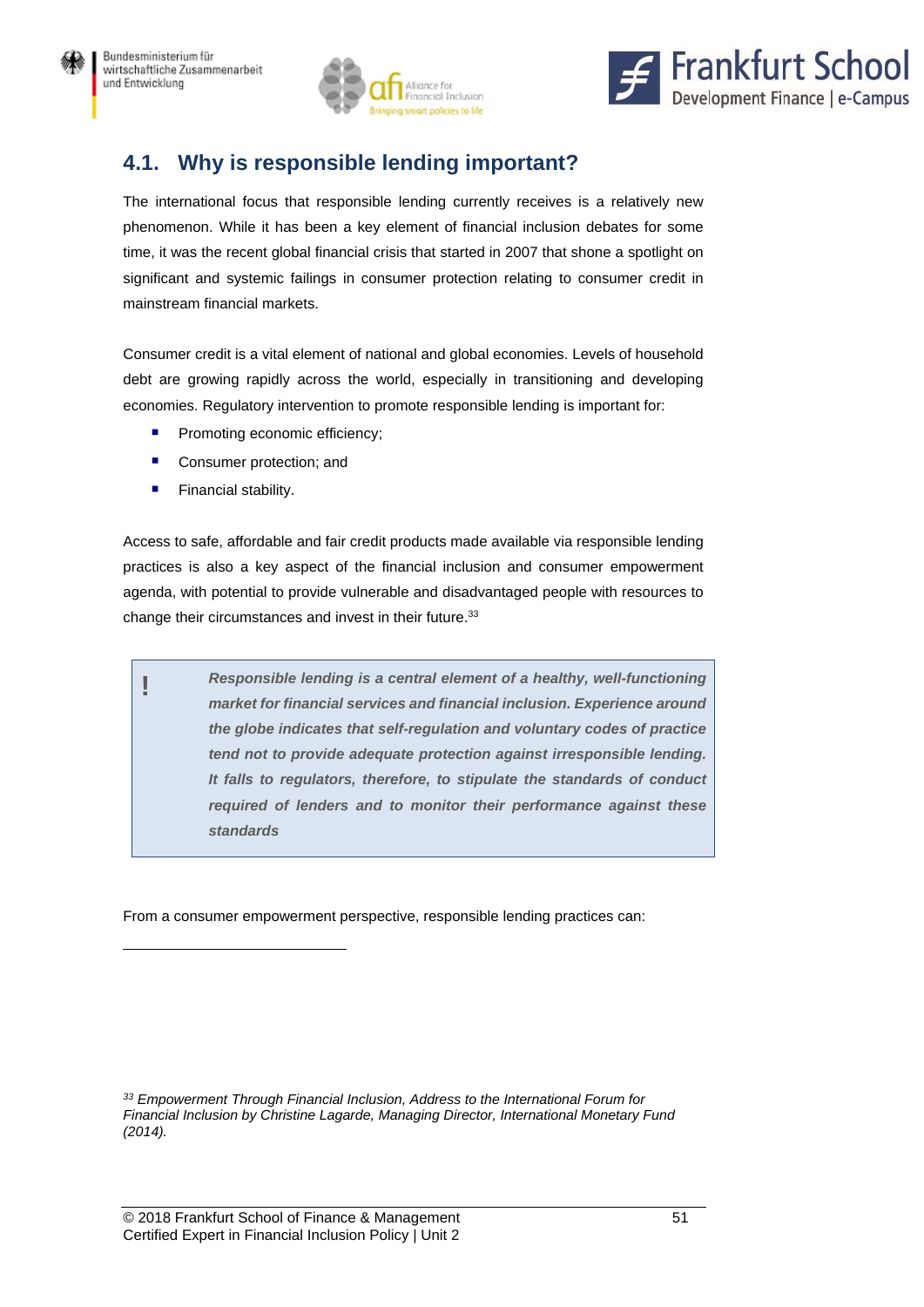

 $\overline{a}$ 





- **Help address behavioural biases in consumers' decision-making and prevent** lenders exploiting these biases;
- **Encourage lenders to apply greater access to information and experience to** assess appropriate levels and types of borrowing for different groups of consumers;
- Promote the voice of consumers with limited choice and/or bargaining power in the credit market; and
- Protect vulnerable consumers from exploitation in the form of, for example, aggressive or predatory sales practices, unfair contract terms and conditions, encouragement to enter into loans they cannot afford.

Practices identified by *Consumers International* as being particularly harmful to consumers include:34

- **•** Opaque marketing practices making it difficult for consumers to compare products;
- Complex products and features that are difficult for consumers to understand;
- Several practices related to the provision of high cost short-term credit, e.g. payday loans;
- $\blacksquare$  Inappropriate credit limit increases without checking affordability;
- 'Equity stripping' where consumers are intentionally or negligently given access to credit that they are unlikely to be able to repay allowing the lender to take possession of security or collateral secured against the loan; and
- Bundled services with the provision of credit, e.g. payment protection insurance, that are not relevant to or do not offer any benefit to the consumer.

The importance of credit to both individual consumers and the wider economy requires that lenders not only comply with general consumer protection legislation and regulatory requirements but also take specific steps to ensure that they are lending responsibly.

*34 Consumers International, Responsible Lending: An international landscape (2013).*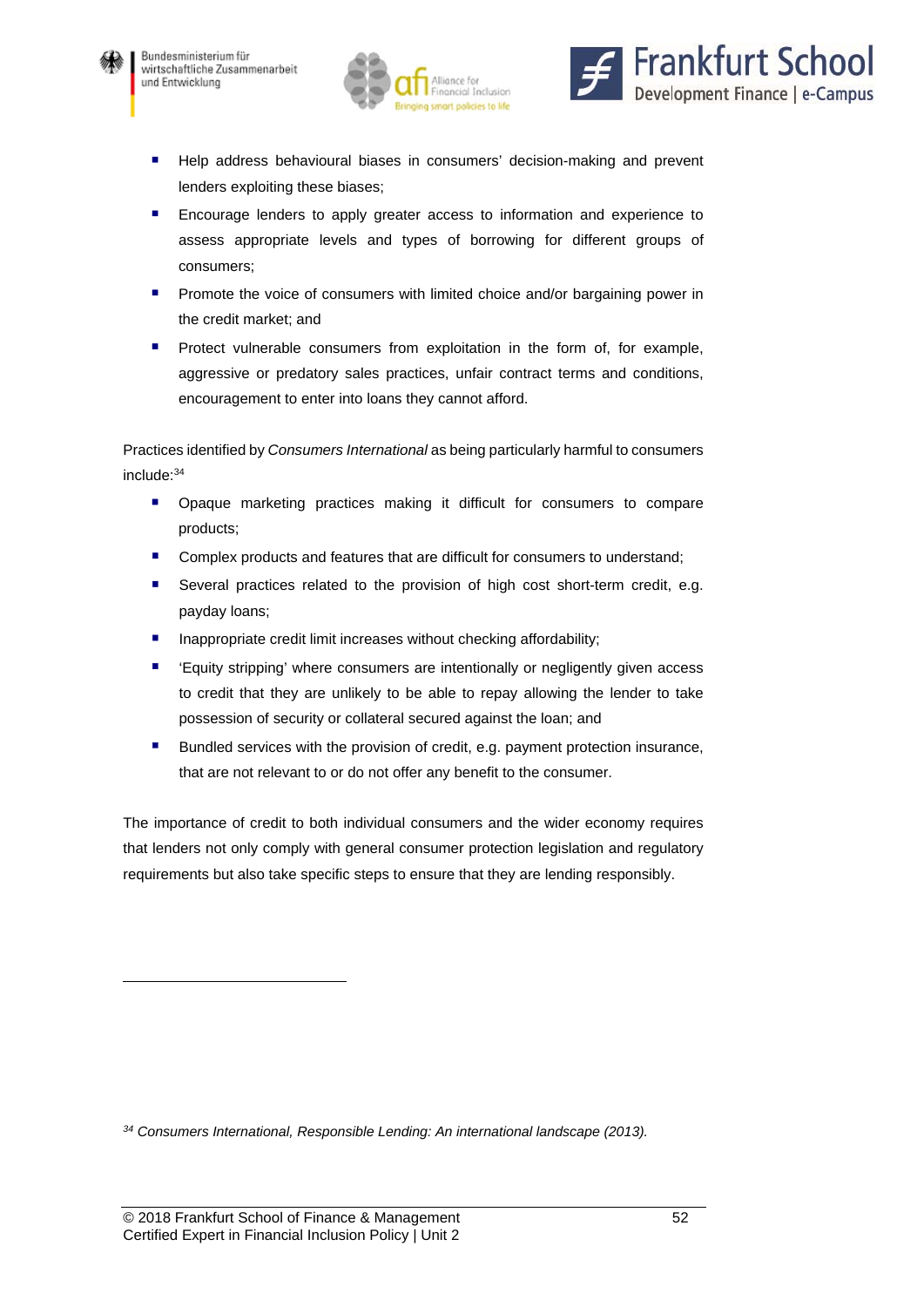



## **4.2. Key features of a responsible lending regime**

**!** *The key features of a responsible lending regime should cover the following 11 aspects:* 

- *Industry standards* 
	- *Information disclosure*
- *Sales and marketing*
- *Product design and features*
- *Suitability and affordability*
- *Post-contractual information*
- *Data security*
- *Unauthorised transactions*
- *Identifying and responding to financial distress*
- **Dealing with customers in financial difficulty**
- *Vulnerable customers*

#### *Industry standards:*

- Lenders should ensure that systems, controls and governance arrangements are in place to confirm that customers will receive a fair outcome when taking out a consumer credit product and throughout the whole product lifecycle, wherever the interaction with the customer takes place.
- **E** Lenders and any associated agents should have an obligation to operate in the best interests of the customer and to comply with relevant consumer protection and regulatory regimes.
- Lenders' business practices should incentivize customer service not sales.
- Lenders should be responsible and accountable for the actions and conduct of authorized agents and third parties.
- **E** Customers should have access to effective complaints mechanisms and avenues for dispute resolution and redress.

#### *Information disclosure:*

**Products should be presented and marketed in promotional information and** advertising, across all channels, in a manner that is fair, clear and not misleading. These materials should include comparable information on the total or true cost of credit, including the impact of any fees or charges, and warnings about what will happen should the borrower be unable to keep up with scheduled repayments.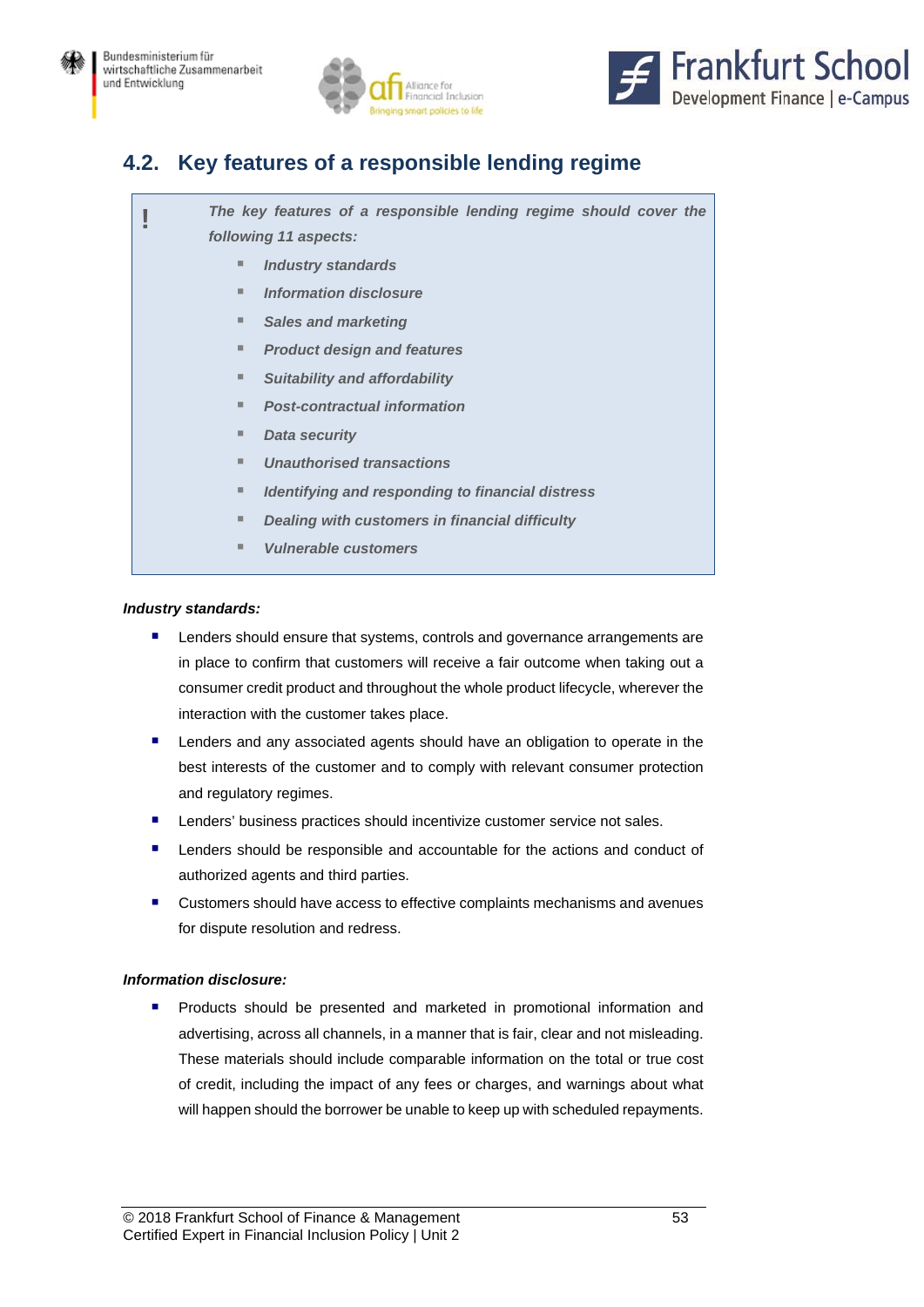





**Information that is made available to potential borrowers should include standard,** basic information about the product and the contract so that the customer can assess the suitability of the product for their needs and, crucially, can shop around and make comparisons with other products and providers.

#### *Sales and marketing:*

- Customers should not be subject to aggressive or predatory sales practices, or targeted with products that are unsuitable for them. Particular concern has been expressed in relation to high-cost short-term credit, especially where credit is provided by an agent in the borrower's home.
- Credit products that are made available to customers remotely for example, online or via mobile financial services, should be subject to a 'cooling-off' period to give borrowers time to consider their decision and cancel the contract without penalty.

#### *Product design and features:*

- Product design and account management should facilitate responsible lending.
- **Products should be simple and easy to understand without opaque features or** terms and conditions that make it difficult for the customer to fully comprehend what they are signing up to. Products should meet a comprehensibility test, including a requirement that additional complexity must deliver genuine consumer benefit.
- Where there is concern about high interest rates, competition authorities should investigate whether markets are competitive and, if required, take action to promote competition. If the market fails to keep rates at a reasonable level, regulators may consider the use of rate caps.
- Other fees and charges should be able to meet a 'reasonableness test'.
- Consumers should not be encouraged to borrow more to maintain preferential rates or offered unsolicited increases in their credit limit.
- **E** Consumers should not be inappropriately encouraged to roll-over short-term loans in a way that is unsustainable, unaffordable or otherwise harmful to them.
- Lenders default position should be that repayments are allocated first to balances that cause the highest interest rate or are most effective in reducing overall costs.
- Product bundling should be banned. Consumers should always have the right to buy ancillary products from alternative providers and lenders should be required to clearly communicate this to the consumer.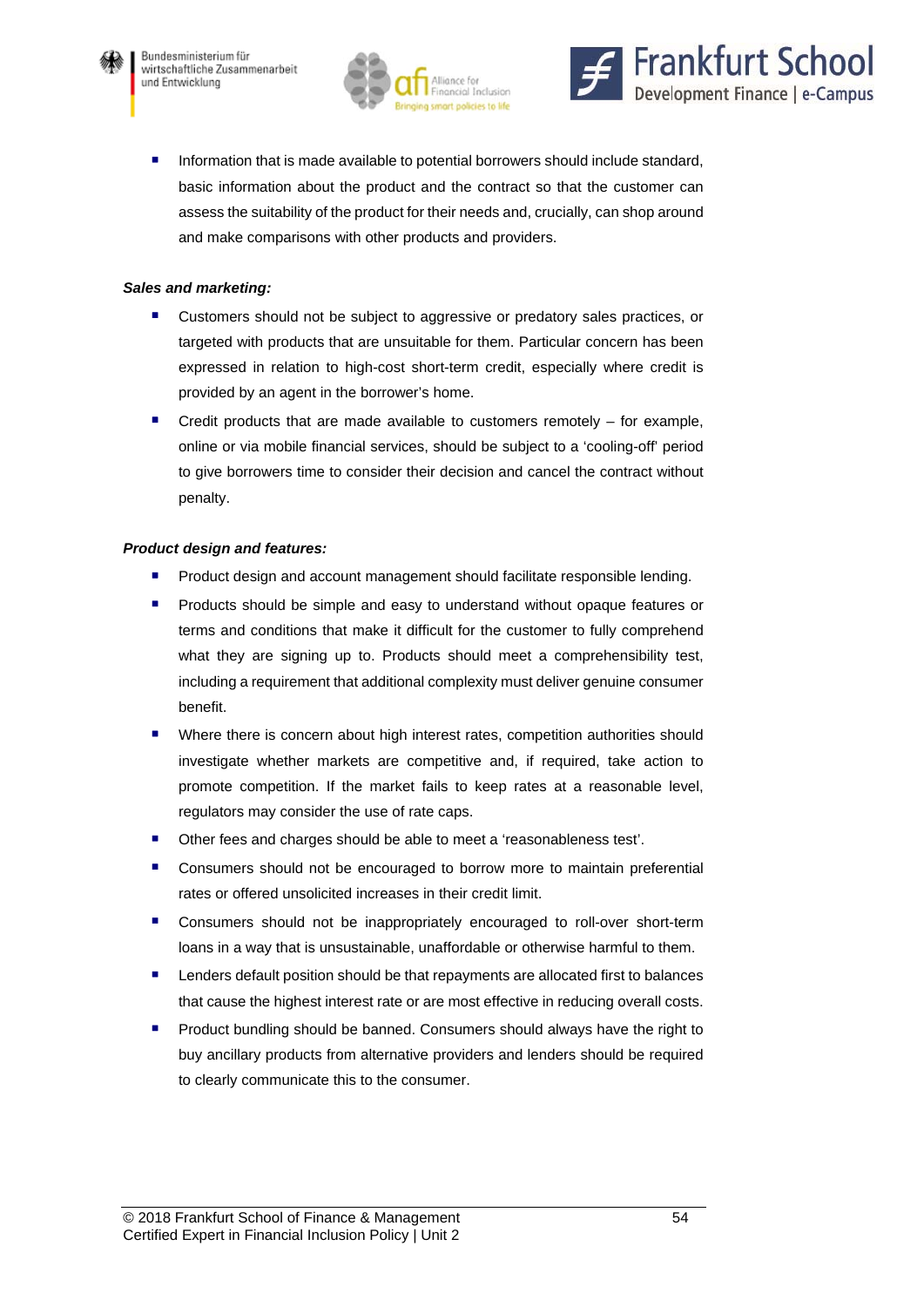





**Consumers should always have the right of early repayment. Early repayment** compensation, if any, should be calculated transparently and fairly. Consumers should be informed about their right to early repay and the amount of the expected compensation already at the pre-contractual stage.

#### **Digital Credit in Emerging**

Mobile phone technology has a potential to extend financial access dramatically, in particular to low income households who previously had limited or no access to formal financial services. This potential digital platform for delivery of financial services has larger outreach than traditional brick and mortar bank branches (including ATMs) due to the ubiquity of mobile devices and a much larger distribution network through agents.

However, the effectiveness of digital platforms and delivery channels to foster full financial inclusion depends on their ability to evolve beyond the offer of money transfer and payments services to additional financial services – savings, credit and insurance – offered in an appropriate, reliable, affordable and secure manner. To harness the digital finance potential, mobile network operators (MNOs) have teamed up with financial service providers (FSPs) to extend digital financial services that include micro savings and credit. However, recent crises driven by aggressive lending to lower-income consumers in several markets (India, Morocco, Nicaragua, Bosnia, and South Africa) have shown how it is important to develop sufficient market conduct regulatory and supervisory systems alongside innovative products such as digitally-delivered credit. The delivery of small loans through digital means (hereafter referred to as "digital credit") offers significant potential benefits to lower-income consumers, as well as likely gains in financial deepening and broad-based economic development. Credit plays an obviously important role in helping households and very small businesses manage their finances, deal with shocks and swings in income/revenue, and capitalize on opportunities. Digital delivery of credit, when it is done carefully and responsibly, can result in substantial cost savings and improved credit risk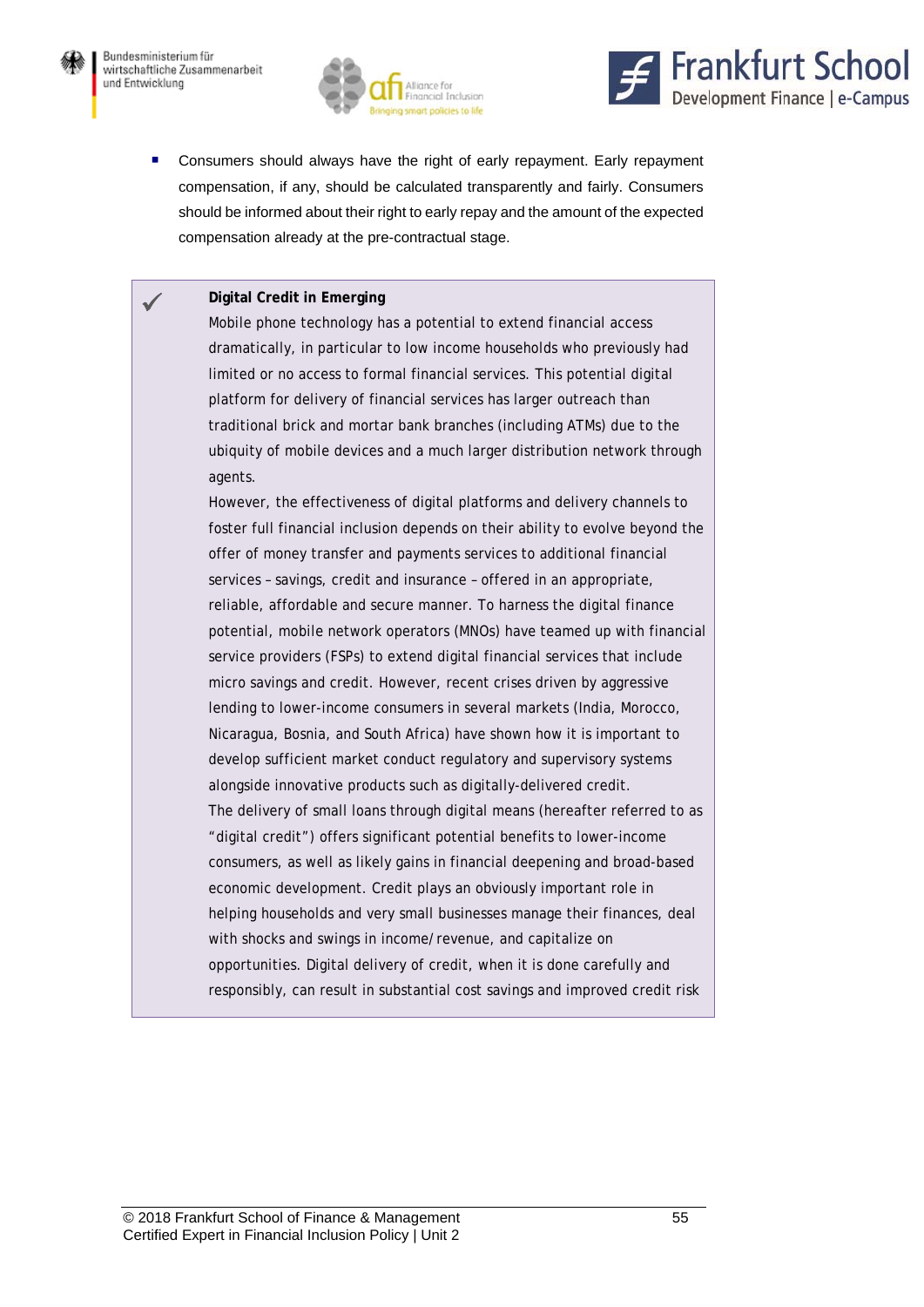





management, as well as potential for diversification of product offerings and fuller financial inclusion<sup>35</sup>.

#### *Suitability and affordability:*

- **Depending on the product, lenders should assess factors such as the customer's** financial capability, needs and circumstances before lending to them.
- Consumers should only be offered credit which is affordable and which is suitable for their needs. Affordability checks should take account of the borrowers income, total outstanding borrowing, current and future expenses, living requirements and relevant personal circumstances, such as number and circumstances of dependents.
- **The suitability of the product should be based on an assessment of the borrower's** ability to repay the loan at the current rates and should interest rates increase during the lifetime of the contract. It should be possible for borrowers to be able to repay credit without incurring significant financial difficulty or experiencing significant adverse circumstances.

#### *Post-contractual information:*

- Lenders should provide borrowers with regular updates on the status of their loan, where appropriate, including the amount repaid and the total amount outstanding.
- **E** Lenders should always inform customers of any changes to the terms and conditions applying to their loan, including changes to interest rates or fees, and the implications of these changes for repayment levels and the total outstanding balance.

#### *Data security:*

l

**E** Lenders should maintain the security of customers' data but may share information about the day-to-day running of a customer's account, including positive data, with credit reference agencies where appropriate. Customers must

<sup>35</sup> Consumer Empowerment and Market Conduct Working Group (CEMCWG), Digitally Delivered Credit Policy Guidance Note and Results from Regulators Survey Guideline Note No. 17 (2017).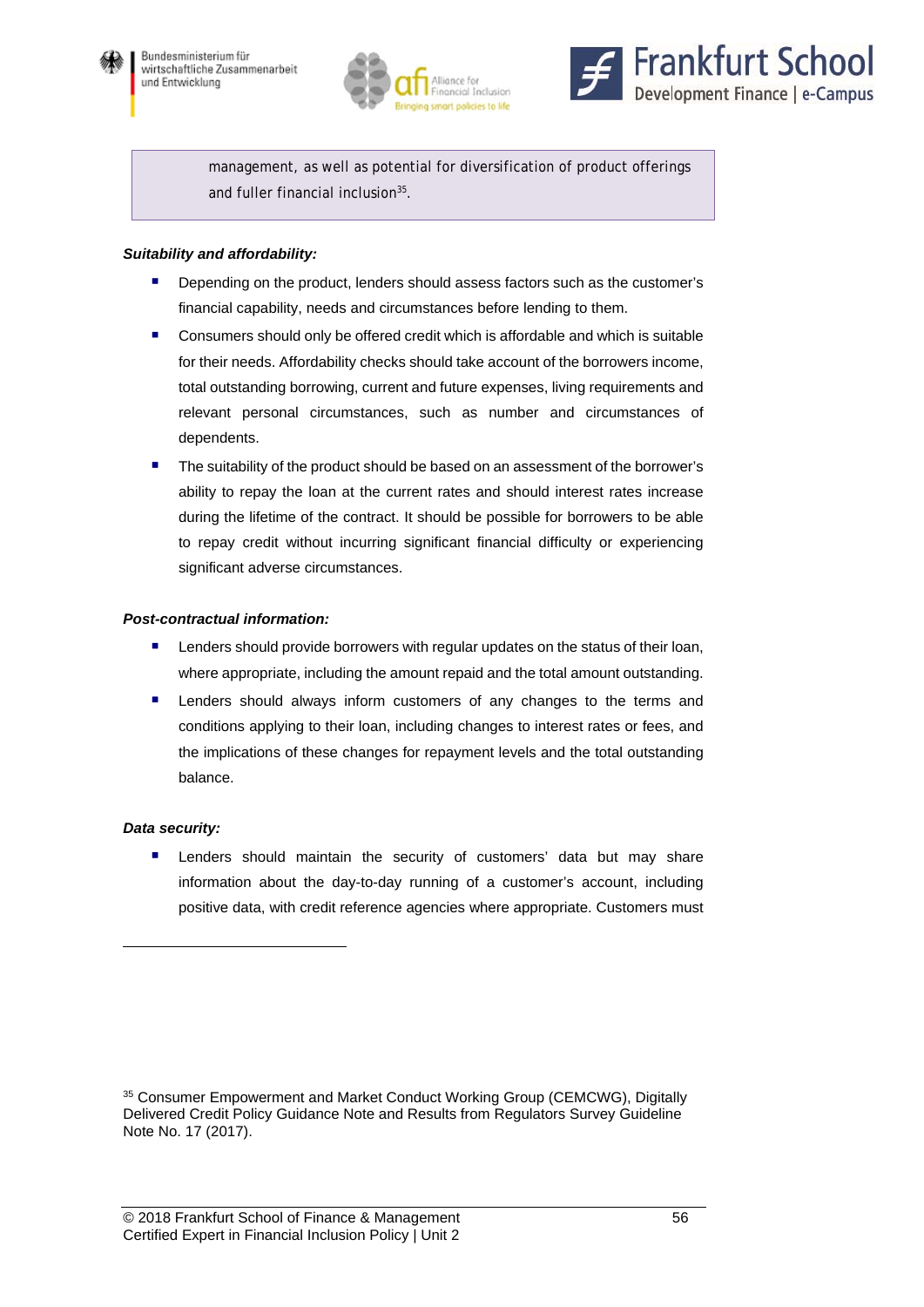





be informed when information on their account will be shared with third parties and how it will be used.

#### *Unauthorised transactions:*

- Lenders should have procedures in place to deal with unauthorised transactions.
- **Where lenders suspect customer fraud, the onus of proof should be on the lender.**

#### *Identifying and responding to financial distress:*

- **Product design processes should assess risks that may impact on the customer's** ability to repay so that products do not encourage or result in unsustainable borrowing.
- **E** Lenders should implement systems to identify signs of financial distress so that they can offer help to customers at an early stage before they fall into significant financial difficulty.
- **Firms should ensure that all customer-facing staff and agents are trained to** respond sympathetically and constructively with people in financial distress.

#### *Dealing with customers in financial difficulty:*

- **Borrowers who fall into financial difficulty should receive fair treatment and** appropriate support to help them deal with their debts in the most suitable way for them.
- **E** Customers in financial difficulty should be provided with clear information outlining the support available to them and, where appropriate, should be signposted to free, impartial advice.
- **Borrowers in financial difficulty should not be subject to harassment or undue** pressure to make repayments.
- Where customers in financial difficulty are making repayments on their account as part of an agreed plan, they should not be subject to unnecessary contact.
- Lenders should offer a period of 'breathing space' to borrowers who have fallen into financial difficult, during which time charges and interest penalties are frozen, , to give them time to seek advice and make attempts to resolve their situation.
- **E** Lenders should apply an appropriate degree of forbearance to customers in financial difficulty, and should base decisions about how far to pursue an account on whether this would constitute a fair customer outcome.
- Lenders should implement a rigorous due diligence process on third parties used for debt collection and enforcement action, ensuring that the third party maintains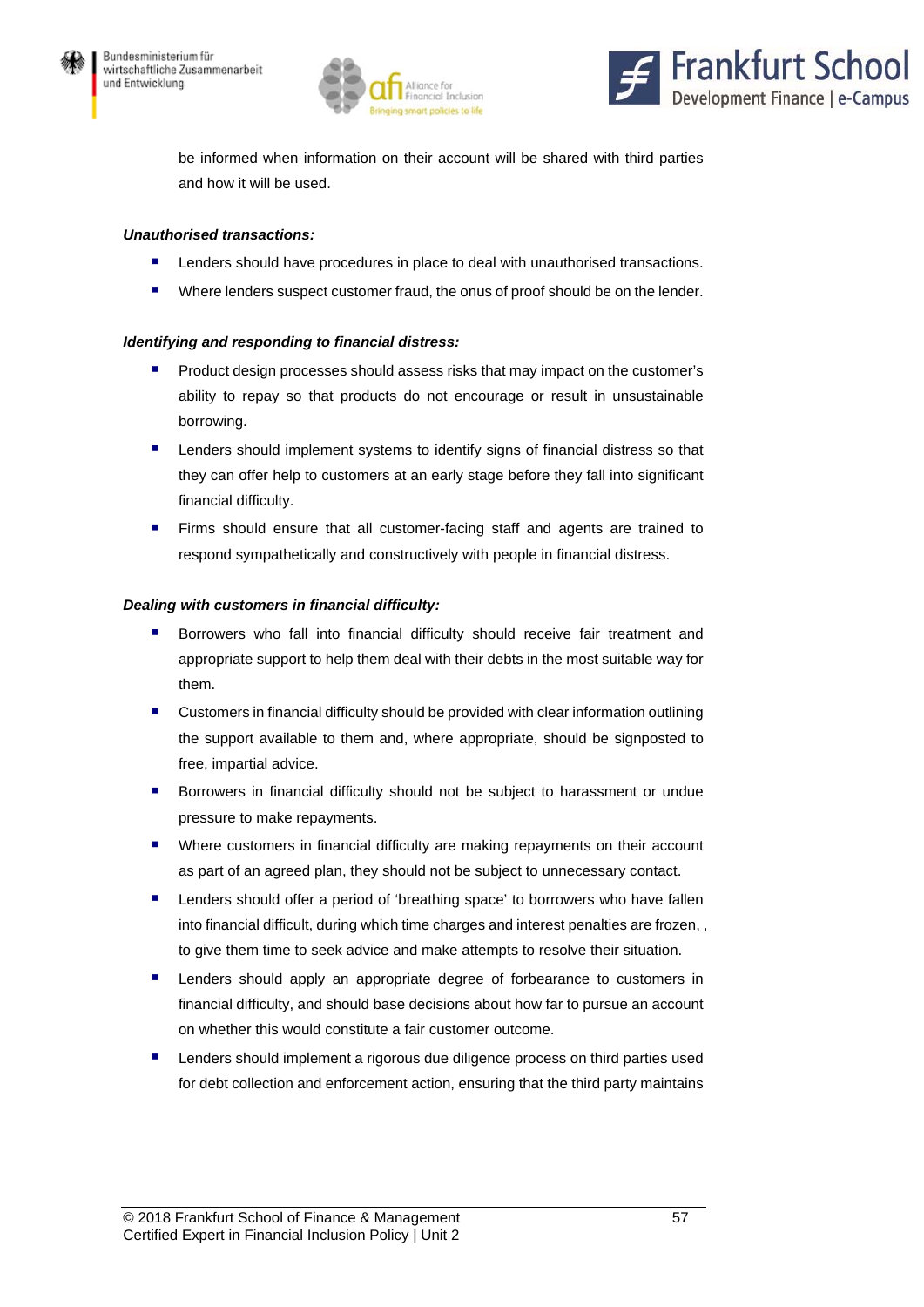

 $\overline{a}$ 





the same standards of conduct as the lender, and monitoring performance on a regular basis.

#### *Vulnerable customers:*

- Lenders should have policies and procedures in place to identify and support vulnerable consumers.
- **Product design and sales processes should take into account the needs of** vulnerable consumers and their ability to make an informed decision about the product.
- Lenders should ensure that staff and agents are trained to identify and respond appropriately to vulnerable consumers.
- Vulnerable consumers whose accounts are in arrears should not be subject to debt collection or enforcement action.

### **4.3. Responsible lending initiatives**

According to FinCoNet the types of responsible lending initiatives include the following:<sup>36</sup>

- **Consumer engagement** measures to encourage consumers to identify and select a suitable product or credit limit, e.g. disclosure or thruth-in-lending requirements.
- **Industry based requirements (business conduct)** measures required of industry (the credit provider and any associated intermediary) to assess or determine whether a product or products is suitable or affordable for a consumer or class of consumer, or restrictions to prevent them from lending irresponsibly.
- **Regulatory controls (product intervention)** measures taken by a jurisdiction to restrict certain product designs to address systemic unsuitability ( e.g. price controls such as interest rate caps, or the restriction or banning of certain products or product features).

*<sup>36</sup> FinCoNet International Financial Consumer Protection Organisation, FinCoNet report on responsible lending Review of supervisory tools for suitable consumer lending practices(2014).*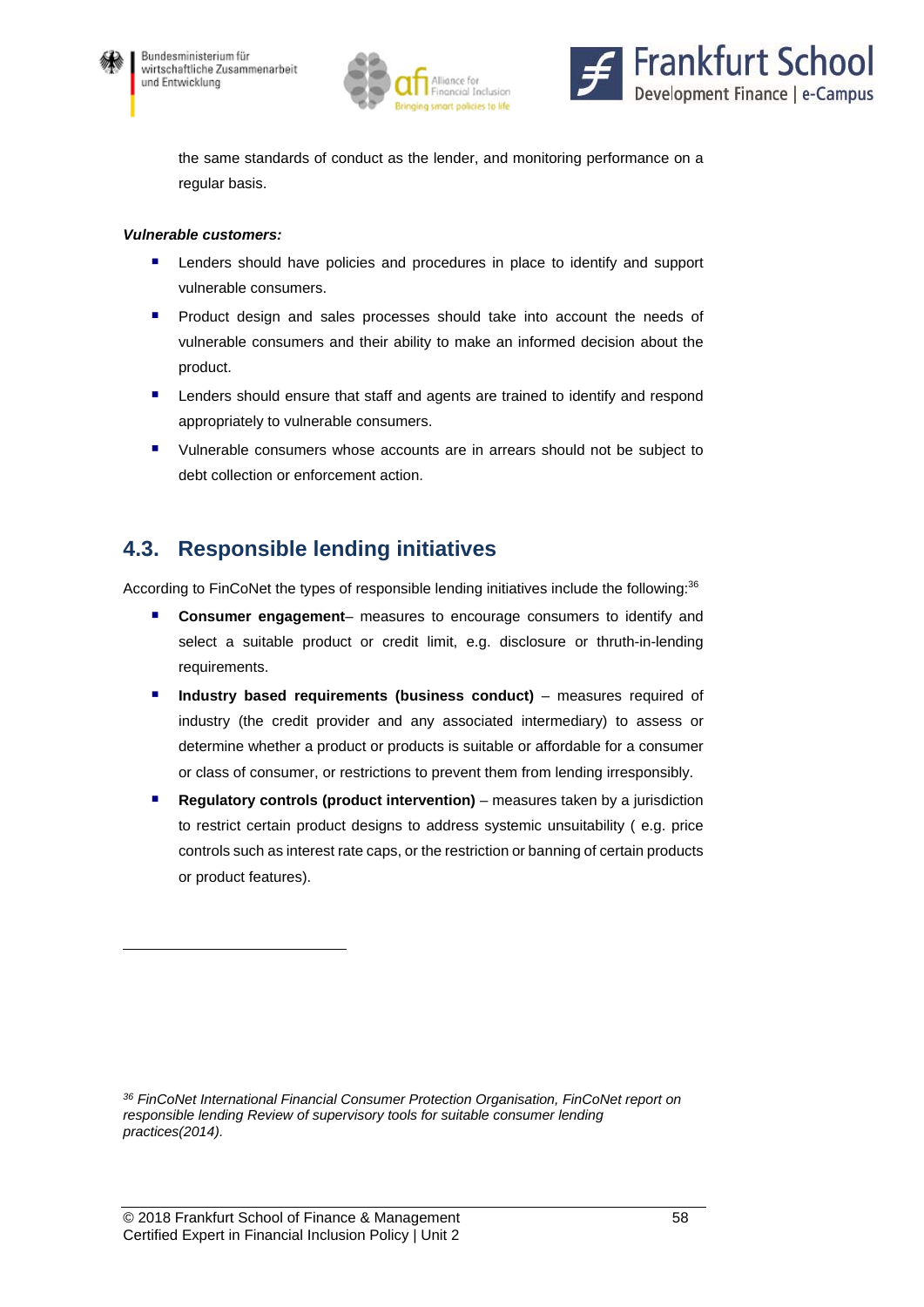



#### **Uganda**

Regulatory regimes in many countries place clear requirements on lenders to ensure that all sales, marketing and advertising material for credit products are 'clear and not misleading'. In Uganda, these standards are set out in the Bank of Uganda Financial Consumer Protection Guidelines 201137. These guidelines have four key objectives:

- **Promote fair and equitable financial services practices by setting** minimum standards for financial services providers in dealing with consumers;
- Increase transparency in order to inform and empower consumers of financial services;
- **Foster confidence in the financial services sector; and**

Provide efficient and effective mechanisms for handling consumer complaints relating to the provision of financial products and services*.* 

#### **Belgium38**

 $\overline{a}$ 

Standards to be adhered to in the advertising of consumer credit in Belgium are clearly prescribed at a number of levels, to ensure that the information consumers receive empowers them to make confident, informed and effective choices about borrowing. The Belgian Consumer Credit Act 1991 sets out a general obligation on lenders to be clear and not misleading in their advertising of products. Further, the act requires that any mention of interest rates in advertisements or contractual information must be set out in a standardized form to include: the borrowing rate, the total cost, the total amount of credit, and the annual percentage rate. The act also prescribes other factors relating to minimum font size or minimum level of clarity/audibility, as appropriate.

37 *Bank of Uganda Financial Consumer Protection Guidelines, 2011.*

*38 FinCoNet International Financial Consumer Protection Organisation, FinCoNet report on responsible lending: Review of supervisory tools for suitable consumer lending practices(2014).*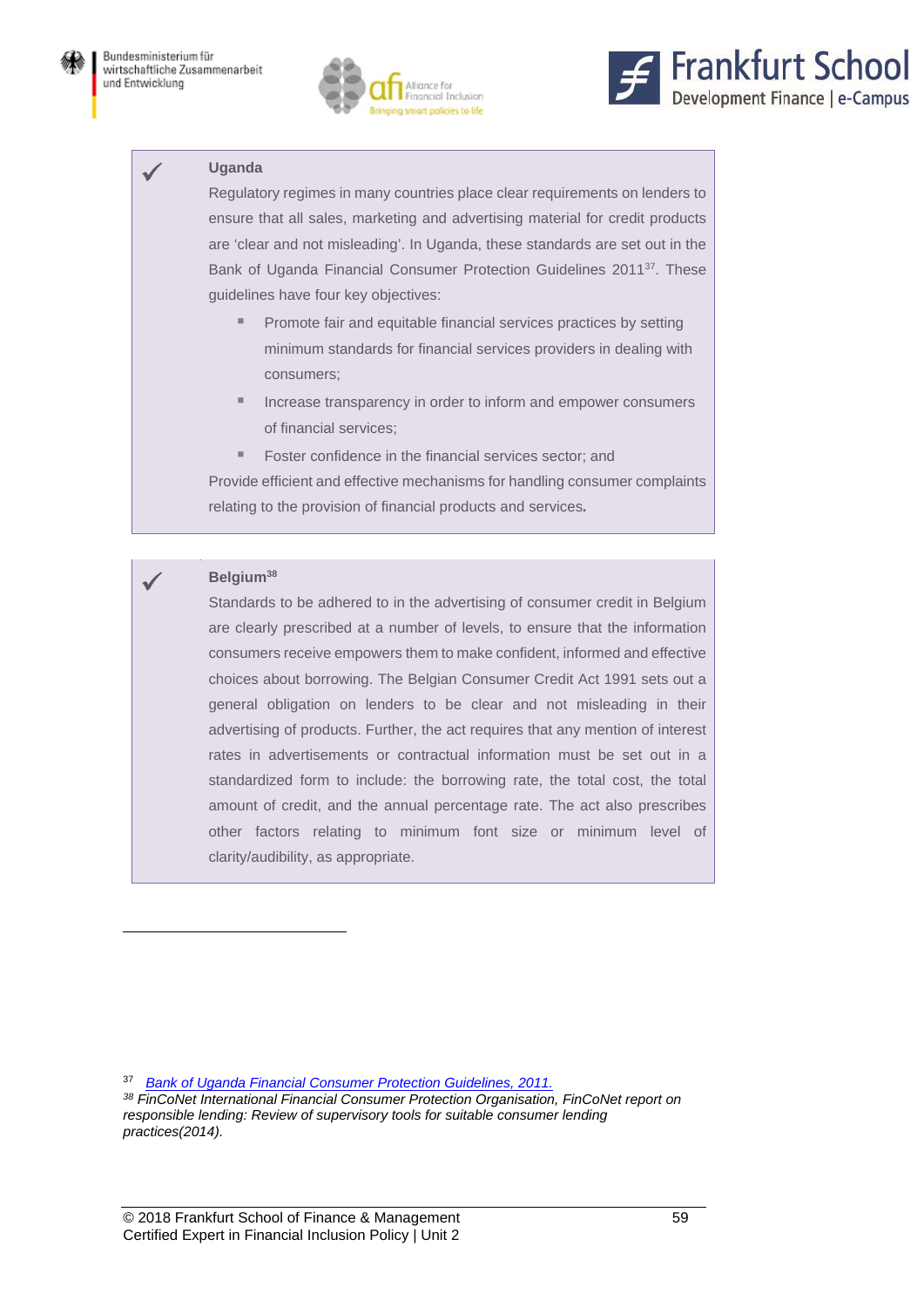





#### **United Kingdom**

In 2015, the FCA introduced price controls on providers of high-cost shortterm credit - such as payday loans – to protect consumers against excessive charges<sup>39</sup>. Under these controls, providers of high-cost short-term credit must adhere to the following:

■ An initial cost cap of 0.8% per day – interest and fees charged must not exceed 0.8% per day

of the amount borrowed;

- A £15 cap on default fees if borrowers default, fees must not exceed £15. Firms can continue to charge interest after default but not above the initial rate; and
- A total cost cap of 100% borrowers must never pay more in fees and interest than 100% of what they borrowed*.*

In addition to regulatory interventions outlined above there are also a number of **international voluntary initiatives** focused on responsible finance in general or responsible lending in particular.

#### **Responsible Finance Forum**

l

The International Finance Corporation (IFC) co-founded the sector-wide Responsible Finance Forum (RFF) in 2010 with the German Federal Ministry for Economic Cooperation and Development (BMZ) and the Consultative Group to Assist the Poor (CGAP). IFC's Responsible Finance Advisory plays a global convening role and coordinates participants from the financial sector, bilateral and multilateral donors and broader international community through

*39 Financial Conduct Authority, Price cap on high cost short term credit (2015). https://www.fca.org.uk/firms/price-cap-high-cost-short-term-credit*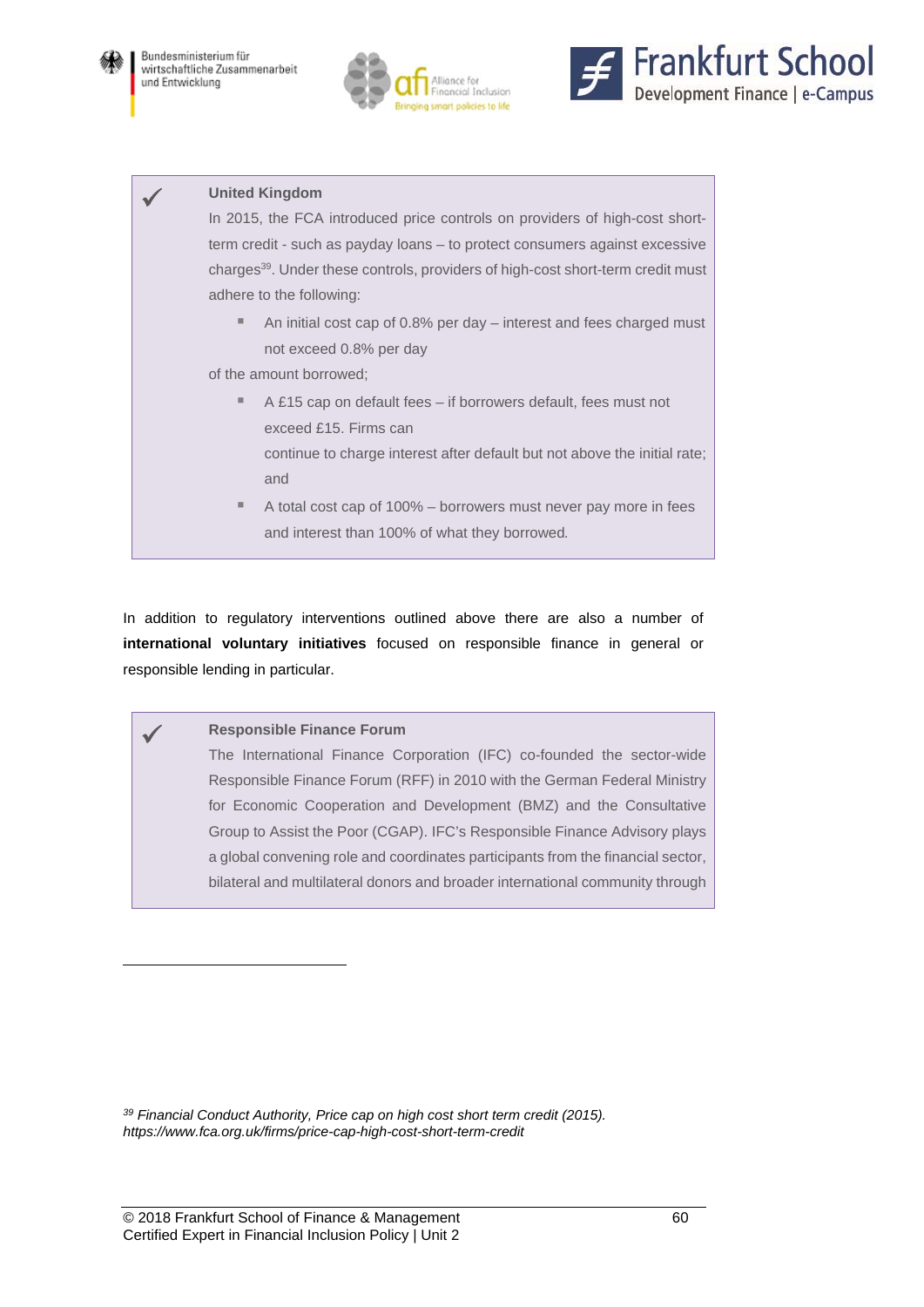





the G20 Global Partnership for Financial Inclusion. IFC collaborates globally to implement client protection principles.

#### **The Smart Campaign**

The Smart Campaign is a global effort to help microfinance institutions with tools and resources they need to deliver transparent, respectful, and prudent financial services to all clients. The Campaign Steering Committee is comprised of respected leaders in the microfinance industry from a diversity of regions and institutions including the Consultative Group to Assist the Poor (CGAP) at The World Bank, Deutsche Bank Social Investment Group, the World Savings Bank Institute, WWB Colombia, KfW (Germany), Ujjivan (India), CARD Bank (Philippines), the Microfinance Centre (Eastern Europe & Former Soviet Union), and Fonkoze (Haiti). The Smart Campaign is housed at Accion's Center for Financial Inclusion.

The Client Protection Principles, encouraged by The Smart Campaign, are the minimum standards that clients should expect to receive when doing business with a financial service provider. They include the following areas: appropriate product design and delivery, prevention of over-indebtedness, transparency, responsible pricing, fair and respectful treatment of clients, privacy of client data and mechanisms for complaint resolution.

**!** *Responsible lending initiatives fall into three categories: consumer engagement, industry based requirements (business conduct) and regulatory controls (product intervention). There are also a number of international voluntary initiatives focused on responsible finance in general or responsible lending in particular.*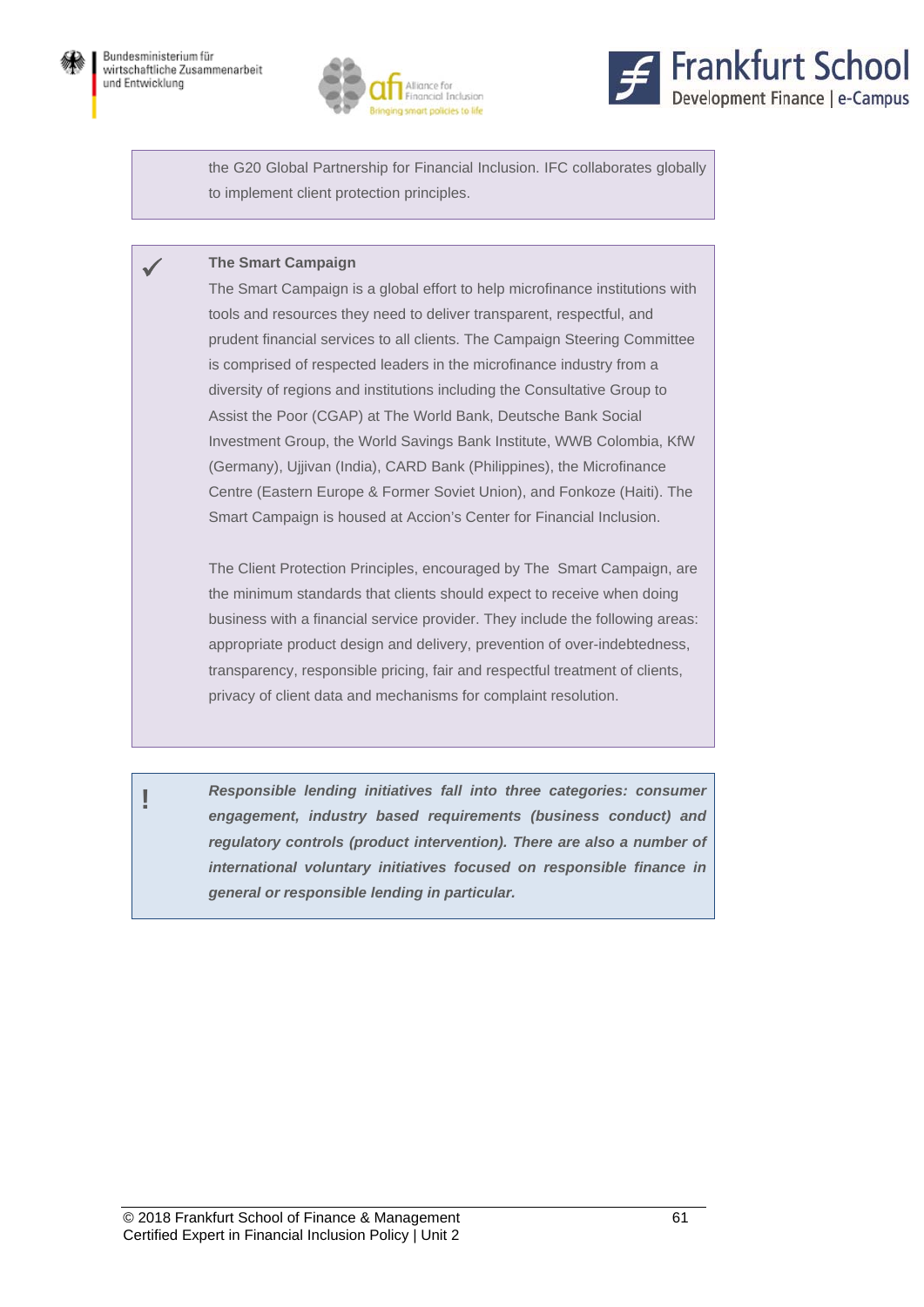







### *Chapter 4: Exercise 1*

*With reference to the Initial Scenario of this Section, what should, in your opinion, be the 5 most important responsible lending features for a consumer loan product aimed at poor households in a developing country?* 

*Solutions: Please refer to the last chapter.*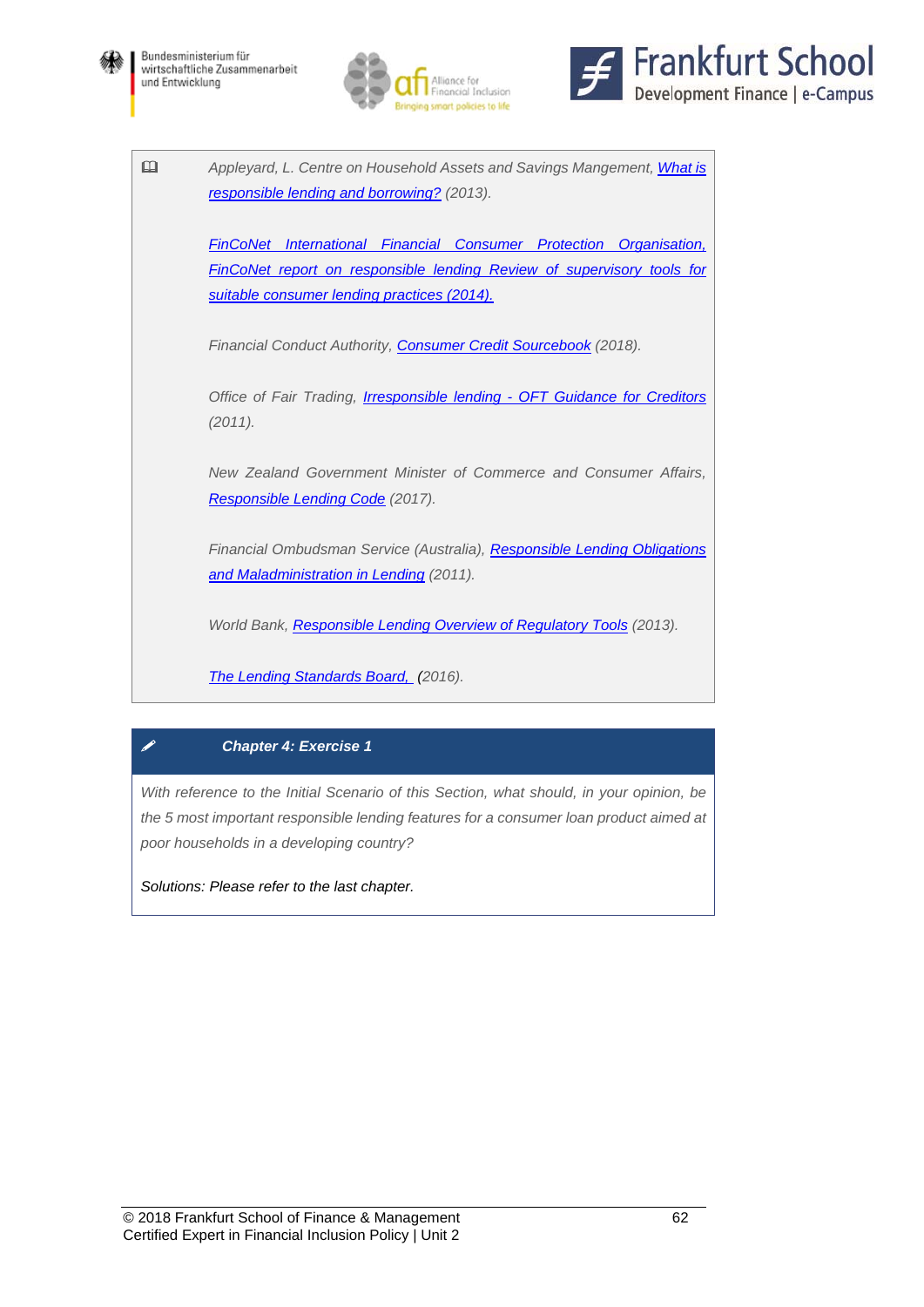



# **5. Avenues for Help and Redress**

#### *Initial scenario*

*Complaints against UK banks remain near record levels May 26, 2016 Huw Jones, Andrew MacAskill* 

*LONDON (Reuters) - Complaints against financial services firms in Britain are at their third highest level on record despite a crackdown on bad behaviour by regulators and new laws since the financial crisis to protect customers from misselling. The number of complaints about packaged bank accounts more than doubled and the complaints about pension plans surged by a quarter, the Financial Ombudsman said on Thursday. "It's been another year of big numbers," Chief Ombudsman, Caroline Wayman said. "We mustn't lose sight of the lives and livelihoods behind every complaint."* 

*The level of complaints and number still being upheld are being closely watched by Andrew Bailey, the Bank of England Deputy Governor. He takes up the reins in July at the Financial Conduct Authority (FCA), which regulates sales practices at lenders and Bailey said this month that improving culture at banks will be a top priority. (…)* 

## **5.1. Introduction**

l

A reliable and robust help and redress mechanism is a core component of an effective consumer protection framework. Developing one primarily involves establishing internal and external complaint–handling procedures that ensure disputes between consumers and FSPs are dealt with fairly and expeditiously. A complaint–handling mechanism should therefore be independent, transparent, free of charges, easily accessible and effective. There are several tools that regulators and FSPs can use to develop effective help and redress mechanisms. The types and combinations of mechanisms will depend on a country's legal and regulatory framework, the size and maturity of its financial sector and the products, market players and other characteristics unique to a particular country or institution.40

*<sup>40</sup> AFI Consumer Empowerment and Market Conduct Working Group (CEMCWG), Consumer Empowerment and Market Conduct Help & Redress for Financial Consumers Guideline Note No. 9 (2013).*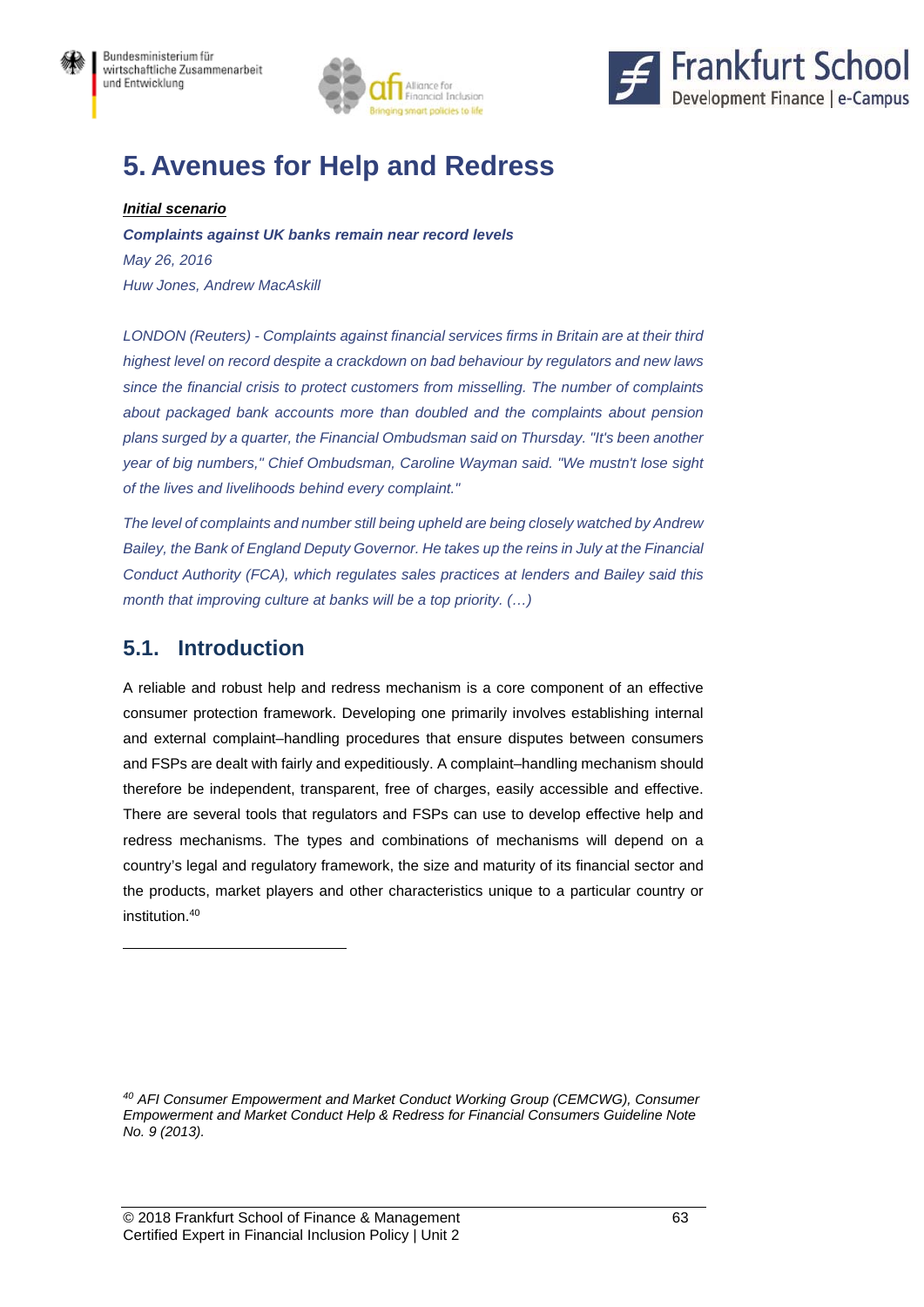

l





For consumers to have maximum confidence in their ability to engage effectively with financial services markets and their likelihood of being treated fairly by FSPs it is essential for them to be able to feel confident of receiving help and redress should things go wrong. Even in the best-regulated environment there will be times when consumers are disadvantaged in their dealings with financial services firms as a result of, for example, information asymmetries or unforeseen circumstances.

*Information asymmetry refers to a situation where providers of financial products and services have more or better information than consumers*

A comprehensive, well-functioning consumer protection regime is essential to empowering consumers as part of a CEMC regime. Consumer protection is also essential for a wellfunctioning and stable financial system to:

- **Promote consumer trust and confidence in FSPs enabling them to make sound** choices, shop around and, ultimately, drive competition and high standards of conduct; and
- Enable FSPs to operate on a level playing field, removing the 'first mover dilemma' by requiring all FSPs to comply with the same rules.

The extent of the information asymmetry between financial consumers and FSPs, exacerbated by the growing sophistication of financial products and services and fastpaced technological developments in delivery mechanisms, makes it likely that specific consumer protection legislation and regulatory frameworks will be necessary.

*General consumer protection laws often fail financial consumers. Consumer protection laws that originate from concerns about product or food safety often fail to adequately protect consumers of financial services.41*

As a result, financial consumer protection regimes are to be especially designed to respond to the particular needs, risks and pace of the financial services market.

*<sup>41</sup> Alliance for Financial Inclusion, Policy Note Consumer protection Leveling the playing field in financial inclusion (2010).*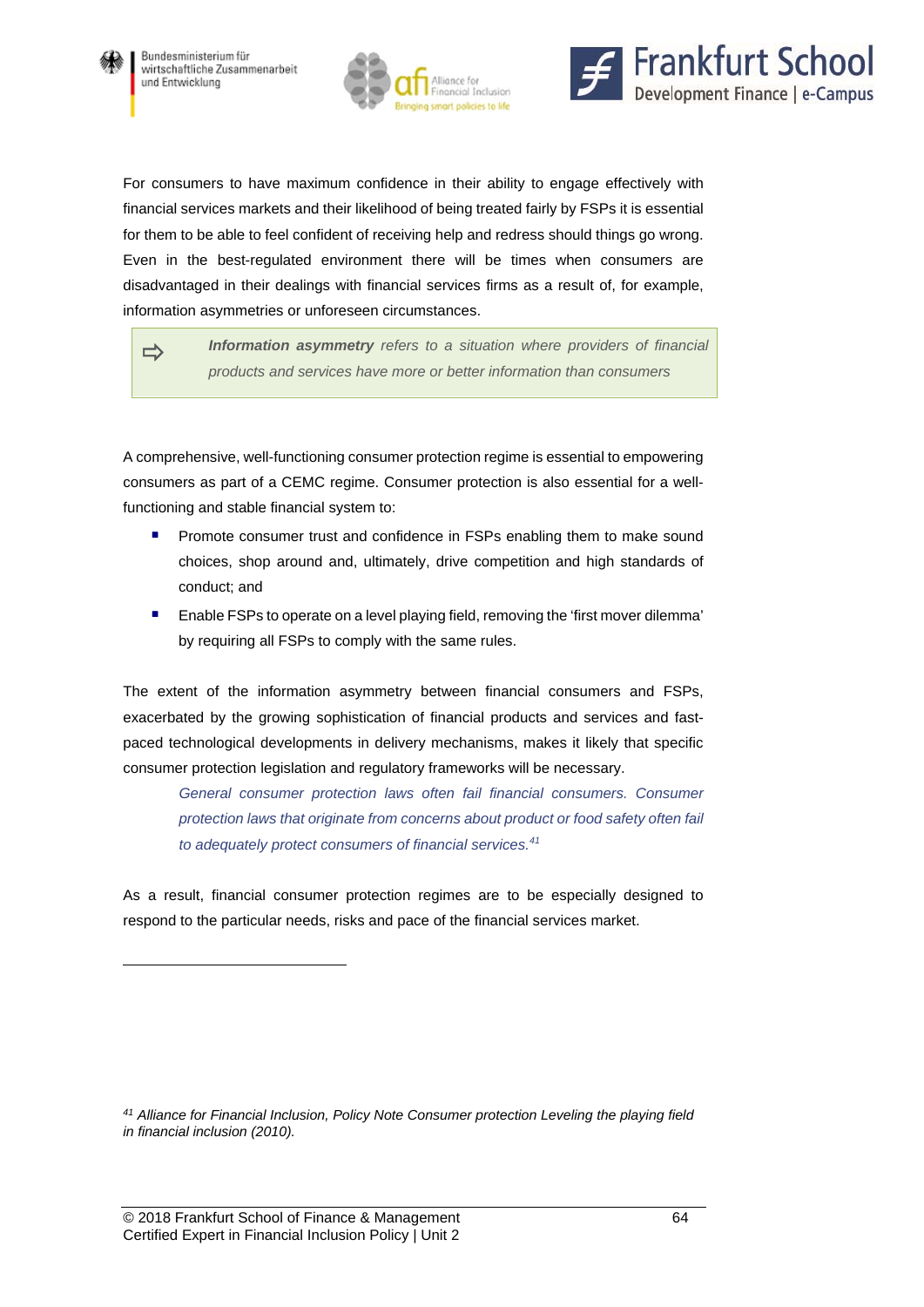



 In 2005, the Peruvian government passes a Complementary Law to the Consumer Protection Law for Financial Services, making specific provisions to address gaps in consumer protection. The Complementary Law established additional provisions relating to issues such as transparent pricing, the publication of accurate information on interest rates and bank fees, a requirement for all banks to provide official formulas for calculating interest and interest rate simulation programs on their websites, and requiring each financial institution to establish a customer service body to ensure quality of service for consumers.

**!** *While breaches in consumer protection laws can be addressed through the courts, this is a daunting, expensive and slow process for consumers. As a result, an effective apparatus for alternative dispute resolution – whereby consumers can get their complaints resolved without recourse to the courts - is a crucial aspect of CEMC regulation, ensuring that consumers can enter the market with confidence that they are protected should something go wrong. The key elements of such a regime are:* 

- *internal, firm-based dispute resolution*
- *external dispute resolution*
- *depositor protection*
- *support for over-indebted consumers.*

#### **Alternative Dispute Resolution (ADR)**

 *Alternative Dispute Resolution (ADR) – refers to the use of methods such as arbitration or mediation to resolve an issue without recourse to the courts.*

Alternative Dispute Resolution (ADR) generally refers to processes or systems that help people to resolve disputes relating to a product or service without having to go to court. ADR methods may include arbitration, mediation, and conciliation. In most cases, ADR is a relatively quicker and cheaper way of resolving complaints. The existence of an ADR system can also increase consumer confidence, as people can readily seek redress if they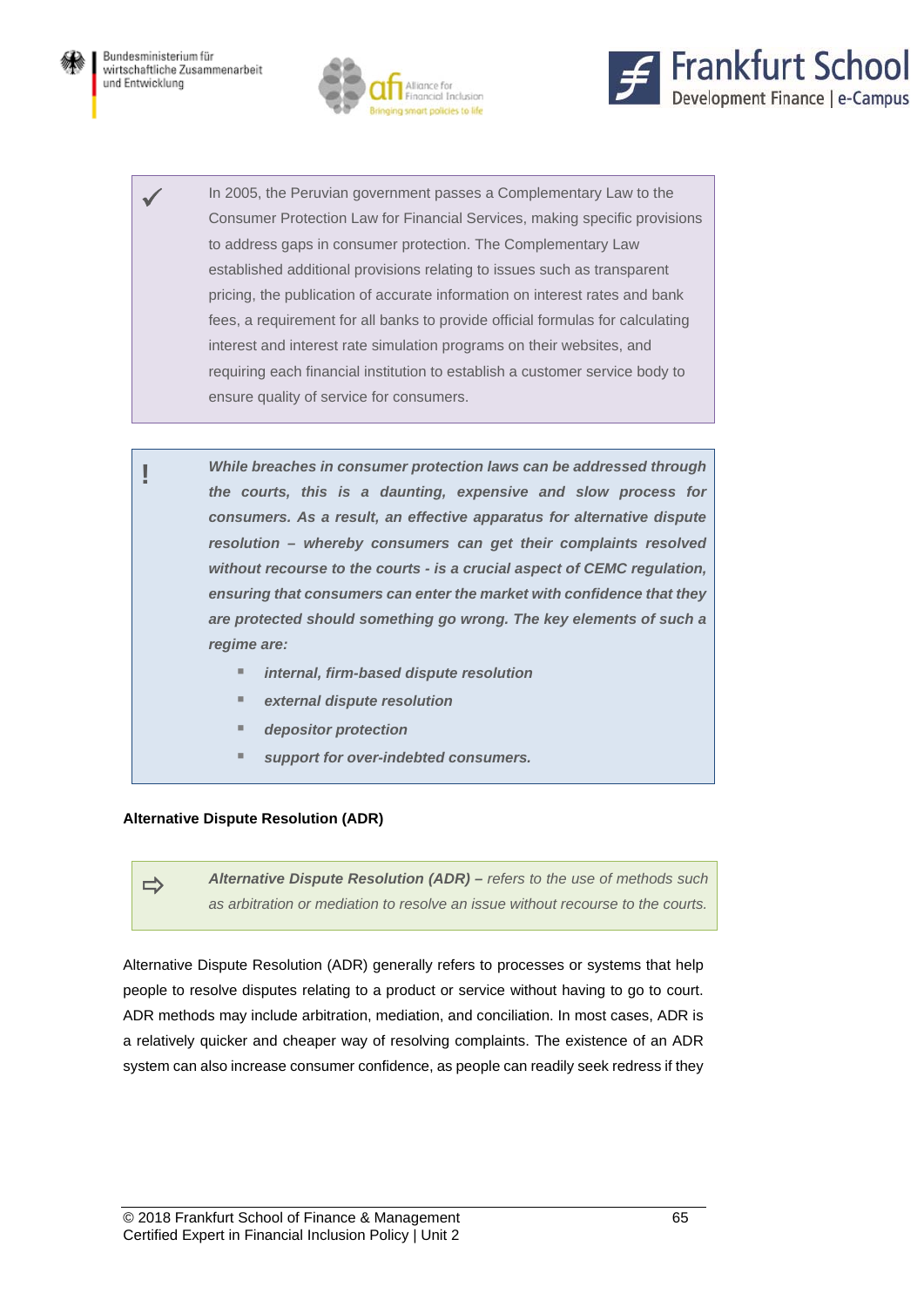

 $\overline{a}$ 





are facing issues with a particular product or service.<sup>42</sup> The agencies involved in providing help and redress to financial consumers are a rich source of consumer and market insight, creating a valuable role for feedback mechanisms among these agencies, regulatory authorities, FSPs and their trade associations.

The AFI CEMCWG surveyed ADR mechanisms for financial services in 11 AFI member jurisdictions. Almost all of the countries surveyed had a form of ADR provided for under a specific legislation. The exceptions were Bangladesh, where the legislative basis for ADR is implied through a number of separate Acts; and Tanzania, where the ADR mechanism is still under development. Fewer countries, however, had specific ADR systems for financial services-related disputes. For example, in the Philippines, the ADR systems cover a wide range of disputes including commercial and construction. Moreover, some jurisdictions had a dedicated financial services ombudsman.

ADR services covered a range of activities, such as providing information to consumers, mediation, arbitration and conciliation. In most countries, regulators mandated complainthandling procedures for FSPs, and these were sometimes used to inform policymaking.

|         | <b>Information</b> | <b>Complaints</b><br>Handling <sup>1</sup> | Mediation/<br>Conciliation | Arbitration |
|---------|--------------------|--------------------------------------------|----------------------------|-------------|
| Armenia |                    |                                            |                            |             |

<sup>42</sup> *Alliance for Financial Inclusion, Alternative Dispute Resolution AFI Consumer Empowerment and Market Conduct Working Group: Help And Redress Subgroup (2017).*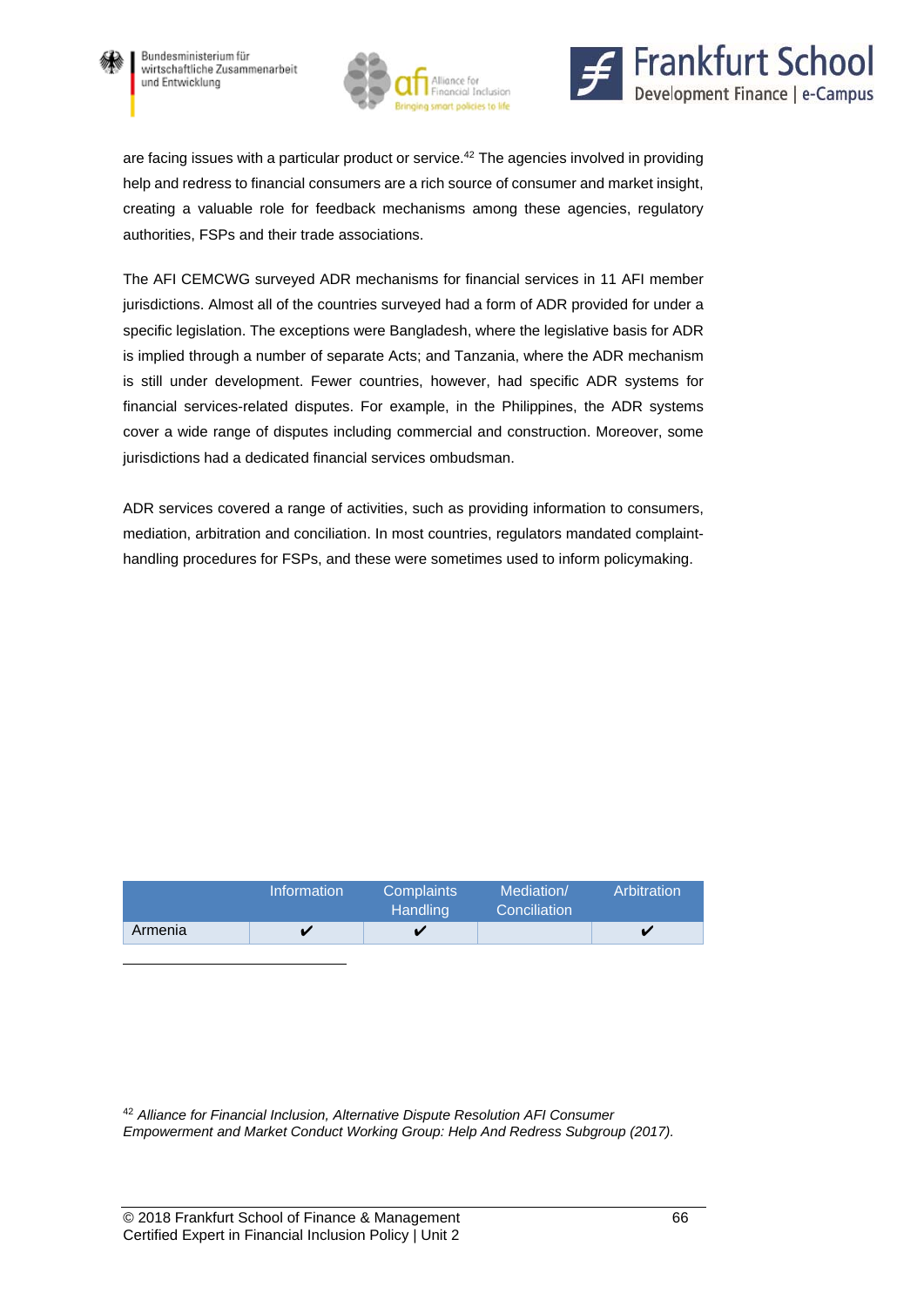





| Bangladesh  |   | v |                    |   |
|-------------|---|---|--------------------|---|
| China       | V | V | $\boldsymbol{\nu}$ | V |
| Colombia    | v | V | ✓                  | V |
| El Salvador |   | V |                    |   |
| Malaysia    | ✓ | V | ✔                  | ✔ |
| Mozambique  | V | ✓ |                    | ✔ |
| Palestine   | ✔ | ✔ |                    |   |
| Peru        |   |   | ✓                  |   |
| Philippines | ✔ | ✔ | $\boldsymbol{\nu}$ | V |
| Tanzania    |   |   |                    |   |

**Table 1: ADR Services**

|                    | <b>Institution</b><br>implementing the<br><b>ADR</b> system                                                     | <b>Can the private</b><br>sector be<br>authorized as an<br><b>ADR provider?</b> | Is there a<br><b>Financial</b><br><b>Services</b><br><b>Ombudsman (or</b><br>equivalent<br>dedicated<br>body)? |
|--------------------|-----------------------------------------------------------------------------------------------------------------|---------------------------------------------------------------------------------|----------------------------------------------------------------------------------------------------------------|
| <b>Armenia</b>     | Office of the Financial<br><b>System Mediator</b>                                                               |                                                                                 | V                                                                                                              |
| <b>Bangladesh</b>  |                                                                                                                 |                                                                                 | V                                                                                                              |
| China              | <b>Central Bank</b>                                                                                             | $\pmb{\times}$                                                                  | ×                                                                                                              |
| Colombia           | <b>Financial Regulator</b>                                                                                      | V                                                                               | V                                                                                                              |
| <b>El Salvador</b> | <b>Consumer Agency</b>                                                                                          | $\pmb{x}$                                                                       | ×                                                                                                              |
| <b>Malaysia</b>    | Bank Negara Malaysia                                                                                            |                                                                                 | V                                                                                                              |
| <b>Mozambique</b>  |                                                                                                                 |                                                                                 | $\boldsymbol{\ast}$                                                                                            |
| <b>Palestine</b>   | Palestine<br>Monetary<br>Authority                                                                              | V                                                                               | V                                                                                                              |
| Peru               | <b>INDECOPI</b><br>(National<br>Institute for the Defense<br>οf<br>Competition<br>and<br>Intellectual Property) | $\boldsymbol{\nu}$                                                              | V                                                                                                              |
| <b>Philippines</b> | Sentral<br>Bangko<br>ng<br>Pilipinas                                                                            | V                                                                               | ×                                                                                                              |

**Table 2: ADR Implementation** 

#### **ADR Schemes in Armenia**

In Armenia, ADR schemes exist for different fields of activities. Based on the nature of the complaint, a complainant has the right to use any ADR scheme. However, in connection with financial products and services, the most popular ones are the Financial Arbitration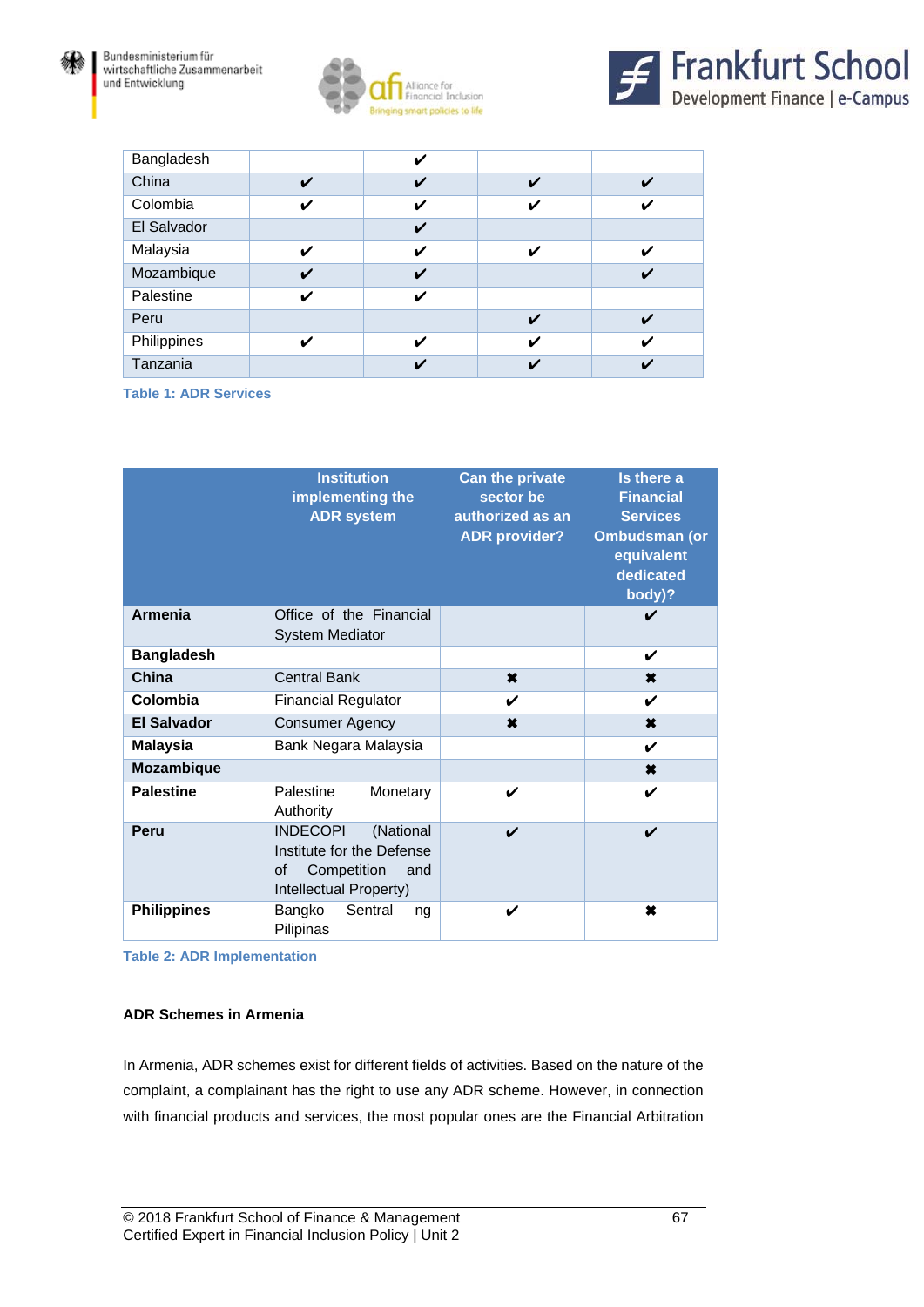





and the Office of the Financial System Mediator (FSM). These schemes cover all FSPs and provide consumers with access to out-of-court resolution to their complaints against firms. Consumers can also bring their complaints to the Central Bank of Armenia (CBA), although it has no jurisdiction over disputes between individual consumers and FSPs. They may also seek redress through the courts.

#### Financial Arbitration

The Financial Arbitration, established by the Union of Banks of Armenia, is an independent, full-fledged organization. It operates in accordance with the Law on Commercial Arbitration, Civil Procedure Code, and other laws and regulations. Individuals can use the Financial Arbitration, including private entrepreneurs, legal entities, and foreign citizens.

Complainants may only use the Financial Arbitration where an arbitration agreement is stipulated in the original contract for the purchase of the financial product or service. According to the Law on Financial Mediation, the Financial Arbitration cannot examine a case which is in the process of being dealt with by the FSM, or which has been the subject of a mandatory decision by the FSM.

According to the Law on Commercial Arbitration, the courts cannot accept a case if an arbitration agreement is in place, unless the agreement is invalid. Additionally, according to the Civil Procedure Code, a court cannot consider a case if the same matter is already being dealt with by another court.

Claimants pay an arbitration fee and case hearing costs. For property claims, the arbitration fee is 1.5% of the cost of the claim, subject to a minimum amount of 25,000 AMD (USD 50.00 approximately) and a maximum amount of 1,500,000 AMD (USD 3,000.00 approximately). For non-property claims, the fee is 50,000 AMD (USD 100.00 approximately). If an Arbitration Tribunal is formed as part of the case examination, the tribunal may charge additional fees. In most cases, the losing party will bear the costs incurred by the other party in bringing the claim.

The final decision of the Financial Arbitration is binding on both parties and cannot be appealed. It is subject to enforcement by a court.

#### Office of the Financial System Mediator (FSM)

The Office of the Financial System Mediator (FSM) is a statutory body established in 2009 under the Law on the Financial System Mediator. It was set up with a specific role of resolving complaints between consumers (private individuals) and financial services firms.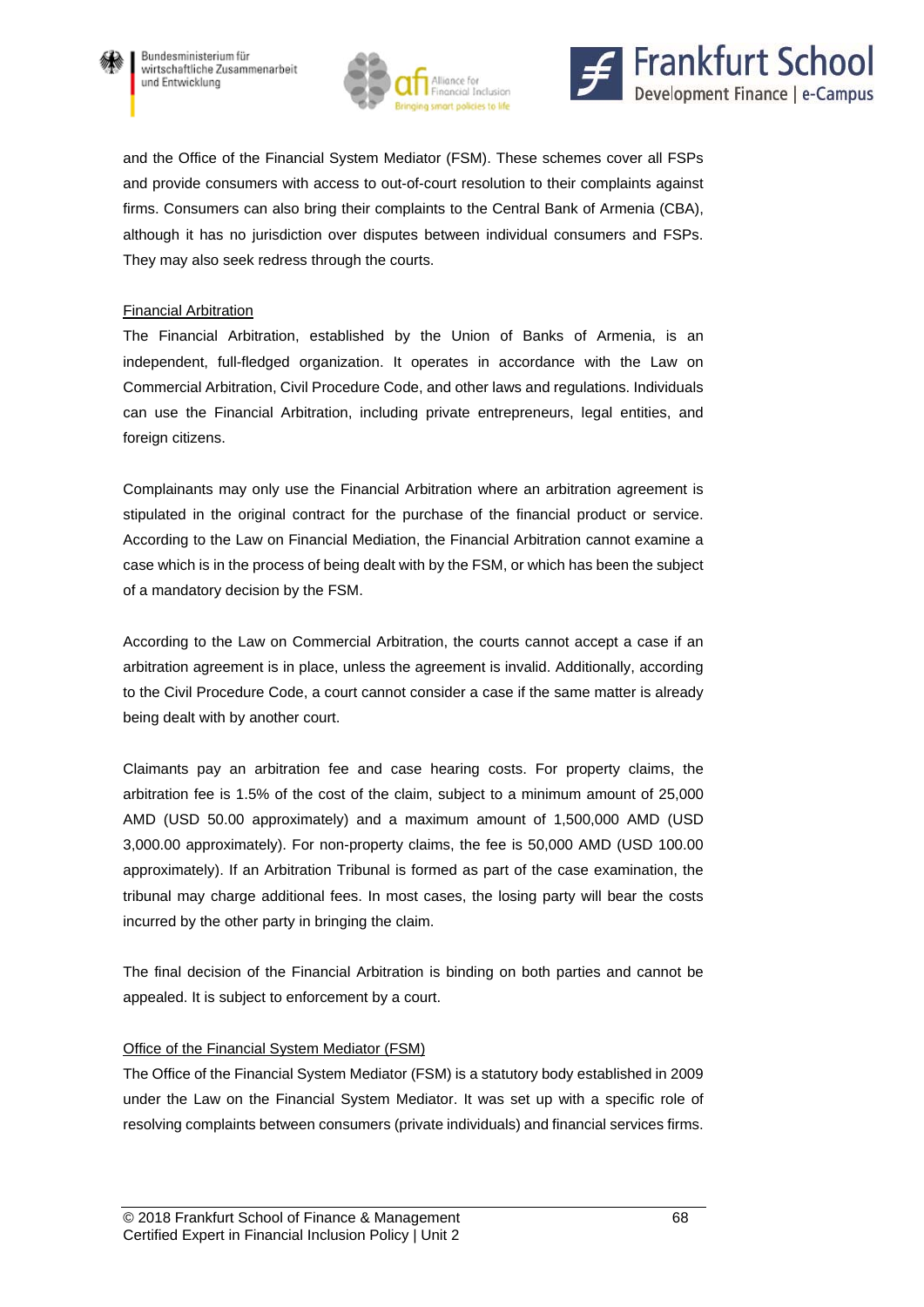



Its services are free of charge for consumers. The costs are met through mandatory contributions from the industry. Consumers have the right to complain, even if this is not stipulated in a contract. Moreover, under the law, any arrangement that restricts the customer's right to appeal to the FSM is null and void.

When a consumer complains to the FSM, the FSM first checks whether the claim is being considered by the Financial Arbitration or the courts, or has already been subject to a ruling by any one of these. If either applies, the FSM will not examine the case. It will also terminate the examination if it discovers that the claim is being, or has been considered, by the Financial Arbitration or the courts.

Once it is satisfied that the claim is within its jurisdiction, the FSM helps the customer to file a written complaint against the firm. The firm has 10 days to respond. If it does not respond, or if the customer is not happy with the response, the customer can file a written complaint to a mediator from the FSM. The mediator sends the complaint to the firm and asks for any additional information. The firm has 14 days to reply. At this point, the mediator commences the investigation. Further to looking at the facts, he may ask for oral hearings, invite the opinion of an independent expert, or look at the industry's best practices. The process usually takes around two to three months.

The decision is binding on the firm if the customer accepts it. In accepting a decision, the customer must sign a written agreement within 30 business days, or the decision does not become binding. This means the parties are free to go to court. The FSM may award compensation, up to a limit of 10 million AMD (USD 20,000.00 approximately) . In 2014, the FSM decided two-thirds of cases in favor of the complainants.

#### Promoting public awareness of ADR mechanisms

Under the Law on Financial Mediation, the CBA has made rules that require FSPs to inform consumers about their rights to an independent ADR. Financial firms are required to include information about FSM in contracts, as well as place a bulletin in their place of business, and on their website. The explanatory bulletin explains when and how to apply for mediation through the FSM, in the event the consumer has a complaint that is not resolved to his or her satisfaction by the provider. It also has to cover Financial Arbitration. Firms should also provide the customer with a copy of the bulletin at the time they make a complaint. The CBA also promotes the FSM, for example, through its website.

In addition, the FSM publishes an annual report that includes information about claims rejected and upheld, and a list of financial organizations that failed to co-operate with its investigations. It also publishes a monthly consolidation of precedents, which does not name individual complainants.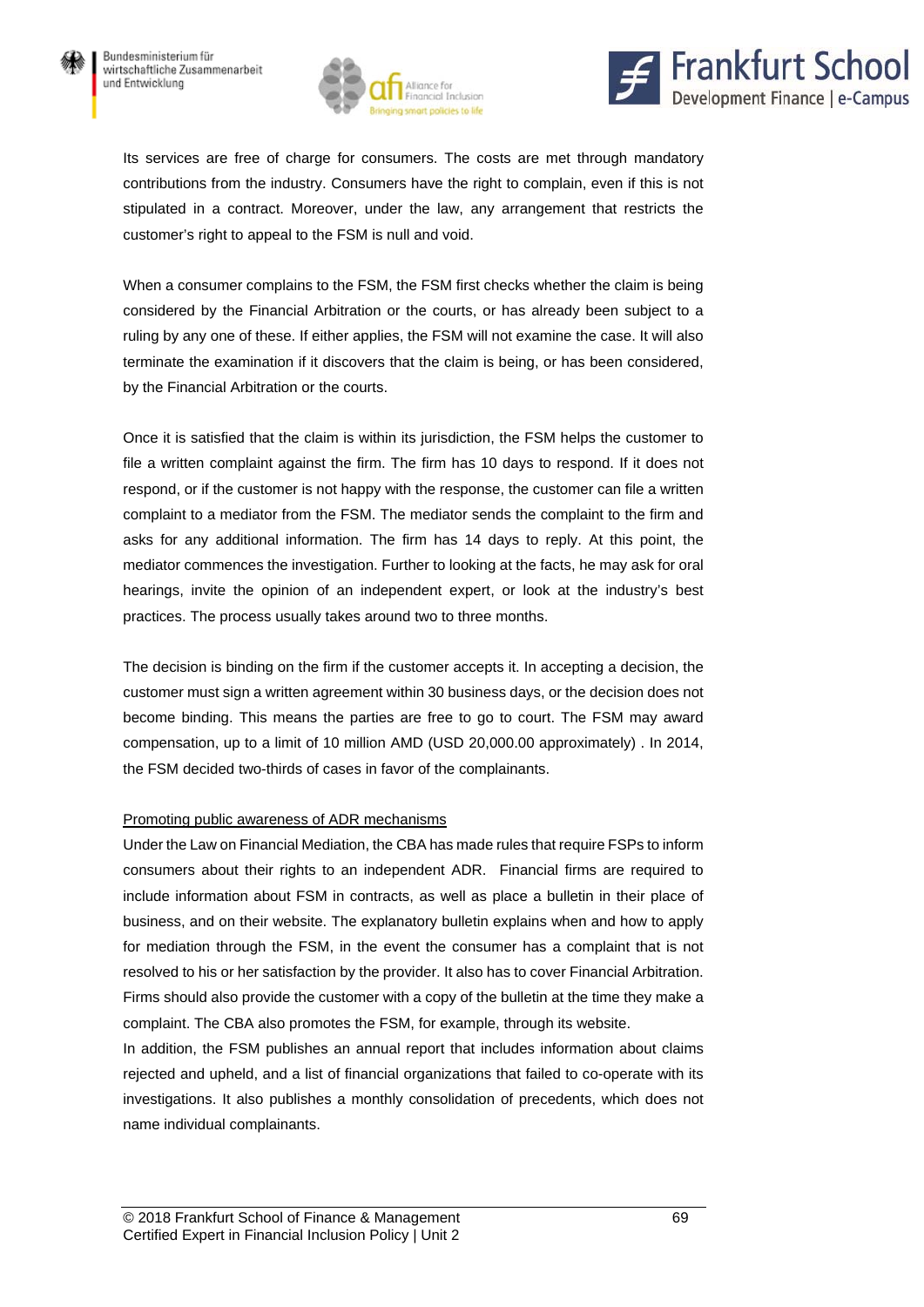





## **5.2. Internal dispute resolution**

 *Internal dispute resolution – is a process or set of procedures that a service provider uses to resolve customer complaints.*

Within many CEMC regimes, the first port of call for customers who are unhappy with the treatment they have received at the hands of an FSP would be to complain directly to the firm, asking the issues to be resolved and, where appropriate, issue redress.

|  | ■ Every FSP should have a designated contact point for customers,<br>with clear procedures for dealing with complaints regardless of the |
|--|------------------------------------------------------------------------------------------------------------------------------------------|
|  | channel through which the customer makes contact.                                                                                        |
|  | " FSPs should maintain up-to-date records of all the complaints they                                                                     |
|  | receive.                                                                                                                                 |
|  | ■ FSPs should develop internal dispute resolution policies and                                                                           |
|  | practices, including clear timelines for processing and response to                                                                      |
|  | complaints, and customer access.                                                                                                         |

While regulatory authorities may not be directly involved at this stage of the help and redress process, CEMC regulators have an important role to play in setting conduct standards for FSPs to achieve. In fact, making FSPs responsible for dealing with complaints in the first instance provides an incentive for them to address dissatisfaction among their customers and an opportunity for them to use market intelligence gained from complaints to inform internal business processes such as product design and delivery mechanisms. Evidence shows that where regulators require FSPs to deal with complaints about their products and services this increases their willingness and capacity to do so successfully.

 The SuperIntendency of Banking, Insurance and Private Pensions Funds (SBS) in Peru does not deal directly with complaints but does supervise the consumer protection policies and practices that FSPs put in place. In 2008, nearly 99% of almost 400,000 complaints were successfully handled by FSPs.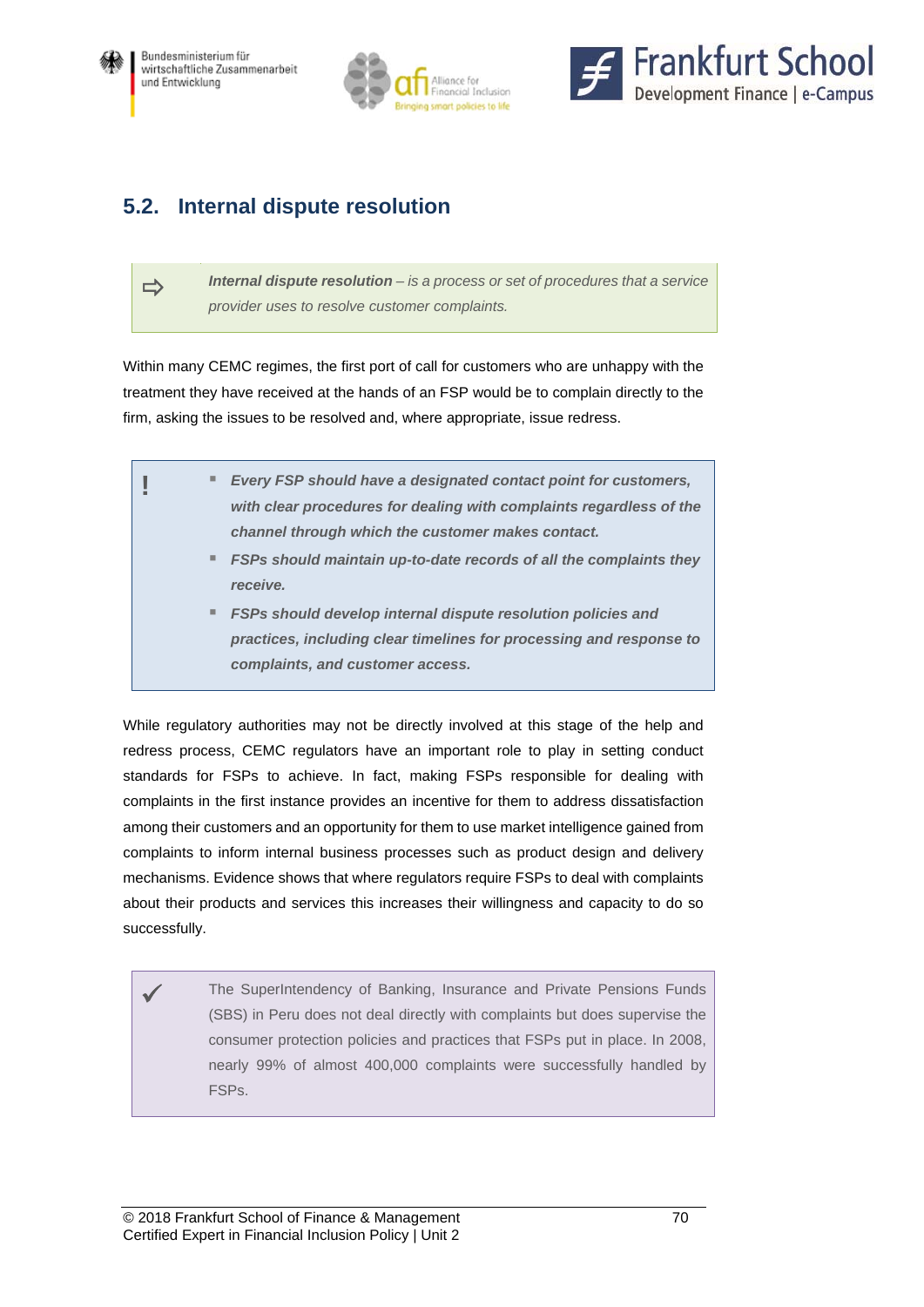



Regulatory authorities can further incentivize FSPs to respond effectively to complaints by collecting and publishing data relating to complaints received, and whether and how quickly they are resolved. Making this kind of data public provides a platform on which FSPs can compete on the basis of reputation and also provides information for the media, consumer organizations and consumers themselves, to support customers to shop around.

Compiling and publishing data on FSPs response to complaints and making it available at product level is one of the World Bank's good practice principles for consumer protection.<sup>43</sup>

Use of a FSP internal dispute mechanism should not preclude a consumer's use, at a later stage, of an independent dispute resolution mechanism and internal complaints procedures should not discourage customers from doing so.

# **5.3. External dispute resolution**

Where customers are unable to resolve their complaint directly with the FSP concerned it is important that they have other avenues for dispute resolution. A central element of a successful CEMC regulatory regime is access to a cost-effective, timely and comprehensive redress scheme.

External dispute resolution aims to resolve issues without recourse to the courts.

#### **Financial Ombudsman Schemes**

 $\overline{a}$ 

Ideally, consumers will have access to an independent complaints body, such as an ombudsman, because this promotes impartiality and trust in the system.

 *Ombudsman refers to an official appointed to investigate individuals' complaints against a company or organization, especially a public authority*

 In Malysia, while BNM deals with consumers' complaints relating to fraud and violations of consumer rights the Bank realised that a cost-effective, simple and easily accessible dispute resolution process is 'essential for treating

43 World Bank, *Good Practices for Financial Consumer Protection* (2012).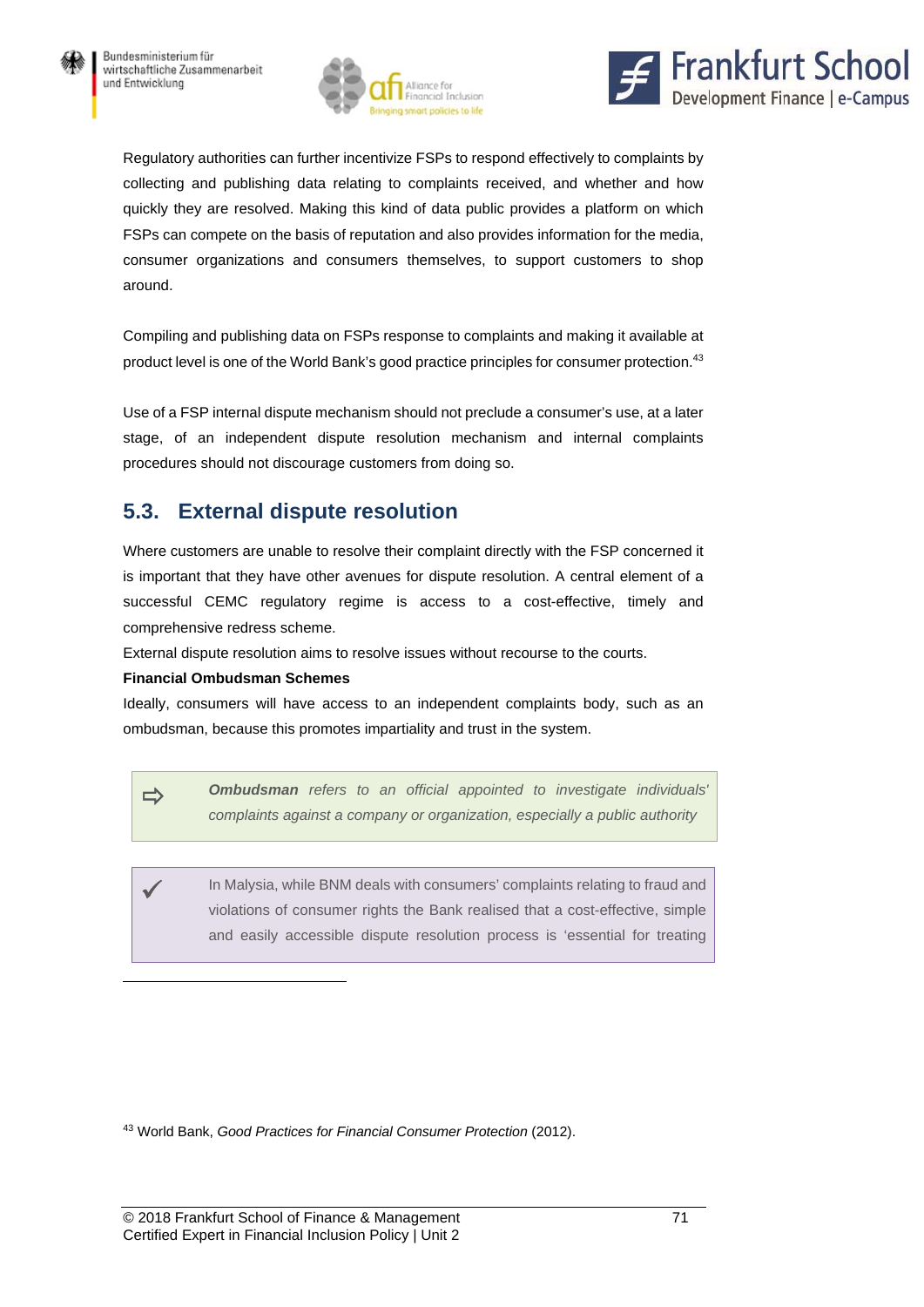

 $\overline{a}$ 





customers fairly'. Malaysia's Financial Mediation Bureau (BPK) is an independent body providing objective and timely resolution of disputes, claims and complaints about services from financial institutions. The service is free of charge and promises to deal with complaints within three months.<sup>44</sup>

Not only does the Ombudsman provide a valuable service for consumers but, evidence shows, the knowledge that an independent external agency will address unresolved complaints provides an incentive for FSPs to improve their internal complaints-handling processes. This is particularly the case where FSPs are charged for complaints that the Ombudsman receives about them.

 The UK's Financial Ombudsman service is funded by levies and case fees that the FSPs covered by the scheme are required to pay by law. The service is free for consumers. The levy that firms pay ranges from £500 (USD 380.00 approximately) per year for a small firm to over £300,000 (USD 228,000.00 approximately) for a high street bank or major insurance company. The Ombudsman deals with the first 25 complaints it receives about the firms it covers without additional charge but FSPs are required to pay an additional case fee – of £550 (USD 418 approximately) or £650 (USD 494.00 approximately) - for each subsequent complaint that it receives about the firm.

Financial Ombudsman Services should be free to consumers and it is important that their decisions are binding on FSPs.

The technical complexity of different financial products and services, and the specialist expertise required to deal with complaints might make it more practical to have multiple independent dispute resolution bodies each overseeing a particular sector. Where this is the case, close cooperation between the separate agencies is important to identify patterns at firm level. Good practices principles in consumer protection developed by the World Bank state that these independent complaints bodies should compile and publish

*<sup>44</sup> Alliance for Financial Inclusion, Case study Empowering and protecting financial consumers Bank Negara Malaysia's consumer and market conduct framework (2011).*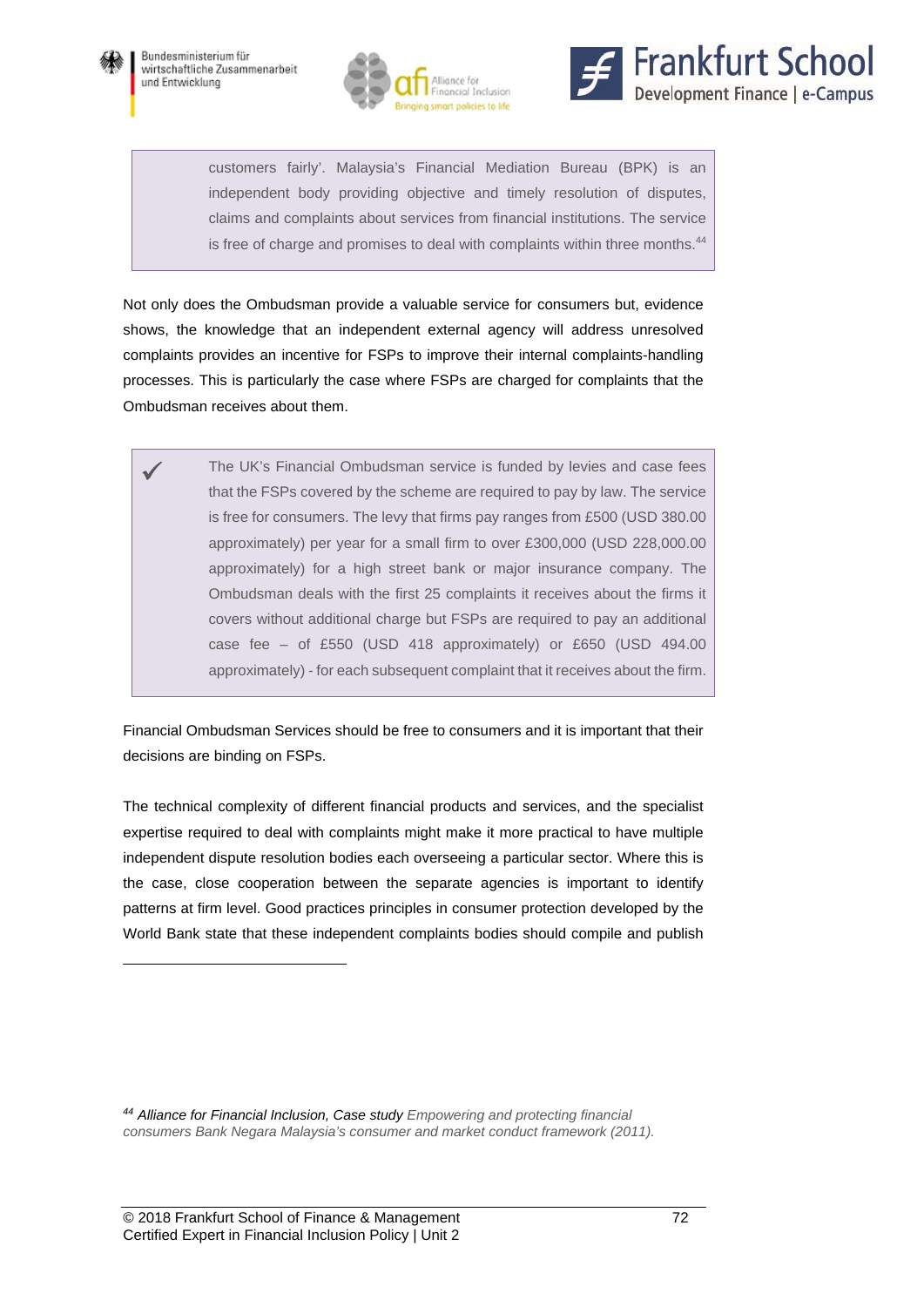



data on the complaints they receive, by product, to provide opportunities to identify patterns and trends, and to facilitate learning by industry.

#### **Industry Complaints Schemes**

Industry complaints schemes, operated by self-regulatory trade associations can, if necessary, be an alternative to an independent Ombudsman or work alongside them. These schemes can be useful and cost-efficient, because the organisation already has a high level of relevant technical expertise. In addition, these associations can have a high degree of influence because they are membership organizations and can remove membership from FSPs that do not comply with their codes of practice.

 The UK financial services sector is characterized by a plethora of selfregulatory trade associations. These include:

- The Lending Standards Board
- **The Financial and Leasing Association**
- Consumer Credit Association
- Consumer Finance Association
- **The Association of British Insurers**
- **The Building Societies Association**
- **The British Bankers Association**
- **The Council for Mortgage Lenders**
- The UK Cards Association
- Payments UK

These organizations have their own Code of Practice and some deal with complaints from consumers in relation to potential breaches of the Codes.

The drawback of these schemes, especially as an alternative to an independent Ombudsman that covers the whole market, is that because they are voluntary membership schemes they may not cover all consumers. In addition, industry codes of practice may not be as rigorous as statutory regulation and therefore consumers may be less likely to have a complaint resolved in their favour via these routes. Further industry bodies operating on the basis of a voluntary code cannot force an FSP to accept and respond to their decision.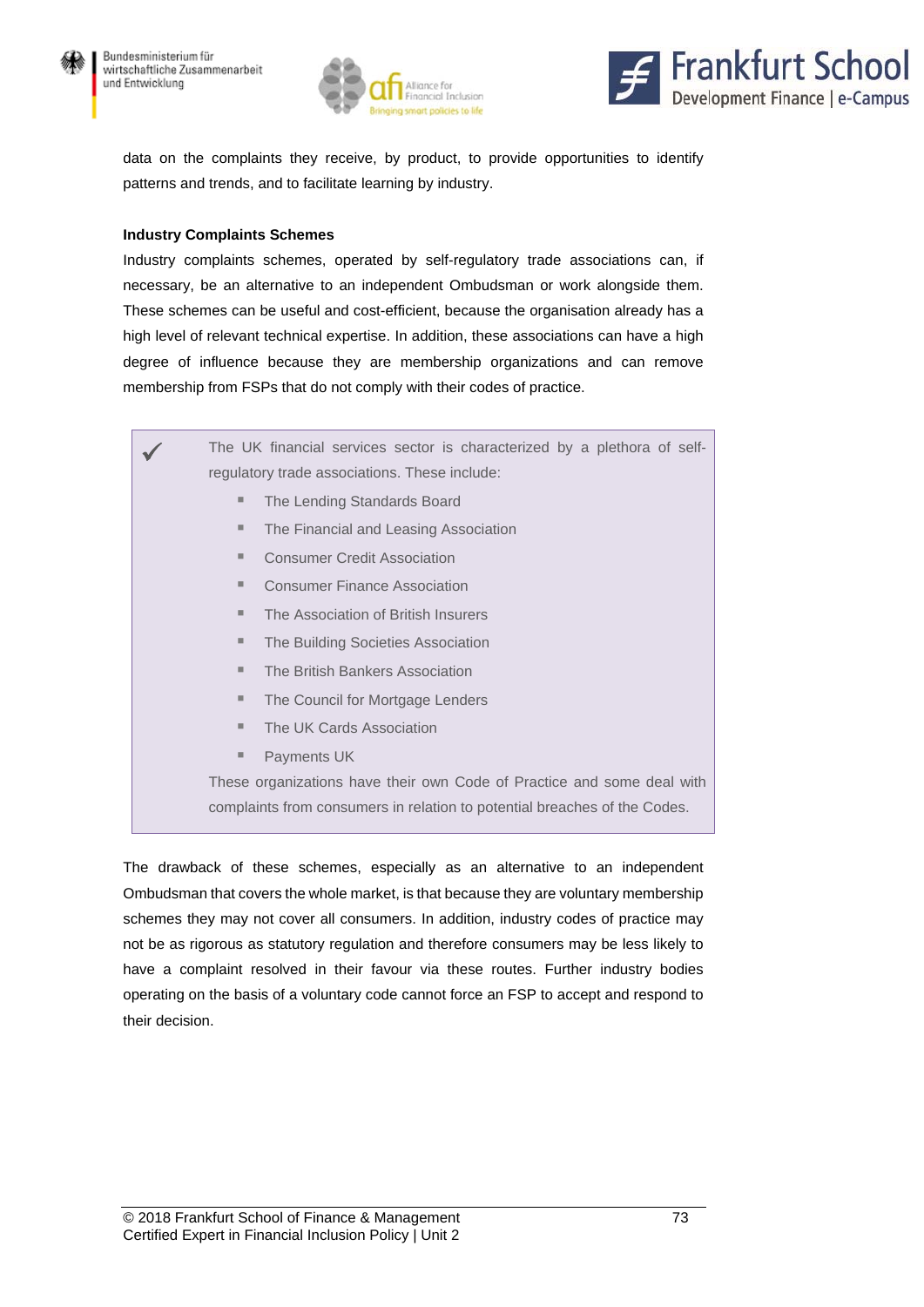



# **5.4. Depositor protection**

The World Bank argues that regulatory authorities should be given legal powers to set up appropriate measures to protect depositors in the event of an FSP falling into financial distress or, ultimately, failing.<sup>45</sup> Any law on financial insurance or a guarantee fund should be clear on:

**The insurer;** 

 $\overline{a}$ 

- The classes of depositors who are insured;
- The extent of insurance coverage;
- $\blacksquare$  The contributor(s) to the fund;
- **Each event that will trigger a payout, and**
- **The mechanisms to ensure timely payout to all insured persons.**

Within a depositor protection scheme, consumers including depositors, life insurance policyholders, securities and derivatives account holders, and pension fund members should enjoy higher priority than other unsecured creditors in the liquidation process of a relevant financial institution.

 *Depositor protection/deposit insurance – refers to a measure implemented*  to protect depositors, in full or part, from losses caused by a deposit-taking *institution's financial distress or failure.*

 In Malaysia, BNM set up a depositor protection scheme, administered by a government agency PIDM, in 2005. The Malaysian government decided on a deposit insurance system, rather than a blanket guarantee to provide an incentive for FSPs to practice sound risk management.

 In Brazil, the creation of deposit insurance was authorized by Resolution 2197 of 1993 of the National Monetary Council. This created the 'Credit Guarantee Fund' (FGC). As the Fiscal Responsibility Act prohibits the use of public funds

*45 World Bank, Good Practices for Financial Consumer Protection (2012).*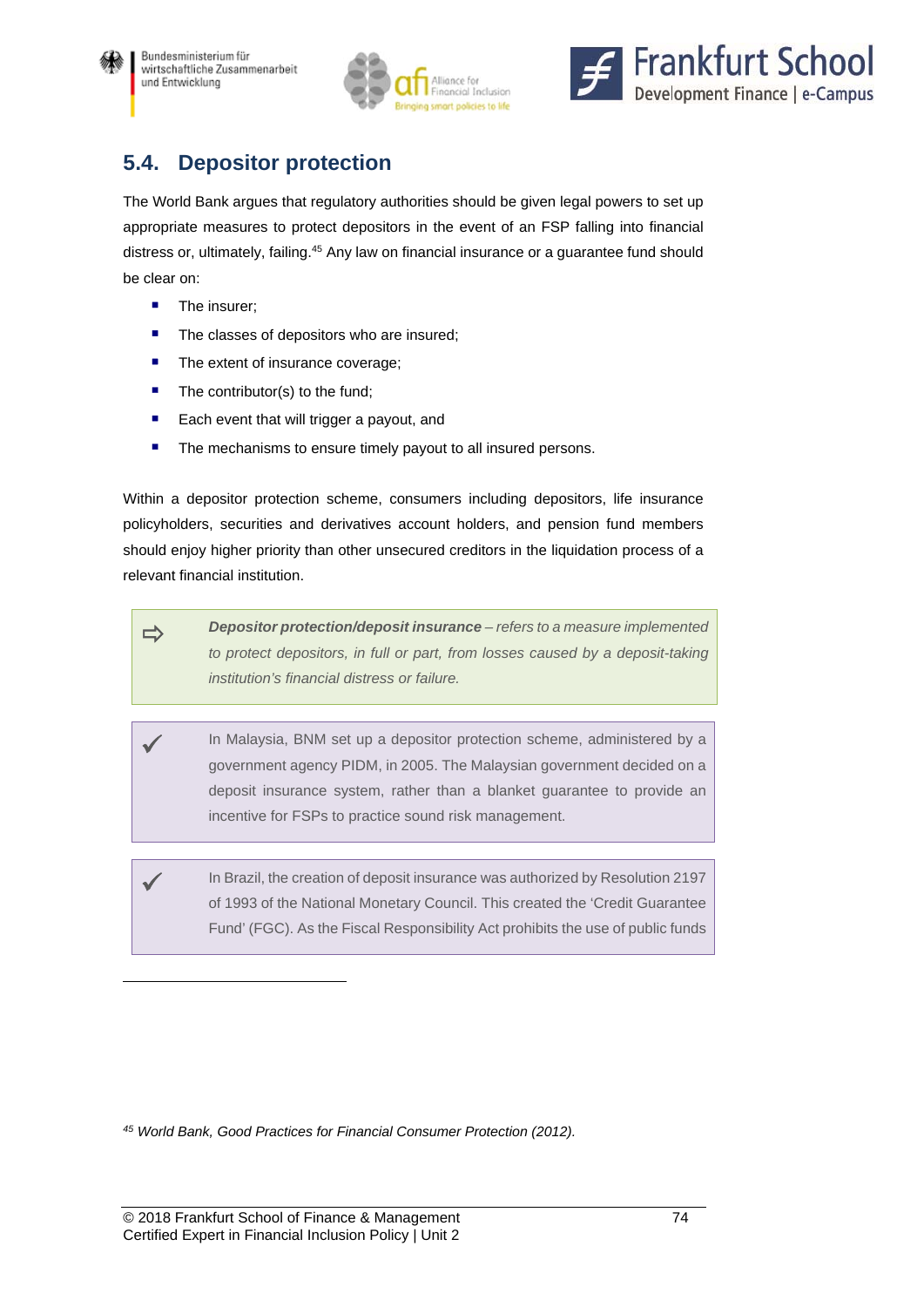



to finance the losses, it is funded entirely by compulsory contributions from the FSPs it covers. The warranty is limited to R\$250,000<sup>46</sup> per depositor. More recently, the Guarantor Credit Union Fund (FGCoop) was created, offering protection to depositors of credit unions and cooperative banks. Like the FGC, the FGCoop guarantees up to R\$250,000 and is funded by compulsory contributions of cooperatives and cooperative banks.

# **5.5. Support for over-indebted consumers**

Consumers who fall into difficulty as a result of using financial products and services, especially credit, historically have been a particular policy focus and are often considered to be a potentially vulnerable group of consumers. The implications of unresolved financial difficulty and indebtedness can be severe, and include credit impairment, loss of assets, housing repossession, bankruptcy and even imprisonment. As such, over-indebted consumers require specific avenues of help and redress to help them address their financial difficulties and regain control.

 *Over-indebtedness –a household would be considered over-indebted when its existing and expected resources are insufficient to meet its financial commitments without lowering its living standard.*

 *Debt advice – Working with people to help them make decisions about their debts, which guides any action to be taken, or explicitly or implicitly steers to a particular course of action.*

**Debt counselling** - the activity of giving people financial help and advice *about managing debt, for example, helping them plan better ways to pay back money that they owe*

<sup>46</sup> R\$1 is valued around 0.25 US Dollar, therefore R\$ 250,000 = 62,500 USD

 $\overline{a}$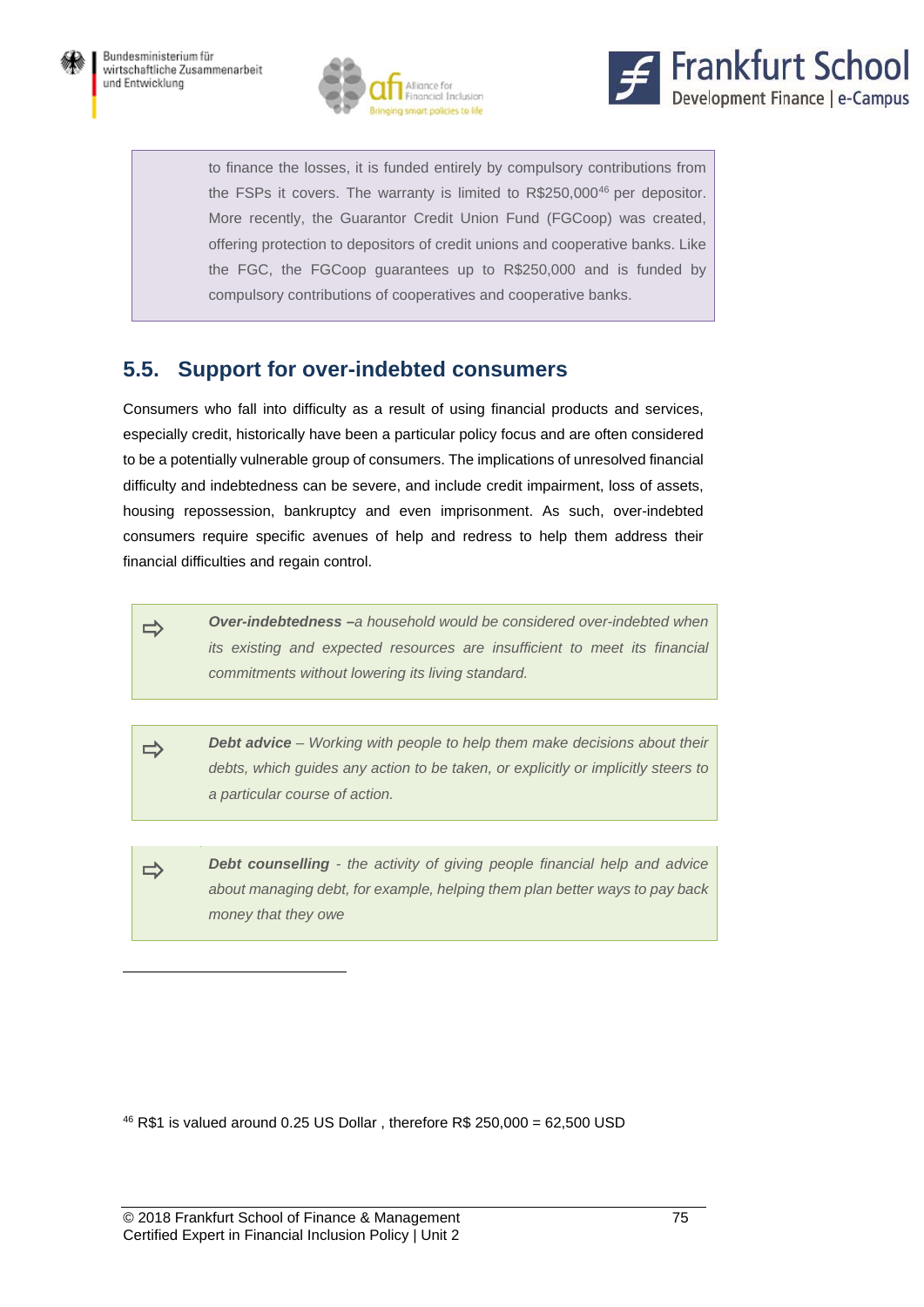

l





**Debt management plan** refers to a formal agreement between a debtor and *a creditor that addresses the terms of an outstanding debt. Debt management plans help reduce outstanding, unsecured debts over time to help the debtor regain control of finances.*

In a number of countries help is provided to over-indebted consumers by organizations offering services such as debt advice, debt counselling and debt management plans. These can be independent organizations, usually charities or not-for-profit organizations, as is the case in the UK, where consumers can access debt advice free of charge. They are funded by a combination of industry contributions and grants from government and are all regulated by the Financial Conduct Authority.

Alternatively, Central Banks or regulatory authorities can step in to set up credit counselling services. In Malaysia, BNM established the Credit Counselling and Debt Management Agency in 2006<sup>47</sup>. This was in response to an increase in the number of consumers unable to manage their financial commitments, due to an unexpected change in their circumstances or because they had over-stretched themselves.

*47 Alliance for Financial Inclusion, Case study Empowering and protecting financial consumers Bank Negara Malaysia's consumer and market conduct framework (2011).*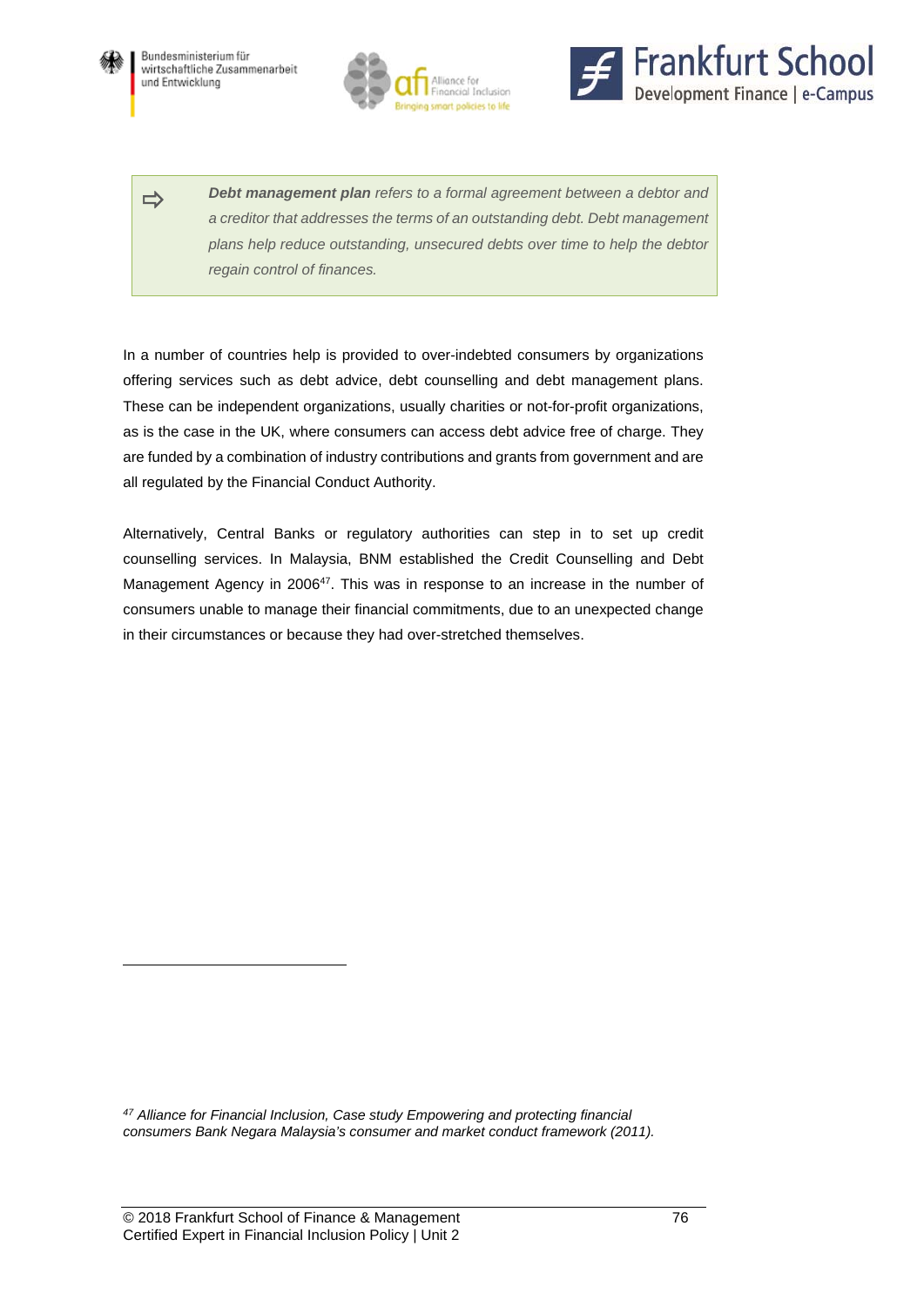



 *Alliance for Financial Inclusion, Policy Note Consumer protection Leveling the playing field in financial inclusion (2010).* 

> *Alliance for Financial Inclusion, Alternative Dispute Resolution AFI Consumer Empowerment and Market Conduct Working Group: Help And Redress Subgroup (2017).*

> *Alliance for Financial Inclusion, Case study Empowering and protecting financial consumers Bank Negara Malaysia's consumer and market conduct framework (2011).*

### *Chapter 5: Exercise 1*

- *1. What are the key elements of an alternative dispute resolution framework needed to support a CEMC regime?*
- *2. List the different forms of external dispute resolution with a brief explanation of their roles and functions.*
- 3. *What are the different types of support for over-indebted consumers?*

*Solutions: Please refer to the last chapter.*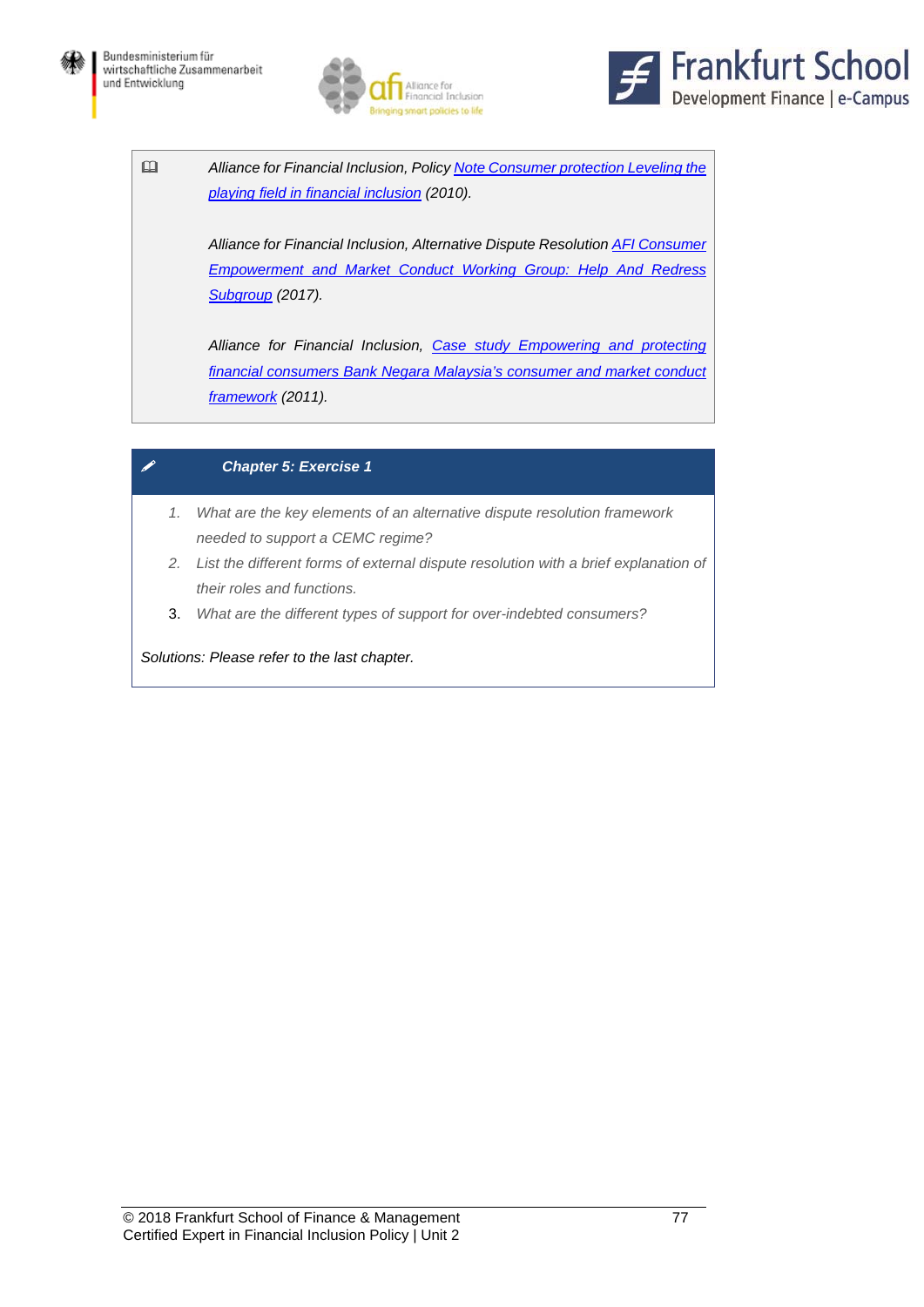



# **6. Financial Literacy, Capability and Education**

#### *Initial scenario*

*You have been tasked with developing a plan for a national financial education strategy for your country. Your first task is to develop a clear understanding of the various terms used to describe interventions aimed at helping consumers gain the skills and confidence they need to make sound financial decisions and work out how they apply in your national context.* 

*Following that, you need to make the case for a national financial education strategy. Who will you need to convince? What will the strategy achieve and how will it support a CEMC agenda? How will you go about establishing the need for such a strategy? How should the strategy be funded and how can you prove that this investment will deliver worthwhile outcomes? You also need to consider who should lead and implement the strategy and which key stakeholders will need to be involved. How will you gain their interest in and commitment to the strategy? What role will your key stakeholders play in the development and delivery of the strategy? The strategy will need to deliver against medium and longterm goals that require it to be sustainable. How can you prove that the strategy is delivering against its goals and making a positive contribution to levels of consumer empowerment?* 

# **6.1. Introduction**

Consumers' levels of confidence and competency in understanding financial information and using it to make informed decisions about financial products and services remain a critical issue in developed and developing economies around the world. There is growing recognition that financial literacy has an important role to play in financial inclusion. Financial literacy is defined in different ways, but usually taken to mean: knowledge and understanding of personal finance concepts and the skills, motivation and confidence to make informed financial choices, and participate in economic life. A financially literate person will understand how to use financial products to meet their own financial goals, which may be very simple, like 'a safe way to pay my bills', or more complicated: 'protecting my family if I get sick', or 'borrowing money to start a business'. They will use products with confidence, but be aware of scams and other risks, and know where to go for help and advice.

In the developing world, people are excluded from formal financial services for many reasons. One common issue is that banks use jargon, or even fail to provide marketing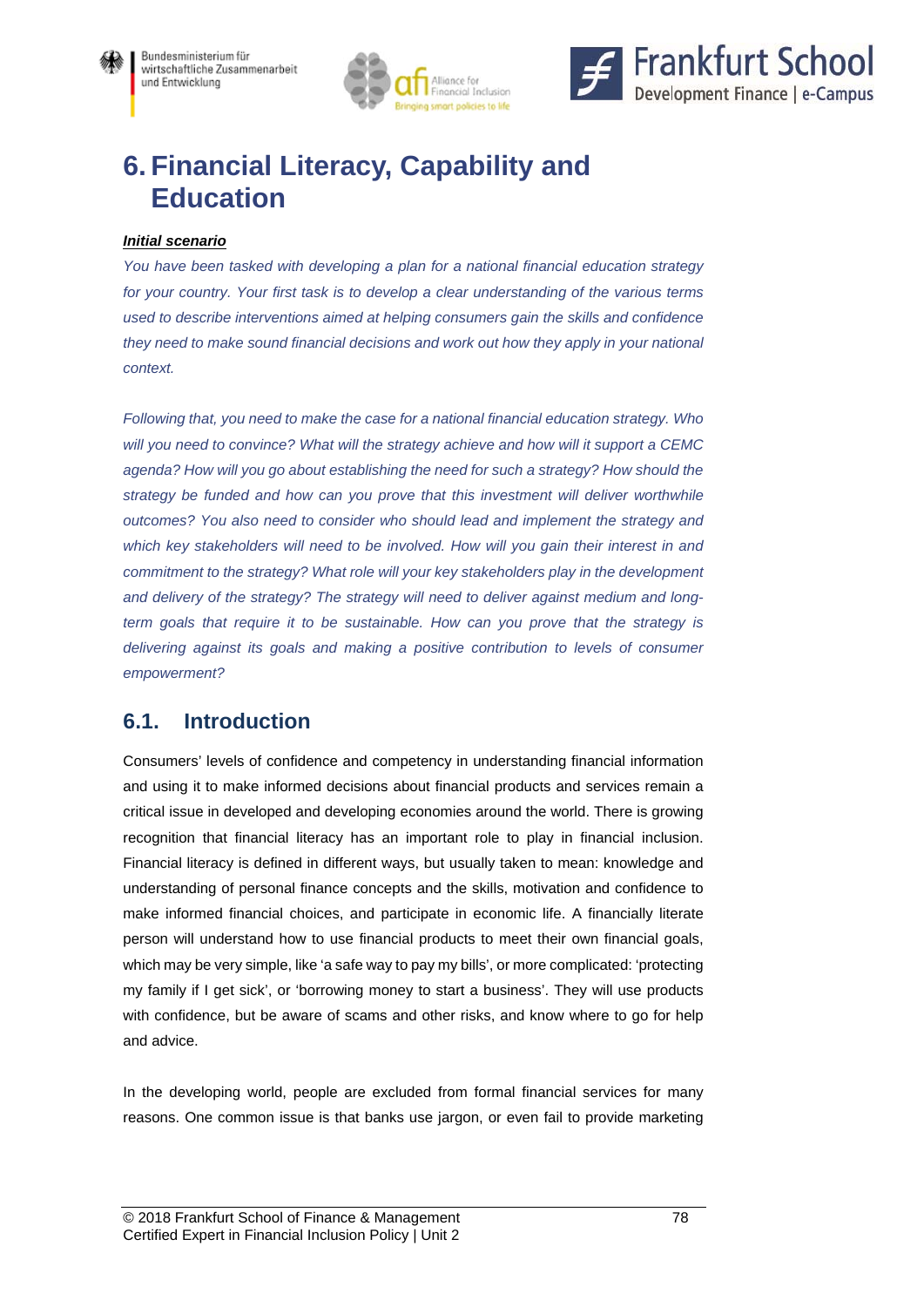



and product information in local languages. People do not understand what is on offer, and what they do not understand they do not trust. So they keep their money at home, or use the informal financial services with which they are familiar.

*Most financial literacy surveys conducted worldwide, including in G20 countries, show that a majority of the population do not have sufficient knowledge to understand even basic financial products and the risks associated with the products. Most individuals do not plan for the future and fail to make effective decisions to manage their finances. As the global crisis has shown, this can have a negative impact on financial and economic stability as well as on individuals' or households' wellbeing, especially among low-income groups.48*

Initiatives aimed at promoting financial literacy, capability and education have gathered pace in recent years. Previously the key focus had been on enabling consumers to access new products, services and technologies. More recently, the focus has shifted towards equipping consumers with the information, skills and confidence they need to protect themselves against unscrupulous practice.

## **6.2. Understanding financial literacy, capability and education**

To a large extent, the terms financial literacy, financial capability and financial education, are used interchangeably. It is difficult, therefore, to identify a single working definition of each of the terms. In addition, the importance of tailoring these kinds of initiatives to address the challenges of particular economies, markets and consumer groups in any case reduces the utility of a universal definition.

l

 *Financial awareness – a knowledge of consumers' rights and responsibilities in relation to financial products and services.*

*48 OECD, Message from Russia's G20 Presidency in Advancing National Strategies for Financial Education: a joint publication by Russia's G20 Presidency and the OECD (2013).*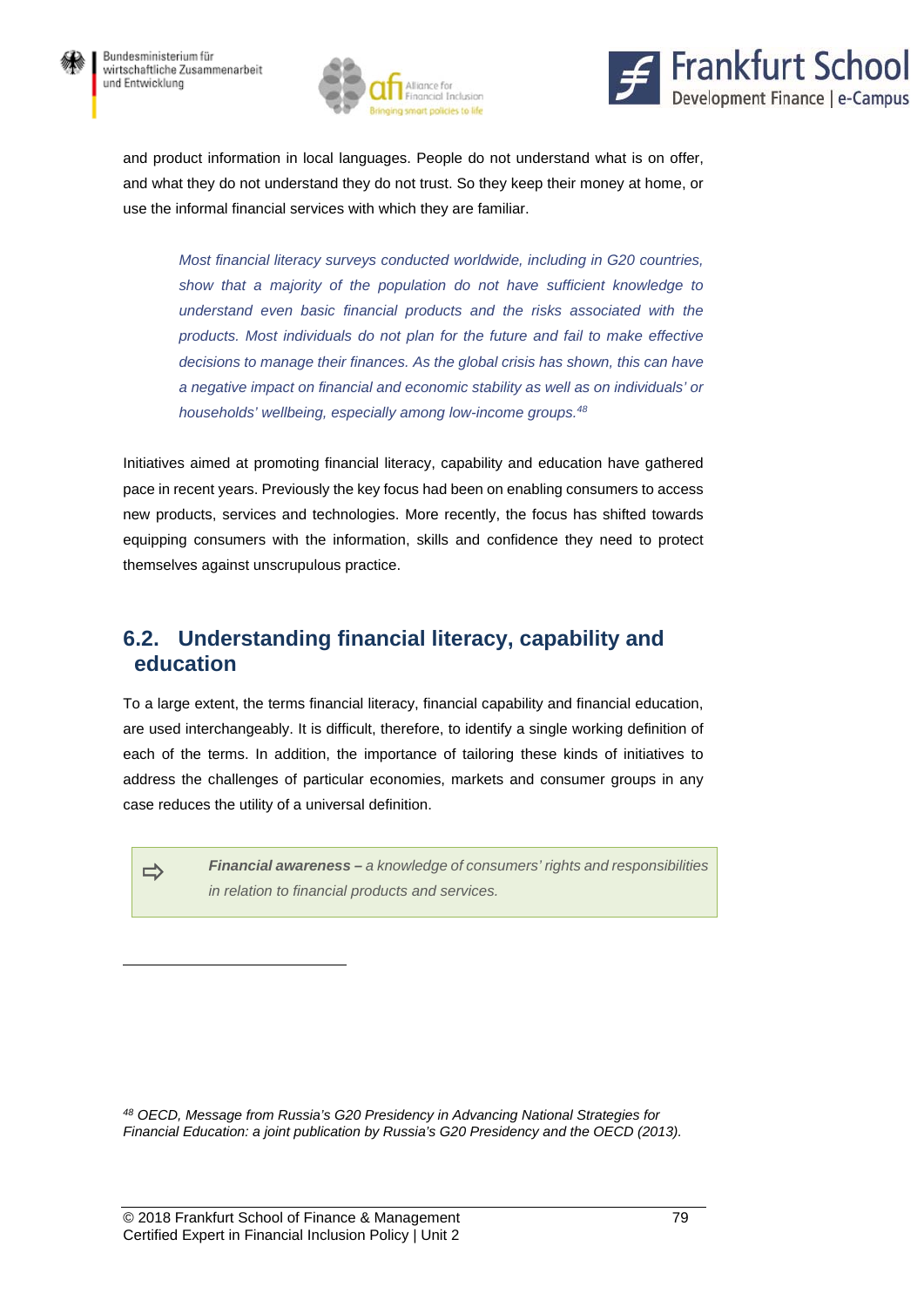





**Financial literacy** - *is the ability to understand how money works in the world: more specifically, it refers to the set of skills and knowledge that allows an individual to make informed and effective decisions with all of their financial resources.*

- *Financial capability is the combination of attitude, knowledge, skills, and self-efficacy needed to make and exercise money management decisions that best fit the circumstances of one's life, within an enabling environment that includes, but is not limited to, access to appropriate financial services*
- *Financial education the process by which financial consumers/investors improve their understanding of financial products and concepts and, through information, instruction and/or objective advice, develop the skills and confidence to become more aware of financial risks and opportunities, to*  make informed choices, to know where to go for help, and to take other *effective actions to improve their financial well-being.*

Measuring financial capability is recognized as an important part of financial education policy. It provides both a baseline for elaborating national strategies on financial education and a tool for monitoring its effectiveness. Thus, the Organisation for Economic Co-operation and Development (OECD) and the World Bank, major international players in financial education policies, have elaborated methodologies for measuring financial capability that many countries use. One of the main objectives of these methodologies was to create a unified approach that would help to collect globally comparable data on financial capability in different countries. The Central Bank of Armenia, in cooperation with AFI, elaborated a new financial capability measurement tool, the Financial Capability Barometer (FCB), in 2013 and 2014. The objective of the FCB is to set effective policy priorities, strategies and benchmarks for the development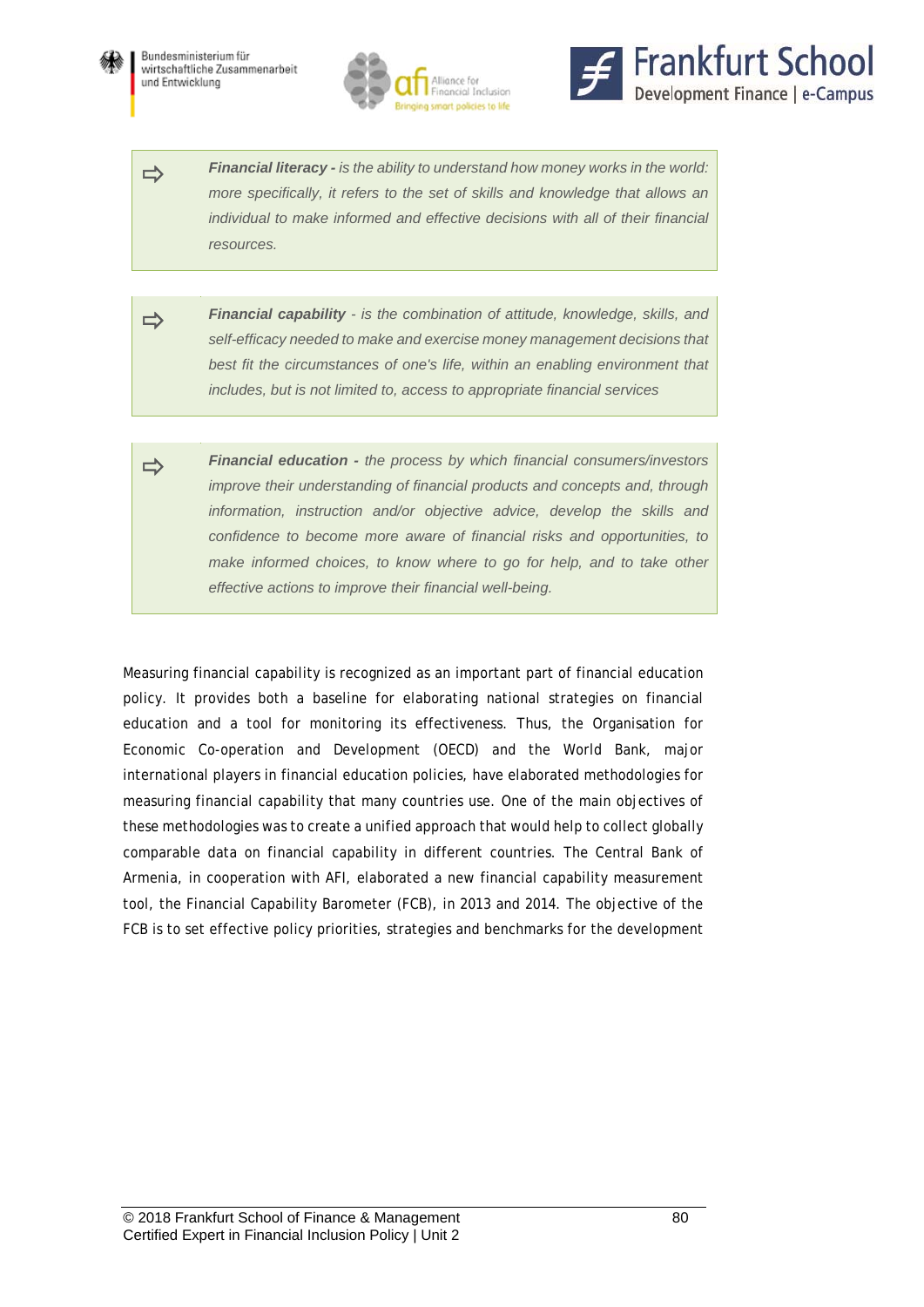$\overline{a}$ 





of financial education programs, and to monitor the implementation of a national strategy for financial education and ensure public accountability<sup>49</sup>.

The definitions of **financial capability** currently used by countries and international organizations do not have any major conceptual differences. For the FCB, the definition of a 'financially capable person', is used as described in Armenia's national strategy for financial education:

*A financially capable person is a person who has the knowledge, abilities, skills and culture, which give them the opportunity to be informed, make responsible decisions about their personal finances, and take the right actions according to the situation. In terms of measurement, the level of financial capability corresponds with the knowledge, skills, attitude and behavior an individual demonstrates when making decisions about their personal finances.* 

The FCB<sup>50</sup> adopts the World Bank's approach, which is based on four main financial capability components:

 **Knowledge** is the stock of information on any issue, topic or subject an individual obtains and retains. Knowledge, the first and most important component of financial capability, is formed through three sources: education and training, experience or information flows from various resources (e.g. relatives and friends, mass media, etc.). All these sources represent channels through which information is acquired and transferred. Some of this information will be understood and retained by the individual, while the rest is lost. Whatever is retained replenishes their stock of knowledge. Knowledge assessment within the framework of the FCB aims to identify the lack or absence of financial knowledge among different population groups based on which financial education implementers are able to develop more targeted initiatives. The content selected for the assessment of financial knowledge depends on the level of financial system development in the particular country. Countries with a developed

<sup>49</sup> *Financial Capability Barometer - A New Methodology for Measuring The Financial Capability Of A Country's Population, March 2017*

<sup>50</sup> *Alliance for Financial Inclusion, Financial Capability Barometer A New Methodology For Measuring The Financial Capability Of A Country's Population (2017).*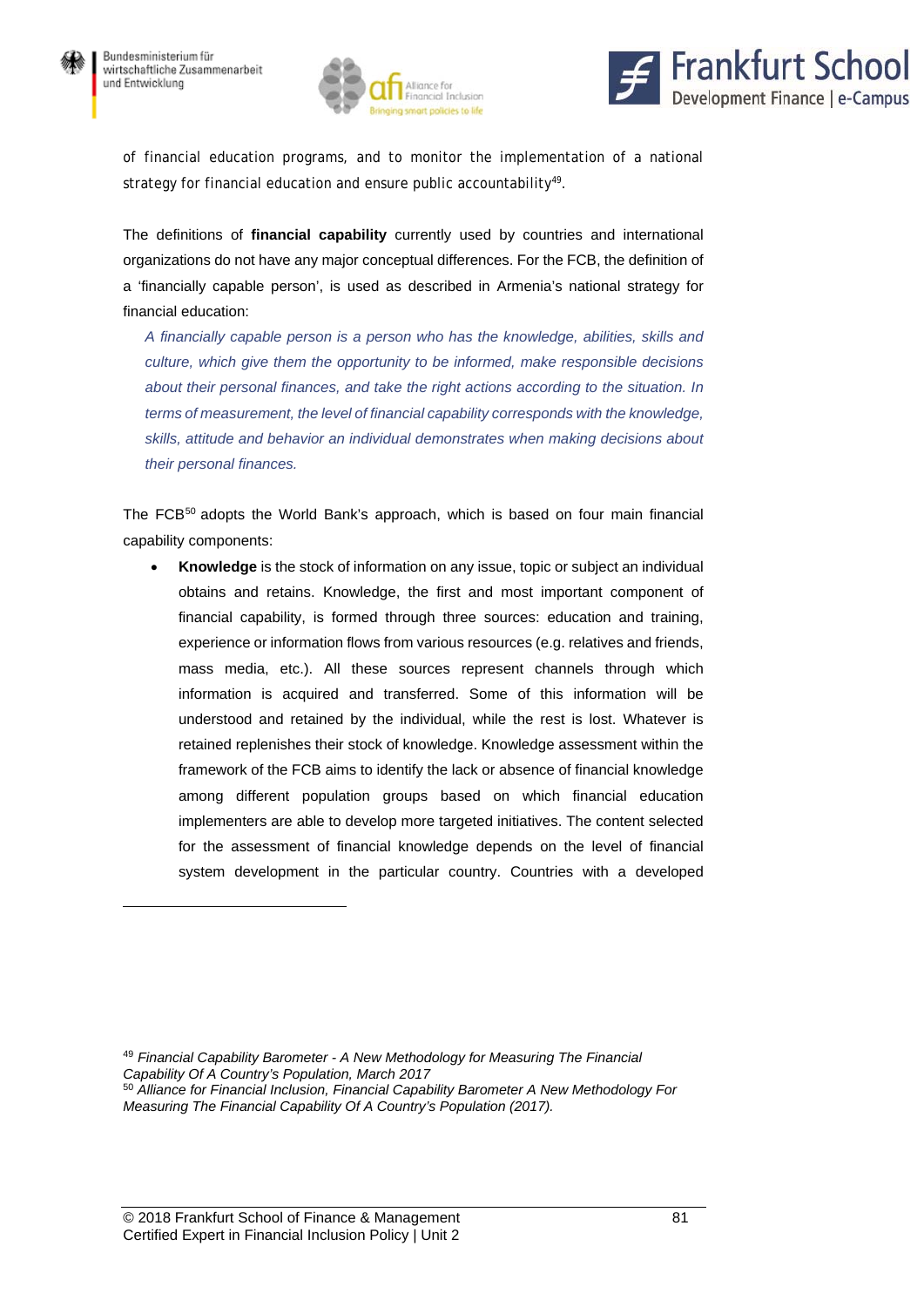

 $\overline{a}$ 





financial system have objectively more knowledge and information, and, depending on the number of financial services provided in the respective financial market, survey questions may cover a significantly larger range of topics than in countries with underdeveloped financial systems.

- Skill is defined as a person's ability to use their financial knowledge. For example, if a person knows how to calculate a compound percentage, this is knowledge, but if they are able to apply the compound percentage calculation while using a financial service, this is a skill. Knowledge and skill are usually not enough for people to manage their financial affairs appropriately. They must be prepared to take whatever steps are necessary to apply their knowledge and exercise their skills. Over the course of their lives, different circumstances lead people to develop certain perceptions and beliefs that affect their decisions when managing their personal finances.
- **Attitude** is defined as the willingness and readiness of a person to invest the time and other resources required to apply their knowledge and exercise their skills.
- The last component of financial capability is **Behavior**, which is defined as the actual application of knowledge, skills and attitude in everyday life.

Many countries have introduced financial education regimes into schools, as a way of systematically developing knowledge and skills among young people. It is also critical, however, that financial education programmes are targeted specifically towards particular consumer groups and delivered via effective channels to reach these groups.

#### Fiji – Financial Education Program (FinEd)<sup>51</sup>

The Finacial Education Program (FinEd) in Fiji is seen as a role model of best practice in the Pacific region. The FinEd programme began in 2011, with the aim of integrating learning about personal money management and investment into the curriculum for Fiji's primary and secondary schools. Implementation of the program rolled out in 2013 where every Fijian child engaged with the underlying premise *"Save, Spend Wisely and Share"* continuously in their compulsory subjects throughout their primary and

<sup>51</sup> *http://www.nfitfiji.com/financial-education/financial-education-for-schools/*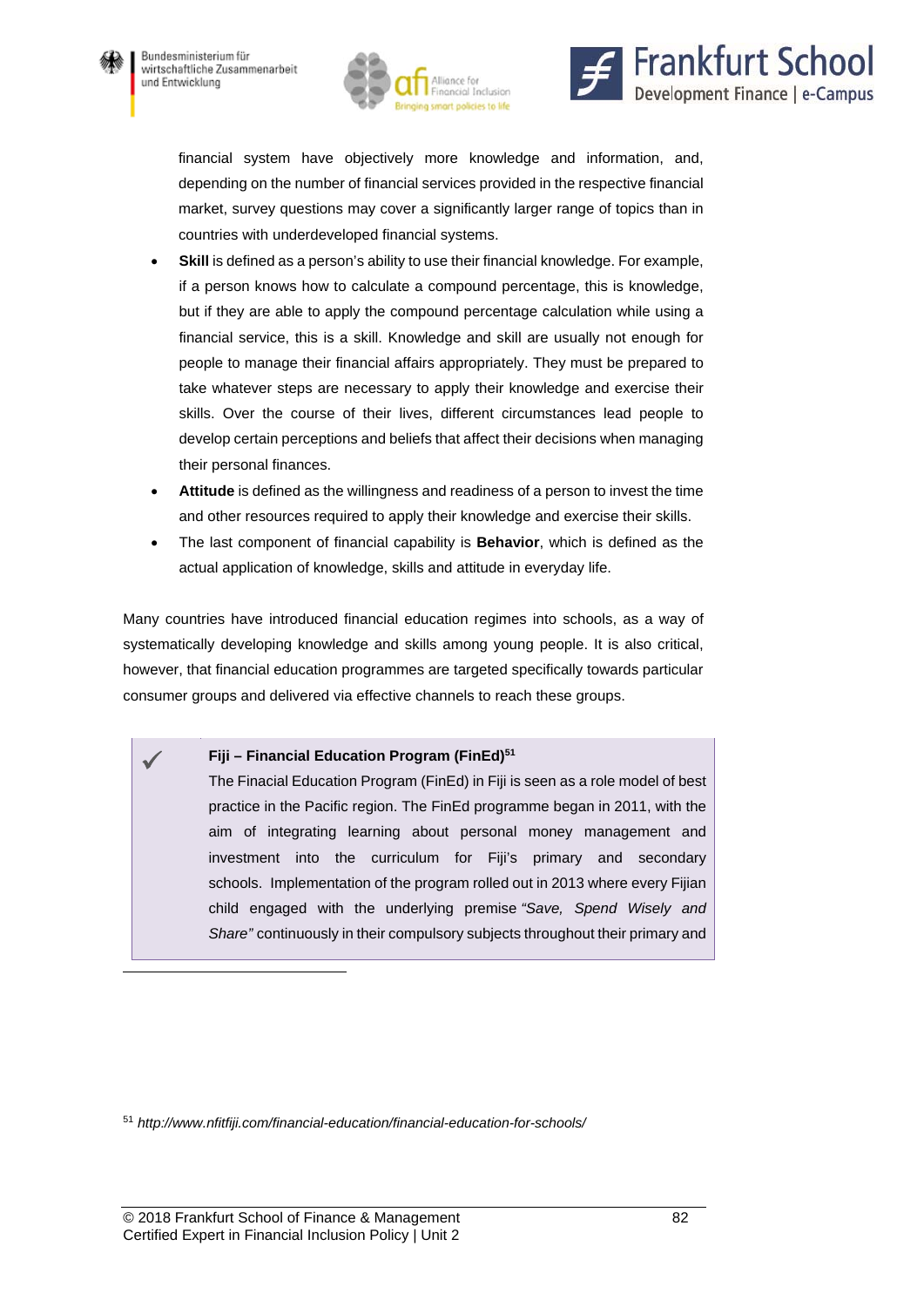



secondary school years. The Fijian Ministry of Education and Reserve Bank of Fiji rolled out financial education in the national school curricula, impacting almost 200,000 students annually nation-wide, 48% of whom are female. The expected outcome is a generation of young women and men leaving school, with the requisite financial knowledge, skills and confidence to be able to make responsible financial decisions which are appropriate to their circumstances, making a living in the modern money economy and contributing to community and national growth.

Modules developed for Fiji can be found on the RBF Website.

#### **Financial Education in El Salvador52**

In El Salvador, the public and private sectors have been working to implement a variety of financial education initiatives. Since 2008, the Financial Education Program (FEP) coordinated by the Central Reserve Bank of El Salvador, has aimed to strengthen the population's understanding of financial services so they can develop in their families the skills and confidence to make informed financial decisions.

Based on the results of a recent survey, the Financial Education Program is reorienting their attention to four areas:

- Financial education in schools using a preventive approach;
- Financial education of adults using a corrective approach;
- Training of trainers; and
- Measuring financial capacity.

# **6.3. Why are they important in CEMC regimes?**

Financial education, literacy and capability are a vital piece of the CEMC jigsaw. Legislative and regulatory regimes can be used to build the consumer protection apparatus required for consumer empowerment. Equipping consumers with the information, skills

l

<sup>52</sup> *https://www.afi-global.org/blog/2016/10/status-financial-education-el-salvador-usingevidence-build-financial-capacity*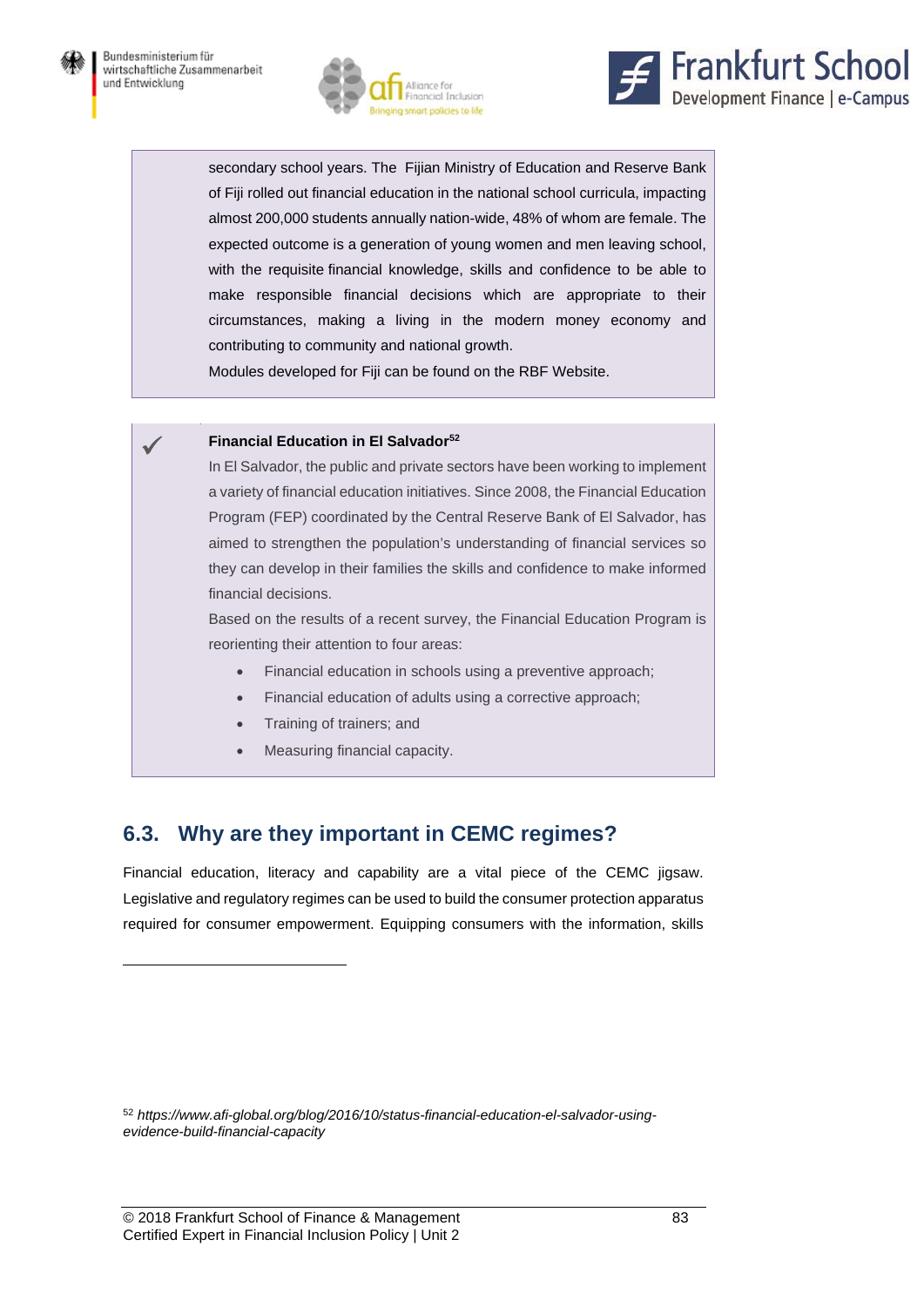

l





and knowledge they need to operate with confidence within that framework ensures that CEMC policies deliver real benefits and meaningful outcomes for customers of FSPs.

For consumers to be fully empowered they need to:

- Be aware of their rights and responsibilities in the context of financial services;
- Have a basic understanding of financial product and what they offer; and
- Be able to apply this information to their own needs and circumstances in order to make decisions and choices about financial products.

Hence, financial literacy, capability and education initiatives are critical to the achievement of financial inclusion within a CEMC regime.

*In this context, financial inclusion is not simply about the existence of a supply side with competitive financial products and services. Instead, it aims to provide the knowledge and skills necessary to make effective, sustainable, and protected use of these products and services, so they can reach all segments of the population.53*

Some groups of consumers, in particular, need additional help to negotiate with FSPs. These groups include new entrants to the market, such as young people; women, who still experience deeply entrenched financial exclusion in many developing economies; people with mental health problems; migrant workers and people who are accessing services in a different language. A survey of financial literacy levels among students in 14 OECD countries showed that around one in seven are unable to make simple decisions about everyday spending and only one in ten were able to solve complex financial tasks.<sup>54</sup>

There is also an important personal and circumstantial element to financial literacy and capability needs. Consumers making financial decisions in response to key life events, unexpected changes in circumstances and, especially, in stressful situations such as following a bereavement or having fallen into financial difficulty, are especially vulnerable to making poor choices and, potentially, being exploited by unscrupulous FSPs.

*<sup>53</sup> Regional Meeting Chile 2014. Financial Inclusion and Education Experiences in Latin America and The Caribbean: Lessons and Challenges Ahead (2015).*  54 OECD, PISA 2012 Results: **Students and money Financial Literacy Skills for the 21st** *Century Volume VI (2014)*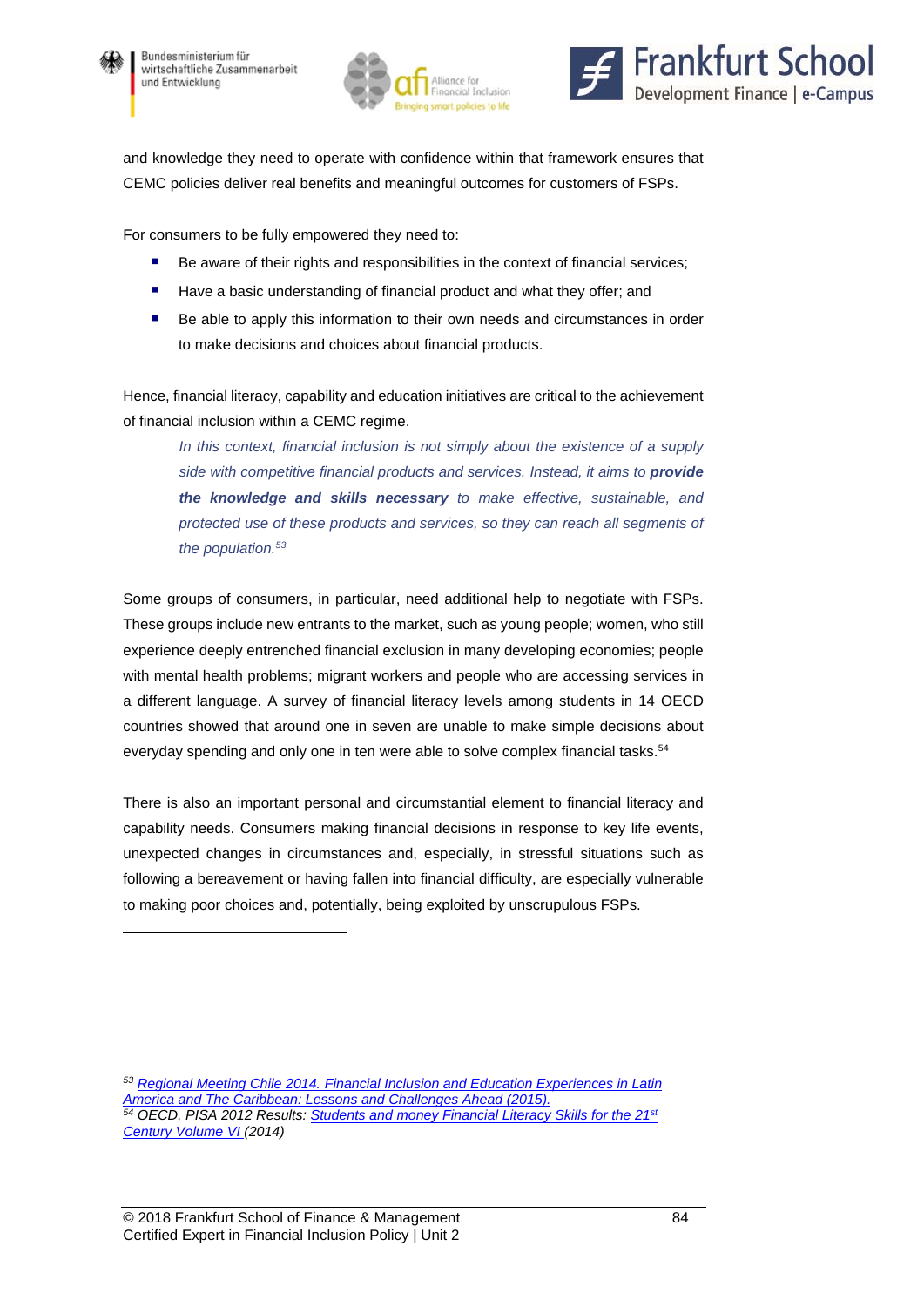$\overline{a}$ 





A survey of AFI members conducted by CEMCWG identified low levels of financial education and literacy to be the biggest barriers to improving consumer protection and market conduct regulation and practices.<sup>55</sup> As a result, a number of countries have implemented strategies to improve financial capability among consumers, via financial education initiatives, often alongside efforts to increase financial inclusion and strengthen consumer protection.

*We believe financial education supported by effective consumer protection, while*  not being a panacea, can lessen the magnitude of future crises by enabling *individuals to effectively use financial products and services and to make sound choices to protect themselves and fruitfully participate in financial and economic activities. Such measures can also help in promoting economic recovery and growth, supporting small and medium enterprises, boosting the creation of new jobs as well as decreasing poverty.56*

Research by the Russian G20 Presidency and the OECD identified 45 countries at different income levels that had reached an advanced stage in the design or implementation of a national strategy for financial education and a growing group of countries that were considering developing one.

## **6.4. Who should develop and promote financial literacy, capability and education initiatives?**

The Alliance for Financial Inclusion has noted that public bodies and government agencies, such as central banks, regulators and consumer organizations, have a crucial role in developing and implementing financial education programmes that provide consumers with the financial literacy and financial capability they need to take full advantage of the financial services market.<sup>57</sup>

*<sup>55</sup> AFI Consumer Empowerment and Market Conduct Working Group (CEMCWG), Consumer Empowerment and Market Conduct National Financial Education Strategies Guideline Note No 8 (2013).* 

*<sup>56</sup> OECD, Message from Russia's G20 Presidency in Advancing National Strategies for Financial Education: a joint publication by Russia's G20 Presidency and the OECD (2013).*<br><sup>57</sup> AFI Consumer Empowerment and Market Conduct Working Group (CEMCWG), Consumer *Empowerment and Market Conduct National Financial Education Strategies Guideline Note No 8 (2013).*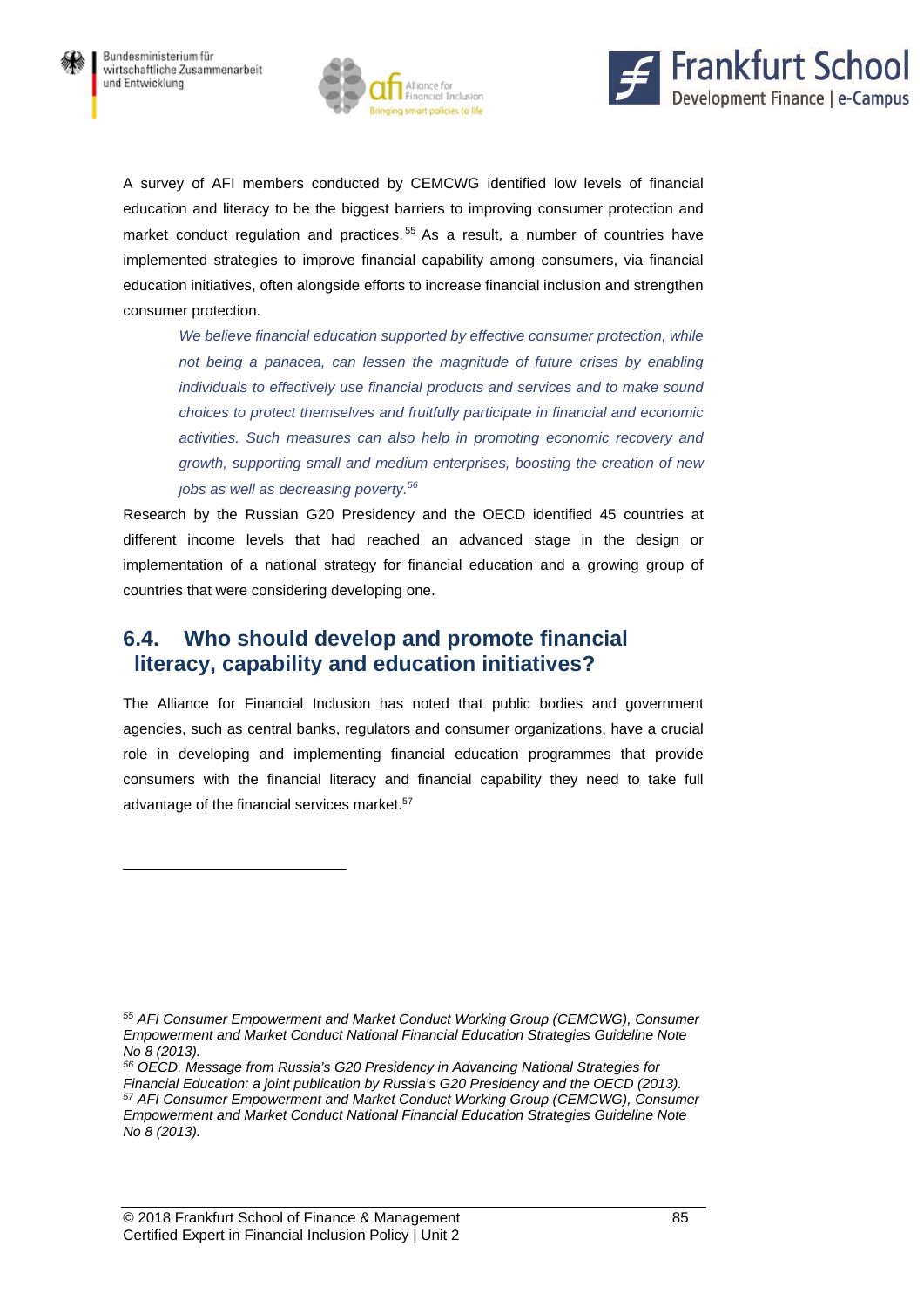

 $\overline{a}$ 





#### **Malawi's Financial Literacy Efforts58**

The Reserve Bank of Malawi (RBM), has been increasingly proactive in the implementation of various initiatives to combat the financial literacy issues that plague the nation. One of those recent efforts includes the conduction of a National Financial Literacy Week, in collaboration with the Ministry of Finance and other key stakeholders. The aim was to promote personal finance management through a focus on budgeting, savings and investing culture among specific target groups, generating a general knowledge of services and products offered by a wide range of financial institutions, promoting awareness of the financial consumer's rights and responsibilities, and creating conscience of existing complaints and dispute resolution mechanisms and procedures for consumers of financial services.

The launch of the National Financial Literacy Week was marked by several activities that included a school quiz competition, school drama, songs, poems, and a showcase of live trading by the Malawi Stock Exchange.

The events proceedings marked a coordinated push to remedy findings of a survey commissioned in 2008 by the government to assess the demand-side of financial services and products in Malawi. That study, which was carried out by FinMark Trust, revealed a general lack of awareness among citizens of financial products and services, in particular personal and household finance management practices. The survey also found that fewer Malawians had access and were using available financial services and products. While 45 percent had access to financial services, approximately 19 percent of the adult population had access to banking products while only three percent of adults accessed insurance services. The assessment established the limited access and usage of financial services due primarily to the issue of an overall lack of awareness. This lack of awareness focused on limited knowledge and skills to access and use services and products offered by the wide range of financial services providers. Furthermore, consumers lack confidence and understanding of their rights and responsibilities when dealing with financial

<sup>58</sup> *https://www.afi-global.org/blog/2014/04/rbm-takes-action-fight-financial-literacy-problemsmalawi*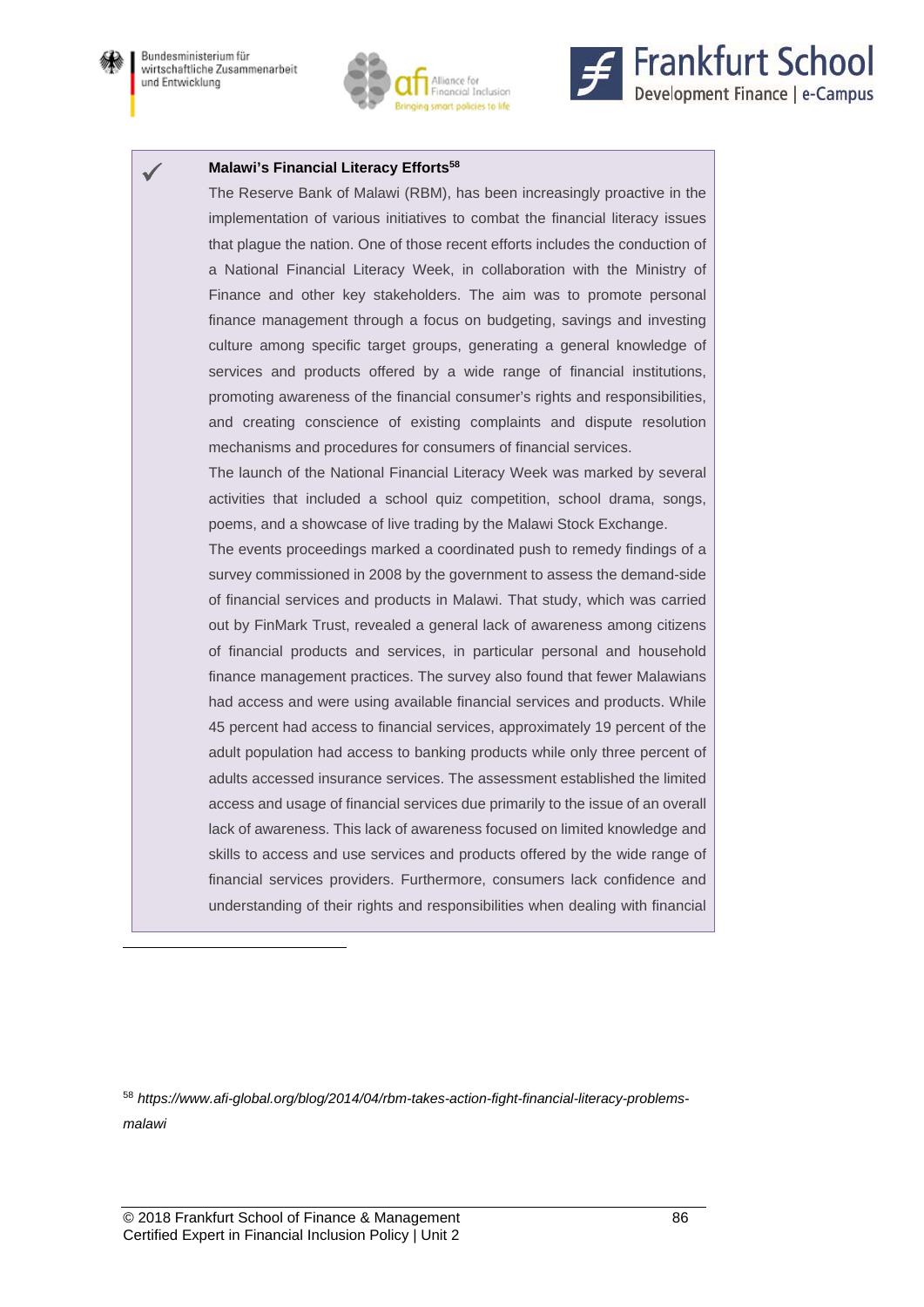



services providers. This point highlighted the need for a comprehensive and robust financial awareness program in the country.

The independence of financial services regulators affords them a unique and impartial perspective on the role of financial education within the financial inclusion and consumer empowerment agendas. As such, they have significant credibility as leaders of national strategies for financial education and to ensure that they complement other CEMC policies and fulfill their potential. Their independence and impartiality also puts them in a strong position to bring together other interested stakeholders, especially private and civil agencies, and engender support for financial education programmes without creating a conflict of interest.

Strong leadership of national financial inclusion strategies is critical to ensure effective coordination, delivery, evaluation and ongoing improvement. This clarity over roles and responsibilities also helps to make best use of resources and avoid duplication of efforts. Leadership of a national financial education strategy needs to offer<sup>59</sup>:

**Focus**;

 $\overline{a}$ 

- **Momentum**;
- **Effective co-ordination to ensure is implemented and reviewed and modified as** necessary;
- **EXP** Credibility and influence with important stakeholders and potential partners;
- Ability to devote resources to leadership and co-ordination; and
- **If** Ideally, should be independent with no products or services of its own to sell.

# **6.5. Key elements of a successful financial education strategy**

While there is no 'one size fits all' approach to financial education that will meet the needs of all consumers, across all financial sectors, in all economies, significant recent scrutiny of this issue by organizations including the World Bank, the OECD, AFI and the G20

<sup>59</sup> *AFI Consumer Empowerment and Market Conduct Working Group (CEMCWG), Consumer Empowerment and Market Conduct National Financial Education Strategies* Guideline Note No. 8 (2013).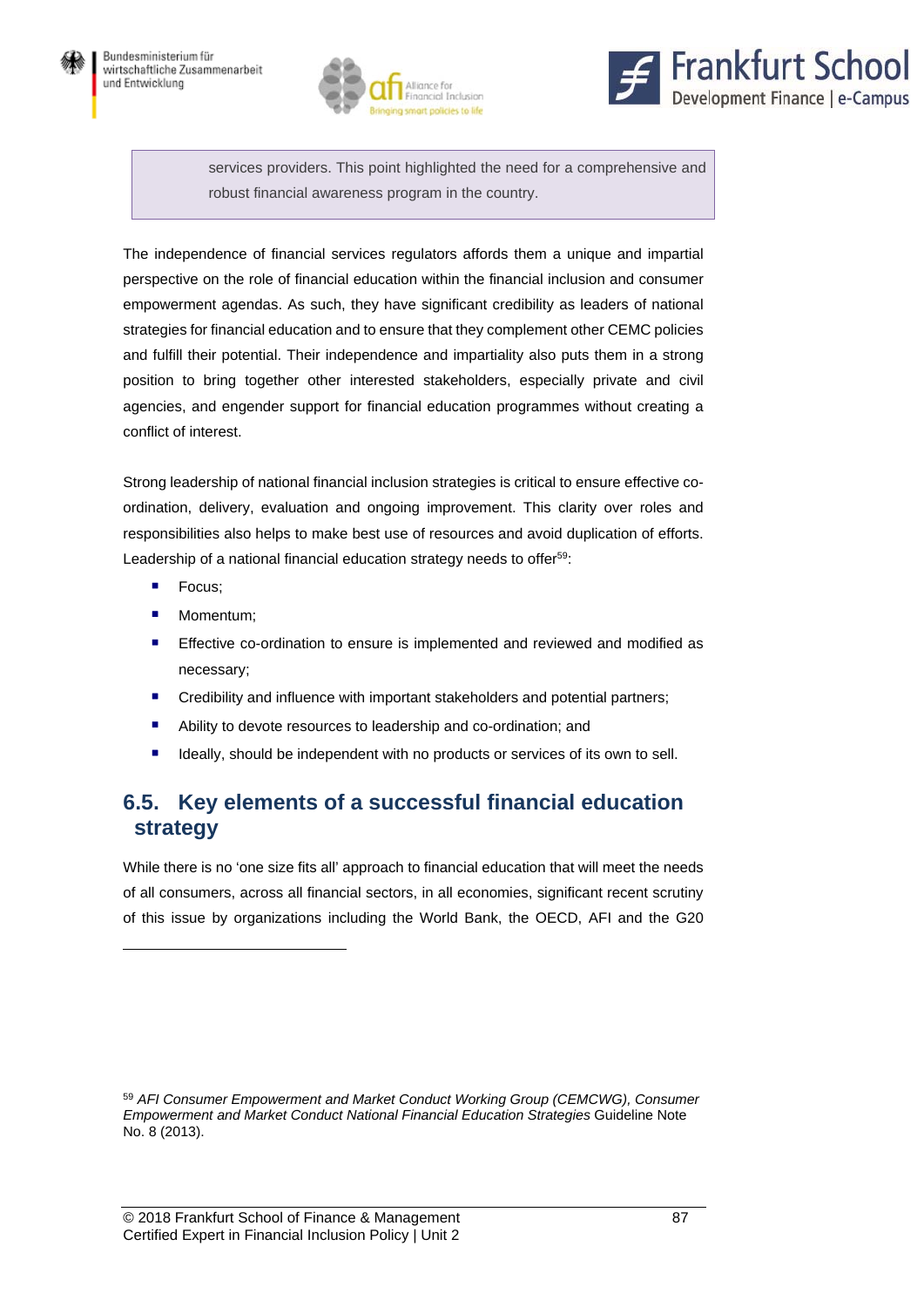





Countries, has identified some broad principles of good practice that favor effective financial education strategies:

- **Involving, engaging and coordinating with stakeholders, including FSPs, industry** associations, regulators, consumer organizations, the mass media and other potential partners.
- **Including both population-wide and targeted programmes.**
- Ensuring a clear separation between financial education and marketing of financial products and services.
- **Ensuring effective outreach activities to reach consumers who are most in need** of support.
- **Ensure the programmes reflect consumer needs and priorities and are available** via multiple channels.
- Regularly assessing the quality of financial education to ensure it is meeting consumer needs.
- Measuring the impact of financial education programmes.

#### **Nigeria – women's financial inclusion**

Nigeria's commitment to AFI's Maya Declaration was to finalise a national strategy for financial inclusion, and reduce the percentage of financially excluded from 46.3% in 2010 to 20% by 2020. Nigeria's National Financial Inclusion Strategy was adopted in 2012. While the strategy did not include specific financial inclusion for women, its policy recommendations were of particular importance to women, and a working group was set up to focus on financial inclusion issues for women, youth and people with disabilities. Under the strategy, the Micro, Small and Medium-sized Enterprise (MSME) Development Fund, established in 2014, has an explicit target to issue at least 60% of its loans to women. Data collected in Nigeria is disaggregated by gender and is obtained from financial services industry players using a template to ensure consistency. Nigeria has also demonstrated substantial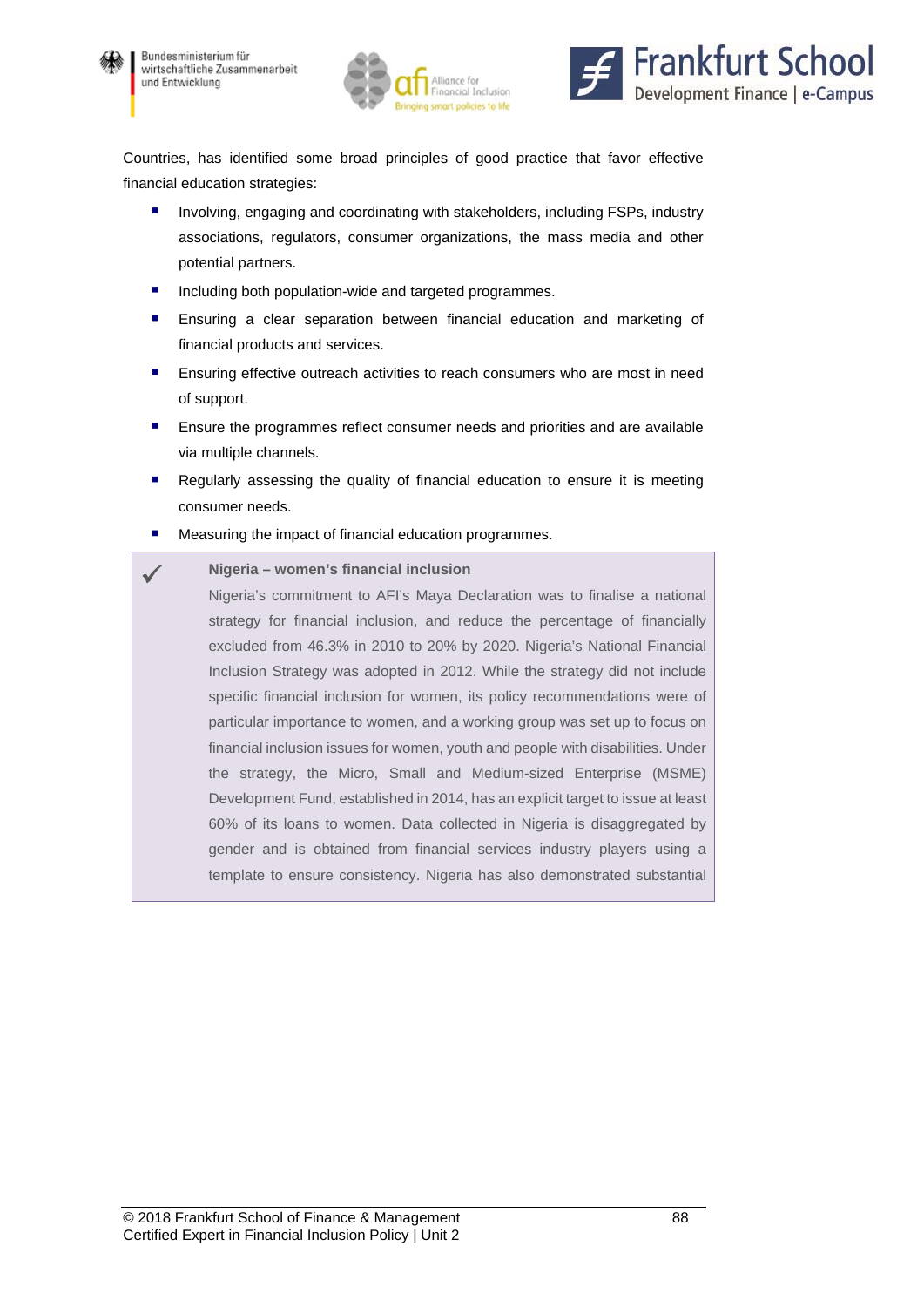



progress in reforming legal and regulatory frameworks in support of women's financial inclusion.<sup>60</sup>

|                                                                      | For consumers to be fully empowered they need to be aware of                |  |
|----------------------------------------------------------------------|-----------------------------------------------------------------------------|--|
|                                                                      | their rights and responsibilities in the context of financial services;     |  |
|                                                                      | have a basic understanding of financial products and what they              |  |
|                                                                      | offer; and be able to apply this information to their own needs and         |  |
|                                                                      | circumstances in order to make decisions and choices about                  |  |
|                                                                      | financial products.                                                         |  |
| ٠                                                                    | Financial literacy is focusing primarily on knowledge and skills            |  |
|                                                                      | acquisition, essential pre-requisites to financial capability.              |  |
|                                                                      | Financial capability, however, is not just what you know, but               |  |
|                                                                      | whether you have the willingness, confidence, and opportunity to            |  |
|                                                                      | act.                                                                        |  |
| ш                                                                    | Financial literacy, capability and education initiatives are critical to    |  |
|                                                                      | the achievement of financial inclusion within a CEMC regime.                |  |
| ш                                                                    | Public bodies and government agencies, such as central banks,               |  |
|                                                                      | regulators and consumer organizations have a crucial role in                |  |
|                                                                      | developing and implementing financial education programmes.                 |  |
|                                                                      | Strong leadership of national financial inclusion strategies is             |  |
|                                                                      | critical to ensure effective co-ordination, delivery, evaluation and        |  |
|                                                                      | ongoing improvement.                                                        |  |
|                                                                      | There is no 'one size fits all' approach to financial education strategies, |  |
| however some broad principles of good practice include the following |                                                                             |  |
| elements: engaging stakeholders; implementing population-wide and    |                                                                             |  |
| targeted programmes; ensuring a clear separation between financial   |                                                                             |  |
|                                                                      | education and marketing of financial products and services; reaching        |  |
|                                                                      | out to consumers who are most in need of support; ensuring                  |  |
|                                                                      |                                                                             |  |

<sup>60</sup> *Alliance for Financial Inclusion and Women's World Banking, Nigeria confronts a challenging financial inclusion gender gap A case study of policy change to support women's financial inclusion (2016).*

l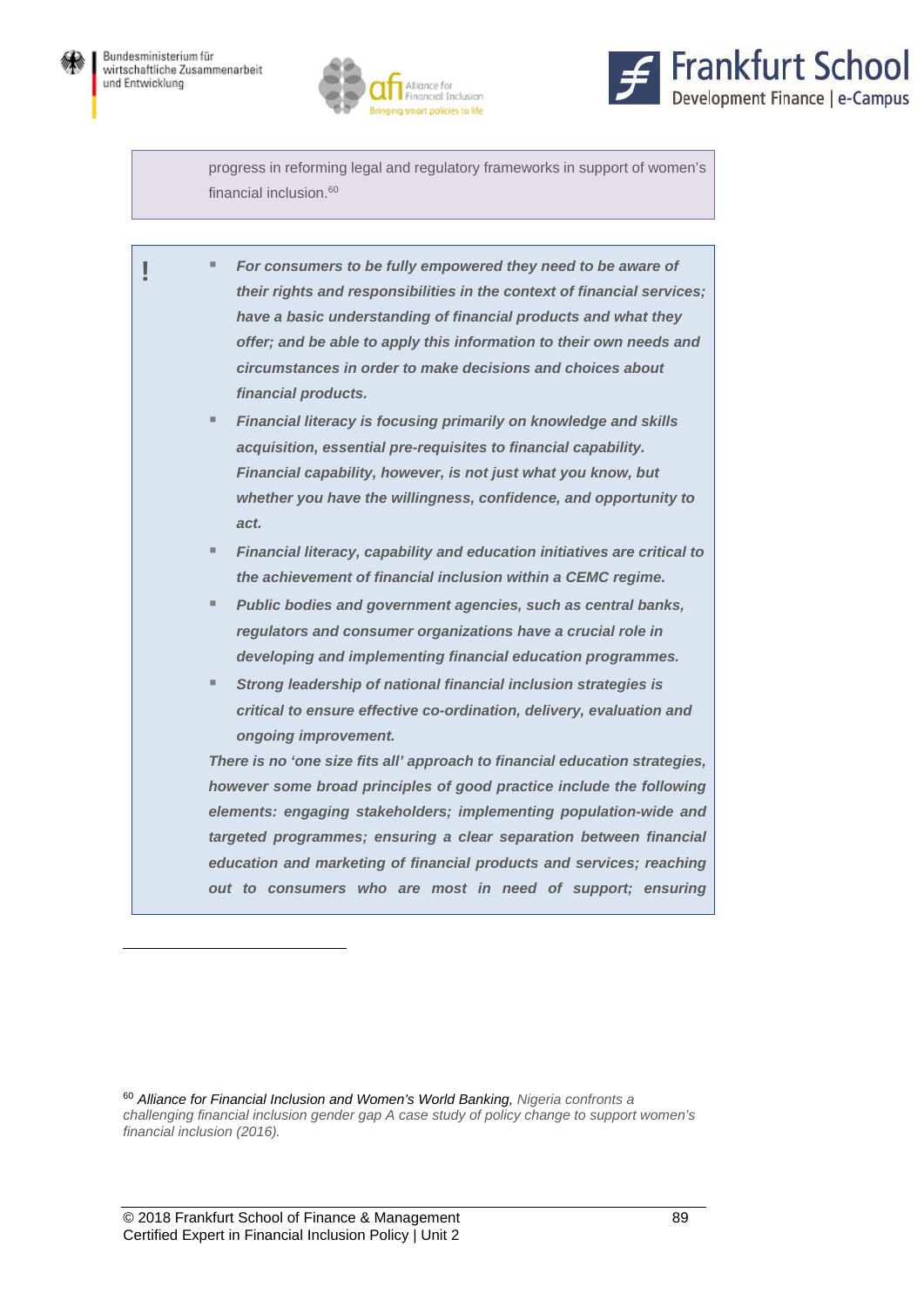





*programmes reflect consumer needs and priorities and are available via multiple channels; regularly assessing the quality of financial education and measuring its impact.* 

*OECD, Improving Financial Literacy: Analysis of Issues and Policies (2005).* 

*OECD, Advancing national strategies for financial education (2013).* 

*OECD, Measuring Financial Literacy: Questionnaire and Guidance Notes for Conducting an Internationally Comparable Survey of Financial Literacy (2011).*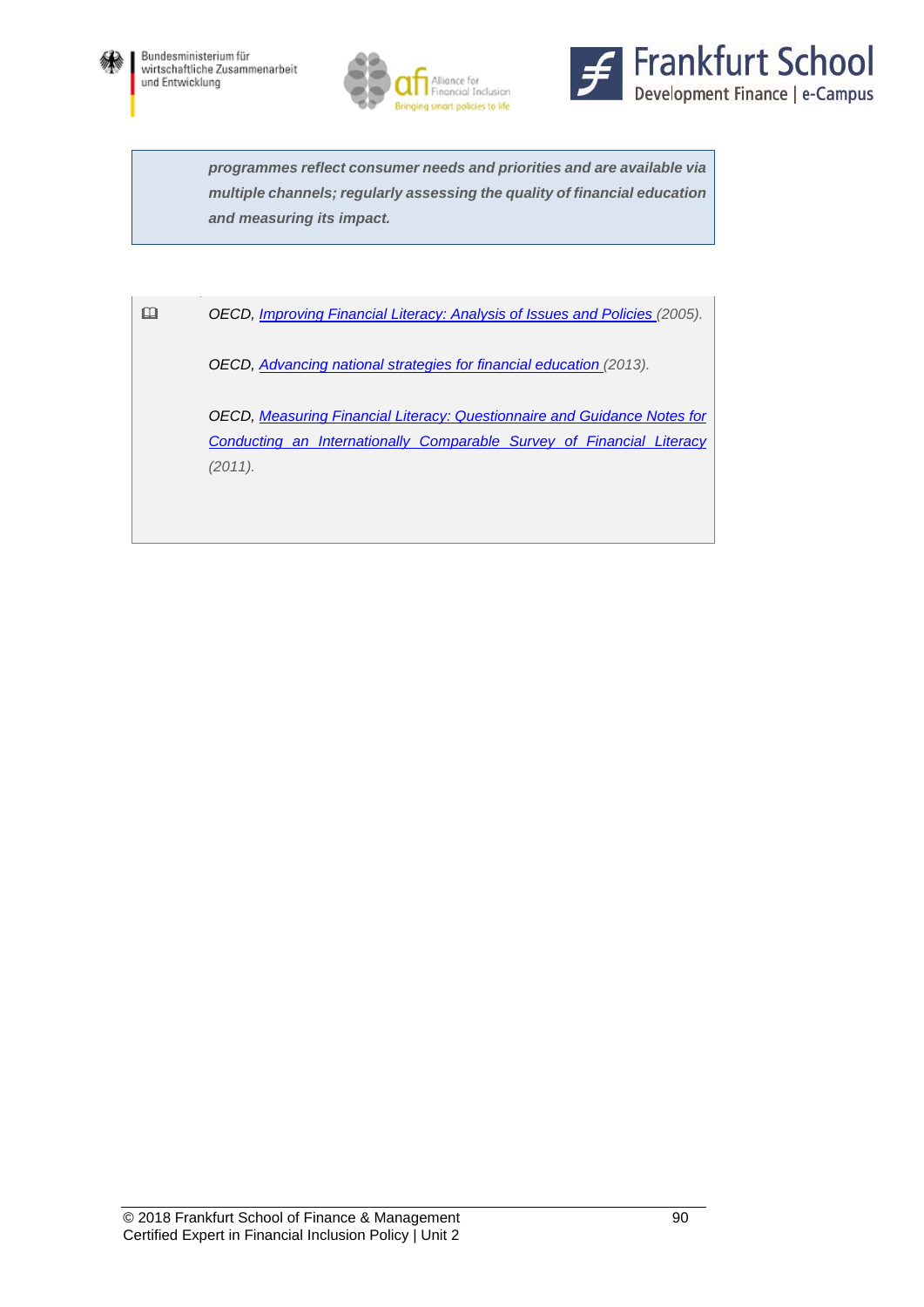



### *Chapter 6: Exercise 1*

*Re-read the Initial Scenario at the beginning of this Section and answer some of the questions raised there:* 

*1. To make the case for a national financial education strategy, who will you need to convince?* 

*2. What can the strategy achieve and how can it support a CEMC agenda?* 

*3. Who should lead and implement the strategy?* 

*4. Which key stakeholders will need to be involved and how will you gain their interest in and commitment to the strategy?* 

*5. How can you prove that the strategy is delivering against its goals and making a positive contribution to levels of consumer empowerment?*

*Solutions: Please refer to the last chapter.*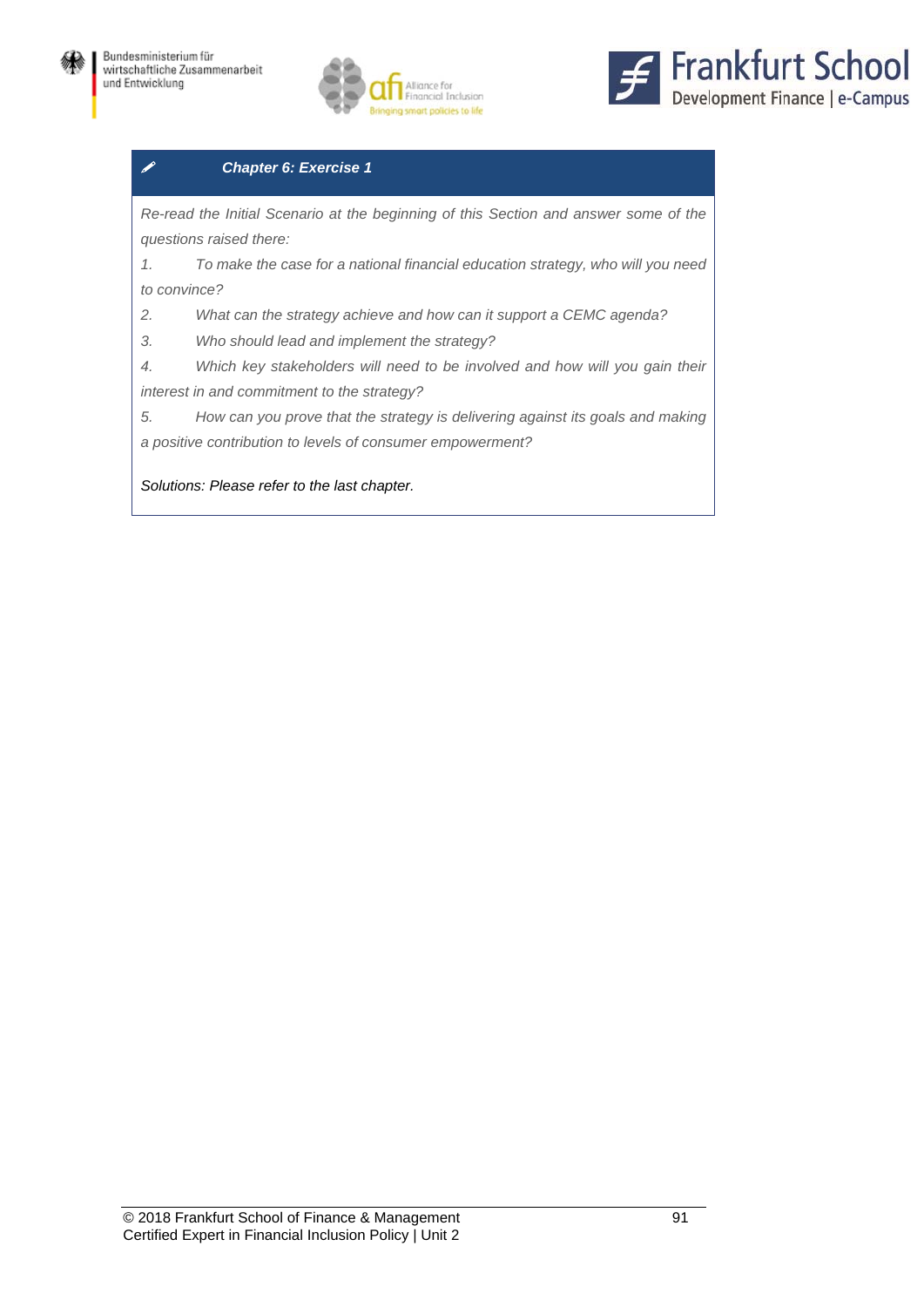



# **7.Exercise solutions**

### *Chapter 1: Exercise 1*

*Complete the following sentences:* 

*1. Consumer empowerment places responsibility on \_\_\_\_\_\_\_\_\_ and \_\_\_\_\_\_\_\_\_\_\_\_\_ to make use of financial services easier, safer and of greater benefit to consumers.* 

*2. \_\_\_\_\_\_\_\_\_\_\_\_\_\_ are used by regulators to shape, enhance and balance three*  factors, *i.e.*, the institutional framework, as well as supply-side and demand-side factors, to create a more sustainable, fair and sound financial ecosystem for *consumers.* 

*3. Consumer empowerment and market conduct (CEMC) policies are considered to be important in at least two areas: for financial services markets and for* 

*4. Regulators who are aiming to promote \_\_\_\_\_\_\_\_\_\_\_\_\_\_\_ must also ensure that the environment exists for consumers to make sound and confident choices about financial products and that they have effective avenues of help and redress should things go wrong.* 

*5. Rather than just following established rules, there is a greater expectation that \_\_\_\_\_\_\_\_\_\_\_\_\_\_\_will use their judgment to determine what constitutes good market conduct.* 

*6. \_\_\_\_\_\_\_\_\_\_\_\_ groups are least likely to be able to exercise their consumer rights. Therefore, CEMC policies and initiatives need to address all of the dimensions of consumer empowerment.*

### *Solution:*

*\_\_\_\_\_\_\_\_\_\_\_.* 

*1. Consumer empowerment places responsibility on regulators and financial*  services providers to make use of financial services easier, safer and of greater *benefit to consumers.* 

*2. Market conduct policies are used by regulators to shape, enhance and balance three factors, i.e., the institutional framework, as well as supply-side and demandside factors, to create a more sustainable, fair and sound financial ecosystem for consumers.* 

*3. Consumer empowerment and market conduct (CEMC) policies are considered to be important in at least two areas: for financial services markets and for financial inclusion.*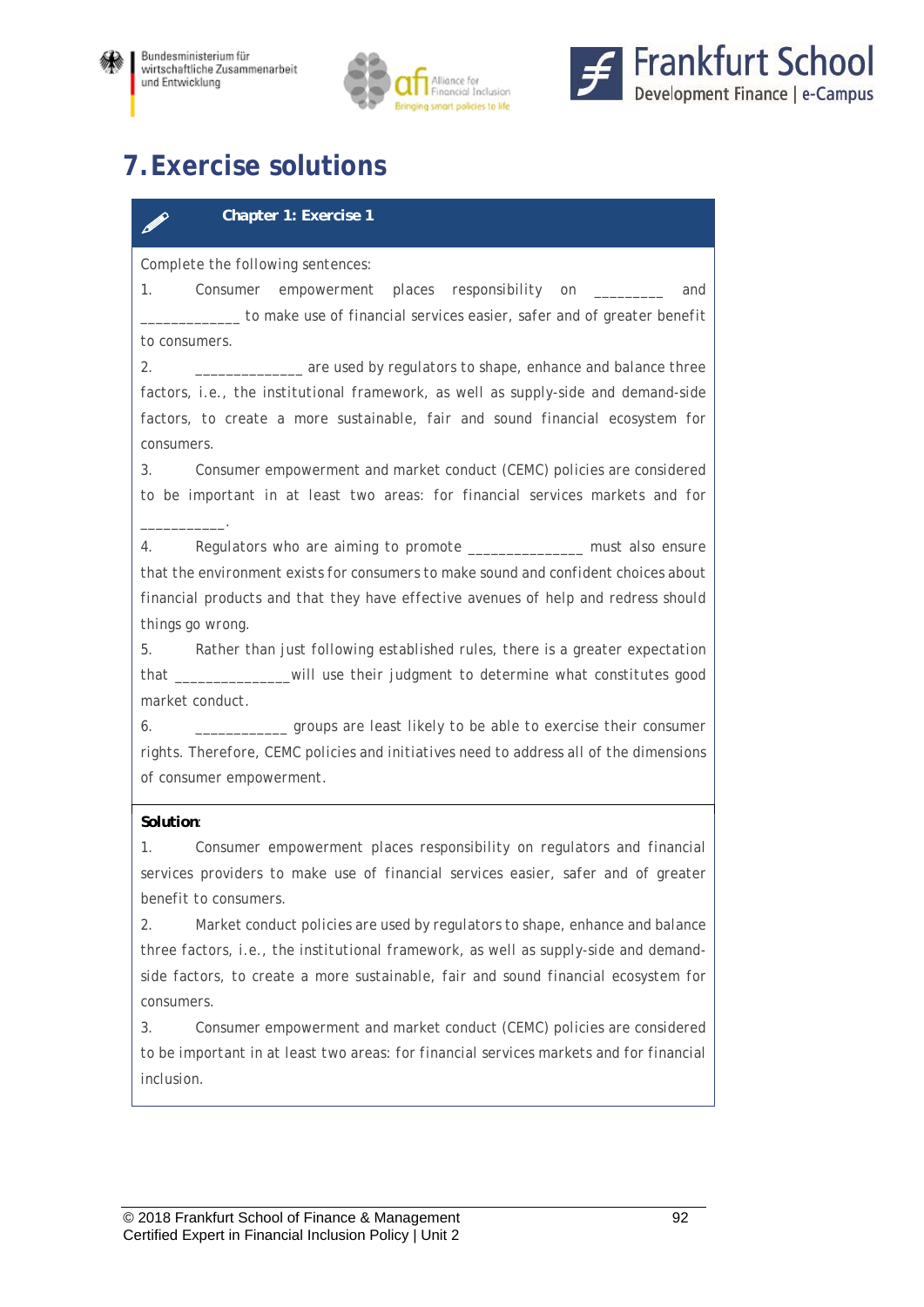



*4. Regulators who are aiming to promote consumer empowerment must also* ensure that the environment exists for consumers to make sound and confident *choices about financial products and that they have effective avenues of help and redress should things go wrong.* 

*5. Rather than just following established rules, there is a greater expectation that financial services providers will use their judgment to determine what constitutes good market conduct.* 

*6. Vulnerable groups are least likely to be able to exercise their consumer rights. Therefore, CEMC policies and initiatives need to address all of the dimensions of consumer empowerment.*

### *Chapter 2: Exercise 1*

- *1. What are the two key outcomes that an institutional framework for the implementation of a CEMC policy requires?*
- *2. How can regulatory authorities enhance market conduct?*
- *3. What kind of market conduct enhancement approach does the 'Financial Services Consumer Panel' (FSCP) in the UK pursue?*
- *4. Give two examples how regulatory authorities can enforce compliance with principles and rules set down in a CEMC policy?*

### *Solution:*

*1. Responsible behaviour and sound business practices among FSPs (enhancing market conduct), and broad access to affordable, high quality financial services for all segments of society (empowering consumers).* 

*2. They can set standards of conduct; regulate products, firms and people; implement market oversight; take remedial and enforcement action.* 

- *3. Market oversight.*
- *4. Withdrawing a firm's authorization, issuing fines.*

### *Chapter 3: Exercise 1*

- *1. Why should regulators get involved in addressing the information imbalance between FSPs and their customers?*
- *2. List the four implementation factors that need to be considered when designing an empowering transparency and disclosure regime.*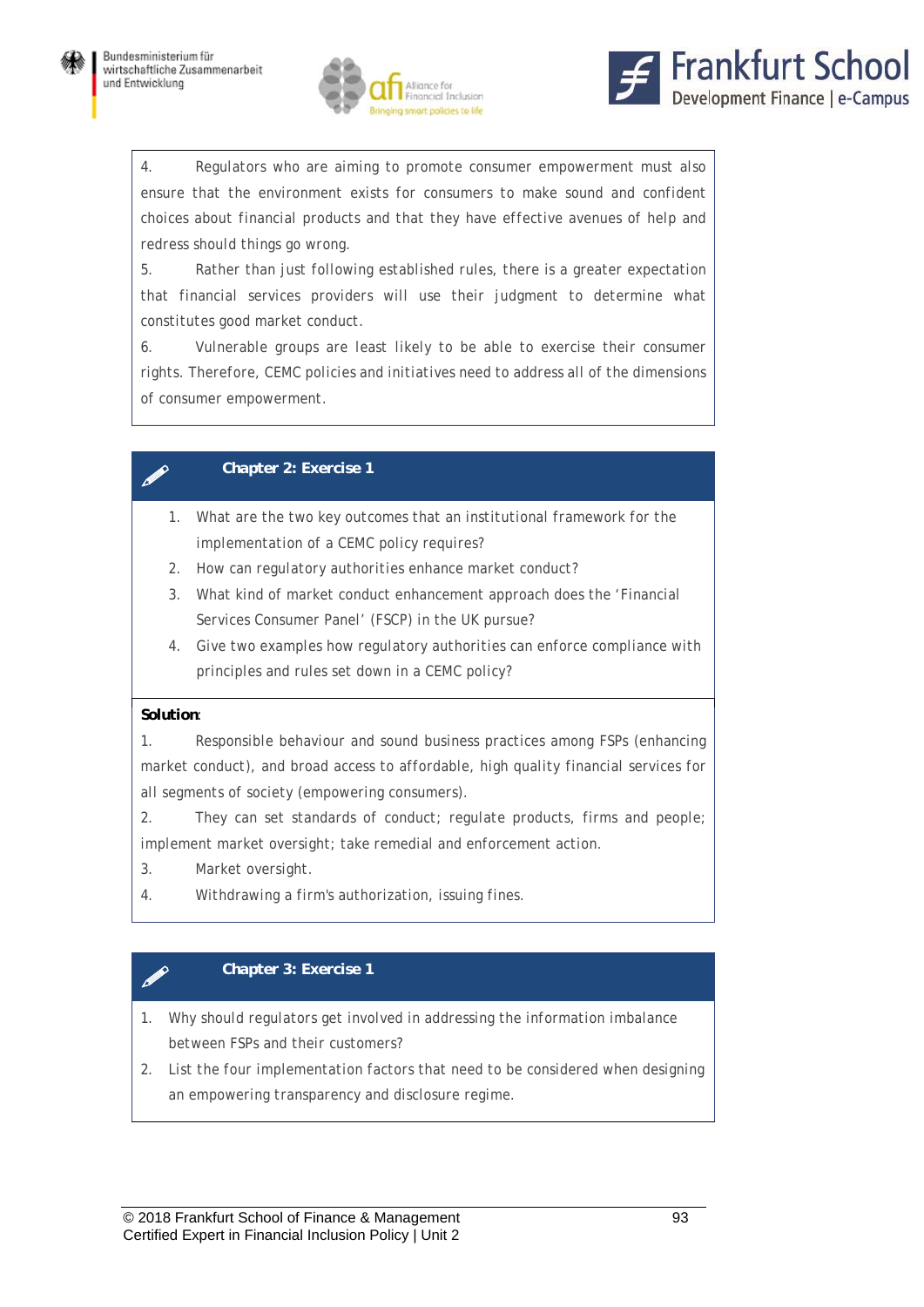





*3. In the following example, which of the five disclosure criteria have been considered by the bank? - A bank has developed a new loan product for small enterprises. Based on market research and interviews with members of the target group the bank has produced a product flyer in all three of the local languages. The flyer explains the loan conditions in plain words and gives examples of interest payments for different loan amounts. The interest rate is quoted as effective annual interest rate so that clients can compare the costs to other bank loan products. Moreover, loan officers have been trained to explain the product to customers verbally. The bank also ensures that borrowers understand the loan contract and that they get updated information about the status of their loan during the repayment period. All information is available on paper and electronically.* 

#### *Solution:*

*1. Information imbalances between FSPs and their customers can only partly be solved by healthy competition between FSPs. Limitations on the scope for the market*  to meet customers' information needs leaves a gap to be filled by consumer *protection policies.* 

*2. Understanding customer needs; consultation and engagement with stakeholders; supervision, monitoring and enforcement; and financial capability. 3. Comprehensive, Accessible, Relevant, Consistent and Empowering.*

### *Chapter 4: Exercise 1*

*With reference to the Initial Scenario of this Section, what should, in your opinion, be the 5 most important responsible lending features for a consumer loan product aimed at poor households in a developing country?* 

#### *Solution:*

*Below is a list of 12 key features which are considered to be very important for a consumer loan product aimed at poor households in a developing country. Compare your own list to the list below and check if they match. Important aspects that you should have covered in your list are: simple product design; responsible sales practices; credit affordability check; fair treatment of delinquent borrowers; and respect for vulnerable clients.* 

*• Lenders' business practices should incentivize customer service not sales.*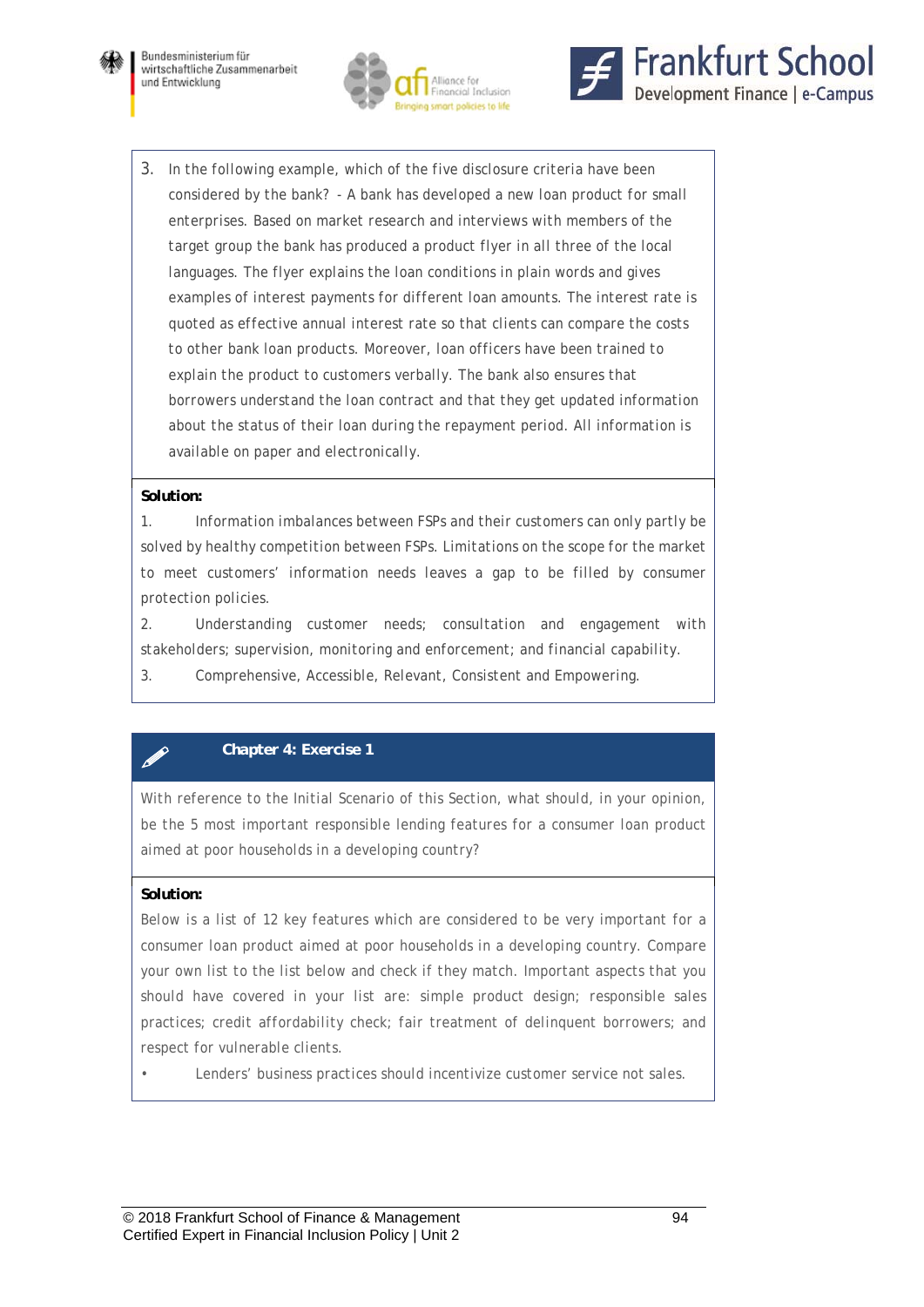



*• Customers should have access to effective complaints mechanisms and avenues for dispute resolution and redress.* 

*• Customers should not be subject to aggressive or predatory sales practices or targeted with products that are unsuitable for them.* 

*• Product design and account management should facilitate responsible lending.* 

*• Products should be simple and easy to understand without opaque features or terms and conditions that make it difficult for the customer to fully comprehend what they are signing up to.* 

*• Depending on the product, lenders should assess factors such as the customer's financial capability, needs and circumstances before lending to them.* 

*• Consumers should only be offered credit which is affordable and which is suitable for their needs. Affordability checks should take account of the borrowers income, total outstanding borrowing, current and future expenses, living requirements and relevant personal circumstances, such as number and circumstances of dependents.* 

*• The suitability of the product should be based on an assessment of the borrower's ability to repay the loan at the current rates and should interest rates increase during the lifetime of the contract. It should be possible for borrowers to be able to repay credit without incurring significant financial difficulty or experiencing significant adverse circumstances.* 

*• Borrowers who fall into financial difficulty should receive fair treatment and appropriate support to help them deal with their debts in the most suitable way for them.* 

*• Borrowers in financial difficulty should not be subject to harassment or undue pressure to make repayments.* 

*• Product design and sales processes should take into account the needs of vulnerable consumers and their ability to make an informed decision about the product.* 

*• Lenders should ensure that staff and agents are trained to identify and respond appropriately to vulnerable consumers.*

### *Chapter 5: Exercise 1*

*1. What are the key elements of an alternative dispute resolution framework needed to support a CEMC regime?*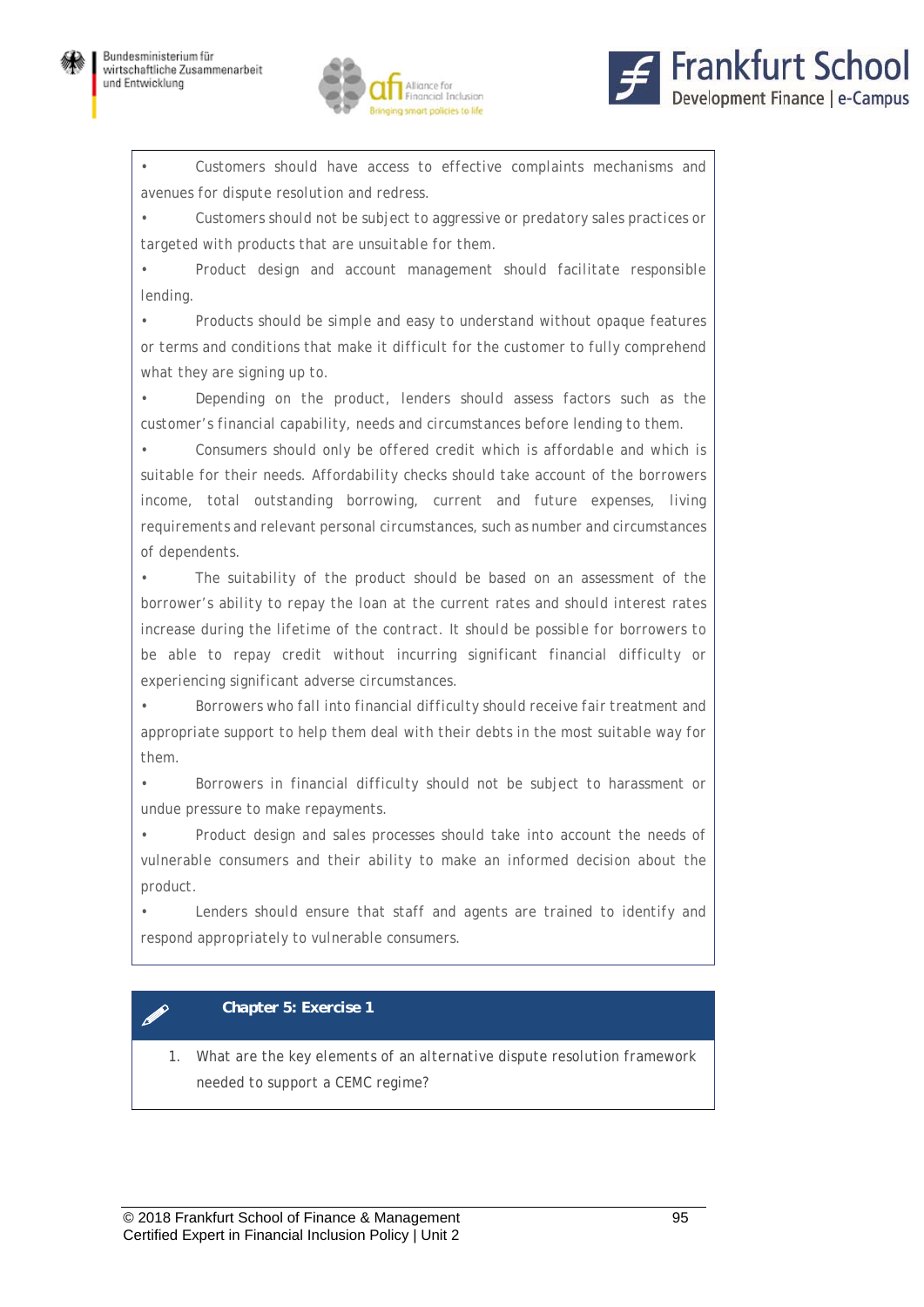





- *2. List the different forms of external dispute resolution with a brief explanation of their roles and functions.*
- 3. *What are the different types of support for over-indebted consumers?*

#### *Solution:*

*1. Internal, firm-based dispute resolution; external dispute resolution; depositor protection; and support for over-indebted consumers.* 

*2. Financial Ombudsman Schemes: official appointed to investigate individuals' complaints against a company; free complaints handling service to consumers; decisions are binding on FSPs. - Industry Complaints Schemes: self-regulatory trade associations; free complaints handling service to consumers; these associations can have a high degree of influence because they are membership organizations and can remove membership from FSPs that do not comply with their codes of practice.* 

*3. Debt advice (help people to make decisions about their debts), debt counselling (giving people financial help and advice about managing debt); debt management plan (formal agreement between a debtor and a creditor that addresses the terms of an outstanding debt).*

### *Chapter 6: Exercise 1*

*Re-read the Initial Scenario at the beginning of this Section and answer some of the questions raised there:* 

*1. To make the case for a national financial education strategy, who will you need to convince?* 

*2. What can the strategy achieve and how can it support a CEMC agenda?* 

*3. Who should lead and implement the strategy?* 

*4. Which key stakeholders will need to be involved and how will you gain their interest in and commitment to the strategy?* 

*5. How can you prove that the strategy is delivering against its goals and making a positive contribution to levels of consumer empowerment?*

### *Solution*

*1. The launch of a national financial education strategy is primarily a task of the government, in particular of the Central Bank and other financial sector regulators; maybe also public bodies responsible for education. Other stakeholders that may have to be convinced to participate are consumer organizations, FSPs, industry associations and the mass media.*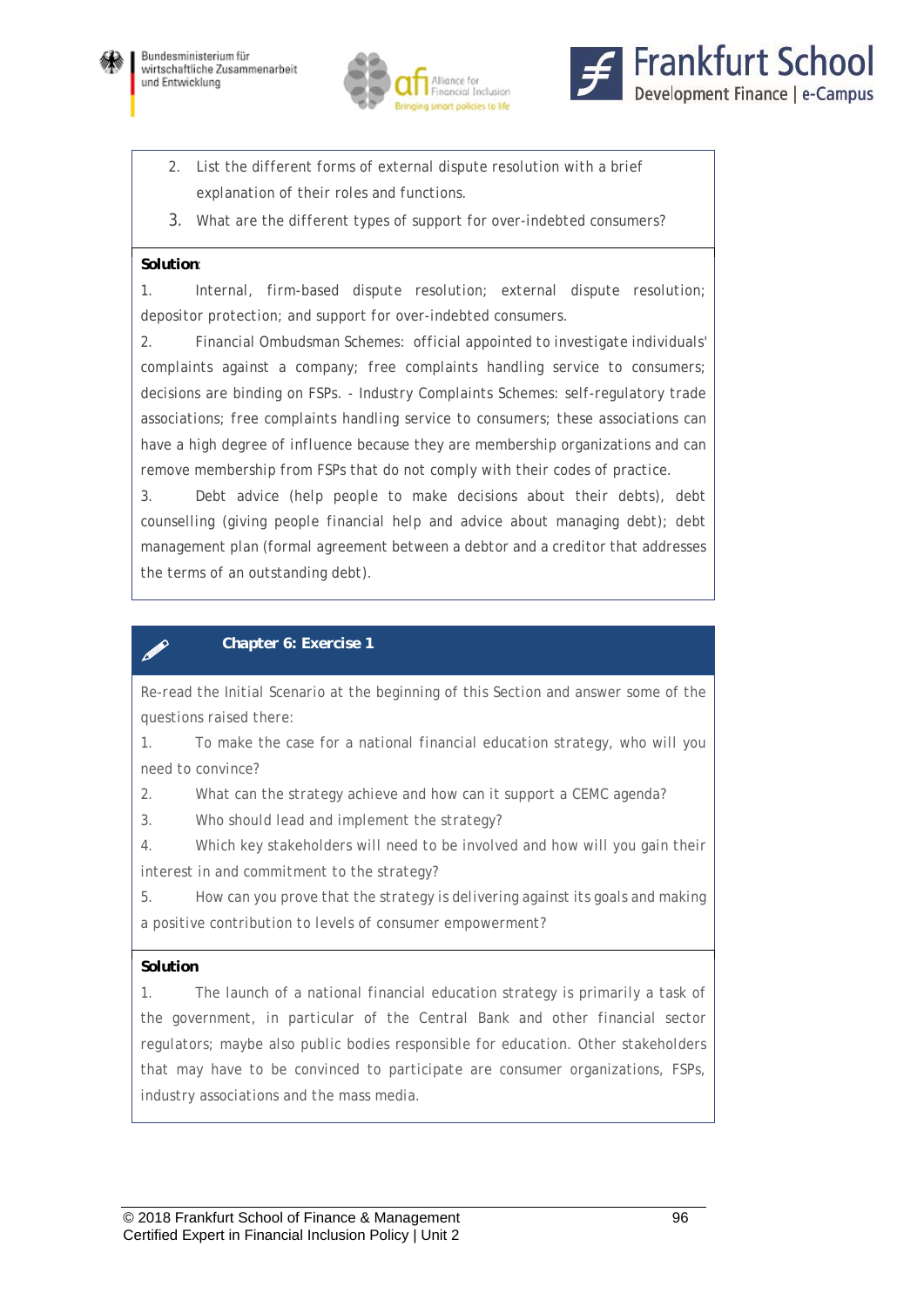



2. The national financial education strategy is crucial for consumer *empowerment. Financial literacy, capability and education initiatives are part of the strategy and contribute substantially to the achievement of financial inclusion.* 

*3. Public bodies and government agencies are most suited to lead and implement the strategy because they have the necessary mandate and resources. Moreover, people trust them because they are neutral and interested in public welfare.* 

*4. Key stakeholders to be involved, apart from public bodies, government agencies and regulators, are: FSPs, industry associations, consumer organizations, and the mass media. To gain the interest and commitment of FSPs and industry associations it is probably best to apply a "carrot and stick" approach, i.e. a combination of regulatory obligations (e.g., a financial literacy levy) and incentives (e.g., good reputation). With regard to consumer organizations and the mass media, it should not be difficult to gain their interest and commitment as long as the planning and implementation process is inclusive, participatory and transparent.* 

*5. There must be neutral and transparent monitoring and evaluation, i.e. regular assessments of the quality of financial education measures and impact research.*